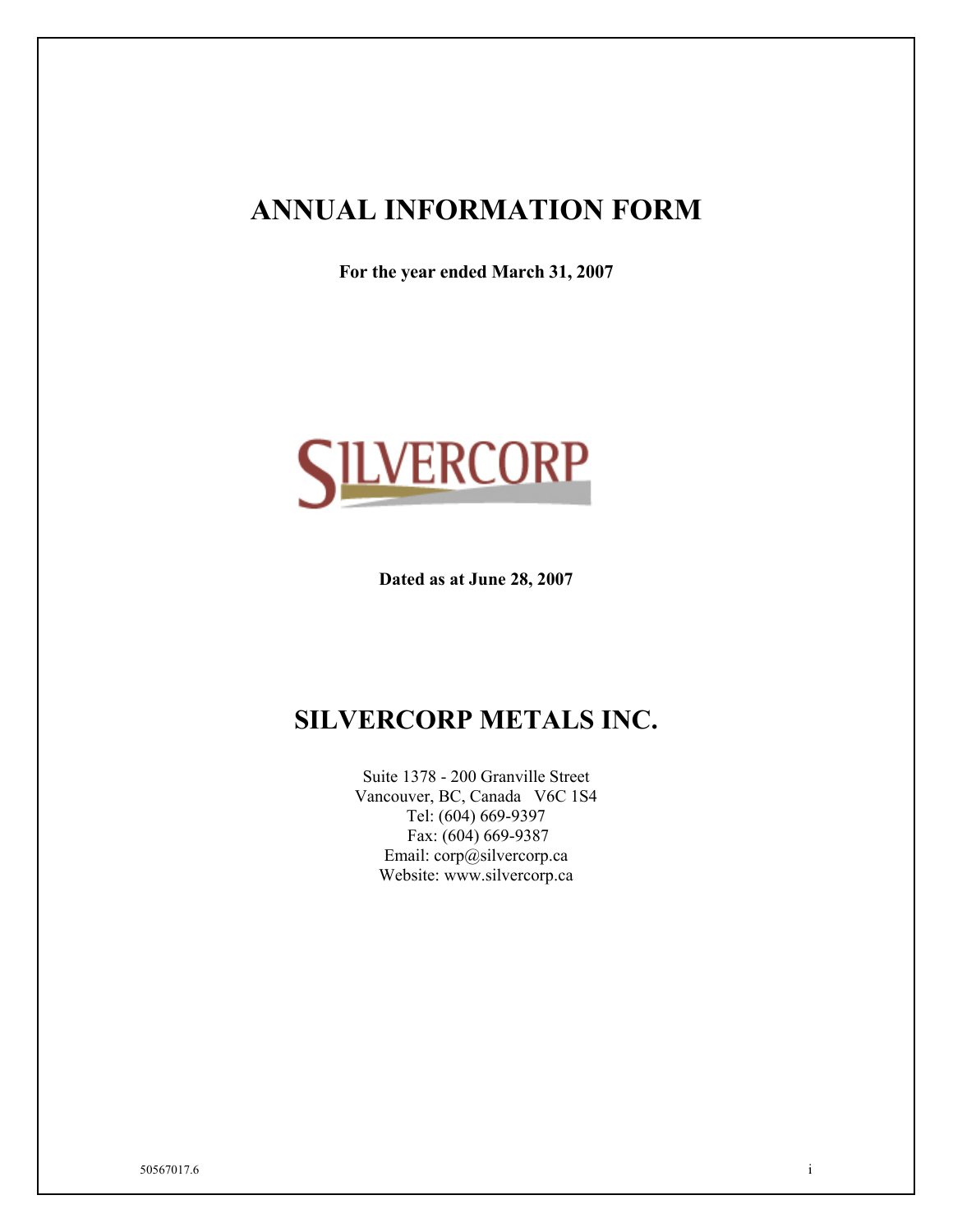# **ITEM 2: TABLE OF CONTENTS**

| ACCESSIBILITY, CLIMATE, LOCAL RESOURCES, INFRASTRUCTURE,  23                                                               |  |
|----------------------------------------------------------------------------------------------------------------------------|--|
|                                                                                                                            |  |
|                                                                                                                            |  |
|                                                                                                                            |  |
|                                                                                                                            |  |
|                                                                                                                            |  |
|                                                                                                                            |  |
| EXPLORATION WORK COMPLETED BY SILVERCORP FROM 2004 TO MARCH<br>EXPLORATION WORK COMPLETED BY SILVERCORP FROM MARCH 2005 TO |  |
|                                                                                                                            |  |
|                                                                                                                            |  |
|                                                                                                                            |  |
|                                                                                                                            |  |
|                                                                                                                            |  |
|                                                                                                                            |  |
|                                                                                                                            |  |
|                                                                                                                            |  |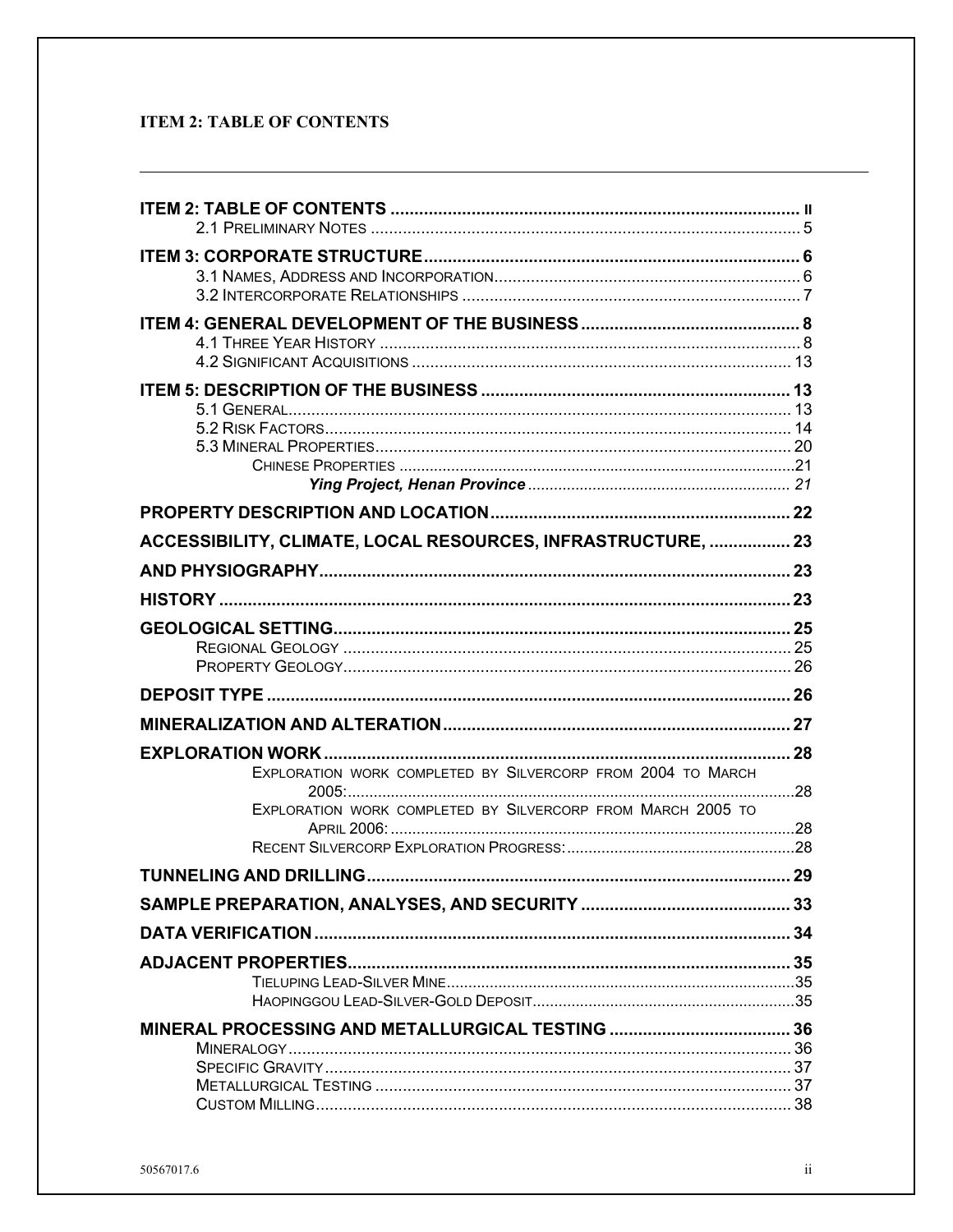| PRODUCTION AND FINANCIAL SUMMARY (APRIL 1, 2005 TO FEBRUARY 28, 2006) 62 |  |
|--------------------------------------------------------------------------|--|
|                                                                          |  |
|                                                                          |  |
|                                                                          |  |
|                                                                          |  |
|                                                                          |  |
|                                                                          |  |
|                                                                          |  |
| TAXES 69                                                                 |  |
|                                                                          |  |
|                                                                          |  |
|                                                                          |  |
|                                                                          |  |
|                                                                          |  |
|                                                                          |  |
|                                                                          |  |
|                                                                          |  |
|                                                                          |  |
|                                                                          |  |
|                                                                          |  |
|                                                                          |  |
|                                                                          |  |
|                                                                          |  |
|                                                                          |  |
|                                                                          |  |
|                                                                          |  |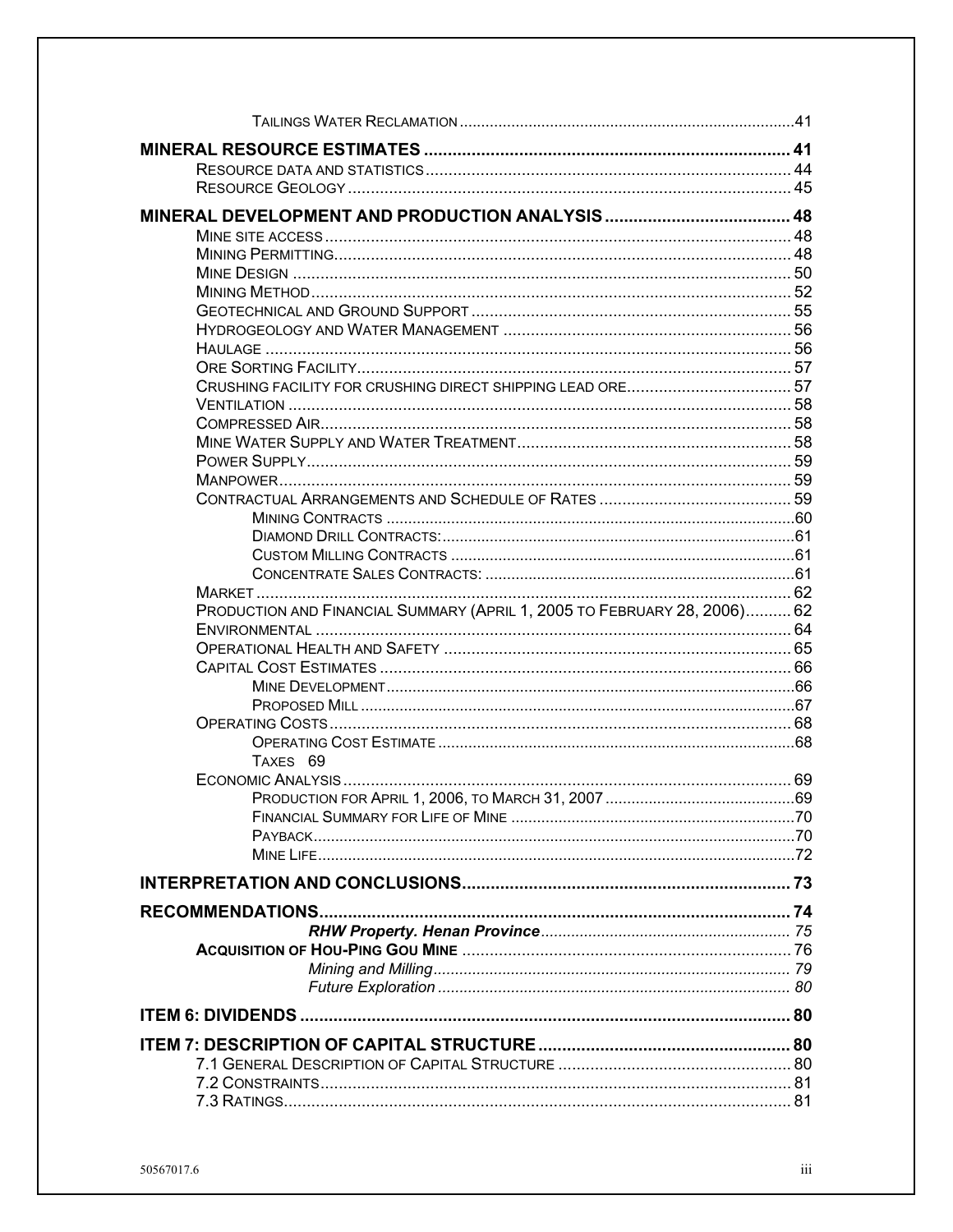| 10.2 CEASE TRADE ORDERS, BANKRUPTCIES, PENALTIES OR SANCTIONS 84 |  |
|------------------------------------------------------------------|--|
|                                                                  |  |
| ITEM 12: INTEREST OF MANAGEMENT AND OTHERS IN MATERIAL           |  |
|                                                                  |  |
|                                                                  |  |
|                                                                  |  |
|                                                                  |  |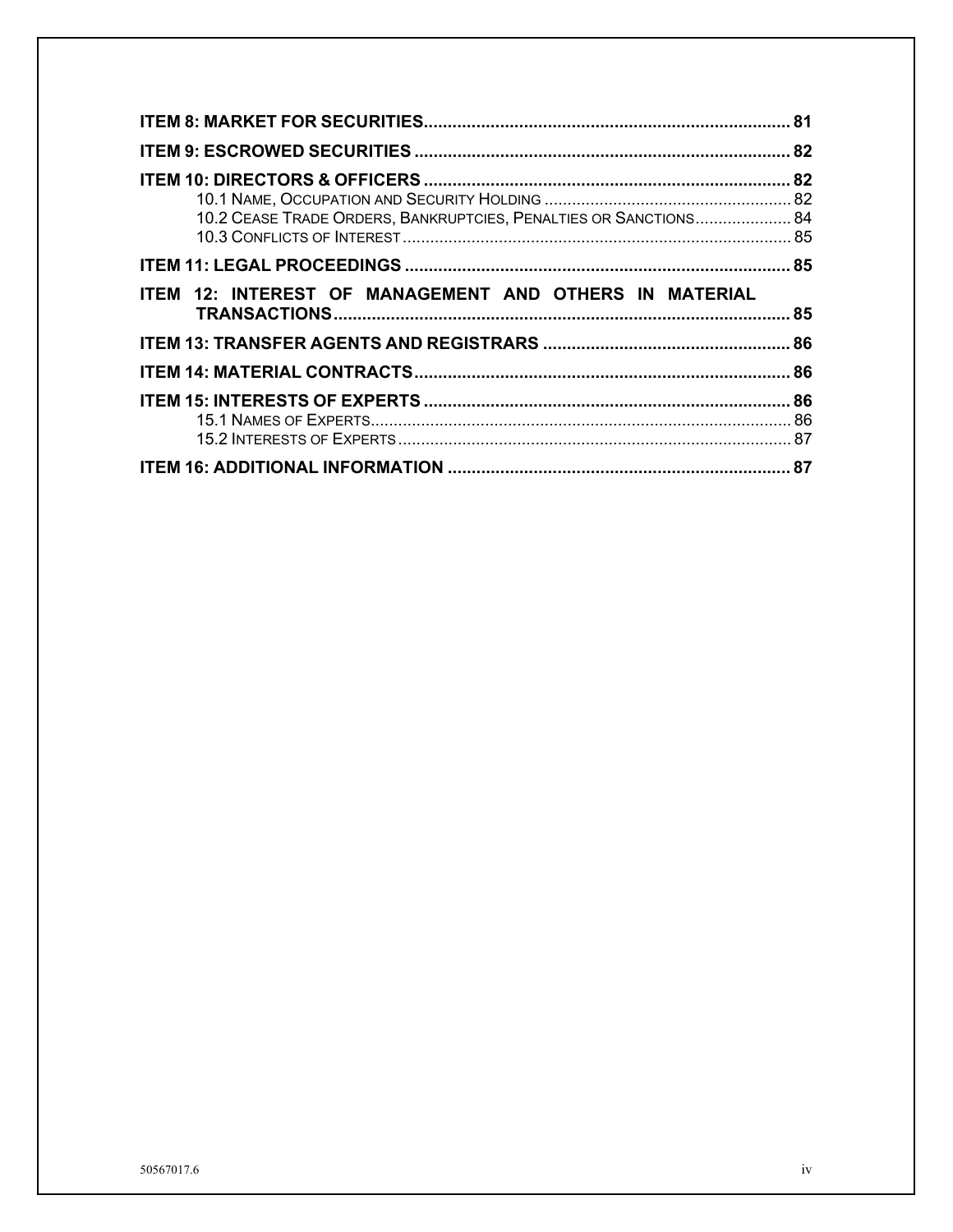## **2.1 Preliminary Notes**

This Annual Information Form is prepared in the form prescribed by National Instrument 51- 102F2 of the Canadian Securities Administrators and is hereby filed with the British Columbia, Alberta, Ontario, Nova Scotia, New Brunswick and Manitoba Securities Commissions, Saskatchewan Financial Services and the Toronto Stock Exchange (the "TSX"). The TSX approved the listing of the common shares of Silvercorp Metals Inc. (the "Company" or the "Issuer") on the TSX effective October 24, 2005, at which time the shares of the Company were delisted from the TSX Venture Exchange (the "TSX-V").

#### **Date of Information**

All information in this AIF is as of June 28, 2007, unless otherwise indicated.

#### **Forward Looking Statements**

Statements in this AIF other than purely historical information, including statements relating to the Company's future plans and objectives or expected results, constitute forward-looking statements. Forward-looking statements are based on the beliefs of management, as well as numerous assumptions made by and the information currently available to the Company, and are subject to all of the risks and uncertainties inherent in the Company's business, including risks inherent in mineral exploration and development. These statements relate to analyses and other information that are based on forecasts of future results, estimates of amounts not yet determinable and assumptions of management. As a result, actual results may vary materially from those described in the forward-looking statements.

Any statements that express or involve discussions with respect to predictions, expectations, beliefs, plans, projections, objectives, assumptions or future events or performance (often, but not always, using words or phrases such as "anticipate", "continue", "estimate", "expect", "plan", "intend", "may", "will", "project", "should", "believe" and similar expressions are intended to identify forward-looking statements.

These statements involve known and unknown risks, uncertainties and other factors that may cause actual results or events to differ materially from those anticipated in such forward-looking statements. The Company believes that the expectations reflected in those forward-looking statements are reasonable but no assurance can be given that these expectations will prove to be correct and such forward-looking statements included in, or incorporated by reference into, this AIF should not be unduly relied upon. Further, these statements speak only as of the date of this AIF or as of the date specified in the documents incorporated by reference into this AIF, as the case may be. Important factors are identified in this AIF under the heading "Item 5.2 - Risk Factors". Should one or more of these risks and uncertainties materialize, or should underlying assumptions prove incorrect, actual results may vary materially from those described. The Company does not assume and undertakes no obligation to update any forward-looking statements. Investors are cautioned against attributing undue certainty to forward-looking statements.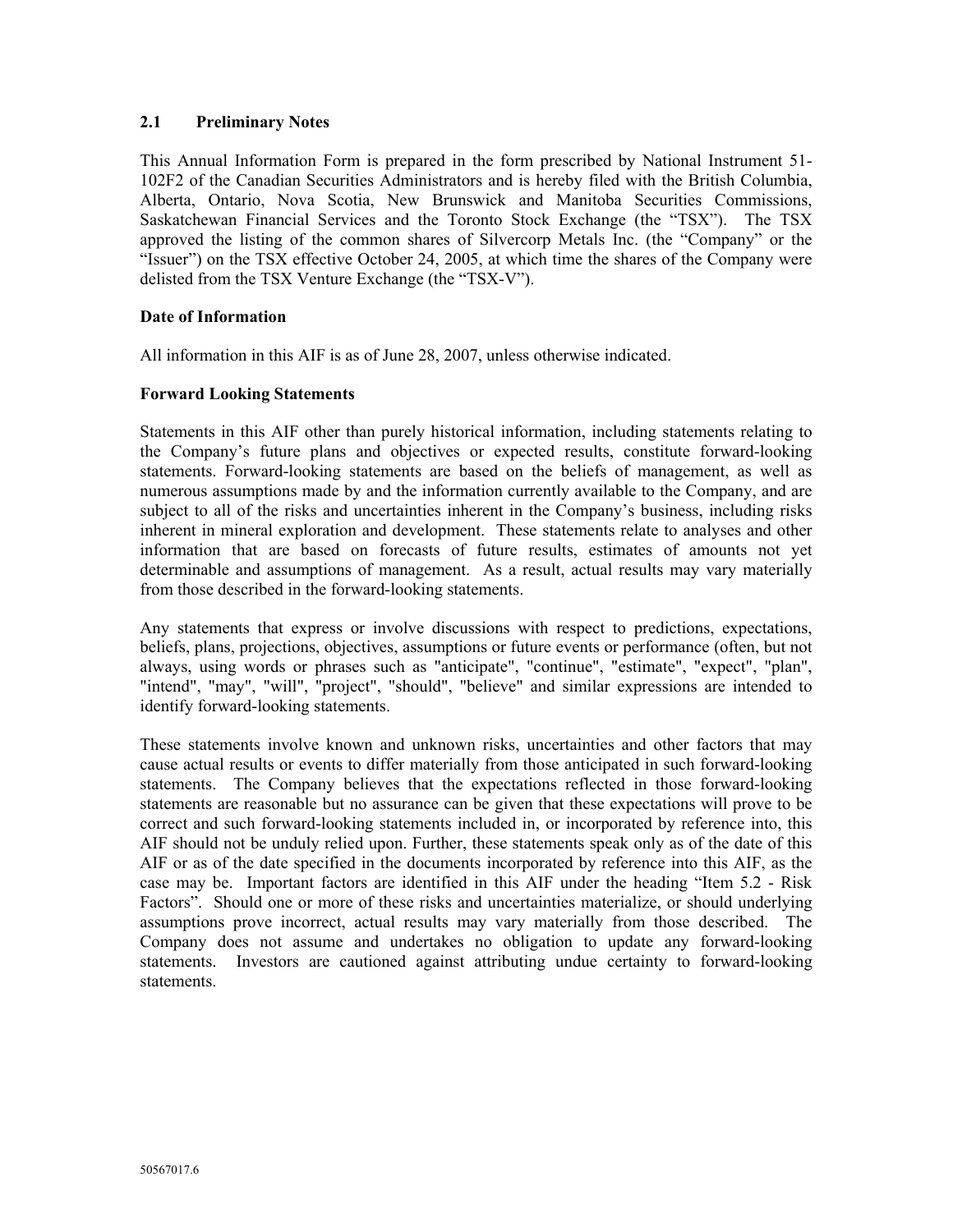#### C**urrency**

All sums of money which are referred to herein are expressed in lawful money of Canada, unless otherwise specified.

## **ITEM 3: CORPORATE STRUCTURE**

#### **3.1 Names, Address and Incorporation**

The Company was formed as Spokane Resources Ltd. pursuant to an amalgamation of Julia Resources Corporation and MacNeill International Industries Inc., under the British Columbia *Company Act*, on October 31, 1991. By special resolution dated October 5, 2000 Spokane Resources Ltd. consolidated its share capital on a ten old for one new basis and altered its Memorandum and Articles of Incorporation by changing its name to SKN Resources Ltd.

The new British Columbia Business Corporations Act (the "New Act") came into force on March 29, 2004 and replaced the British Columbia Company Act (the "Old Act"). The board of directors of the Company approved the transition of the Company under the New Act and the filing of a transition application containing a Notice of Articles which will replace the existing Memorandum of the Company. At the Company's Annual and Special General Meeting held October 20, 2004, the shareholders approved an increase to the Company's authorized capital to an unlimited number of shares comprised of an unlimited number of common shares and adopted a new set of Articles which is consistent with the provisions of the New Act, including the reduction of the majority required to pass a special resolution from 75% to 66 2/3%.

Also at the Company's Annual and Special General Meeting held October 20, 2004, the shareholders passed a special resolution to change the Company's name to a name to be determined by the directors of the Company. On May 2, 2005, the Company filed a Notice of Alteration with the Registrar of Companies changes its name from 'SKN Resources Ltd.' to 'Silvercorp Metals Inc.'.

The head office, principal address and registered and records office of the Company is located at 1378-200 Granville Street, Vancouver, British Columbia, V6C 1S4. The Company is listed on the TSX under the symbol "SVM", and is a reporting issuer in British Columbia, Alberta, Saskatchewan, Manitoba, Ontario, Nova Scotia and New Brunswick.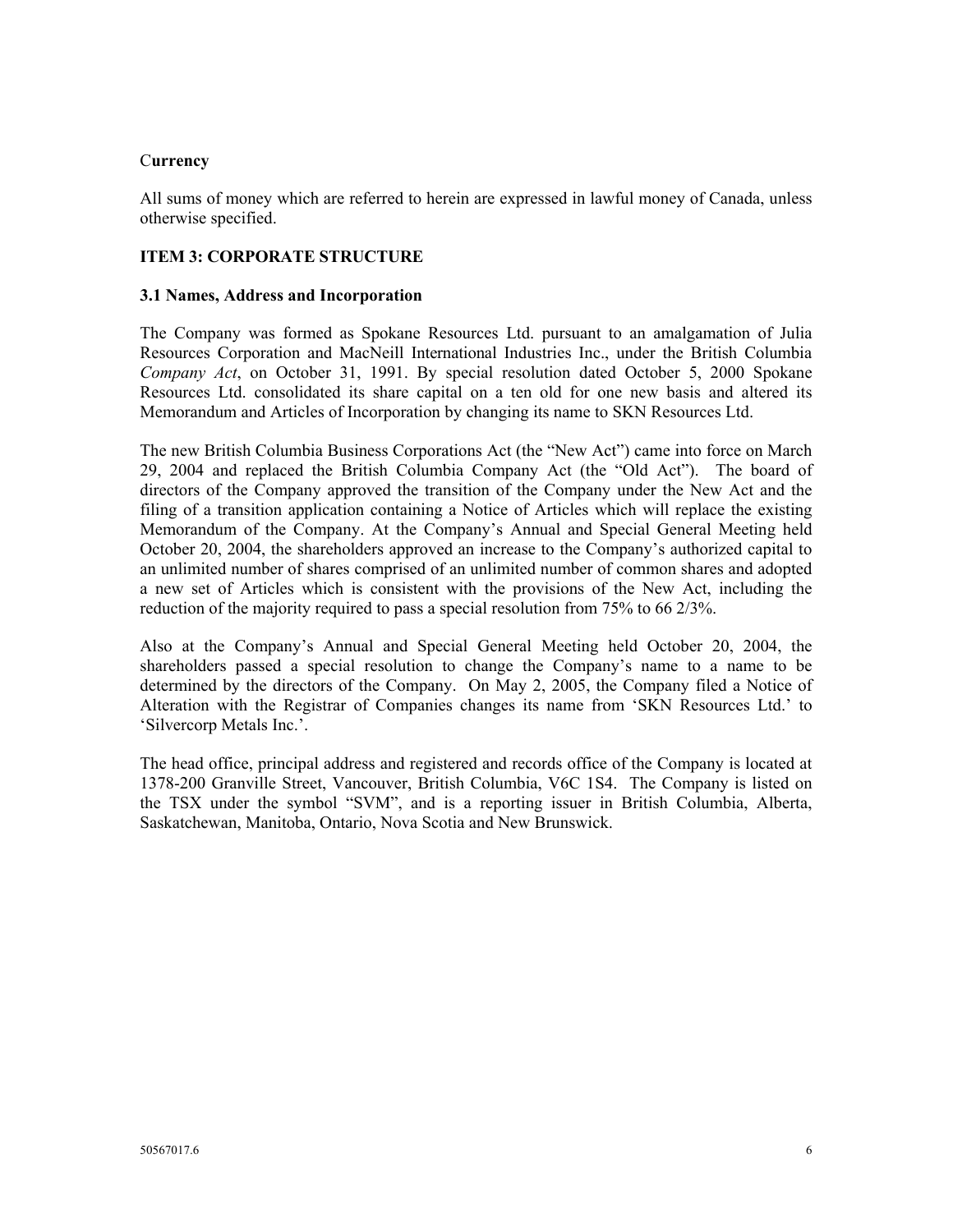# **3.2 Intercorporate Relationships**

The corporate structure of the Company and its material subsidiaries as at the date of this AIF is as follows:



The Company has acquired a number of mineral property interests in China during the past three years. Each property interest is held through a separate subsidiary company, all of which are incorporated in the British Virgin Islands ("BVI") as International Business Corporations under the *British Virgin Islands International Business Companies Act* (Cap. 291).

The Company is the sole shareholder of Fortune Mining Limited, which was incorporated on August 23, 2002, to be the holding company of a series of BVI subsidiaries which are parties to mineral property Agreements in China. The following material BVI subsidiary companies are all held 100% by Fortune Mining Limited:

- (a) Victor Mining Ltd. was incorporated October 23, 2003 and is a party to a cooperative agreement under which it earned its full 77.5% of the equity of the Henan Found Mining Co. Ltd., the Chinese company holding (i) the Ying Silver-Lead Zinc Project (the "Ying Project"); (ii) the NZ Project, (iii) the Ying Moly Project, and (iv) the Luoyang Smelter in the Henan Province;
- (b) Victor Resources Ltd. was incorporated May 30, 2003 and is a party to a cooperative agreement under which it earned its full 60% of the interest of Henan Huawei Mining Co. Ltd., the Chinese company holding the Hou Ping Gou Project (the "HPG Project"), Henan Province.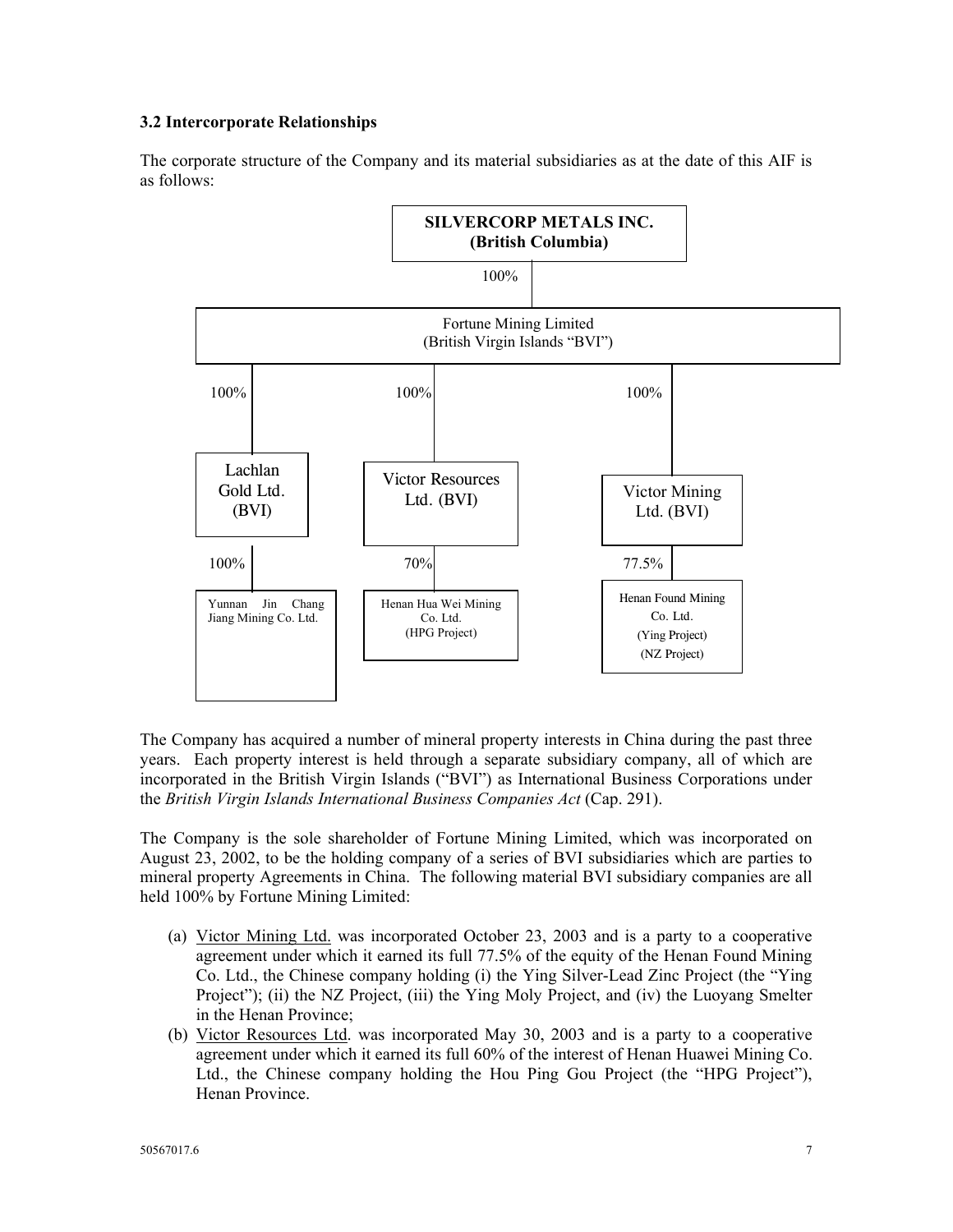(c) Lachlan Gold Ltd. was incorporated February 20, 2003 and holds 100% of the equity of Yunnan Jin Chang Jiang Mining Co. Ltd., a foreign investment enterprise in China holding 100% of the Tuobuka Gold Project, Yunnan Province

See "Item 4: General Development of the Business" below for details as to the Company's projects.

# **ITEM 4: GENERAL DEVELOPMENT OF THE BUSINESS**

## **4.1 Three Year History**

## *Exploration Projects*

The Company has evolved from a mineral exploration company engaged in the acquisition and exploration of mineral properties, specifically properties with the potential to host gold, silver and base metal deposits, to a Company in an early production stage producing silver. From 2000 to 2003 the Company was involved primarily in mineral exploration in the Province of British Columbia, but also had been involved in exploration in Mexico and Labrador. Since February 3, 2003, the Company has changed its focus to mineral exploration in China. During the last three years, the Company has been very active in acquiring property interests in China through its BVI subsidiaries.

Currently, the Company's main operations are focused on its Ying and HPG Projects, both located in Henan Province, China. With the acquisition of the NZ mining permit, the Company will have three mining permits in Henan.

## **Henan Found Mining Co. Ltd.**

## *Ying Project*

On April 12, 2004, the Company, through its wholly owned subsidiary, Victor Mining Ltd. entered into a formal cooperative joint venture contract with Henan Non-Ferrous Geological and Mineral Resources Co. Ltd. ("HGMR") to acquire up to a 77.5% interest in the five exploration permits comprising the Ying Silver Project, located in Henan Province, China by making capital contributions of US\$3,670,000 over three years to Henan Found Mining Co. Ltd. ("Henan Found"), the joint venture company set up to hold the permits, for a 55% interest in Henan Found and an additional US\$1,500,000 to HGMR over a period of three years for another 22.5% interest in Henan Found. These payments were made and the Company earned its full 77.5% interest in Henan Found and thereby in the Ying Project.

During the year ended March 31, 2007, Henan Found acquired two additional exploration permits adjacent to the existing boundary of the Ying Project for cash consideration of \$509,400. The exploration permits were transferred to Henan Found during the year ended March 31, 2007.

On March 30, 2006, the Company announced that Henan Found received a mining permit issued by the Department of Land and Resources of Henan Province, covering 9,945 square kilometres ("km2 ") of the SGX area within the Ying Project, where the major exploration effort by the Company has been focused. The permit was issued on the terms applied for, and allows operation of a 198,000 tonne per year underground mine within the permit area to produce silver, lead and zinc ores. The production rate can be increased in the future through amending the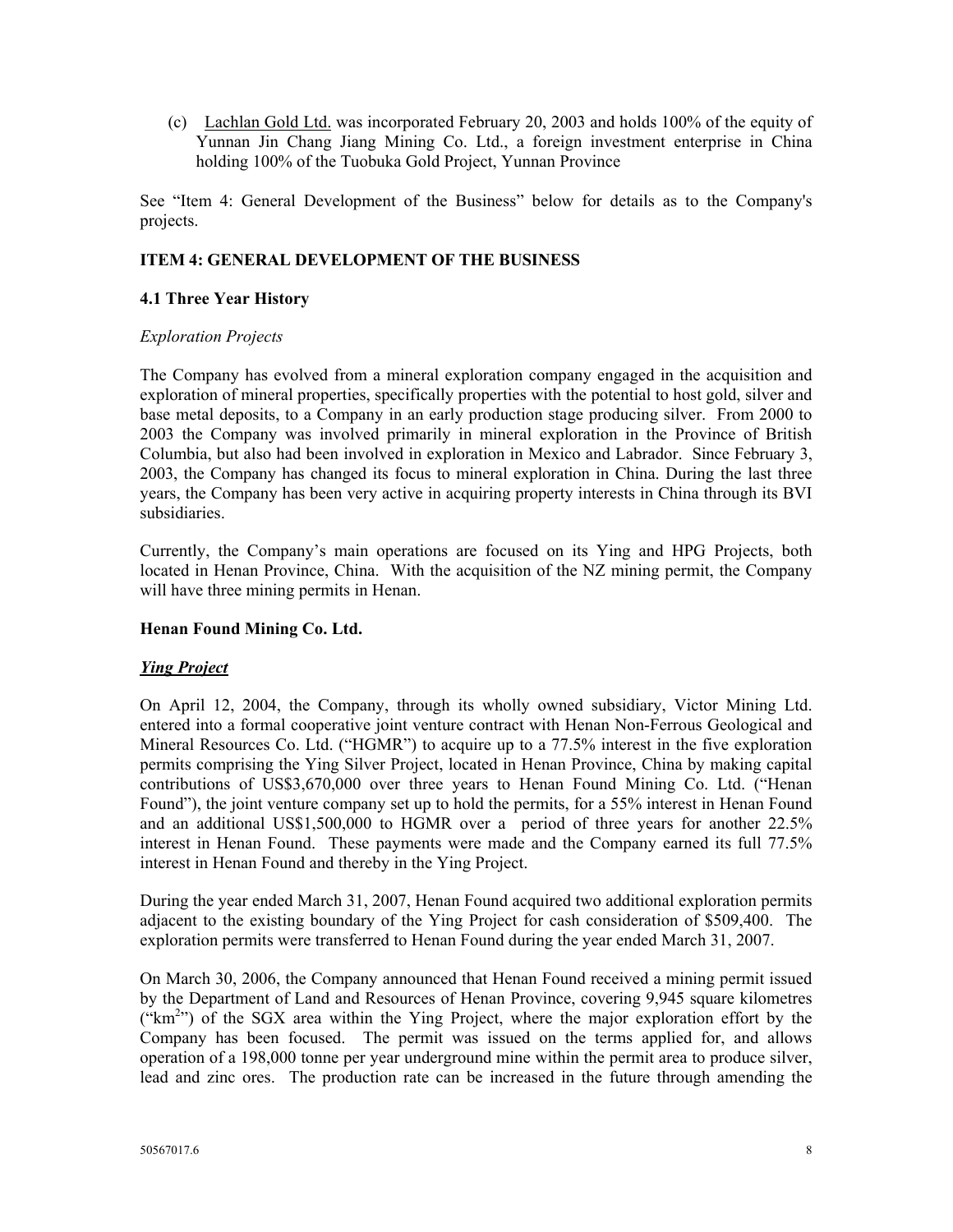existing mining permit when expected resource estimates have been filed with the Department of Land and Resources of Henan

Upon receiving its mining permit on March 30, 2006, the Company switched its focus at the Ying Property from exploration and development through gradual ramping up to achieve a full mining operation. Mine development and mill construction are financed by cash flow from the operations of Ying Property.

The Ying Property is the major revenue and profit contributor of the Company. During the period ended December 31, 2006, the Company's drilling and tunnelling program on the S21 vein have defined additional high grade massive galena sheets that may add to the mineral resources at the Ying Property. From August 2006 to January 2007, the tunnelling and drilling program at the SGX area of the Ying Property discovered five new veins which contain massive galena mineralization.

At the Ying mine, the new 750-tonne per day mill and the custom built 300-tonne loading capacity barge are operating smoothly and the Company expects ore production and milling putthrough to be stable for the 2008 fiscal year.

# **NZ Project**

In November, 2006, the Company, through its 77.5% owned Chinese subsidiary company, Henan Found, entered into an agreement with a third party, related by common control, to acquire a 100% interest in the NZ gold-silver property (the "NZ Project") on its behalf. As at March 31, 2007, the third party has completed its acquisition of the property by payment of \$1,267,350 and is in the process of transferring the ownership of the property to Henan Found.

## **Luoning Smelter**

In April 2007, the Company, through it 77.5% subsidiary, Henan Found signed a joint venture agreement with three Chinese mining companies Luoyang Luanchuan Molybdenum Group Inc. ("Luomu"), HT Mining Co. Ltd ("HT Mining"), and Luochuan Xinchuan Mining Co. Ltd ("LX Mining") to build a 150,000-tonne/year lead-silver-gold smelter in Luoning County, Luoyang City, Henan Province, China. Under the agreement, Luomu will have a 51% interest, Henan Found and HT Mining each will have a 22.5% interest and LX Mining will hold a 4% interest in the smelter. Capital contributions to fund the smelter project will be made pro-rata. The construction of the smelter has received preliminary approval.

The proposed smelter will use the SKS lead smelting process ("SKS process") that has been highly recommended by the Chinese Government. The smelter will have the first right to purchase, at prevailing market prices, all lead-silver and gold concentrates produced by mines from the four participants in the smelter, including Silvercorp's Ying and HPG mines. The proposed smelter is about 48 km road distance from Silvercorp's newly built mill.

## **Henan Huawei Mining Co. Ltd.**

## *HPG Project*

On March 13, 2006, the Company announced that it had, through its wholly owned subsidiary, Victor Resources Ltd., entered into a cooperative joint venture agreement with a private Chinese company to establish Henan Huawei Mining Co. Ltd. ("Henan Huawei") to acquire a 60%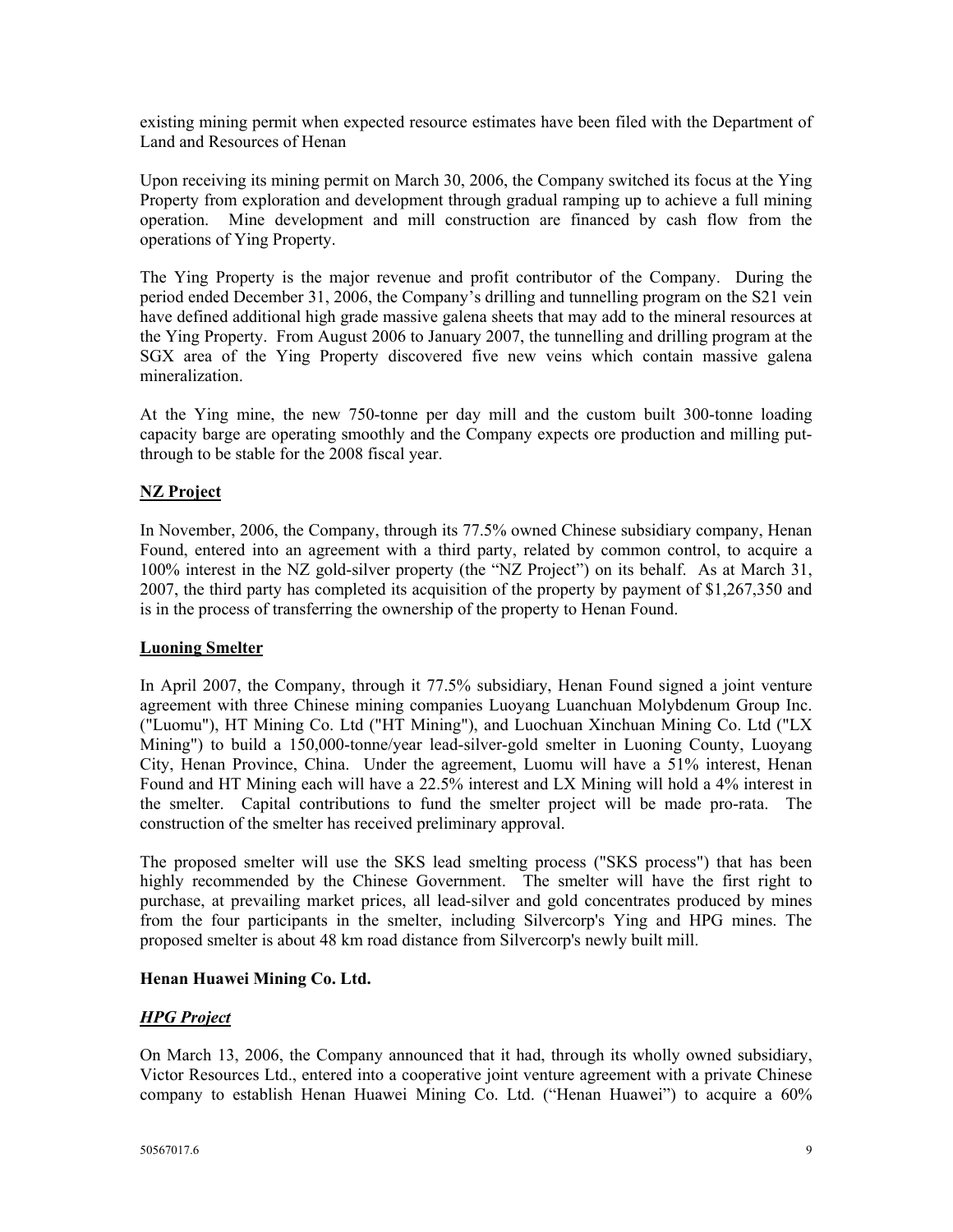interest in the Hou Ping Gou silver/lead/zinc mine (the "HPG Property"), which is located within the boundaries of the greater Ying Project.

The HPG property consists of two adjacent mining licenses surrounded by one exploration permit of approximately 6.4 km<sup>2</sup> in total within the Ying Silver Project area in Henan, and a 200 tonne per day floatation mill and associated facilities. A National Instrument 43-101 technical report on the HPG properties prepared by SRK Consulting was received on May 3, 2006 and is available for review on the SEDAR system.

On January 15, 2007, the Company received all necessary government approvals, including approval from the Ministry of Commerce of China, to form a joint venture company to explore and develop the HPG Property.

In May 2007, the Company through Victor Resources Ltd., signed an agreement to purchase an additional 20% interest of Henan Huawei, half of which, or a 10% interest, will be held in trust for a shareholder of HT Mining. While government approval is expected to be received shortly, Silvercorp is now entitled to 70% interest of Henan Huawei.

The mining capacity at HPG has achieved approximately 200-tonne per day, while the mill is operating at a capacity of about 250-tonne per day to produce Au-Ag-Pb-Zn concentrates. Sales of direct shipping ores indicates a positive cash flow and the Company anticipates the HPG operations shall add to the 2008 fiscal year's revenue and net profit.

## **Yunnan Jin Chang Jiang Mining Co. Ltd.**

## *Tuobuka Project*

On August 1, 2003, the Company, through its wholly-owned subsidiary, Lachlan Gold Ltd., signed a cooperative joint venture contract with Kunming Gold Exploration Engineering Co., Ltd. ("KGEE"), a subsidiary of a large Chinese national gold exploration organization, to form a Sino-Foreign joint venture cooperative company, Yunnan Jin-Chang-Jiang Mining Co. Ltd. ("YJCJM") to explore the Tuobuka Gold Property, Yunnan Province, China. Under the terms of the cooperative joint venture contract, KGEE held a 20% interest in YJCJM by transferring the Tuobuka Project exploration permit to YJCJM, and the Company earned an 80% interest in YJCJM by contributing RMB¥8,000,000 to YJCJM over three years and paying RMB¥1,000,000 to KGEE. On January 13, 2004, the Company acquired the remaining 20% interest in YJCJM from KGEE by paying an additional RMB¥1,600,000. The Company now has a 100% interest in the Tuobuka Project. A National Instrument 43-101 Technical review report dated October 17, 2003 was completed on the Tuobuka Project by LDS Winter, P.Geo., and is incorporated herein by reference.

During the year ended March 31, 2006, the Company wrote off the mineral exploration expenses of \$1,714,491 capitalized in relation to the Tuobuka Property. No further work was done on the Tuobuka Property for the year ended March 31, 2007.

#### **SKN Nickel & Platinum Ltd. - exercise of option for interest in the Kang Dian Project by New Pacific Metals Corp. in August 2006**

On March 4, 2004, the Company announced that it had, through its then wholly owned subsidiary, SKN Nickel & Platinum Ltd. ("SNP") entered into a Cooperative Agreement with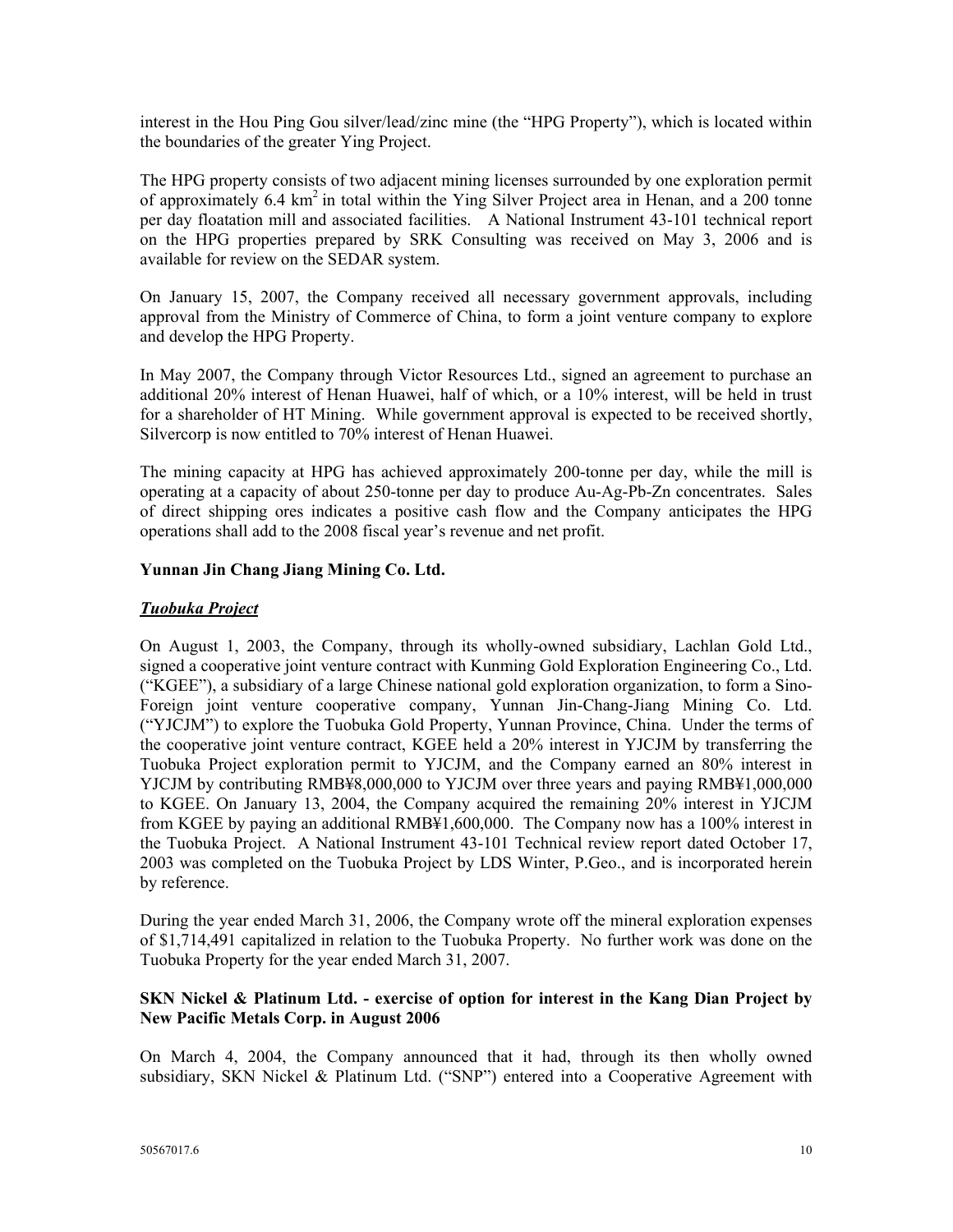Sichuan Geological Survey Institute of Metallurgical Industry to acquire a 75% interest in the Kang Dian Nickel Project, located in Sichuan Province, China.

Under the cooperative agreement, for the Kang Dian Project, SNP is obligated to contribute US\$2,500,000 to fund the exploration and development of the Kang Dian Project over a period of four years. After SNP has earned its 75% interest, contributions to fund the Project will be made pro rata. The interests of the Chinese property owner can be diluted to not less than 12% if they elect not to make cash contributions.

Pursuant to an Option Agreement dated September 15, 2004, the Company granted New Pacific Metals Corp. (NUX.TSX-V) an option to acquire 100% of the issued and outstanding shares of SNP, and thereby the Company's interests in the Kang Dian Nickel Project. Under the Option Agreement, NUX agreed to issue to the Company a total of 6,500,000 common shares of NUX at a deemed price of \$0.375 per share with staged issuances, with the shares subject to a three year value escrow agreement under the policies of the TSX-V.

The first tranche of the NUX shares (2,500,000 shares) was issued to the Company in December of 2004, the second (2,000,000 shares) was issued in March of 2006 and the final tranche (2,000,000 shares) was issued on August 29, 2006 on completion of US\$1,000,000 in funding obligations under the Agreement. Accordingly, NUX has exercised the option and acquired a 100% interest in SKN Nickel & Platinum Ltd.

The NUX shares are subject to escrow for three years with quarterly releases. The Company is entitled to the voting rights attached to the escrow shares. As at March 31, 2007, a total of 4,087,501 NUX common shares were released from escrow to the Company.

NUX shares remaining in escrow are subject to cancellation in the event NUX determines not to continue contributing to the joint venture company to be created. The Company has one representative on the NUX board of directors, Dr. Rui Feng.

## **Added to S&P/TSX Composite Index, S&P/TSX Global Gold Index and S&P/TSX Global Mining Index**

Effective Monday, December 18, 2006, Standard & Poors Canadian Index operations added the Company's common shares to the S&P/TSX Composite Index and the S&P/TSX Global Gold Index (formerly the S&P/TSX Capped Gold Index).

Effective Tuesday, June 12, 2007, Standard & Poors Canadian Index operations added the Company's common shares as a constituent for the new S&P/TSX Global Mining Index.

## **Donation of RMB¥1. 25 million towards the construction of a Youth Center in Luoning County, Henan province, China**

The Company is committed to contributing to the growth and prosperity of communities in which it is active. As part of this commitment, Henan Found has donated RMB¥1.25 million towards the construction of the Henan Found Youth Recreation and Activity Center, in Luoning county of Henan province, China.

One of the largest employers and contributors to the local tax base in the county, the Company is committed not only to responsible mining practices but also to making a positive contribution in the communities in which it is active. The Company looks forward to making additional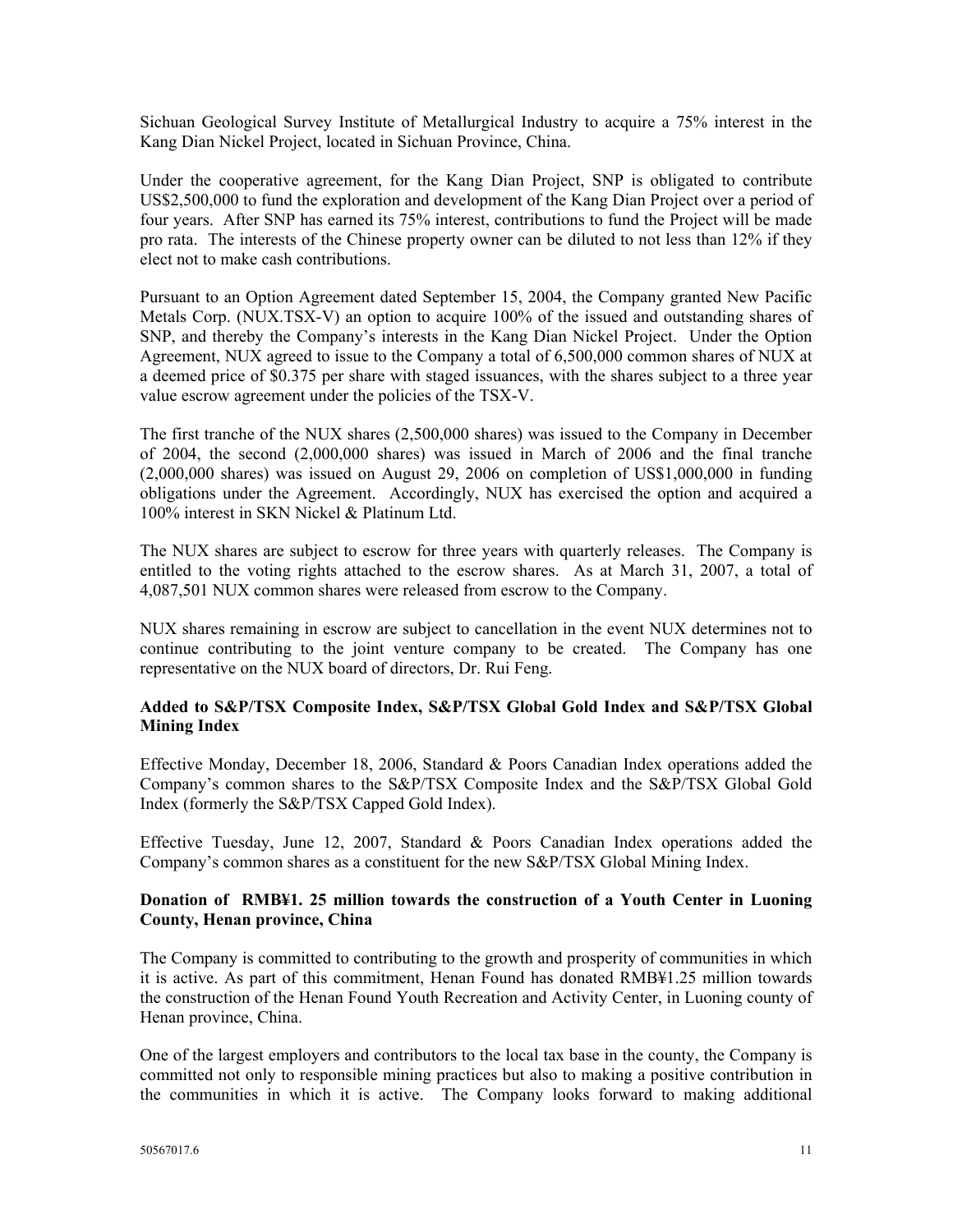contributions in support of the development of Luoning County as it continues to grow and build on the success of its operations in the area.

## **Normal Course Issuer Bid**

On June 13, 2006, the Company believed that the then prevailing market conditions had resulted in the Company's shares being undervalued relative to the immediate and long term value of the Company's Ying-Silver-Lead-Zinc Property and accordingly the Board of Directors approved a normal course issuer bid to acquire up to 1,000,000 of its Common Shares (being approximately 2% of the 47,818,407 shares issued and outstanding as at June 14, 2006), over a one year period. Purchases were made at the discretion of the CEO and Chairman at prevailing market prices, through the facilities of the TSX. A total of 420,500 shares were acquired under the normal course issuer bid through the facilities of the TSX and were returned to treasury and cancelled. The normal course issuer bid has now expired.

#### **Recent Financings**

On February 22, 2005, the Company closed a non-brokered private placement of up to 1,500,000 Units at \$1.50 per Unit. Each Unit was comprised of one common share and one-half share purchase warrant. Each whole warrant entitled the holder to acquire one additional common share at a price of \$1.75 per share for a period of one year, expiring on February 22, 2006. A finders fee of 7% was paid on 1,000,000 of the Units to Leede Financial Markets Inc.

On September 16, 2005, the Company closed a non-brokered private placement of up to 2,000,000 Units at \$3.20 per Unit. Each Unit was comprised of one common share and one-half share purchase warrant. Each whole warrant entitled the holder to acquire one additional common share at a price of \$4.60 per share for a period of one year, expiring on September 16, 2006.

On April 26, 2006, the Company closed a "bought deal" financing under a Short Form Prospectus for gross proceeds of \$47,773,875. Sprott Securities Inc. and GMP Securities L.P. as co-leader managers and co-bookrunners, together with a syndicate of other dealers including, CIBC World Markets Inc., MGI Securities Inc., Salman Partners Inc. and BMO Nesbitt Burns Inc. (the "Underwriters"), collectively bought 2,501,250 units from the Company at a price of \$19.10 per unit. Each Unit was comprised of one common share and one-half share purchase warrant. Each whole warrant entitles the holder to acquire one additional common share at a price of \$24.00 per share for a period of 18 months, expiring on October 26, 2007. The total Units purchased includes 326,250 Units issued upon exercise of the Underwriter's over-allotment option. The net proceeds are being used for general corporate purposes and may be used for potential future acquisitions.

#### **Future Financing**

The Company anticipates that it will be able to finance all of its activities with the proceeds from production from the Ying Mine, and otherwise from share issues, royalty revenues, interest income and joint ventures. The ability to continue operations is dependent upon the continued financial support of its shareholders, other investors and lenders, together with the successful development of the Company's interests in mineral properties.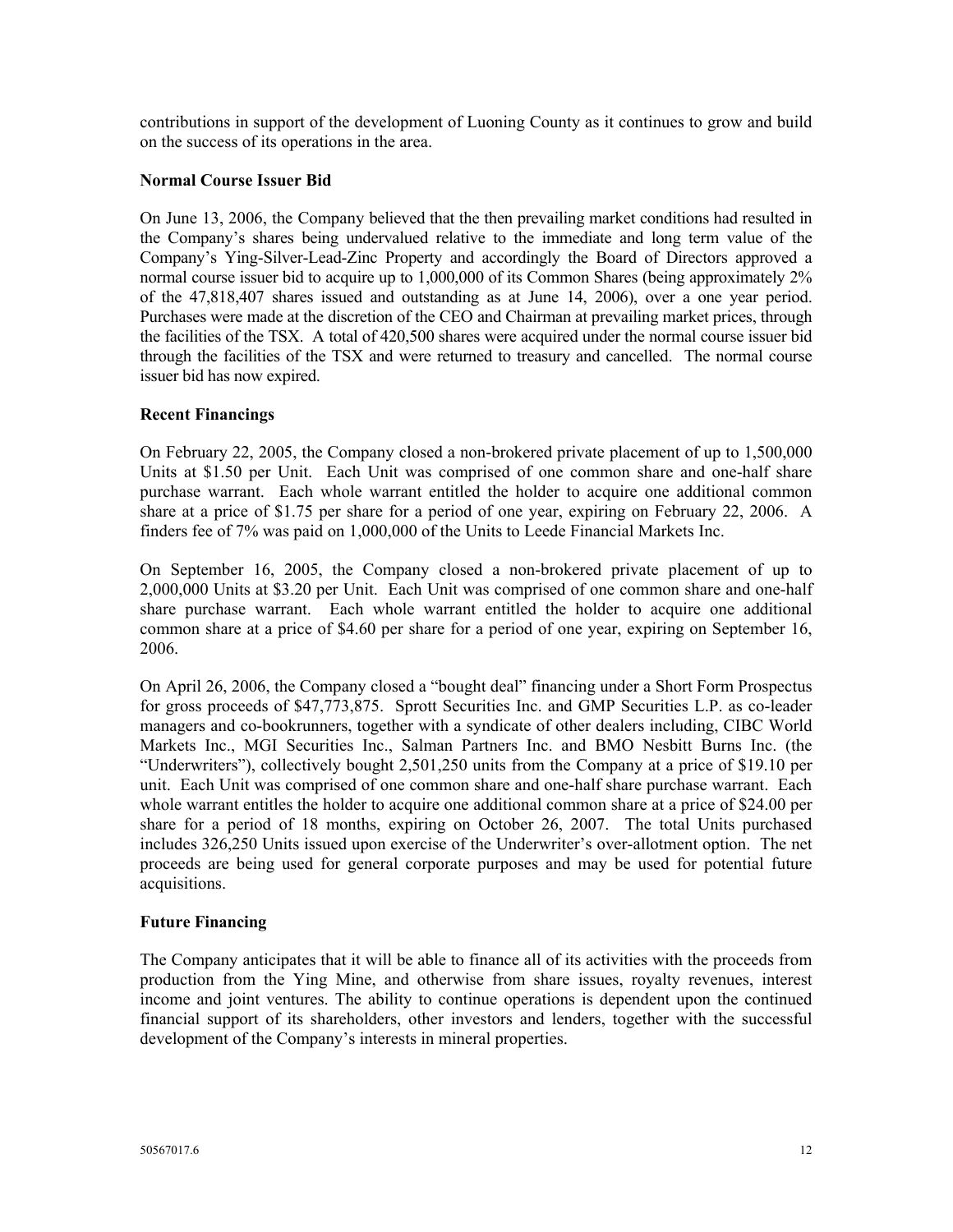#### **Private Placement**

On March 15, 2007, the Company participated in NUX's private placement by acquiring 900,000 Units of NUX at \$2.50 per unit. Each Unit is comprised of one common share and one-half of one share purchase warrant. Each whole warrant entitles the holder to acquire one additional common share at \$3.00 for a period of one year from closing.

#### **Change in Financial Year End**

On March 15, 2005, the Company announced that it was changing its financial year end from April 30 to March 31, commencing with the 2005 fiscal year, which ended on March 31, 2005. The change in financial year was completed in order to align the Company's interim financial statements with those of its Chinese subsidiaries.

#### **Auditors**

Effective May 11, 2006, Deloitte & Touche LLP resigned as auditors at the request of the Company and Ernst & Young LLP was appointed as the Company's auditors. There were no reportable events in relation to the change of auditors.

#### **Shareholders Rights Plan**

Shareholder approval was obtained at the Company's annual general meeting on August 4, 2005 to implement a Shareholder Rights Plan. The Rights Plan is designed to encourage the fair treatment of shareholders in connection with any take-over offer for the Company. The Rights Plan will provide the Board and the shareholders with more time to fully consider any unsolicited take-over bid for the Company without undue pressure, to allow the Board to pursue, if appropriate, other alternatives to maximize shareholder value and to allow additional time for competing bids to emerge.

The Rights Plan has a term of three years and will expire at the close of the annual meeting of shareholders after the third anniversary of the confirmation of the Rights Plan, unless the Rights are earlier redeemed or exchanged.

## **4.2 Significant Acquisitions**

During the year ended March 31, 2007, the Company acquired and earned its full 70% interest in Henan Huawei, its Chinese subsidiary holding the HPG Project. Further, in November 2006, the Company, through its 77.5% owned Chinese subsidiary, Henan Found, agreed to acquire a 100% interest in the NZ Project. The Company did not have any other significant acquisitions or dispositions during the year ended March 31, 2007.

## **ITEM 5: DESCRIPTION OF THE BUSINESS**

## **5.1 General**

The Company is in the business of acquiring and developing mineral exploration properties, primarily in China. The Company is in the exploration and development stage. The Ying Project has received Mining Permits within the Ying Project area, and development of the Ying mine is underway. The Company's other properties have not reached commercial production and are in the exploration stage.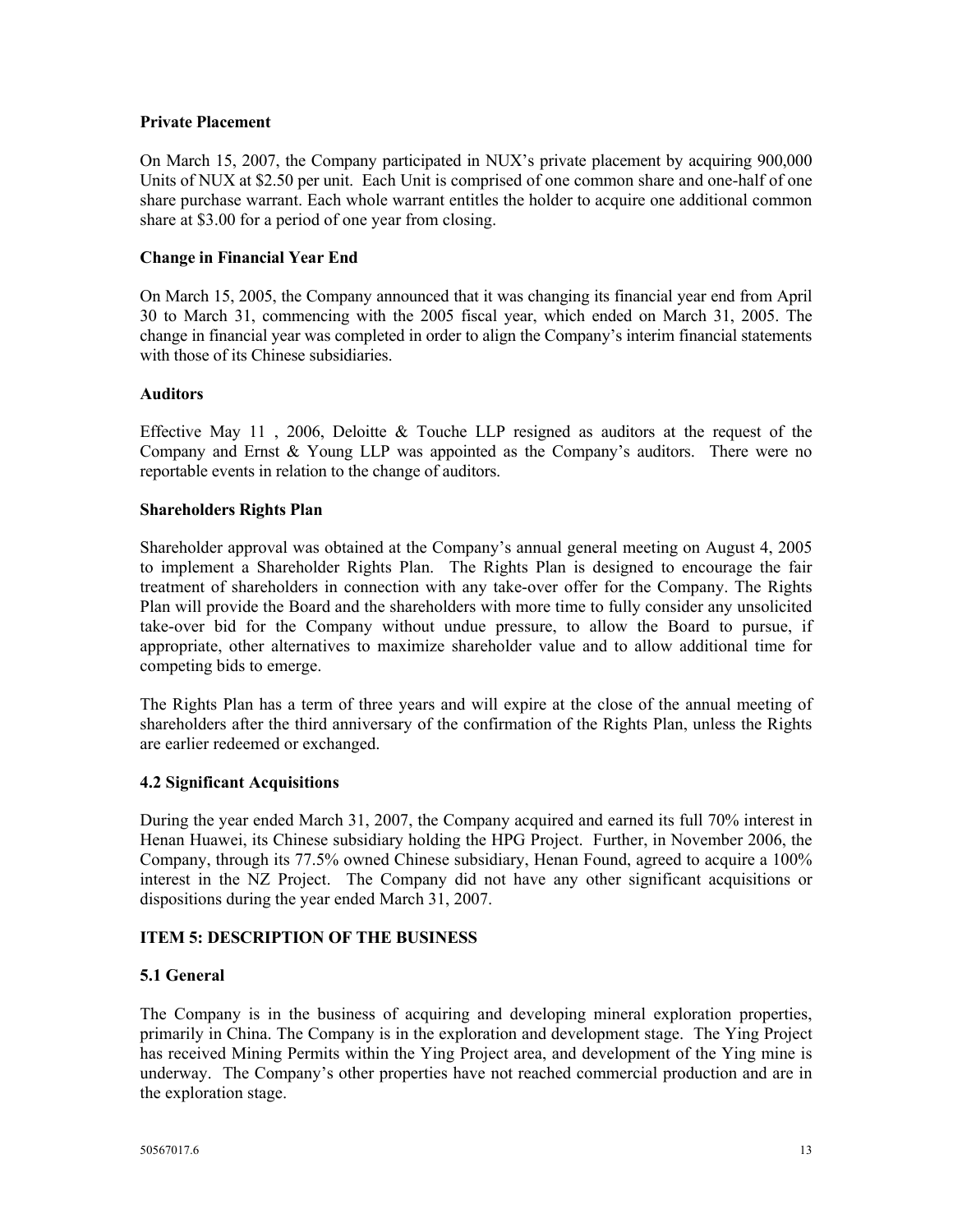#### **Chinese Mining Law**

As all of the Company's properties are located in the People's Republic of China, a brief statement on the laws of China as they relate to mining is appropriate. Note that, as laws in China are continually evolving, this is only a generalized statement and is not to be taken as absolutely current or correct. Under the laws of the P. R. C., mineral resources are owned by the State, and in the past, it has been state-owned enterprises which have been the principal force in the development of mineral resources. A new Mineral Resources Law became effective on January 1, 1997 and three regulations were promulgated on February 12, 1998. The new law provides for equal legal status for domestic enterprises and enterprises with foreign investment, security and transferability of mineral titles as well as the exclusivity of mining rights. The right to explore and exploit minerals is granted by way of exploration and mining rights. The holder of an exploration right has the privileged priority to obtain the mining right to the mineral resources in the exploration area provided the holder meets the conditions and requirements specified in the law. A mining enterprise may transfer its exploration or mining rights to others, subject to governmental approval. It is now common for foreign companies to form joint ventures with state-owned mining enterprises, with title to the mining rights being transferred to joint venture entities registered in China. This is the case with most of the Company's mineral property interests*.* 

## **5.2 Risk Factors**

An investment in the common shares of the Company involves a significant degree of risk and ought to be considered a highly speculative investment. The following is brief discussion of those factors which may have a material impact on, or constitute risk factors in respect of, the Company's future financial performance:

#### *Regulatory Environment*

The Company conducts operations in China. The laws of China differ significantly from Canada and are subject to change. Mining operations, development and exploration activities are subject to extensive laws and regulations governing prospecting, development, production, exports, taxes, labour standards, occupational health, waste disposal, environmental protection, mine safety and other maters. Mining is subject to potential risks and liabilities associated with pollution of the environment and disposal of waste products occurring as a result of mineral exploration and production.

Failure to comply with applicable laws and regulations, may result in enforcement actions thereunder, and may include corrective measures requiring capital expenditures, installation of additional equipment or remedial actions. Parties engaged in mining operations may be required to compensate those suffering loss or damage by reason of mining activities and may have civil or criminal fines or penalties imposed for violations of applicable laws and regulations.

New laws and regulations, amendments to existing laws and regulations, administrative interpretation of existing laws and regulations, or more stringent enforcement of existing laws and regulations could have a material adverse impact on future cash flow, results of operations and financial conditions.

Further, all phases of the Company's operations are subject to environmental regulations in the various jurisdictions in which it operates. Environmental legislation is evolving in a manner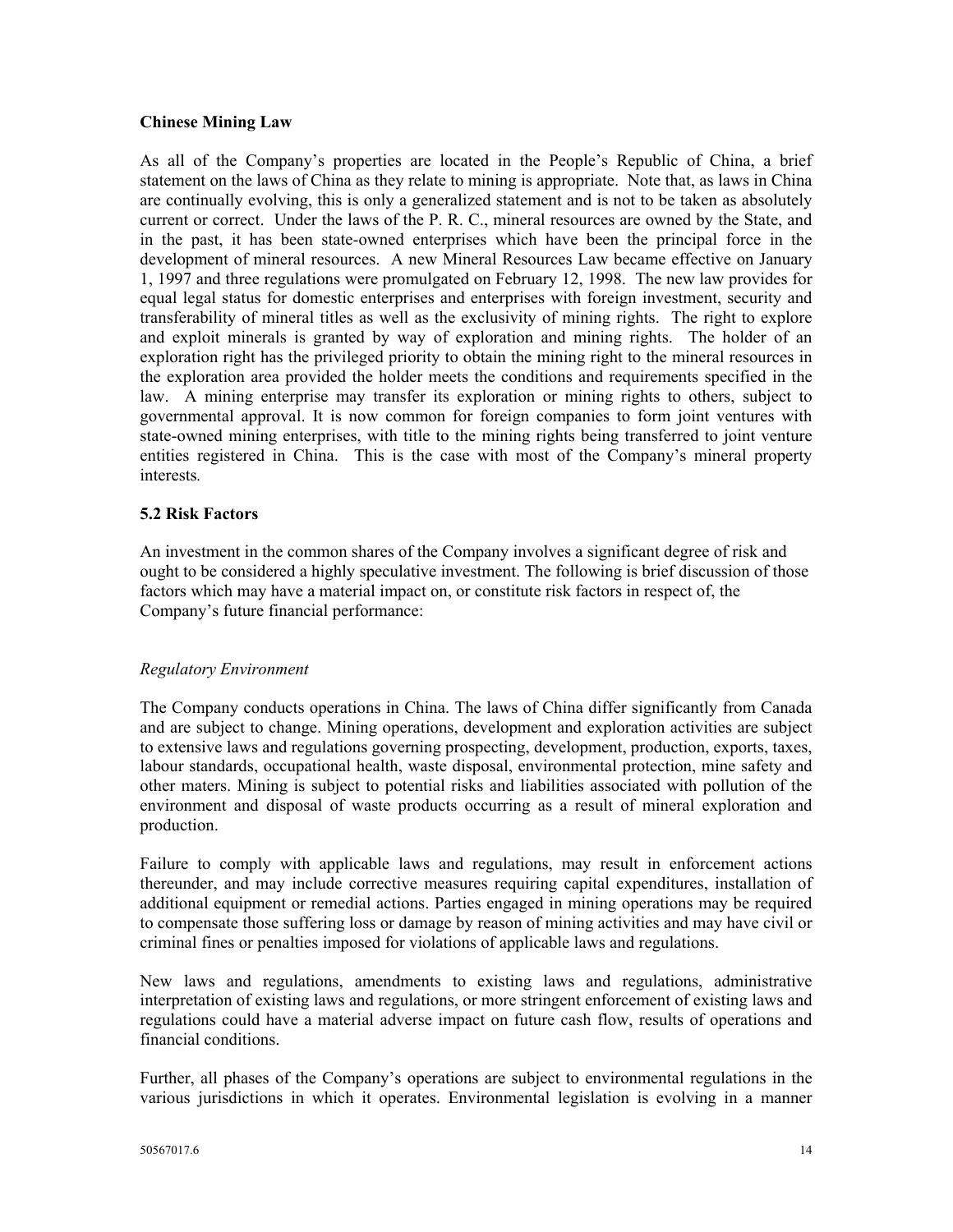which will require stricter standards and enforcement, increased fines and penalties for noncompliance, more stringent environment assessments of proposed projects and a heightened degree of responsibility for companies and their officers, directors and employees. There is no assurance that future changes in environmental regulations, if any, will not adversely affect the Company's operations.

#### *Operations and Political Conditions*

Mining operations generally involve a high degree of risk, with hazards such as unusual or unexpected formations or other geological conditions. The Company may become subject to liability for pollution, cave-ins or other hazards against which it cannot insure, or against which it may elect not to insure. Payment of such liabilities may have a material, adverse effect on the Company's financial condition. Certain of the properties in which the Company has an interest are located in foreign jurisdictions, which may have different regulatory and legal standards than those in North America. Even if the Company's mineral properties are proven to host economic reserves of metals, factors such as political instability, terrorism, opposition and harassment from local miners, or governmental expropriation or regulation may prevent or restrict mining of any such deposits or repatriation of profits.

The majority of the Company's activities and investments are located in foreign countries. These investments are subject to the risks normally associated with conducting business in foreign countries. Some of these risks are more prevalent in countries which are less developed or have emerging economies, including uncertain political and economical environments, as well as risks of war and civil disturbances or other risks which may limit or disrupt a project, restrict the movement of funds or result in the deprivation of contract rights or the taking of property by nationalization or appropriation without fair compensation, risk of adverse changes in laws or policies of particular countries, increases in foreign taxation, delays in obtaining or the inability to obtain necessary governmental permits, limitations on ownership and repatriation of earnings and foreign exchange controls and currency devaluations.

In addition, the Company may face import and export regulations, including export restrictions, disadvantages of competing against companies from countries that are not subject to Canadian and U.S. laws, restrictions on the ability to pay dividends offshore, and risk of loss due to disease and other potential endemic health issues. Although the Company is not currently experiencing any significant or extraordinary problems in foreign countries arising from such risks, there can be no assurance that such problems will not arise in the future.

The Company's interests in its mineral properties are held through a joint venture company established under and governed by the laws of China. The Company's joint venture partners in China are state-sector entities and, like other state-sector entities, their actions and priorities may be dictated by government policies, instead of purely commercial considerations.

Additionally, companies with a foreign ownership component operating in China may be required to work within a framework which is different to that imposed on domestic Chinese companies. The Chinese government currently allows foreign investment in certain mining projects under central government guidelines.

## *Permits and Licenses*

All mineral resources of the Company are owned by their respective governments, and mineral exploration and mining activities may only be conducted by entities that have obtained or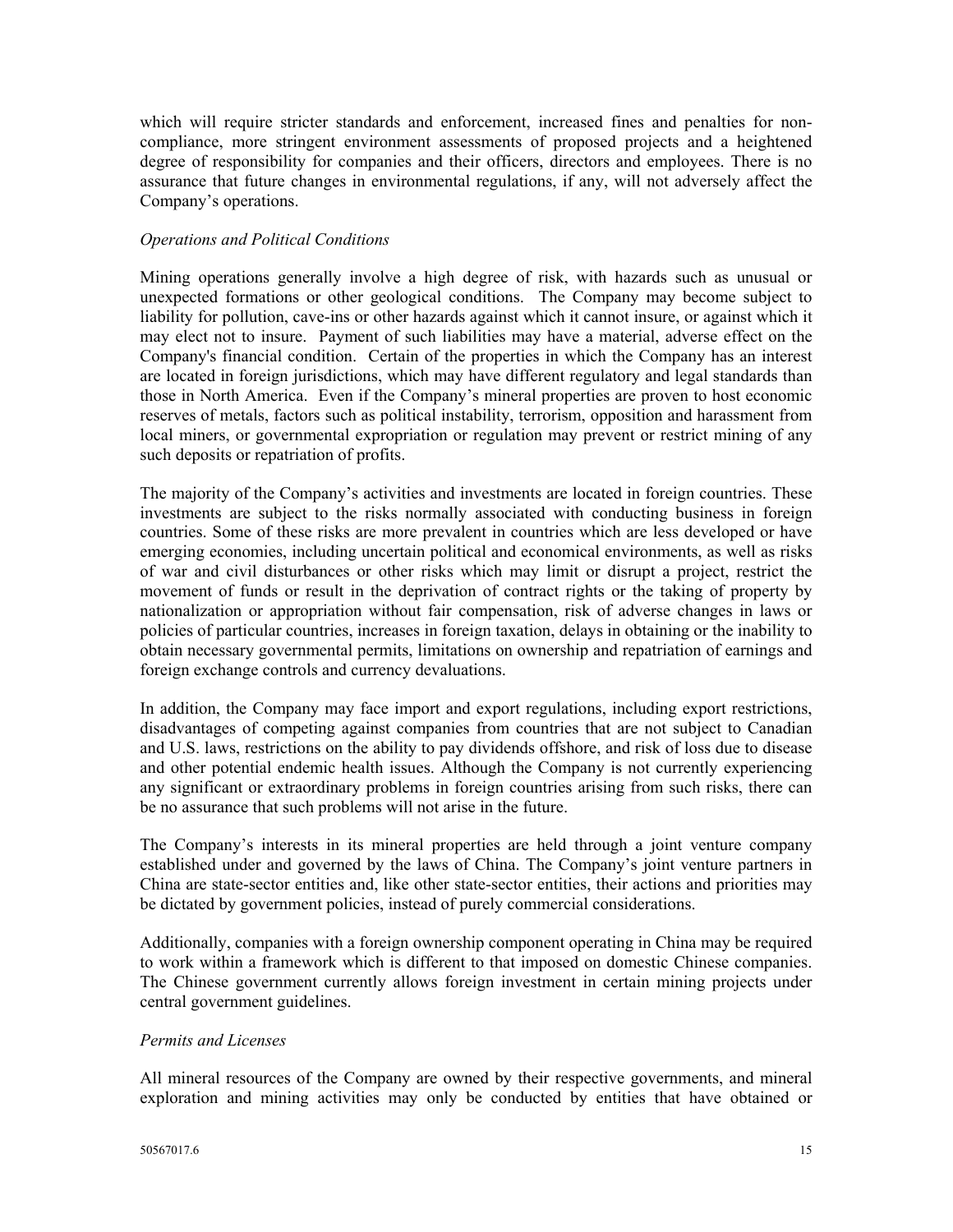renewed exploration or mining permits and licenses in accordance with the relevant mining laws and regulations. No guarantee can be given that the necessary exploration and mining permits and licenses will be issued to the Company or, if they are issued, that they will be renewed, or that the Company will be in a position to comply with all conditions that are imposed.

Nearly all mining projects require government approval. There can be no certainty that these approvals will be granted to the Company in a timely manner, or at all.

#### *Feasibility and Engineering Reports*

The Company has received a mining permit from the Department of Land and Resources of Henan Province and plans to commence mining operations in accordance with the mining permit. The Company has not yet and may not complete a feasibility study or report as would otherwise be performed for a mining property located in North America.

#### *Exploration and Development*

The long-term operation of the Company's business and its profitability is dependent, in part, on the cost and success of its exploration and development programs. Mineral exploration and development involves a high degree of risk and few properties that are explored are ultimately developed into producing mines. There is no assurance that the Company's mineral exploration and development programs will result in any discoveries of bodies of commercial mineralization. There is also no assurance that even if commercial quantities of mineralization are discovered that a mineral property will be brought into commercial production. Development of the Company's mineral properties will follow only upon obtaining satisfactory exploration results. Discovery of mineral deposits is dependent upon a number of factors, not the least of which is the technical skill of the exploration personnel involved. The commercial viability of a mineral deposit once discovered is also dependent upon a number of factors, some of which are the particular attributes of the deposit (such as size, grade and proximity to infrastructure), metal prices and government regulations, including regulations relating to royalties, allowable production, importing and exporting of minerals and environmental protection. Most of the above factors are beyond the control of the Company. As a result, there can be no assurance that the Company's acquisition, exploration and development programs will yield new reserves to replace or expand current resources. Unsuccessful exploration or development programs could have a material adverse impact on the Company's operations and profitability.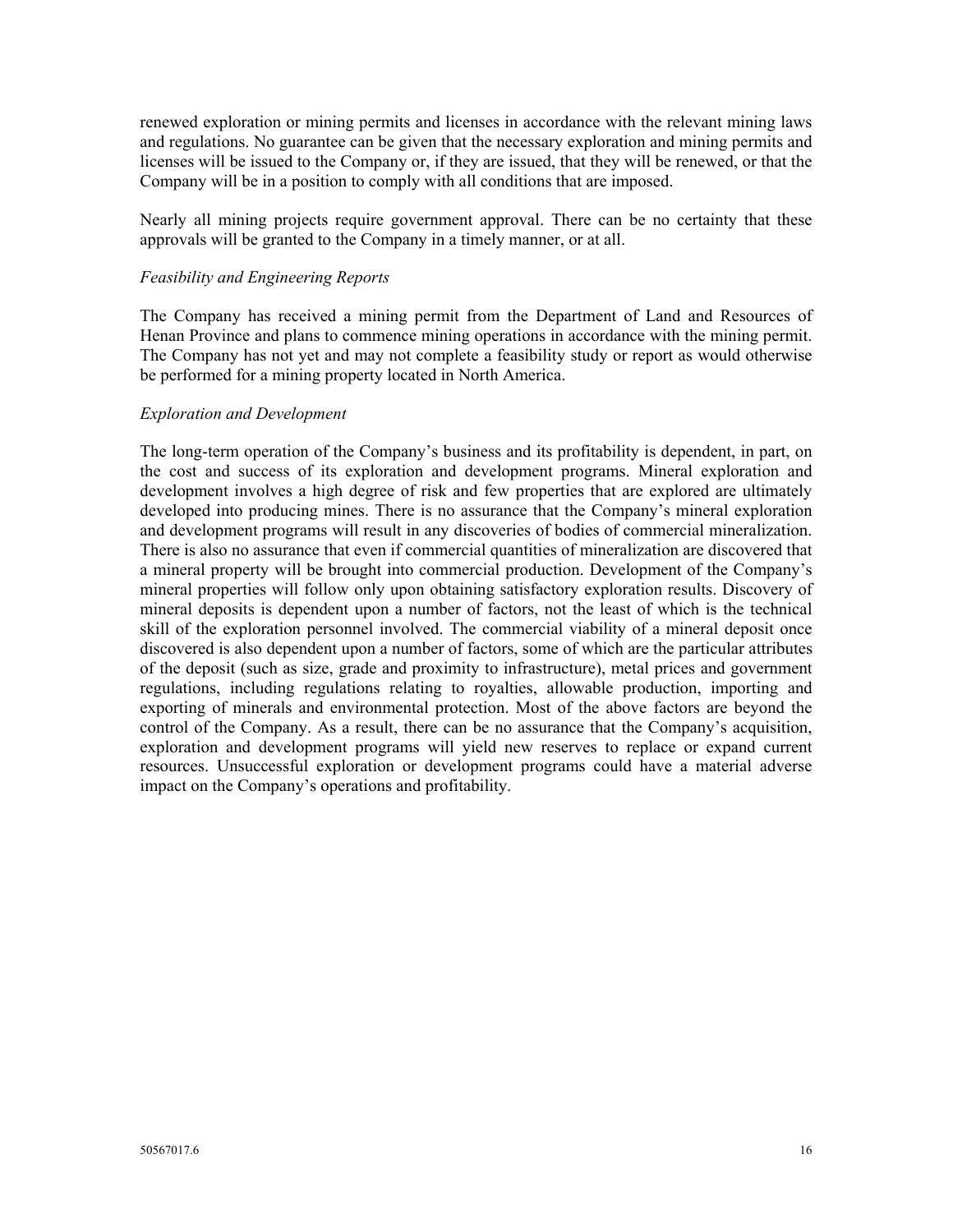## *Calculation of Resources, Reserves and Mineralization and Precious and Base Metal Recovery*

The Company's Ying property at present contains resources only, there have been no reserves calculated. There is a degree of uncertainty attributable to the calculation of resources, reserves and mineralization and corresponding grades being mined or dedicated to future production. Until resources, reserves or mineralization are actually mined and processed, quantity of mineralization and grades must be considered as estimates only. In addition, the quantity of resources, reserves and mineralization may vary depending on metal prices. Any material change in quantity of resources, mineralization, grade or stripping ratio may affect the economic viability of the Company's properties. In addition, there can be no assurance that precious or other metal recoveries in small-scale laboratory tests will be duplicated in larger scale tests under on-site conditions or during production.

## *Title to Properties*

While the Company has investigated title to all of its mineral claims and to the best of its knowledge, title to all of its properties is in good standing, the properties may be subject to prior unregistered agreements or transfers and title may be affected by undetected defects. There may be valid challenges to the title of the Company's properties which, if successful, could impair development and/or operations. The Company cannot give any assurance that title to its properties will not be challenged. The Company's mineral properties have not been surveyed, and the precise location and extent thereof may be in doubt.

## *Property Interests*

The agreements pursuant to which the Company holds its rights in certain of the properties provide that the Company must make a series of cash payments over certain time periods or make certain minimum exploration expenditures. If the Company fails to make such payments or expenditures in a timely manner, the Company may lose interest in those projects.

## *Additional Financing*

If the Company's exploration programs are successful in establishing ore of commercial tonnage and grade, additional funds will be required for the development of the ore body and to place it in commercial production. One source of future funds presently available to the Company is through the sale of equity capital. There is no assurance this source will continue to be available, as required or at all. If it is available, future equity financings may result in substantial dilution to shareholders. Another alternative for the financing of further exploration would be the offering by the Company of an interest in the properties to be earned by another party or parties carrying out further exploration or development thereof. There can be no assurance the Company will be able to conclude any such agreements, on favourable terms or at all.

## *Competition*

The mining industry in general is intensely competitive and there is no assurance that, even if commercial quantities of ore are discovered, a ready market will exist for the sale of same. Marketability of natural resources which may be discovered by the Company will be affected by numerous factors beyond the control of the Company, such as market fluctuations, the proximity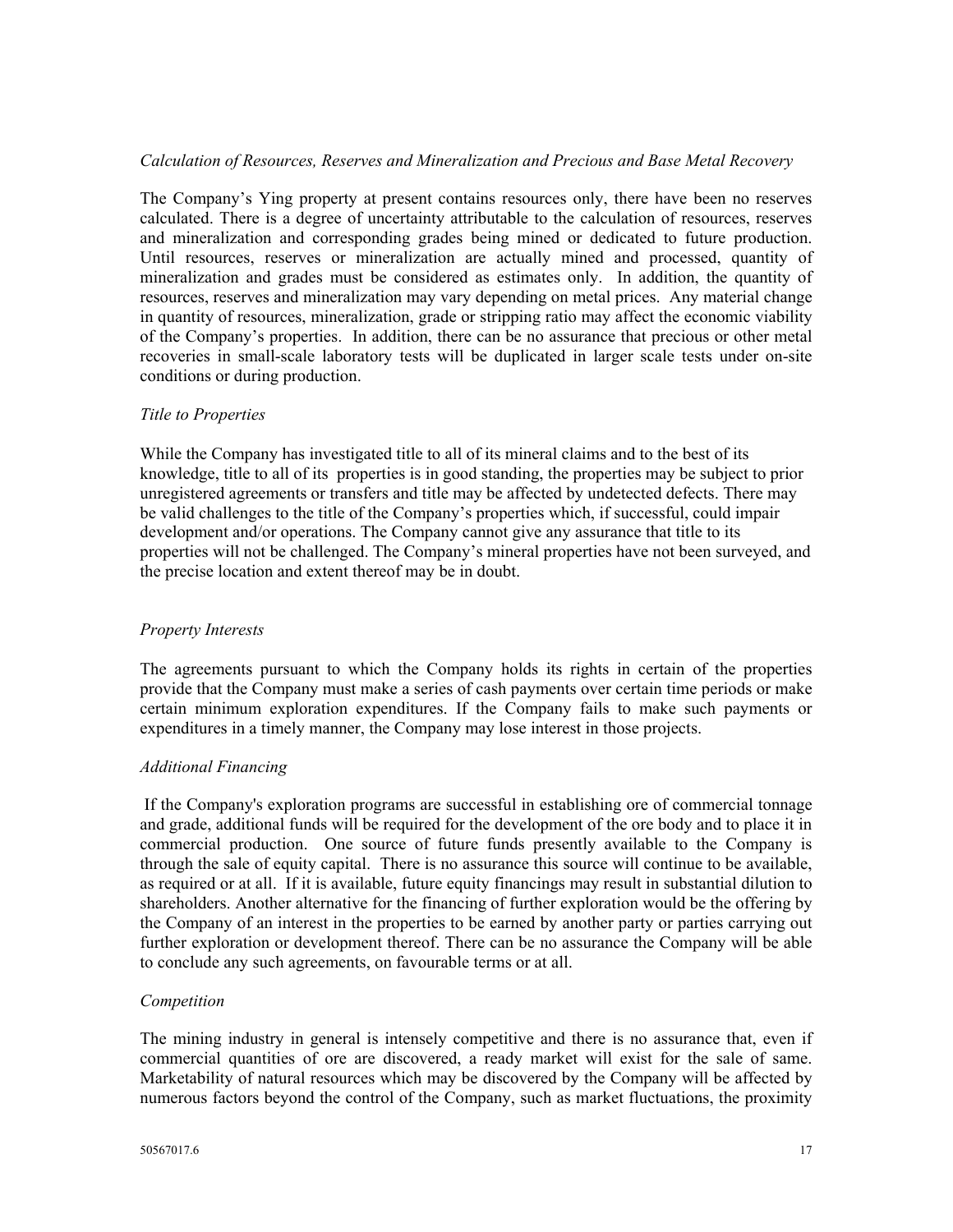and capacity of natural resource markets and processing equipment, government regulations including regulations relating to prices, royalties, land tenure, land use, importing and exporting of minerals and environmental protection. The exact effect of such factors cannot be predicted but they may result in the Company not receiving an adequate return on its capital.

#### *Fluctuating Commodity Prices*

The Company's revenues, if any, are expected to be in large part derived from the mining and sale of silver and other metals. The prices of those commodities has fluctuated widely, particularly in recent years, and are affected by numerous factors beyond the Company's control including international economic and political trends, expectations of inflation, currency exchange fluctuations, interest rates, supply and demand, sales by government holders, global or regional consumptive patterns, speculative activities, availability and costs of metal substitutes, and increased production due to new mine developments and improved mining and production methods. The price of base and precious metals may have a significant influence on the market price of the Company's shares and the value of the properties. The effect of these factors on the price of base and precious metals, and therefore the viability of the Company's exploration projects, cannot be accurately predicted.

If silver and metals prices were to decline significantly or for an extended period of time, the Company may be unable to continue operations, develop the properties or fulfil obligations under agreements with the Company's joint venture partners or under its permits or licenses.

#### *Foreign Exchange Rate Fluctuations*

In the past, the Company has raised its equity and maintained its accounts in Canadian dollars. Foreign operations carried out in U.S. or local currency could subject the Company to foreign currency fluctuations that may materially and adversely affect the Company's financial position.

## *Fluctuation of Securities Prices*

Securities markets experience a high level of price and volume volatility, and the market price of securities of many companies has experienced wide fluctuations which have not necessarily been related to the operating performance, underlying asset values or prospects of such companies. Such fluctuation will affect the price of the Company's securities.

#### *Insurance*

Where considered practical to do so the Company maintains insurance against risks in the operation of its business in amounts which the Company believes to be reasonable. Such insurance, however, contains exclusions and limitations on coverage. The Company cannot provide any assurance that such insurance will continue to be available, will be available at economically acceptable premiums or will be adequate to cover any resulting liability. In some cases, coverage is not available or considered too expensive relative to the perceived risk.

#### *Key Personnel*

The Company depends on the services of a number of key personnel, including its directors and executive officers, the loss of any one of whom could have an adverse effect on the Company's operations..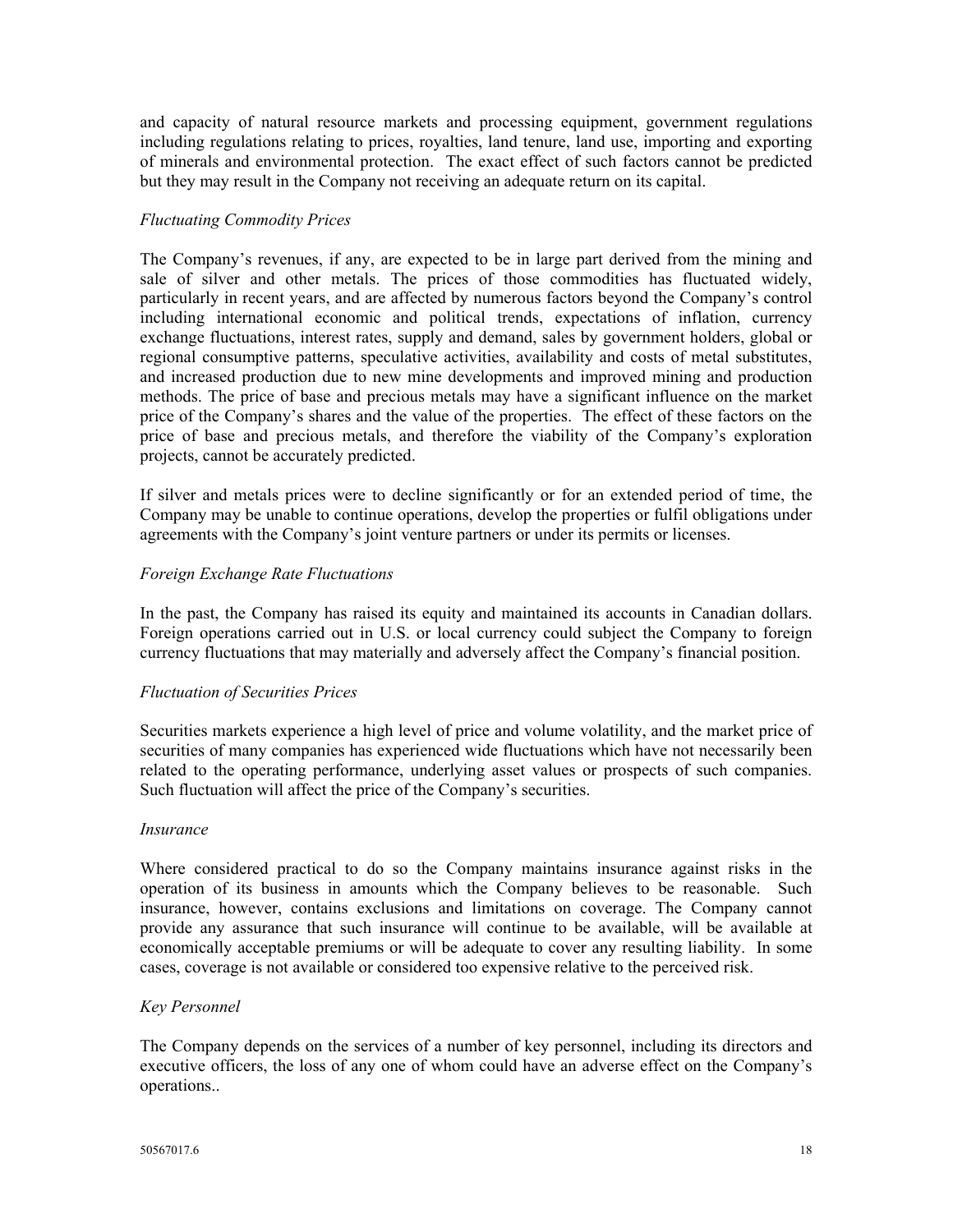The Company's ability to manage growth effectively will require it to continue to implement and improve management systems and to recruit and train new employees. The Company cannot assure that it will be successful in attracting and retraining skilled and experienced personnel.

# *Conflicts of Interest*

Conflicts of interest may arise as a result of the directors, officers and promoters of the Company also holding positions as directors and/or officers of other companies. Some of those persons who will be directors and officers of the Company have and will continue to be engaged in the identification and evaluation of assets and businesses and companies on their own behalf and on behalf of other companies, and situations may arise where the directors and officers will be in direct competition with the Company. Conflicts, if any, will be subject to the procedures and remedies under the *Business Corporations Act* (British Columbia), S.B.C. 2002, c.57.

## *Dependence on Management*

The executive directors and the China operational management team all have extensive experience in the mineral resources industry. Most of the non-executive directors also have extensive experience in mining and/or exploration (or as advisors to companies in the field). The Company's success depends to a significant extent upon its ability to retain, attract and train key management personnel, both in Canada and in China.

## *Joint Venture Partners*

The Company's interests in various properties may, in certain circumstances, pursuant to option agreements currently in place, become subject to the risks normally associated with the conduct of joint ventures. The existence or occurrence of one or more of the following circumstances and events could have a material adverse impact on the Company's profitability or the viability of its interests held through joint ventures, which could have a material adverse impact on the Company's business prospects, results of operations and financial conditions: (i) disagreements with joint venture partners on how to conduct exploration; (ii) inability of joint venture partners to meet their obligations to the joint venture or third parties; and (iii) disputes or litigation between joint venture partners regarding budgets, development activities, reporting requirements and other joint venture matters.

#### *Other Risks and Hazards*

The Company's operations are subject to a number of risks and hazards including:

- environmental hazards;
- discharge of pollutants or hazardous chemicals;
- industrial accidents;
- failure of processing and mining equipment;
- labour disputes;
- supply problems and delays;
- changes in regulatory environment;
- encountering unusual or unexpected geologic formations or other geological or grade problems;
- encountering unanticipated ground or water conditions;
- cave-ins, pit wall failures, flooding, rock bursts and fire;
- periodic interruptions due to inclement or hazardous weather conditions;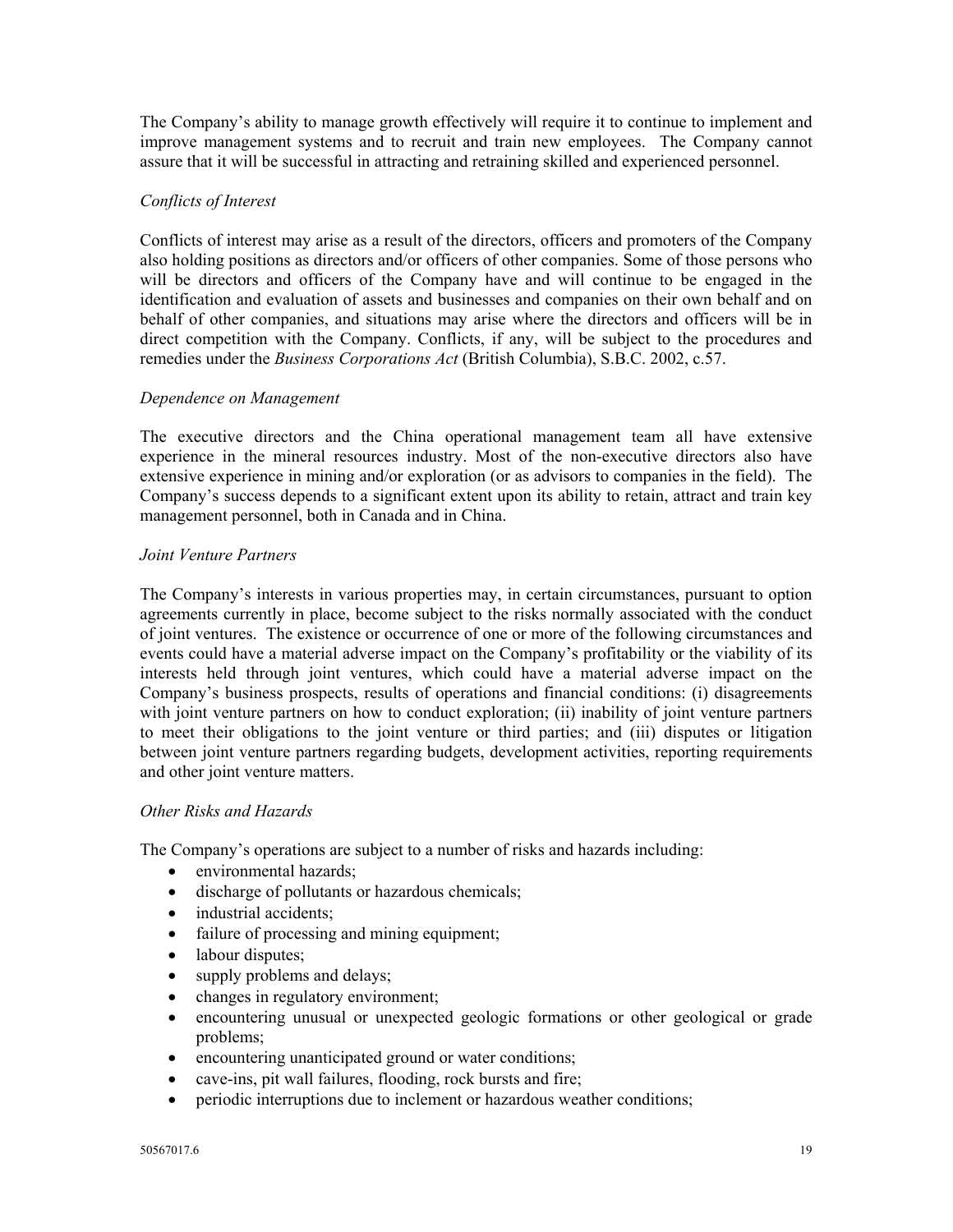- uncertainties relating to the interpretation of drill results;
- inherent uncertainty of production and cost estimates and the potential for unexpected costs and expenses;
- results of initial feasibility, pre-feasibility and feasibility studies, and the possibility that future exploration, development or mining results will not be consistent with the Company's expectations;
- the potential for delays in exploration or the completion of feasibility studies;
- other acts of God or unfavourable operating conditions.

Such risks could result in damage to, or destruction of, mineral properties or processing facilities, personal injury or death, loss of key employees, environmental damage, delays in mining, monetary losses and possible legal liability. Satisfying such liabilities may be very costly and could have a material adverse effect on future cash flow, results of operations and financial condition.

## **5.3 Mineral Properties**

The Company has interests in mineral properties located in China and British Columbia. As at March 31, 2007, these properties were carried on the Company's balance sheet as assets with a book value of \$18,822,299. The book value consists of acquisition costs plus cumulative expenditures on properties for which the Company has future exploration plans. The current book value is not necessarily the same as the total expenditures on each property by the Company, as part of the expenditures on some properties have been written down. The book value is also not necessarily the fair market value of the properties.

The names and book values of the Company's mineral properties are set out below in tables. Further discussion of the individual properties follows below.

| China                |                |                            |                                       |  |  |
|----------------------|----------------|----------------------------|---------------------------------------|--|--|
| <b>Property Name</b> | Location       | <b>Ownership Interest*</b> | <b>Book Value</b>                     |  |  |
| Ying Project         | Henan Province | 77.5% earned               | <b>March 31, 2007</b><br>\$10,565,053 |  |  |
| NZ Project           | Henan Province | Up to $100\%$              | \$1,762,940                           |  |  |
| Hou Ping Guo Project | Henan Province | 70% earned                 | \$6,494,306                           |  |  |

**\*** These reflect option rights to earn these percentage interests and option rights granted on these percentage interests on the terms set out in Item 4 above.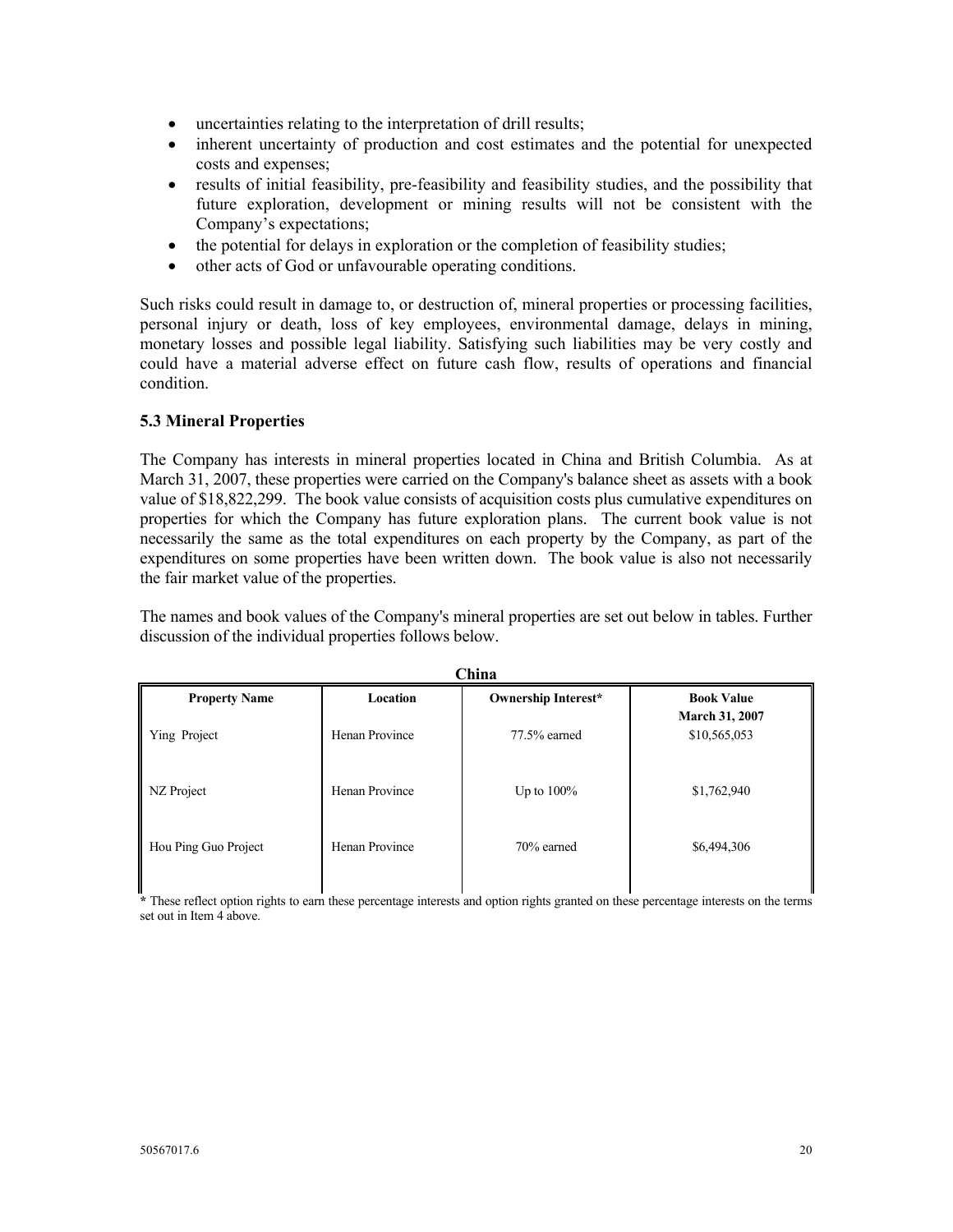For the purposes of National Instrument 43-101 of the Canadian Securities Administrators ("NI 43-101"), the following properties have been determined to be material to the Company:

- 1. The Ying Project, Henan Province, China;
- 2. The HPG Project, Henan Province, China;

None of the Company's other mineral property interests are considered material for the purposes of NI 43-101.

The Company's mineral properties in British Columbia were written-off.

#### **Chinese Properties**

The Company currently holds interests in two material projects in China, the Ying Project located in the Henan Province and the Hou Ping Gou Project located in Henan Province, China. Myles Gao, COO of the Company, is the Company's qualified person for all of its Chinese mineral properties.

## *Ying Project, Henan Province*

On April 12, 2004, the Company, through its wholly owned subsidiary, Victor Mining Ltd., entered into a cooperative joint venture agreement (the "JV Agreement") with a Chinese party to acquire a 77.5% interest in the high grade Ying Silver Project. Under the JV Agreement, the parties set up a joint venture company, Henan Found Mining Co. Ltd. ("HFMC"). The JV Agreement granted the Company the right to acquire 77.5% of HFMC and thereby the same percentage of the Ying Project by providing US\$3,670,000 in funding to HFMC for a 55% interest, and acquiring a further 22.5% interest from the partner for US\$1,500,000. As at October 3, 2005 the Company had made all payments and contributions necessary and earned its full 77.5% interest in HFMC.

Upon receiving its mining permit on March 30, 2006, the Company switched its focus at the Ying Property from exploration and development through gradual ramping up to achieve a full mining operation. Mine development and mill construction are financed by cash flow from the operations of Ying Property.

During the period ended December 31, 2006, the Company's drilling and tunnelling program on the S21 vein have defined additional high grade massive galena sheets that may add to the mineral resources at the Ying Property. From August 2006 to January 2007, the tunnelling and drilling program at the SGX area of the Ying Property discovered five new veins which contain massive galena mineralization.

At the Ying mine, the new 750-tonne per day mill and the custom built 300-tonne loading capacity barge are operating smoothly, the Company expects ore production and milling putthrough to be stable for the 2008 fiscal year. For further details, please refer to the news releases available on the Company's website at www.silvercorp.ca and www.sedar.com

#### Technical report

The updated NI 43-101 Technical Report on the Ying Silver-Lead-Zinc Project, Henan Province, People's Republic of China, dated May 26, 2006 prepared by Chris Broili, C.P. Geo., L.P. Geo., Mel Klohn, L.P. Geo. BK Exploration Associates, Jasman W. Yee, P.Eng., Cathy Shuk Yin Fong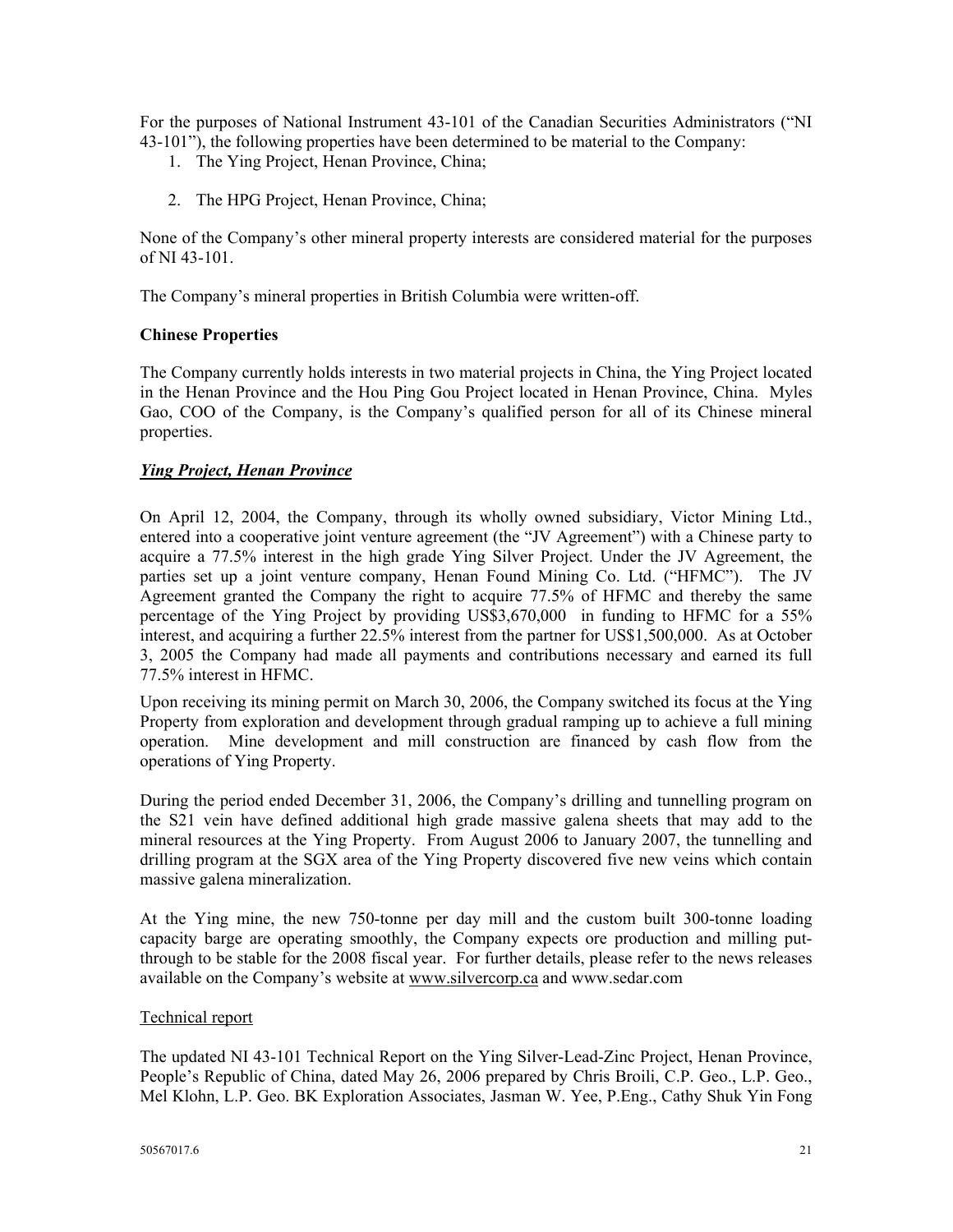P.Eng. and Michael A. Petrina, P. Eng. (the "Ying Report") is filed on SEDAR. Mr. Broili, C.P. Geo. & L.P. Geo., Jasman W. Yee, P. Eng. are independent Qualified Persons under NI 43-101. The Ying Report updates the previous independent technical reports on the Ying Project dated March 3, 2006, April 18, 2006, April 18, 2005 and April 21, 2004, which are also filed on the SEDAR system, and provides a preliminary assessment of the Ying Mine. The information below has been extracted in whole or in part from the Ying report which readers are encouraged to review in full. Reference to Silvercorp includes reference to Henan Found Mining Co. Ltd., the Chinese subsidiary of the Company which holds the Ying Project.

## **PROPERTY DESCRIPTION AND LOCATION**

The Ying Silver-Lead-Zinc Project is located in western Henan Province at latitude 34º07' to 34º12' North and longitude 111º14' to 111º22' East and is currently covered by Five Exploration Permits. Total land holdings under the Exploration Permits include:

|         | Permit.                                                                                           | Area                |
|---------|---------------------------------------------------------------------------------------------------|---------------------|
| 1.      | Permit No. 0100000520088 - expires June 6, 2007                                                   |                     |
|         | Yuelianggou Ag project (SGX Area)                                                                 | $9.95 \text{ km}^2$ |
| $2_{-}$ | Permit No. $4100000530262$ – approved and in the process<br>to be issued to Found                 |                     |
|         | Qiaogoubei Au project                                                                             | 3.55 $km^2$         |
| 3.      | Permit No. 0100000520087 - expires June 06, 2007                                                  |                     |
|         | Ximiao-Leileisi Au project                                                                        | 12.34 $km^2$        |
| 4.      | Permit No. 0100000520145 - expires November 03,2007                                               |                     |
|         | Shagou Ag project                                                                                 | $7.10 \text{ km}^2$ |
| 5.      | Permit No. $4100000320484$ – approved and in the<br>process to be transferred to Found from HNGMR |                     |
|         | Sidaogou Ag project                                                                               | 19.70 $km^2$        |
|         |                                                                                                   |                     |

Total: approximately: 52.64 km<sup>2</sup>

As announced by Silvercorp on March 30, 2006, Mining Permit No. 4100000610045 was issued overlying Exploration Permit No. 010000052088 on the Yuelianggou project (SGX Area).

The existing permits cover all of the target areas outlined in the present report.

The exploration permits can be renewed by the payment of further rental fees. Surface rights for mining purposes are not included in the permits but can be acquired by payment of a purchase fee based on the appraised value of the land. Subject to negotiation, some land use compensation fees may also be due to the local farmers if their agricultural land is disturbed by exploratory work.

The exploration permits give the right to carry out all the exploration presently contemplated and no additional permitting is required.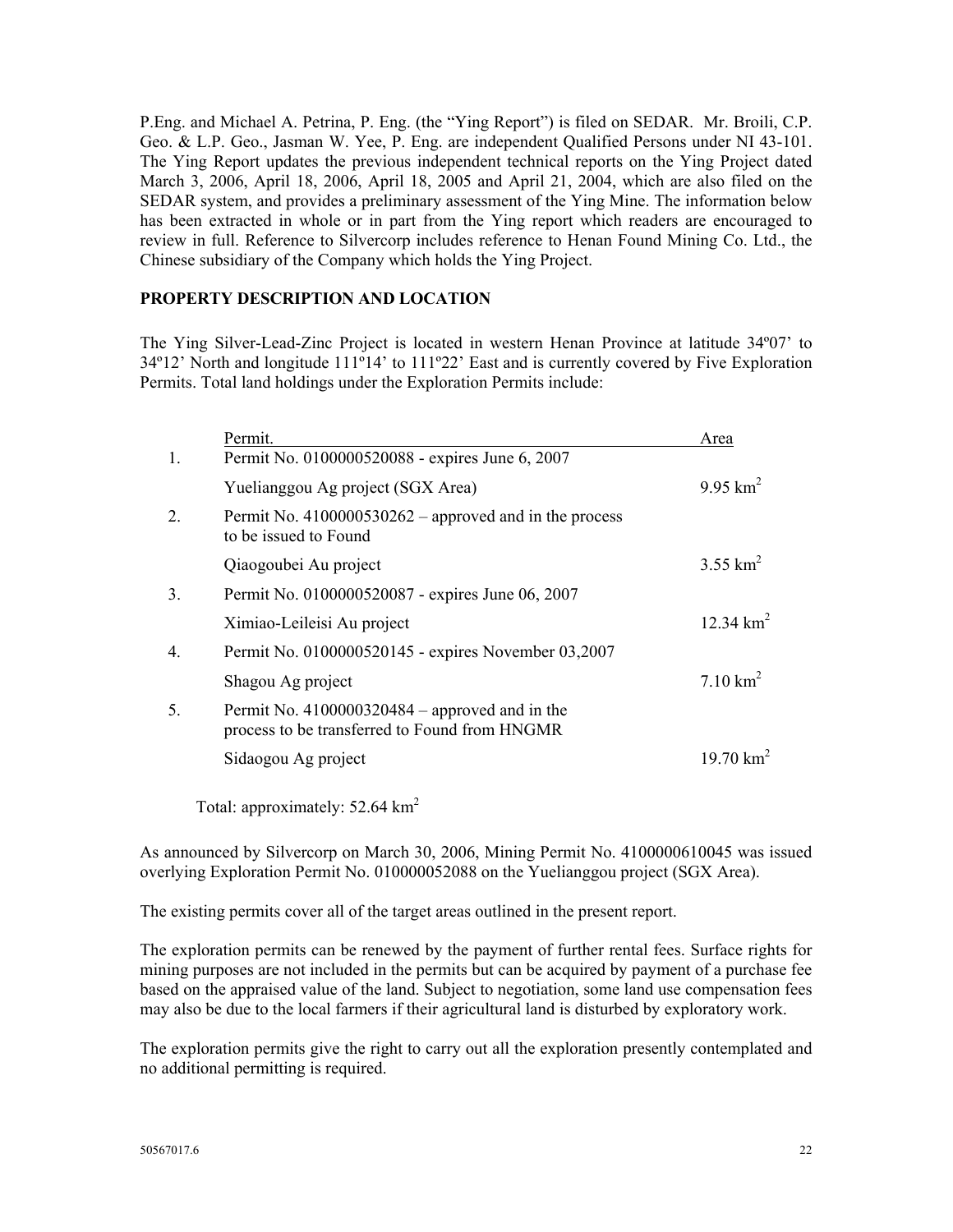There are no known or recognized environmental problems that might preclude or inhibit a mining operation in this area. Some major land purchases may be required in the future for mine infrastructure purposes (processing plant, waste disposal, office and accommodations).

A co-operative joint venture contract dated April 12, 2004, was consummated between Victor Mining Ltd. ("Victor"), SKN Resources Ltd.'s (name changed to Silvercorp Metals Inc. in May 2005) wholly owned British Virgin Islands subsidiary, and Henan Non-Ferrous Geological & Mineral Resources Co. Ltd. ("HNGMR"). Pursuant to the joint venture contract, a Chinese cooperative joint venture company, Henan Found Mining Ltd. ("Found"), was established to hold 100% of Ying Project. Victor had the obligation to make capital contributions of US\$3.67 million to Found's capital and cash payment of US\$1.5 million to HNGMR over three years to earn the full 77.5% interest in Found.

To date, Victor has made capital contributions of US\$4 million to Found, and cash payments to the JV partner of US\$1,500,000 thereby earning its full 77.5% interest in Found and the Ying Project.

# **ACCESSIBILITY, CLIMATE, LOCAL RESOURCES, INFRASTRUCTURE, AND PHYSIOGRAPHY**

The Ying Project is about 240 km west-southwest of Zhengzhou, the capital city of Henan Province. The property is easily accessed from the small city of Luoning, 40 kilometers away.

Zhengzhou is serviced by daily scheduled air flights connecting to all the major cities in China. Access to the project area is by driving west from Zhengzhou on a standard express highway, then on local concrete paved and gravel roads. The last 6 km to the SGX Area of the Ying Project must be traveled by ferry across the Guxian Reservoir. The closest city with facilities is Luoning, 40 km to the east of the property, with a population of over 80,000. Adequate hotels, restaurants and banks serve the city. Eighty kilometers to the east is the much larger city of Luoyang which is also accessible via daily scheduled air flights to major Chinese cities and via a standard express highway.

Much of the project area is mountainous and rugged with steep hill slopes commonly exceeding 25°. Elevations range from 300 to 2,000 m above sea level. All of the mineralization and most significant geochemical and geophysical anomalies were discovered on hillsides. Vegetation includes sparse bushes, shrubs, ferns and local small trees.

The climate is subtropic continental with four distinct seasons. Temperature changes are dependent on elevation. Seasons have temperatures averaging  $15^{\circ}$  C and ranging from  $-10^{\circ}$  C to 38<sup>°</sup> C. The annual precipitation averages 900 millimeters ("mm") mostly occurring during the July to September period.

The local economy is based on agriculture and mining. There are major power grids adjacent to the property and a power line extends to the SGX Area. Adjacent to the SGX property is a hydropower generating station at the dam which forms the Guxian Reservoir. This reservoir is on the Luo River, a tributary to the Yellow River.

# **HISTORY**

This is an area of known Ag-Pb-Zn mineralization, It has probably been mined for short periods during the last several hundred years. Recent activity from 1956 on is fairly well documented.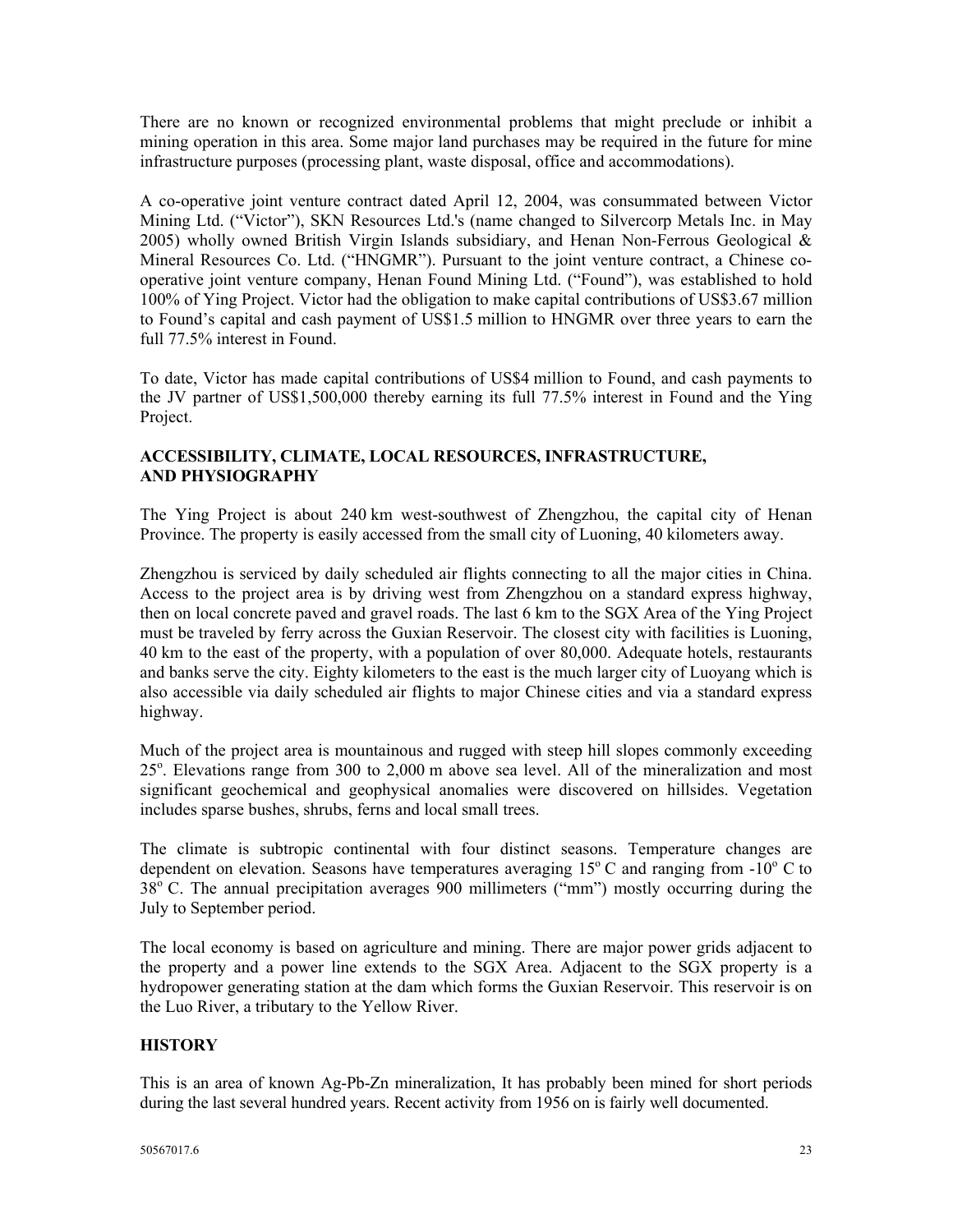Pre-1956: Occasional production of lead and silver from small underground mines by local people.

1956-1980: Geological mapping at 1:200,000 scale by Henan Bureau of Geology and Mineral Resource geologic team, covering the project areas.

1967: Airborne magnetic survey of south-western Henan province (the largest airborne survey in this area) conducted by the Ministry of Geology of China.

1984: Data compiled and published (four publications) concerning mineralization in the district by the Henan Geological Exploration Corp. of Metallurgy.

1991-1993: Stream sediment geochemical survey at 1:50,000 scale by the No. 5 Geological Team of the Henan Bureau of Non-ferrous Metals Geology and Mineral Resources (HBMG&MR), covered 9,680 km<sup>2</sup> in south-western Henan province and included the project area.

1991-1995: Mineral occurrences compiled at 1:50,000 scale by the Geological Institute of Henan Bureau of Geology and Mineral Resources and HBMG&MR. The focus of the investigations was on silver, gold and a multitude of other metals.

Since 1996: No. 1 Geological Team of the HBMG&MR and Geological Institute of Henan Bureau of Geology and Mineral Resources completed geological exploration work and discovered more mineral occurrences in the area.

2000-2002: No. 1 Geological Team of the HBMG&MR conducted 1:25,000 scale stream geochemical survey, 1:10,000 Induced Polarization (IP) survey, 1:5,000 IP profile, 1:10,000 & 1:000 geologic mapping, 1:10,000, 1:5,000, 1:2,000 and 1:1,000 geologic cross-sections. In addition, trenches and tunnels were established. A total of 2,965 samples were collected for assay. Rock geochemistry, thin section work and specific gravity determinations were undertaken.

2003: 1:10,000 scale geologic mapping, 1:2,000 scale geologic mapping of mineralized veins, local IP survey, finished trenches and tunnels, commenced drilling and did an engineering survey.

2003: Two holes were drilled totaling 681.4 m on grid line 8 to intercept the #14 vein. Intersected the projected veins for 2.5 m of alteration, with horizontal width 1.08 m at an elevation of 360 m. Reported results were 496 g/t Ag, 9.84% Pb and 1.1% Zn indicating the mineralized zone extends down dip for 400 m. Another hole on Grid Line 0 was to intersect the #8 vein, but was stopped at 460 m elevation because the budget was exceeded.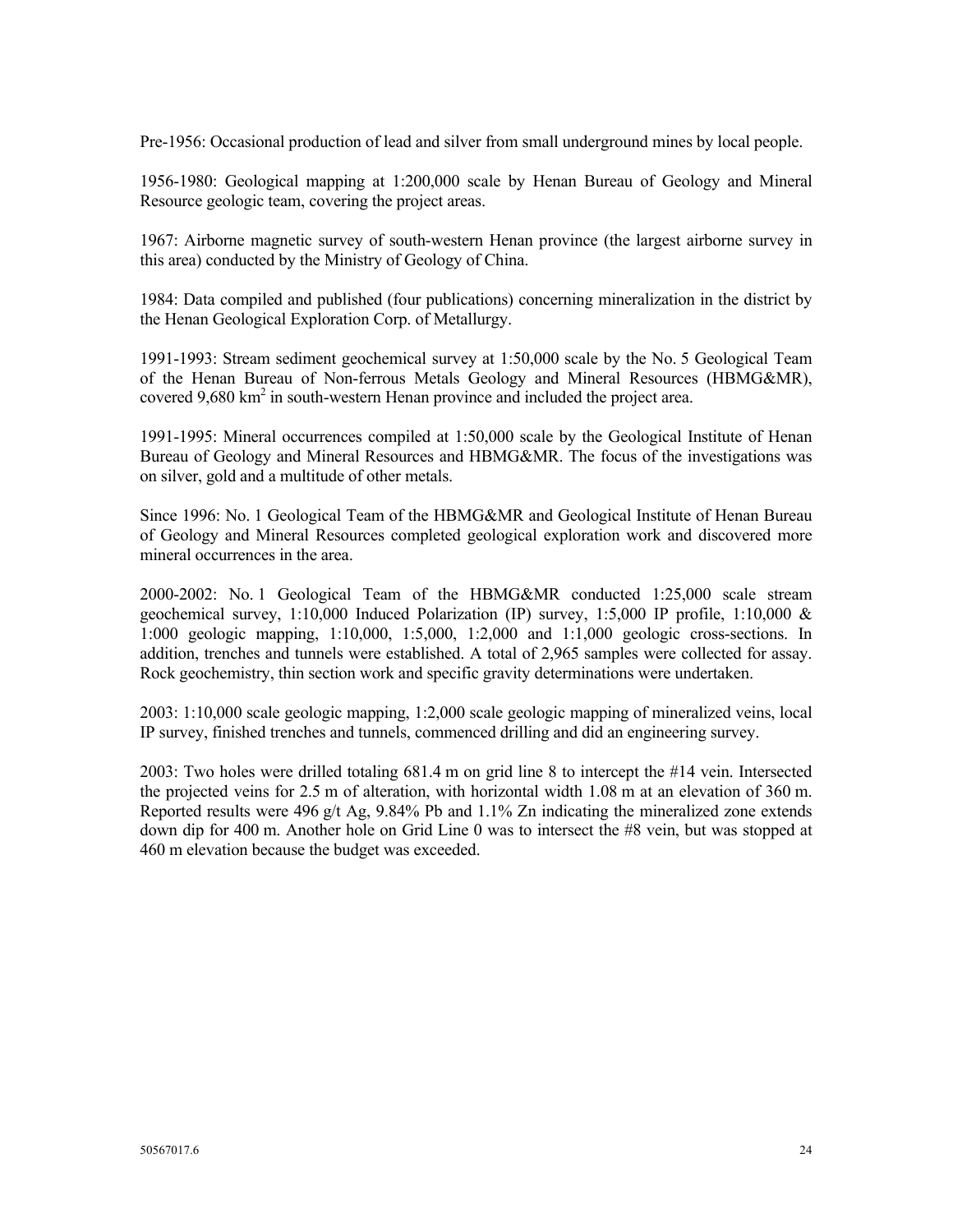2003-2004: HPGGB completed a resource estimate on the Ying Project in late 2003, which was reviewed and verified following CIM guidelines on the Mineral Resource Estimates by Chris Broili in his April 21, 2004, NI 43-101 Technical Report. In the report, Mr. Broili summarized resource estimates at SGX for six of the better explored veins listed in the following table:

|             | <b>Resource Resource</b> | Grade  |      |      |                                                                                            | <i>In Situ</i> Metal Resource |          |
|-------------|--------------------------|--------|------|------|--------------------------------------------------------------------------------------------|-------------------------------|----------|
|             |                          |        |      |      |                                                                                            | Ph                            | Zn       |
| <b>Type</b> | (Tonne)                  |        |      |      | $\left  \text{Ag (g/t)} \text{ Pb (%) Zn (%)} \right  \text{Ag (ounces)} \text{ (tonnes)}$ |                               | (tonnes) |
| Indicated   | 630,100                  | 412.66 | 6.57 | 3.18 | 8,359,713                                                                                  | 41.429                        | 20,015   |
| Inferred    | 6,901,800                | 237.33 | 4.84 | 3.11 | 52,663,286                                                                                 | 333,983                       | 214,390  |

In April 18, 2005, Mr. Broili updated the resource estimates at SGX for five of the recently explored veins listed in following table:

| <b>Resource</b>  | <b>Resource</b> | Grade |       |       |                                            | <i>In Situ</i> Metal Resource |                      |
|------------------|-----------------|-------|-------|-------|--------------------------------------------|-------------------------------|----------------------|
|                  |                 |       |       |       |                                            | Ph                            |                      |
| <b>Type</b>      | (Tonne)         |       |       |       | Ag $(g/t)$ Pb $(\%)$ Zn $(\%)$ Ag (ounces) |                               | (tonnes) Zn (tonnes) |
| <b>Measured</b>  | 229,481         | 1,419 | 33.25 | 9.88  | 10,470,661                                 | 76,314                        | 22,675               |
| <b>Indicated</b> | 190,671         | 1,362 | 32.16 | 10.12 | 8,362,276                                  | 61,416                        | 19,329               |
| <b>Measured</b>  |                 |       |       |       |                                            |                               |                      |
| +Indicated       | 420,453         | 1,393 | 32.76 | 9.99  | 18,832,937                                 | 137,730                       | 42,004               |
| <b>Inferred</b>  | 495,205         | 1,539 | 35.01 | 9.56  | 24,502,345                                 | 173,394                       | 47,323               |

## **GEOLOGICAL SETTING**

## **Regional Geology**

The project area is located in the zone where the Qinling Orogenic Belt joins the south margin of the North China Precambrian Tectonic Plate. This plate margin and orogenic belt is a westnorthwest trending zone where the Yangtze Plate abuts the North China Tectonic Plate. This zone hosts many mineral occurrences over a distance greater than 300 km.

The North China Plate geotectonic units consist of rocks of different ages starting with the Archeanage Taihua Formation gneisses and mafic intrusions of gabbro and diabase. The gneiss consists of both felsic and mafic sequences and minor amphibolites.

The Quinling Orogenic Belt includes Proterozoic-age rocks of Xionger Formation made up of volcanics ranging from mafic to felsic with minor clastic and chemical (carbonate) sediments. The Paleozoic-age Erlangping Formation consists of two assemblages, a thin-bedded sedimentary sequence overlain by a mafic volcanic sequence. The overlying rocks consist of Mesozoic and Cenozoic-age marine sequences including marls and carbonaceous argillites. These are overlain in turn by clastic sediments including sandstone and conglomerate. Major intrusives are Proterozoic and Mesozoic-age mafic to felsic dikes and stocks with uncommon Archean intrusions consisting of mafic and ultramafic dikes and sills.

The structures of the Quinling Orogenic Belt and the southern margin of the North China Plate are characterized by west-northwest trending folds and faults. The folds and faults mostly originated during the Paleozoic Period when the North China Plate collided with the Yangtze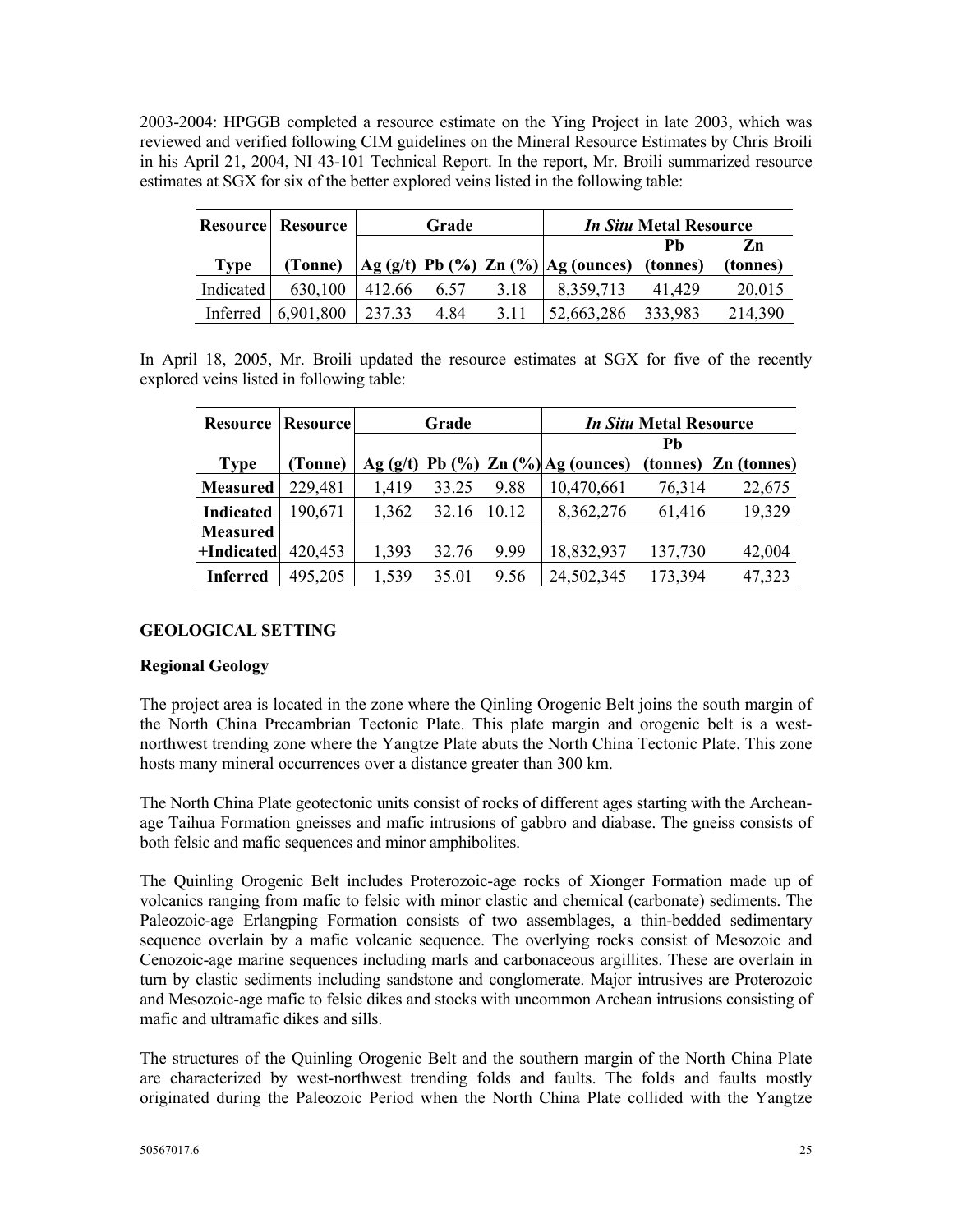Plate. These faults are thrusts or transpressional thrusts with an insignificant component of strike slip movement (consistent with the folding). The thrusts are in both directions with sequences to the north and south thrust over each other. The thrusts are brittle to brittle/ductile with very little ductile component. Associated with the west-northwest trending structural belt is a set of conjugate shear structures that trend either northeast or northwest. These conjugate structures display brittle features such as fault gouge, breccia and well-defined slickensides. The conjugate fault zones host all recognized mineralization. The typical N-NE trending fault zones in the project areas are: Heigou-Luan-Weimosi deeply seated fault zone, Waxuezi-Qiaoduan fault zone, and Zhuyangguan-Xiaguan fault zone.

Rocks of the Archean-age Taihua Formation are metamorphosed to amphibolite facies and locally to granulite facies. Proterozoic-age Xionger Formation and Paleozoic-age Erlangping Formation are metamorphosed to lower greenschist facies and locally to lower amphibolite facies. Younger rocks are not metamorphosed.

# **Property Geology**

The basement in the Ying area is composed of Archean-age mafic and felsic gneisses. Protoliths of these rocks were intermediate-to-mafic and intermediate-to-acid volcanic and sedimentary rocks, which were subjected to amphibolite facies metamorphism. The stratigraphic sequence consists of a thick (about one kilometer) sequence of mafic gneiss with local gabbroic dikes and sills trending N-NE and dipping  $30^{\circ}$  to  $60^{\circ}$  toward the SE. This is overlain by a much thicker sequence of thin-bedded quartzo-feldspathic gneiss. The gneiss sequence is bounded on the north and west by Proterozoic-age greenstones (andesitic in composition) along a very high-angle (>70°) "detachment" fault-shear zone. Greenstones have been folded and dip steeply toward the northeast and southwest.

The gneisses are dissected by the northeasterly trending high-angle and mostly west-dipping conjugate faults that are commonly filled with younger diabasic to porphyritic basalt dikes which form a dike swarm. The gneisses are commonly very tightly folded with boudins common near the mafic gneiss-feldspathic gneiss contact. There are also local younger small granite porphyry stocks intruding this sequence. These younger intrusives range from Proterozoic to Paleozoic in age.

# **DEPOSIT TYPE**

The targeted deposit style in the Ying Project Area is:

- A mesothermal silver-lead-zinc system as described by Waldemar Lindgren, 1933. Deposits of this type include the Coeur d'Alene silver district in northern Idaho, USA, one of the largest silver-lead-zinc districts in the world (Park & MacDiarmid, 1970, p 319).
- The most common metal products in mesothermal veins are lead, zinc, silver, copper and gold with gangue minerals commonly consisting of quartz, pyrite and carbonate. Alteration products include quartz, calcite and sericite (Park & MacDiarmid, 1970, p 317-318).
- Mesothermal deposits commonly occur in areas of strong structural deformation in brittle and brecciated rock units. Mineralization is in altered country rock parallel to anticlinal axes and faults (Park & MacDiarmid, 1970, p 322; Sorenson, 1951; McKinstry and Svendsen, 1942).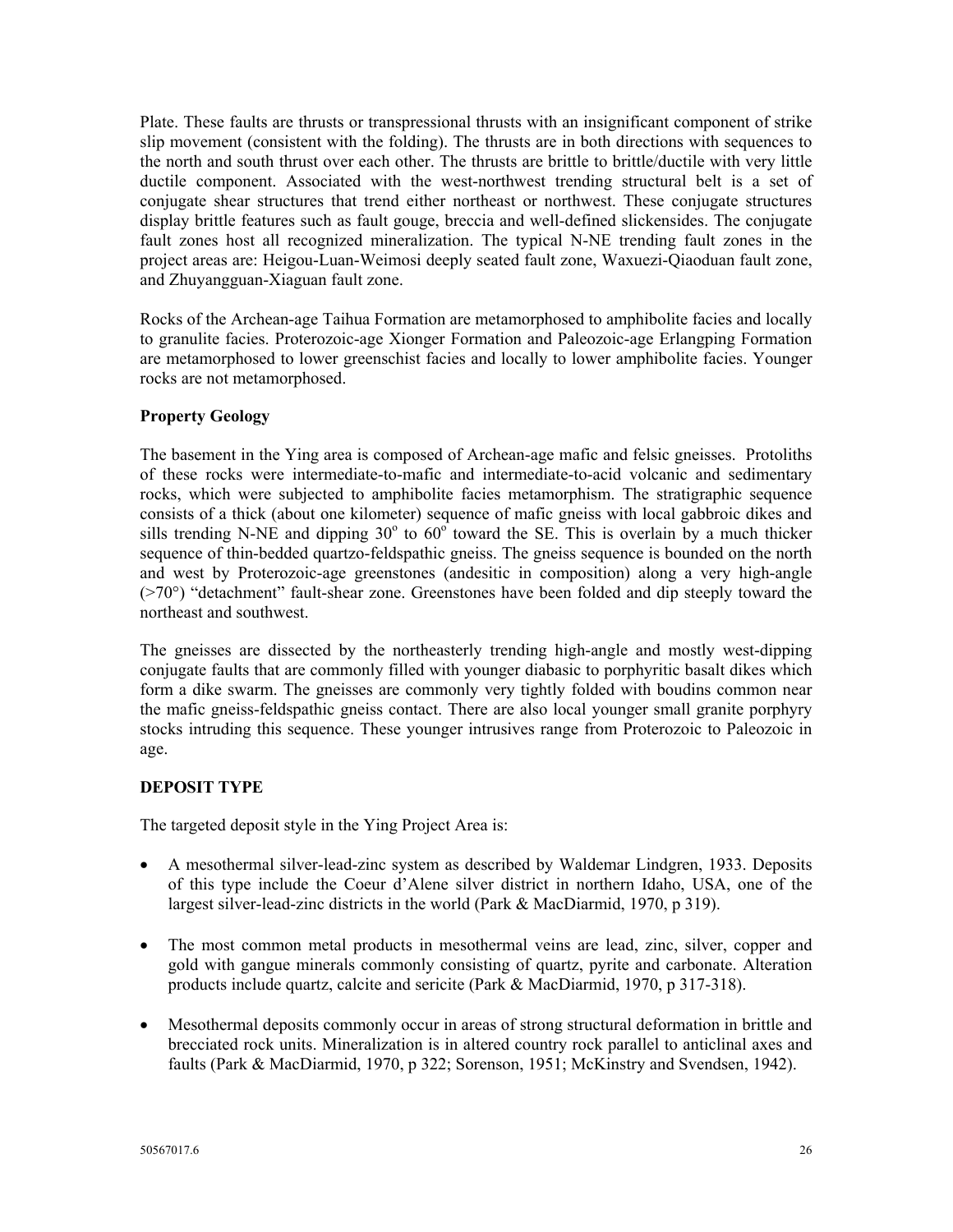• Mesothermal deposits commonly display crustiform textures (mineral banding) within the veins (Bateman, 1951, p 110).

## **MINERALIZATION AND ALTERATION**

The known mineralization targets on the property are silver-lead-zinc rich quartz-carbonate veins in Precambrian gneiss and greenstone. Site visits by Mr. Broili noticed the boudinage shape of high-grade mineralized veins in exploration tunnels and stopes at Ying. This shape is commonly known as "pinch-and-swell" in veins and is caused by flexures of the fault plane enabling portions of the fault to widen ("swell") or narrow ("pinch") with movement along the fault. The sections between these high-grade pockets continue as narrow shear zones with anomalous amounts of metal values.

In the western part of the Ying Project (SGX Area) quartz-carbonate veins with Ag-Pb-Zn mineralization are manifested as 28 mapped vein-alteration zones. On the surface they exist as mostly N-NE trending structures, commonly filled by altered andesite dikes and quartz-carbonate veins and more uncommonly occur as altered gneiss along these structures with selvages and local quartz-carbonate veins. Mapping and surface channel sampling define these veins. The altered zones persist along the length of these N-NE trending structures with quartz abundance varying along the strike. On the surface about 30-50% of the structures are altered and mineralized, and the rest are just altered. This may be a factor of exposure and cover as well as zonation in the mesothermal system. More of the vein zones are high on hillsides or ridges rather than being exposed in the valley bottoms. The brittleness of the various lithologies cut by these N-NE structures is probably also a factor dictating the scale of these mineralized dilation zones.

The veins are lenticular with numerous zones of pinching and swelling. These are caused by flexures along the structure having movement perpendicular to the curves and provide dilation zones for mineralization. Stopes seen underground range from 30 to 60 m in both vertical and horizontal dimensions with stope widths ranging from 1 to 3 m. Veins commonly consist of quartz carbonate with occasional inclusions of altered wallrock. Metallic minerals include galena (both coarse and fine-grained), sphalerite (mostly blackjack), minor pyrite, chalcopyrite hematite, and local wire silver.

During the field evaluation in 2004, it appeared the underground adits and drifts that follow veins had a similar proportion of 50% mineralized and 50% altered but not mineralized. However, recent work has determined this ratio more accurately. These mineralization ratios are determined based upon areas of the vein with grades greater than  $1,250$  g/t silver-equivalent divided by the total area of the vein, as determined by tunnel and drill results projected on longitudinal sections. The average mineralization ratio for all veins exposed to date is 31.53%; i.e. 31.53% of the vein areas are mineralized. The mineralization ratios for individual veins are as follows:  $S2E - 41.3\%$ ; S2 – 18.88%; S4 – 18.88%; S6 – 29.27%; S16W – 36.34%; S16E – 30.39%; S7 - 37.36%; S8 – 41.57%;  $S14 - 40.8$ %. Vein widths range from 0.2 to 2.0 m, with one vein locally up to 5.0 m.

Mineralization commonly occurs in crustiform textures along the vein margins and consists primarily of galena and sphalerite with local zones enriched in chalcopyrite and pyrite. This texture is typical of mesothermal vein systems. Sulfide content ranges from 10 to 68% galena, 3 to 25% sphalerite, trace to 5% pyrite and trace to 3% chalcopyrite. Sulfides can occur massively or as dissemination within the veins. Veins commonly form thin (0.3 to 0.9 m thick) but extensive (up to 100 m long and deep) massive galena lenses. Wall rock alteration commonly consists of a myriad of quartz veinlets, carbonate on fractures, sericitization, chloritization and silicification. There is also some retrograde alteration expressed as epidote along fractures.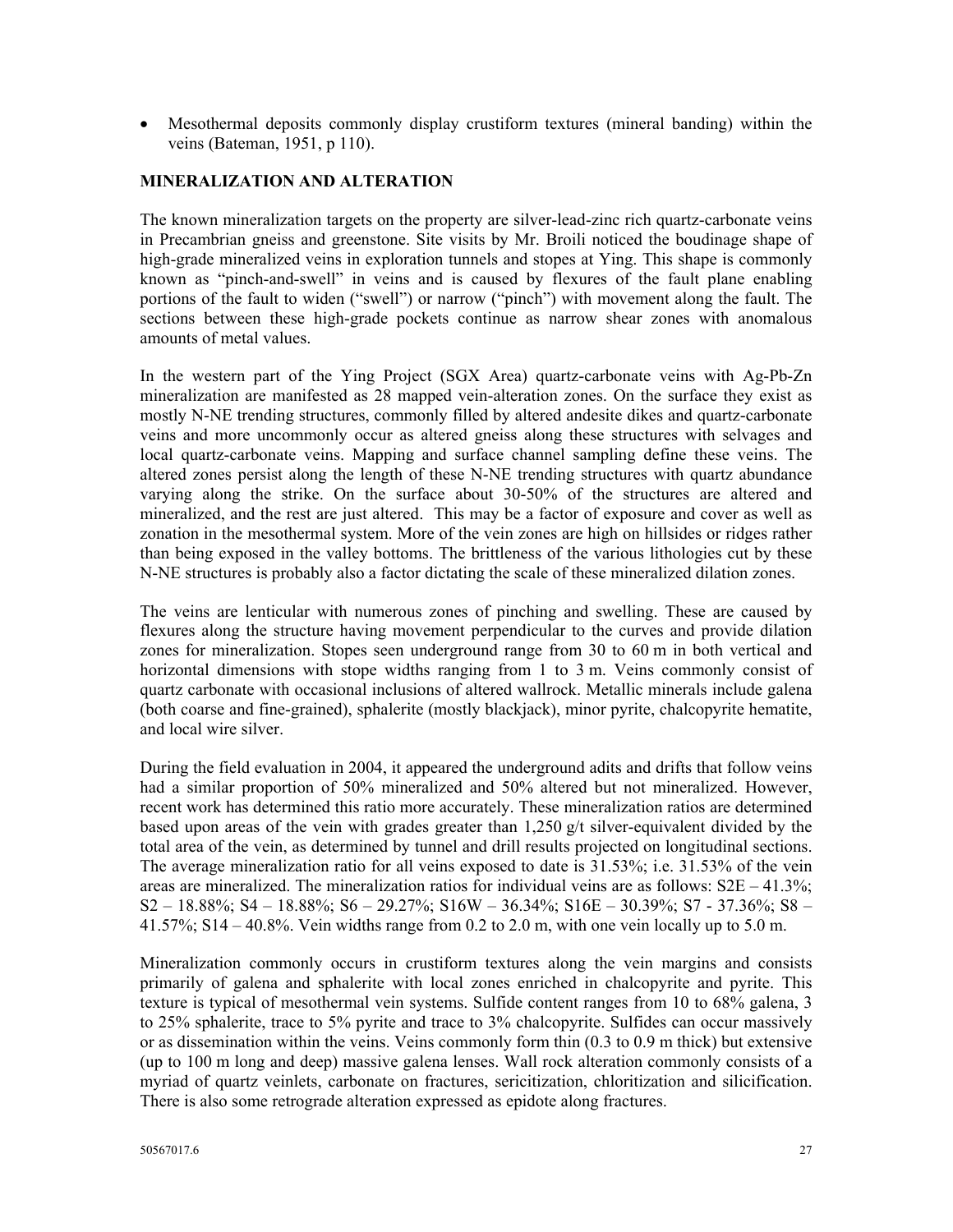The alteration-vein zones are distinctly more persistent at depth. Many assays from underground veins have significantly better Ag-Pb-Zn values than those from the surface veins. Surface values of eight select channel samples averaged 168.21 g/t Ag, 1.42% Pb and 1.55% Zn over 1.25 m. Underground values of eleven select channel samples averaged 877.14 g/t Ag, 11.97% Pb and 4.36% Zn over 1.20 m. This suggests two scenarios: the mineralization is either (a) leached from the surface outcroppings, or (b) the mineralization is zoned and thus enriched at depth. It is likely that leaching is the case.

At the Sidaogou and Xigou areas (center and east of the property) there are about 20 veins; however, they are much smaller and shorter than those in the west. The mineralization is similar in form and character to the western mineralization. Exploration in these areas is also much more **limited** 

# **EXPLORATION WORK**

## **Exploration work completed by Silvercorp from 2004 to March 2005:**

- 1) Expanded all the underground workings on five of the SGX veins:
	- a) tunnel enlarging: 1,271 m
	- b) declines: 298 m
	- c) undercut drifting: 1,897 m
	- d) main tunnel: 497 m
	- e) raise: 200 m
	- f) ventilation raise: 102 m
	- g) underground drilling: 15 holes for 1,376 m
	- h) sampling and metallurgical work

## **Exploration work completed by Silvercorp from March 2005 to April 2006:**

- 1) Expanded all the underground workings on twelve of the SGX veins:
	- a) tunnel enlarging: 1,467 m
	- b) declines: 575.34816.54 m
	- c) undercut drifting: 11,364.26 18,887.54 m
	- d) main tunnel: 2,144.49 5,216.01 m
	- e) raise: 1,164.72,569.14 m
	- f) ventilation raise: 53.384.90 m
	- g) shaft: 107.1657.70 m
	- h) underground drilling: 6879 holes for 9,184.8612,487.98 m
	- i) surface drilling: 9 12 holes for 4,138.75,209.35 m
	- j) sampling and metallurgical work
- 2) Reconnaissance exploration outside the SGX Area.

#### **Recent Silvercorp Exploration Progress:**

Most of Silvercorp's recent exploration work has been confined to the tunneling and drilling programs in the SGX Area now under a mining license. The details of this work are covered under Section 0, Tunneling and Drilling, of this report.

Reconnaissance exploration outside of the SGX Area commenced during the summer of 2004. The program involved primarily surface mapping of old workings and follow-up of soil geochemical anomalies. This work resulted in identifying six additional Ag-Pb veins. These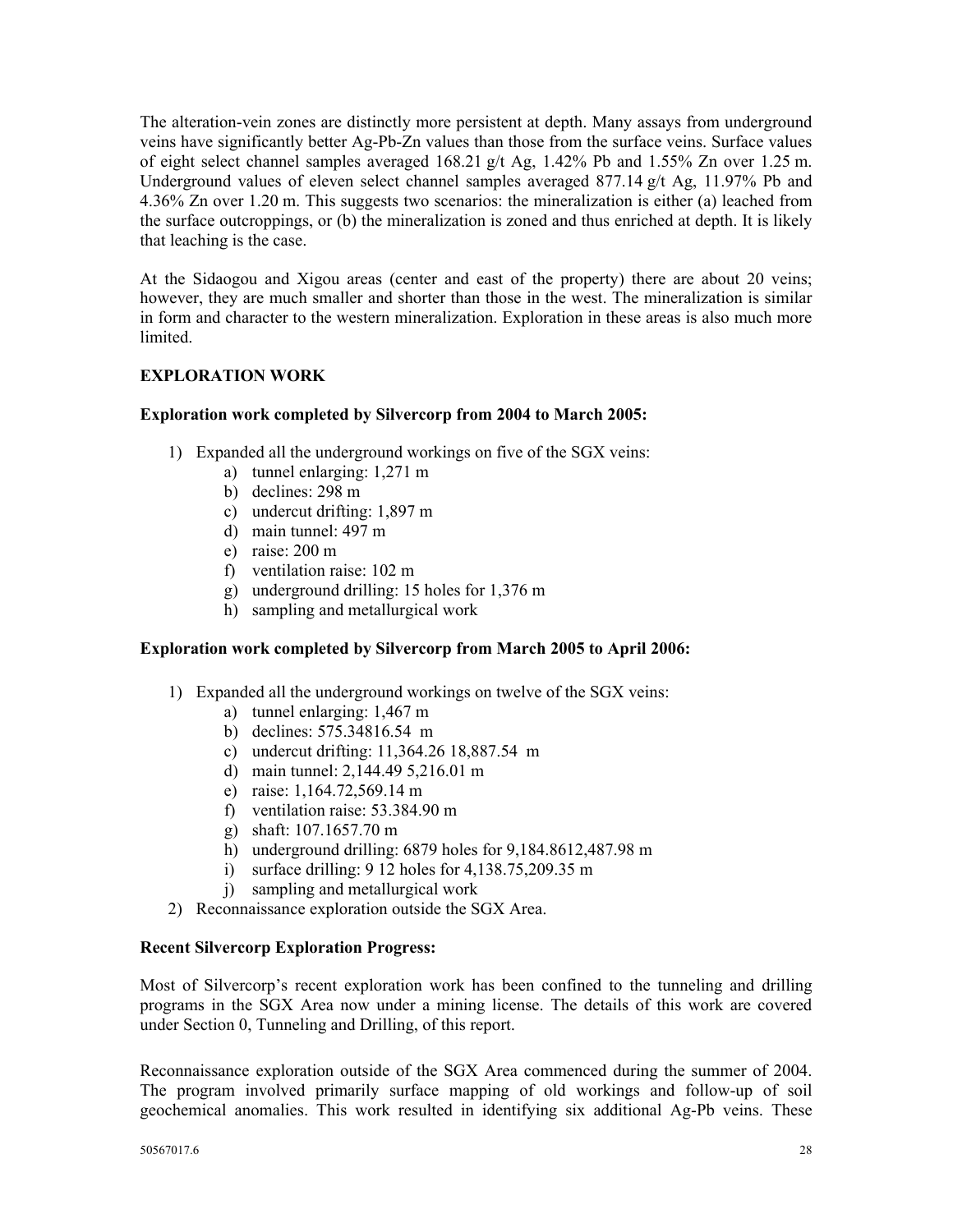veins, with similar surface leaching characteristics to those at SGX, suggest deeper SGX-style high-grade Ag-Pb mineralization. The assay results for these six new veins are encouraging.

The DM vein, 4.2 km north-east of SGX tunnel CM103, has several north-easterly trending silicification and hematite alteration zones in addition so several small tunnels. Significant gold, silver and lead mineralized veins were found in the old workings. One of the veins is between 0.7 to 1.3 m wide and 400 m long. Surface chip samples and grab samples had encouraging results (0.8 m with 2.67 g/t Au, 26 g/t Ag and 0.14% Pb).

The 3 km long H15 vein is partially covered by a mining permit and is being mined by a local mining company. About half of the H15 vein is located within Silvercorp's Ying permitting area. Chip samples and grab samples had encouraging results  $(1.0 \text{ m with } 2.05 \text{ g/t}$  Au,  $12 \text{ g/t}$  Ag and  $0.36\%$  Pb).

The Q33 vein, 2.9 km southeast of SGX tunnel CM103, extends 800 m north-south. Locals developed an undercut drift along the vein and intersected Ag-Pb mineralization over 0.3 m. A grab sample (712 g/t Ag, and 1.49% Pb) provided encouraging results.

The C32 vein, 7.6 km southeast of SGX tunnel CM103, extends about 800 m northeast. A small portion of the vein was mapped from a small tunnel in which the vein is from 0.35 to 0.60 m wide. Chip samples and grab samples had encouraging results (grab with 213  $g/t$  Ag and 5.91%) Pb). The main tunnel is now being extended 661 m with 42.5 m of raise and 311 m of undercut drift, but no significant mineralization has been yet intersected.

The W6 vein, approximately 9.5 km southeast of SGX tunnel CM103, is more than 700 m long and was previously mined by locals on three levels. Grab samples provided encouraging results (grab with 840 g/t Ag and  $3.1\%$  Pb). Recent work includes extending the main tunnel for 280.7 m with 616.7 m of undercut drifting. This tunnel discovered an extension of the northeast-trending, steeply southwest-dipping S18 vein continuous over 105 m and averaging 0.1 to 1.5 m thick. Some of the more encouraging results include 0.2 m of 9,525 g/t Ag, 13.53% Pb and 2.01% Zn, and 0.15 m of 5,306 g/t Ag, 10.38% Pb and 1.91% Zn.

The C29 vein, 6 km southeast of SGX tunnel CM103, is about 5 km long. Chip samples and grab samples had encouraging results (0.23 m with 0.07 g/t Au, 424 g/t Ag,  $>30.00\%$  Pb and 2.68 % Zn). Recent enlargement of the tunnels (181.5 m), extension of the main tunnel for 60.7 m, undercut drifting for 662.8 m and raising for 33.8 m found three mineralized zones, the longest of which is about 20 m, 0.8 m wide and contains  $1.5\%$  Pb and 160 g/t Ag.

# **TUNNELING AND DRILLING**

In the 2005 Report, Chris Broili emphasized the necessity of understanding the controls for the Ying mineralization. To this end, a second phase program was designed to further define the mineralization with a budget of US\$3,300,000 for development of 13,000 m of exploration tunnels, 900 m in three shafts and 10,000 m of underground drilling. Additional funds of US\$1,700,000 were budgeted for pilot test mining and milling, mining permits and logistics.

At the SGX Area, 2,903 m of underground development were completed by HBMG&MR prior to Found acquiring the property. From August 2004 to April 2006, Found completed a total of 27,574 m of drifts, declines, and raises, 657.7 m of exploration shaft and 17,697 m of underground and surface drilling. The tunneling and underground drilling focused on veins S2, S6, S14, S16E and S16W. Additionally, 1,468 m of several main access tunnels were widened to 2.0 x 2.2 m from 2.0 x 1.8 m. Currently, veins S1, S2, S4, S5, S6, S7, S14, S16E, S16W, S8 and S17, S21 can be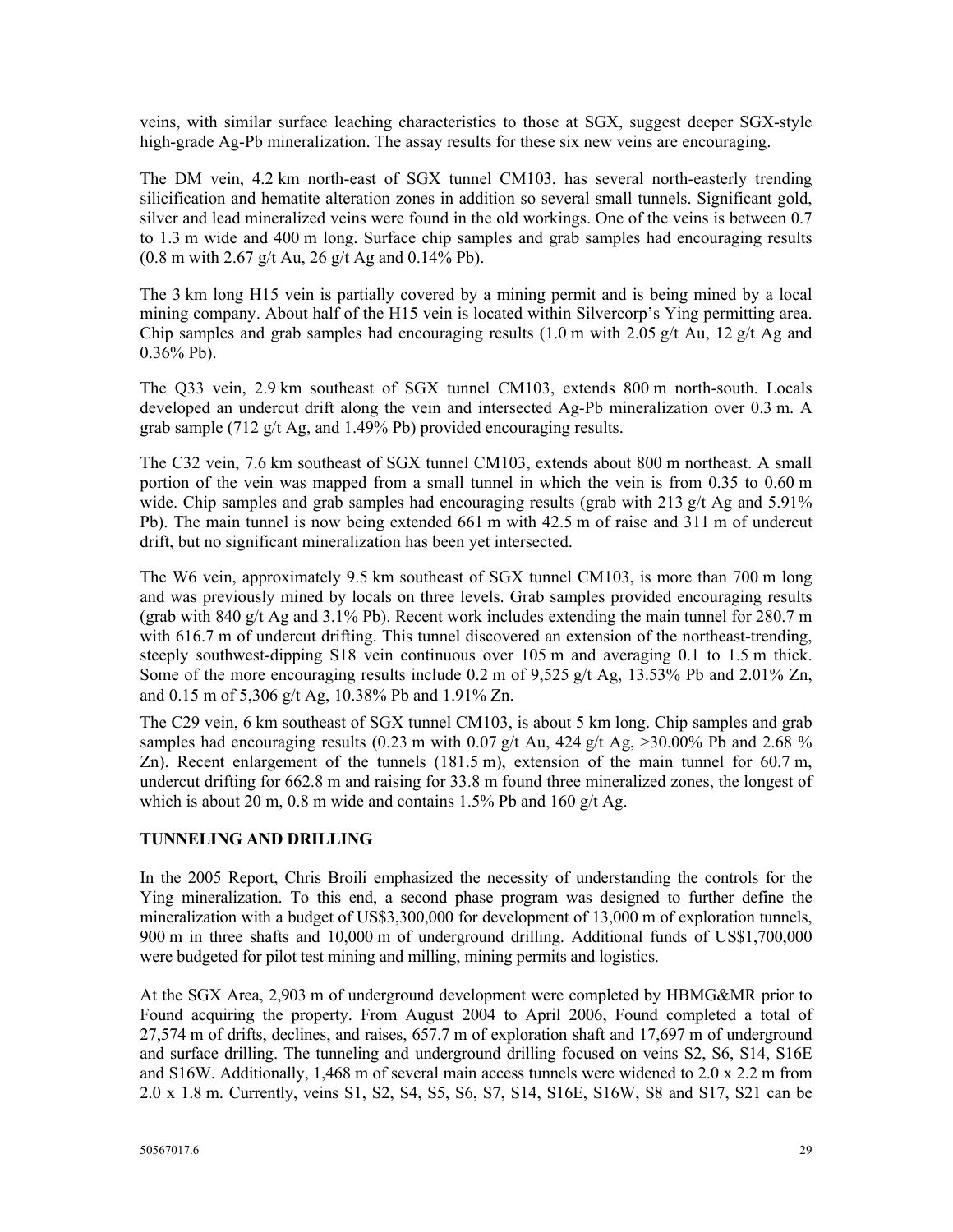accessed through tunnels CM101, CM102 and CM103. Several new veins were discovered relating to the known veins. These include S2E, S7-1, S7-2, S16W1, S16E S16E3, S16E4 and a substantial extension of S21 from approximately 200 m to more than 950 m.

*S2 Vein* **—** The S2 Vein has not been extended since March, 2005, but a spur vein, S2E, was found adjacent to S2 as discussed below.

*S2E Vein* — A number of spur structures from the primary structure hosts the S2 vein. The most significant secondary vein, S2E, is identified at the 496 m and 460 m elevations ("levels") in an access tunnel and is intersected by drill holes. The vein extends 350 m along strike and 300 m down-dip to the northwest. A total of 307 m of drifting and 51 m of raising has exposed the S2E vein which averages 0.47 m thick. .

*S4 Vein* **—** The narrow structure which the S4 vein follows was traced for 550 m on the surface north of the main access tunnel (CM103) by trenching. This tunnel intersected the structure at the 549 m level with minimum mineralization; however massive galena was identified in the vein on the 496 and 460 m levels via two declines from the 549 and 496 m levels in the tunnel.

*S6 Vein* **—**Massive galena zones in the S6 vein were exposed in drifts made by the previous operators. Expansion along a decline failed to intersect substantial mineralization but two drill holes intersected noteworthy mineralization 300 to 400 m deeper than the CM 102 access tunnel.

*S7 Vein* **—** Previously mapped by surface trenching and limited tunneling, the S7 vein extends northeast for 3.5 km to a down-dip depth of 150 m toward the northwest. A new tunnel exposed 200 m of massive galena in the S7 vein, and extensive zones within this vein remain to be explored. Additionally, two new spur veins adjacent to S7 were found.

*S8 Vein* — The S8 vein extends northeast for 4.1 km and 275 m down-dip to the northwest. The vein was extensively mined in many sections at different levels above 580 m elevation from the Mia Gou (MG) camp, at the northeast end of the vein, to the Hou Zhang Gou (ZG) camp, at the southwest end of the vein. Silvercorp is currently exploring the vein through four access tunnels. Drifting has exposed 200 m of massive galena zones within the S8 vein. Extensive zones within this vein remain to be explored.

*S14 Vein* — Updated mapping combined with new tunneling and drilling defined massive galena along 550 m level and 200 m down-dip. This massive galena is fairly continuous with 40.8% of the vein above cut-off grade. The vein ranges from 0.1 m to 1.0 m thick. A total of 135 channel and chip samples from drifts, raises, and stopes average 2,099  $g/t$  silver, 47.27% Pb, and 3.61% Zn (equal to a silver equivalent grade of 4,255 g/t or 136.79 oz/t) over an average thickness of 0.36 m. Core drilling on initial 40-50 m centers tested the down-dip extension of this massive zone.

*S16 Vein* — Previously defined by surface trenching and limited tunneling, the S16 vein consists of several massive galena with quartz vein spurs with quartz along a narrow structure extending to 300 m depth over 2 km. The vein structure splits into two branches where it cross-cuts CM102. About 535 m north of the CM102 intersection, CM103 also intersected at 570 m elevations two north-striking, east-dipping veins, which are splits of S16. These occur as two or more parallel spurs, 10 to 50 m apart, now identified as the S16W, S16E and S16E1 veins. Locally the spurs merge, so this relationship is not consistent.

Massive galena is abundant along the S16W and S16E veins, ranging from 0.1 to 1.0 m thick on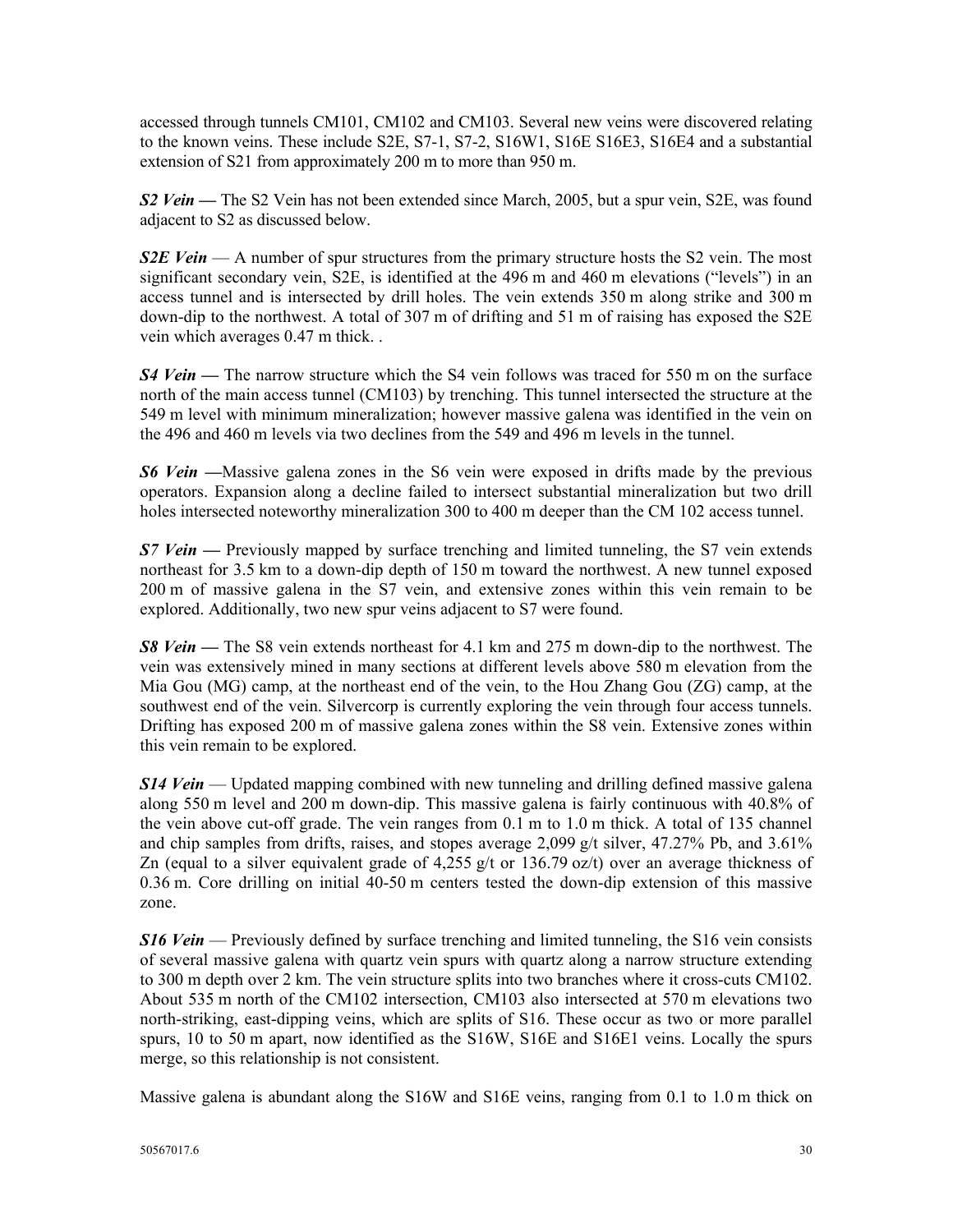three levels. S16E and S16W are north-striking, east-dipping veins, mapped originally as branches of the S16 vein, but they merge into a single vein about 50 m north of CM102. Both veins are mapped for more than 2,000 m.

The S16 vein consists of intermittent zones of massive galena extending 950 m along strike and 300 m down-dip. Massive galena, common along both the S16W and S16E veins, ranges from 0.1 to 1.0 m in thickness where exposed on three levels.

*S16W1 Vein* — The S16W1 vein is not found on the surface and was only recently recognized in tunnels at SGX. It is along the west flank of the S16W vein. Both veins are nearly parallel, range from 1.0 to 8.1 m apart and locally merge. Most of these two veins are massive galena. The S16W1 vein was first discovered during excavation of side tunnels and draw-points. At 640 m elevation, three crosscut tunnels perpendicular to a north drift along the S16W also intersected the S16W1 vein.

Intersecting the vein at three different elevations from three access tunnels has defined the veins for 750 m north-south to a depth of more than 80 m. Currently the vein is being explored by drifting along the vein through access tunnels CM101 (640 m level), CM102 (570 m level) and CM103 (560 m level). A number of crosscut tunnels have also been designed to intersect the vein at the 534 m through CM102 and CM103.

*S21 Vein* — The S21 vein, previously mapped by a Chinese geological team for about 100 m to the northeast, crops out east of the S16E vein. It is cut by the main access tunnel CM103 but does not show mineralization. The discovery surface drill hole, meant to test the S16E and S16W veins, intersected the S21 vein 332 m from the surface. A second hole intersected the S21 vein 111 m from the surface. Two underground drill holes from the CM102 tunnel also intersected the S21 vein.

Drilling, tunneling and surface mapping work have now extended the S21 vein for about 1,000 m. With this significant discovery of massive galena mineralization, the S21 vein is now being explored with one surface drill rig, one underground drill rig and by tunneling from three access tunnels.

**S7-1 Vein** — The S7-1 vein, 18 to 20 m west of the S7 vein, was documented by previous geological work. The vein was intersected by all three access tunnels and by one crosscut. To date, drifting along 93.5 m found 83.5 m of massive galena and sphalerite. Limited assay results have favourable zones up to 0.3 m with 1,949 g/t Ag, 25.32% Pb and 21.03% Zn. Current tunneling found the vein over 700 m to a depth of 100 m. The S7-1 vein is parallel to the S7 vein, extends northeast and dips steeply northwest. Exploration of the vein consists of drifting parallel to an existing drift on two elevations through two main access tunnels.

*S7-2 Vein* — The S7-2 vein is the first from the SGX Area recognized as carrying a gold-rich vein, and represents a different mineralization event compared to the silver-rich veins in the SGX Area. Not only is the mineralization different, but also the alteration of wallrock (diabase) along the vein is different (specifically silicification of the wallrock). The vein also has much more pyrite than any other vein on the property. S7-2 only occurs at the Yue Liang Gou (YLG) camp area and is located between S7 and S8 veins, subparallel and connects to S8 vein at the northeast end and to S7 vein at the southeast end.

The S7-2 vein was traced on the surface for 980 m by a Chinese geological team, however its goldrich character was not recognized due to inadequate sampling. The vein was first intersected by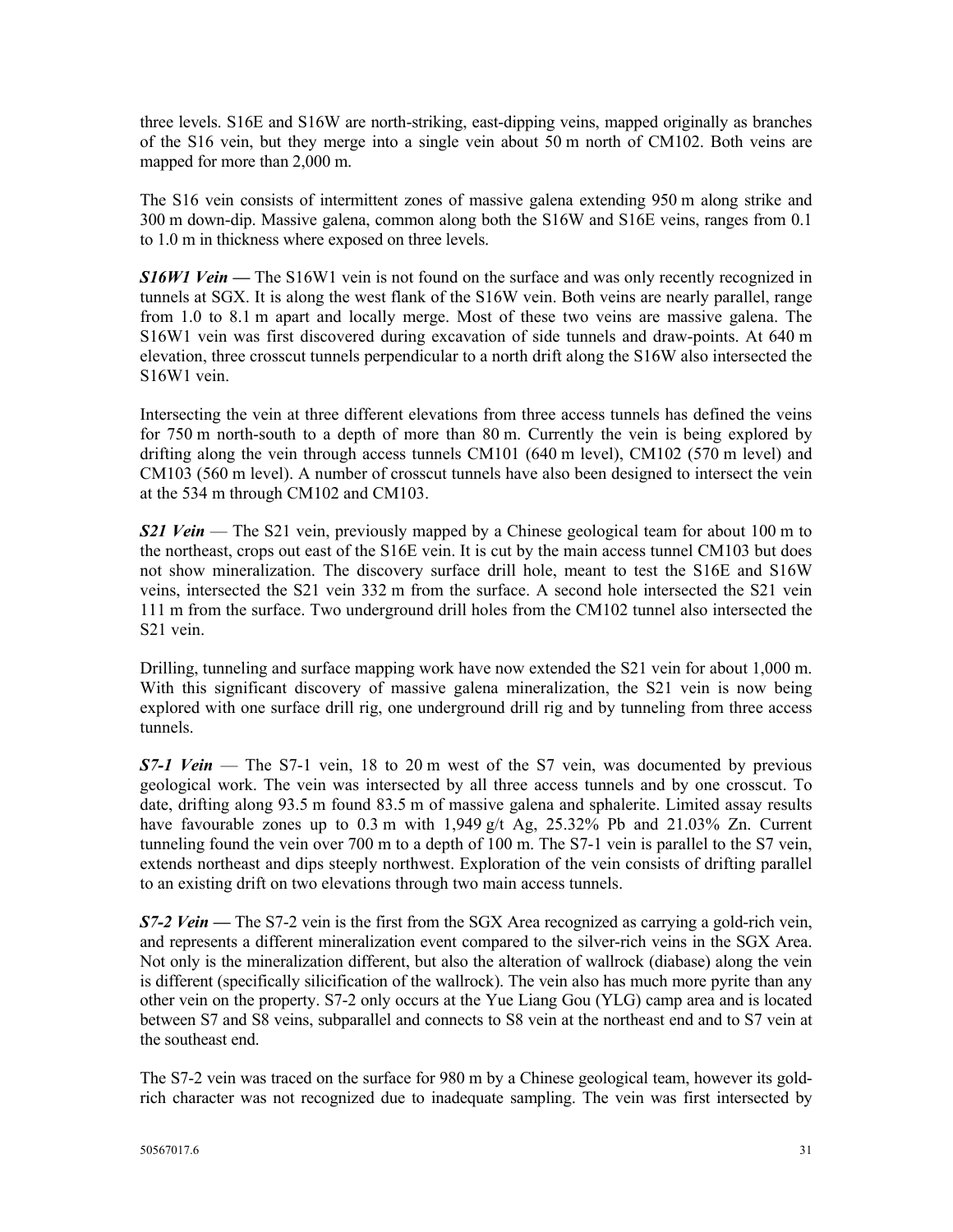tunnel YPD02 while exploring the S7 vein at the 565 m level. In tunnel YM01, a crosscut also intersected the vein at 585 m elevation. Using a  $1.0 \text{ g/t}$  Au cut-off, three gold zones have been defined in the horizontal dimension: (1) the South Zone, which is 84.7 m long, grades 9.65 g/t Au, 19.7 g/t Ag, 1.22% Pb, and 0.48% Zn, and averages 0.25 m true width; (2) the Central Zone, which is 80.3 m long, contains 4.48 g/t Au, 11.46 g/t Ag, 0.66% Pb, and 0.47% Zn, and averages 0.41 m true width; and (3) the North Zone, defined in YM01 at the 585 m level, is 18 m long (open at both ends), contains 4.44 g/t Au, 12.93 g/t Ag,  $0.59\%$  Pb, and  $0.52\%$  Zn, and averages  $0.75$  m true width.

The immediate program on the S7-2 vein includes continued drifting along the vein at 585 m elevation through YM01, using a decline in YPD02 to explore the vein at the 510 m level.

## **SAMPLING METHOD AND APPROACH**

Tunnel sampling on the Ying Project is commonly by continuous chip sampling or minor channel sampling. The chip sampling consists of continuous chips across the vein, producing a 2 to 5 kilogram ("kg") sample, depending upon the sample length. The channel samples are cut 10 centimetres ("cm") wide and 5 cm deep, producing a 2 to 10 kg sample for each 0.1 to 1.0 m interval, depending upon the length of the sample. These channel or chip samples are taken *across the vein* at 5 to 7 m intervals along the vein where there is evidence of mineralization or significant alteration.

The Ying underground and surface drill core is logged at the drill site. The mineralized portion of the NQ size (4.8 cm diameter) drill core is then hauled to a surface facility where it is logged in detail, photographed and split by sawing it in half with a diamond saw. Cutting is done one piece at a time; each half is placed in the core box or in a labeled cotton bag with the sample number written on the bag. The bagged core is shipped to a laboratory for assaying and the remaining boxed core is archived.

Underground continuous chip and channel samples as well as core samples are across veins varying from 0.1 to 1.5 m in width. These veins consist of either massive sulfides or quartzcarbonate veins with sulfides and are easily identified and readily sampled separately from the wallrock.

Core recoveries were determined by measuring the amount of core and calculating the percentage recovered from the interval log of the core. This information is documented in the log. The only core recoveries of relevance are those of the mineralized veins. A summary of these recoveries indicates that veins S16, S7 and S8 and their satellite veins have lower core recoveries (88 to 91%) than veins S2, S6, S14 and S21 (95 to 98%). This suggests that either the vein or wallrock adjacent to the veins is more broken in the S16, S7 and S8 areas than the other vein areas.

Samples appear to have no sampling or recovery difficulties that could affect the reliability of results. The samples appear to be representative, and results of check samples show no sample bias. Rocks sampled underground are sulfide-rich veins that follow structures. These veins are easily identified and can be sampled with little difficulty. The same is true for the core samples.

True widths of sample intervals are only a problem with the drilled intervals. The angle of the vein to core is determined by using the vein to core angles and cross-sectional correlations to determine the dip of the veins. The apparent thickness is then corrected to true thickness using simple trigonometry.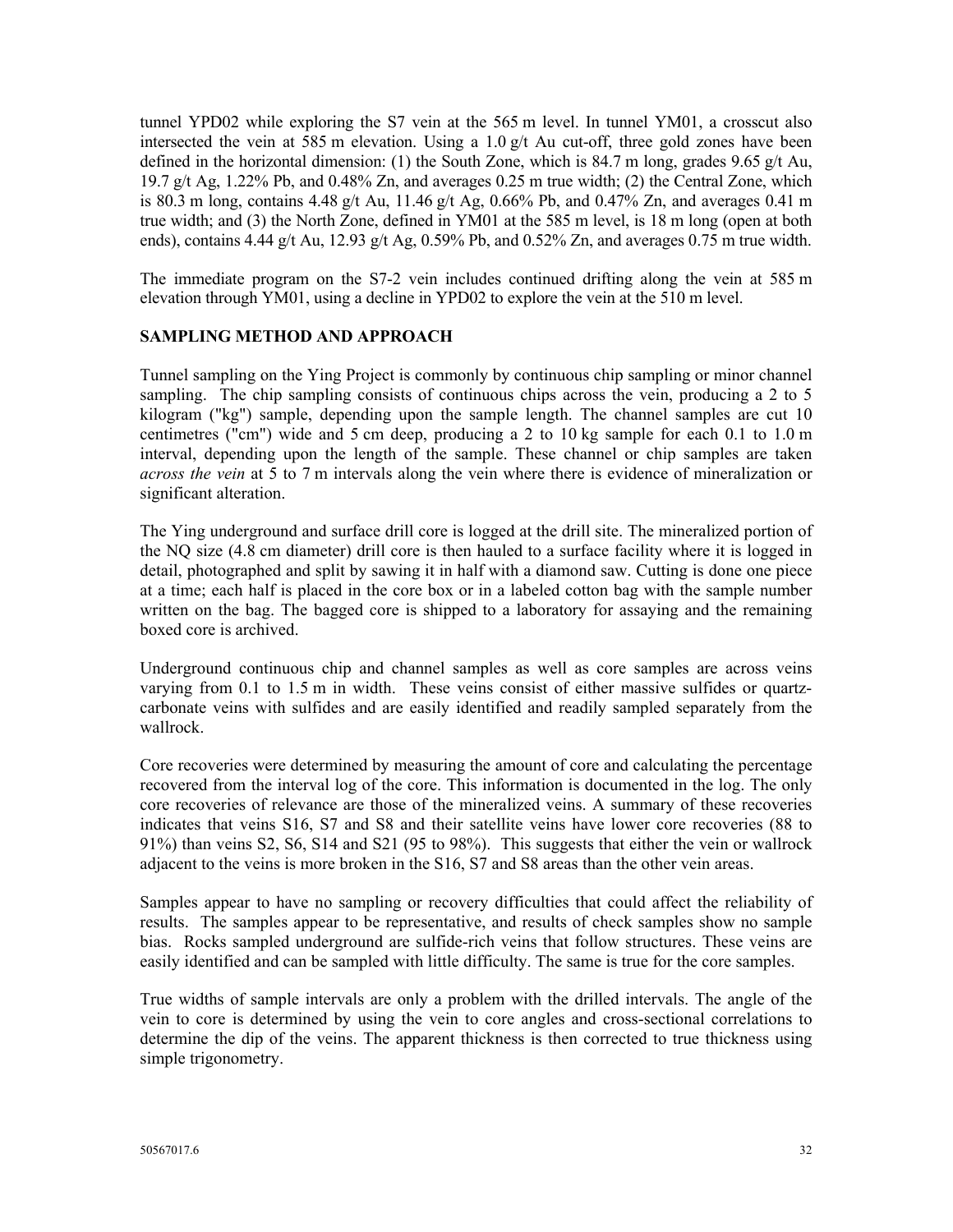#### **SAMPLE PREPARATION, ANALYSES, AND SECURITY**

The tunnel samples are taken at regular intervals and entail taking a certain volume of sample across the vein, depending upon the vein width. No splitting of these samples is done prior to being sent to the laboratory. At that time, the core is split by diamond saw with one-half of the core sent to the laboratory for analysis and the other half retained for archive. The samples are individually secured in sample bags and then collectively secured in rice bags for shipment to the laboratory. Employees of Found, the subsidiary of Silvercorp, collect the tunnel samples and split the core for sampling. No officer or director of either Silvercorp or Found has any contact with any of these samples prior to shipment to the laboratory.

The one laboratory conducting all sample preparation and analysis is Langfang Institute of Geochemical and Geophysical Exploration, an ISO 9001 certified laboratory located in Langfang, Hebei Province, approximately 60 km from Beijing.

The sample preparation consisted of drying, crushing and splitting the sample with a riffle splitter to 150 grams ("g"), then the sample was pulverized to 200 mesh. Lead, zinc and silver were analyzed with an Atomic Absorption Spectrometer after a 3-hour hot aqua regia digestion on a 30 g split of the pulverized portion. A gravimetric finish was done on samples with silver values in excess of 1,500  $g/t$ . On samples containing more than 30% lead, an acid dissolution and titration was used to complete the analysis.

Langfang's lower detection limits are 100 parts-per-billion ("ppb") for gold,  $3 \frac{g}{t}$  for silver, 0.03% for lead and zinc, and 0.02% for copper.

Silvercorp's check procedures included inserting standards in their regular analytical submittals, submitting duplicate pulps to the principal lab, and analyzing duplicate pulps by an outside independent lab.

First, a set of three standards were included in 66 analytical submittals to Langfang for a total of 347 standard checks. These check standards were within 3% for lead, zinc and silver. The only noticeable variation was a higher deviation for those samples with greater metal contents, an expected effect.

Second, 530 duplicate pulps from 3,630 samples were analyzed by Langfang. The results of these duplicate analyses were evaluated for only those samples with more than 50  $g/t$  Ag (226 pulps), more than 0.5% Pb (242 pulps) and more than 0.5% Zn (241 pulps). The results were 0.96% difference for silver, 1.23% difference for lead and 0.89% difference for zinc.

Third, both ALS Chemex and Acme Laboratories performed check analyses on duplicate pulps to determine assay accuracy or contamination difficulties. Both laboratories are located in Vancouver and are ISO 9001: 2000 registered. The check analyses were done on 322 sample pulps at random rather than at regular intervals, which is helpful in recognizing any systematic contamination or other sampling difficulties.

Their analytical procedures were as follows:

Each of the sample pulps received by Acme were digested in a 30 milliliter ("ml") aliquot of modified aqua regia solution (equal parts ACS grade HCL and  $HNO<sub>3</sub>$  acid and de-mineralized H2O), then is heated in a hot water bath (about 95°C) for one hour.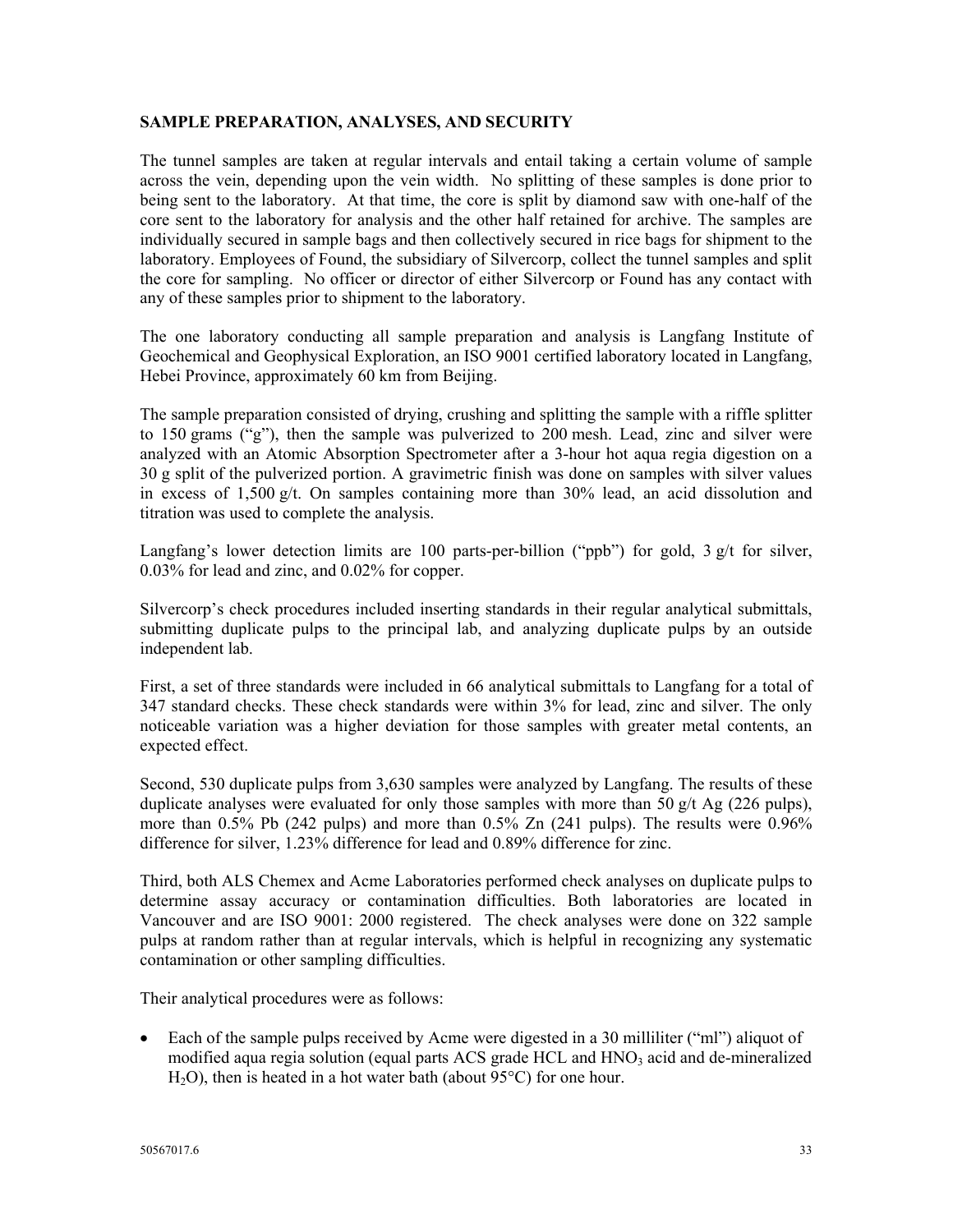- After cooling for 3 hours, the solutions were transferred to 100 ml volumetric flasks and made to volume with 5% HCL. Very high-grade samples may require a 1 g per 250 ml or 0.25 g per 250 ml sample-to-solution ratio for thorough digestion and accurate determination.
- Solutions were aspirated into a Jarrel Ash Atomcomp model 800 or 975 ICP atomic-emission spectrometer for reading of Ag, Pb, Zn, Cu and other elements.
- Gold was fire-assayed with Atomic Absorption ("AA") finish.

Acme's lower detection limits are 2 ppb for gold,  $2 \frac{g}{t}$  for silver, 0.01% for lead and zinc, and 0.001% for copper. The results were 1% difference for silver, 5.2% difference for lead and 2.2% difference for zinc.

A corrective action with these check procedures was necessary with the revelation that one of the independent laboratories was not generating reproducible analytical results. This lab was eliminated from the check system.

The adequacy of sample preparation, security, analytical procedures and check procedures were in keeping with standard industry practices.

# **DATA VERIFICATION**

During property visits on January 9–12 and March 18–24, 2006, Mr. Broili was given unrestricted access to all available information and all underground workings. Fortunately, this type of lead-zinc-silver mineralization is easy to recognize and identify, making verification relatively straightforward. Lead, zinc or silver assay grades can be generally confirmed by visual estimation of the abundance of galena and sphalerite and sometimes wire silver (lead, zinc and silver minerals).

Mr. Broili's on-site verification of the property consisted of the following:

- checking of property locations using a GPS
- visual inspection of the local geology, mostly underground but also on the surface
- visual inspection of the mineralized alteration zones, both underground and on the surface and verification with a digital camera
- review of all on site maps, longitudinal sections, cross sections and assay spreadsheets

As part of the verification process, Mr. Broili traversed most of the tunnels on foot using tunnel maps and digital camera to locate, document, verify and confirm numerous veins and drill sites against corresponding database entries and map postings. Included were inspections of dozens of randomly selected underground geological features and lead-zinc-silver mineralized veins. Additionally, diamond drill cores and other sample materials stored at the project site were examined.

During Mr. Broili's visit, the mineralized veins were measured by pacing and lengths were compared to those shown on maps and longitudinal sections. Additionally the bearings of the veins were verified by hand-held compass readings. Finally, the length of the tunnels where they intersected veins, was paced to verify the accuracy of the working maps. The expectedly wide local variability in grade and continuity of lead-zinc-silver vein mineralization is a situation somewhat analogous to nuggety, coarse gold veins. The tunneling shows acceptable to very good correlations in vein thickness and grade between the historical tunneling and the new tunnels and drilling. This confirms the veracity of the historical tunnel sample results.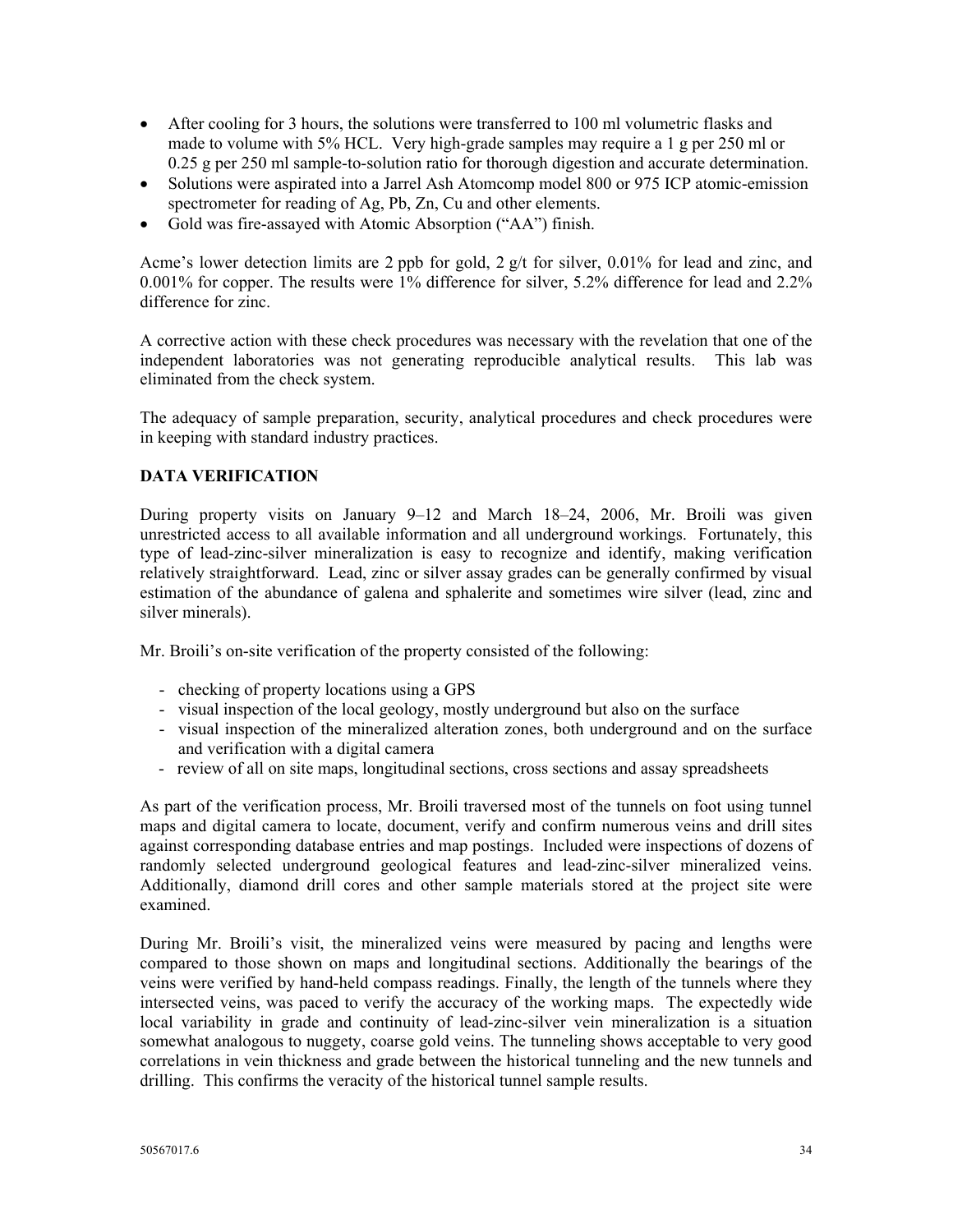There were no limitations placed on Mr. Broili for verification purposes. In Mr. Broili's opinion, the data are adequate for preparing mineral resource estimates compliant with NI 43-101.

## **ADJACENT PROPERTIES**

Mineralization in the deposits described in this section is reflective of the mineralization on the properties, which are the subject of this report. This information was provided by and translated by Silvercorp staff.

## **Tieluping Lead-Silver Mine**

The Tieluping Lead-Silver Mine adjacent to and east of the Ying Concession is characterized by NNE trending, closely spaced, steeply-dipping, structurally-hosted quartz-carbonate veins with silver and lead mineralization in mafic gneiss. Several local operators are currently mining these multiple vein sets underground. The veins are as much as 950 m long, from 2.0 to 5.6 m wide and extend 270 to 420 m down-dip. Tieluping Silver and Lead Mine claim an indicated resource of 1,061.69 tonnes of contained silver and approximately 200,000 tonnes of contained lead according to Chinese resource standards. The reported grades average 292 g/t Ag and 3% Pb.

Alteration associated with this mineralized system includes quartz-carbonate and sericite. All silver mineralization is associated with increasing galena content of the veins.

The Changsha Designing and Research Institute of Non-Ferrous Metal Metallurgy performed a metallurgical recovery test on two samples from Tieluping Silver and Lead Mine in 1994. Based on the test report, the best flow sheet for recovering silver and lead is to use a conventional flotation process. The material was crushed to 80% less than 0.074 millimeters ("mm"). The recovery for silver was 94.12% to 94.58% for lead, and 82.24% to 94.92% for silver, depending on the degree of oxidization. The typical concentrate contained over 5,000 g/t silver and 65% lead.

## **Haopinggou Lead-Silver-Gold Deposit**

The Haopinggou Lead-Silver-Gold deposit is in the western most window of the Ying Property. Six mineralized veins exist. The steeply dipping veins trend NNE, similar to the SGX veins, with a strike length of 0.2 to 2.4 km. A local operator is currently mining a single structurally hosted vein underground. The vein ranges from 0.5 to 3 m wide and grades 0.77 to 20.55 g/t Au, 6.15 to 232.00 g/t Ag, and 0.28 to 11.23% Pb.

Alteration associated with this mineralizing system includes quartz-carbonate and sericite. All silver mineralization is associated with increasing galena content of the veins. Wall rock is mafic gneiss.

The mine head grades, production rate and other mining and milling data were not available.

On March 3, 2006, Silvercorp announced it had entered into a letter of agreement to acquire a 60% interest in the Haopinggou Mine for payment of CDN\$6 million. The acquisition of the property remains subject to a number of conditions and is not included in this report.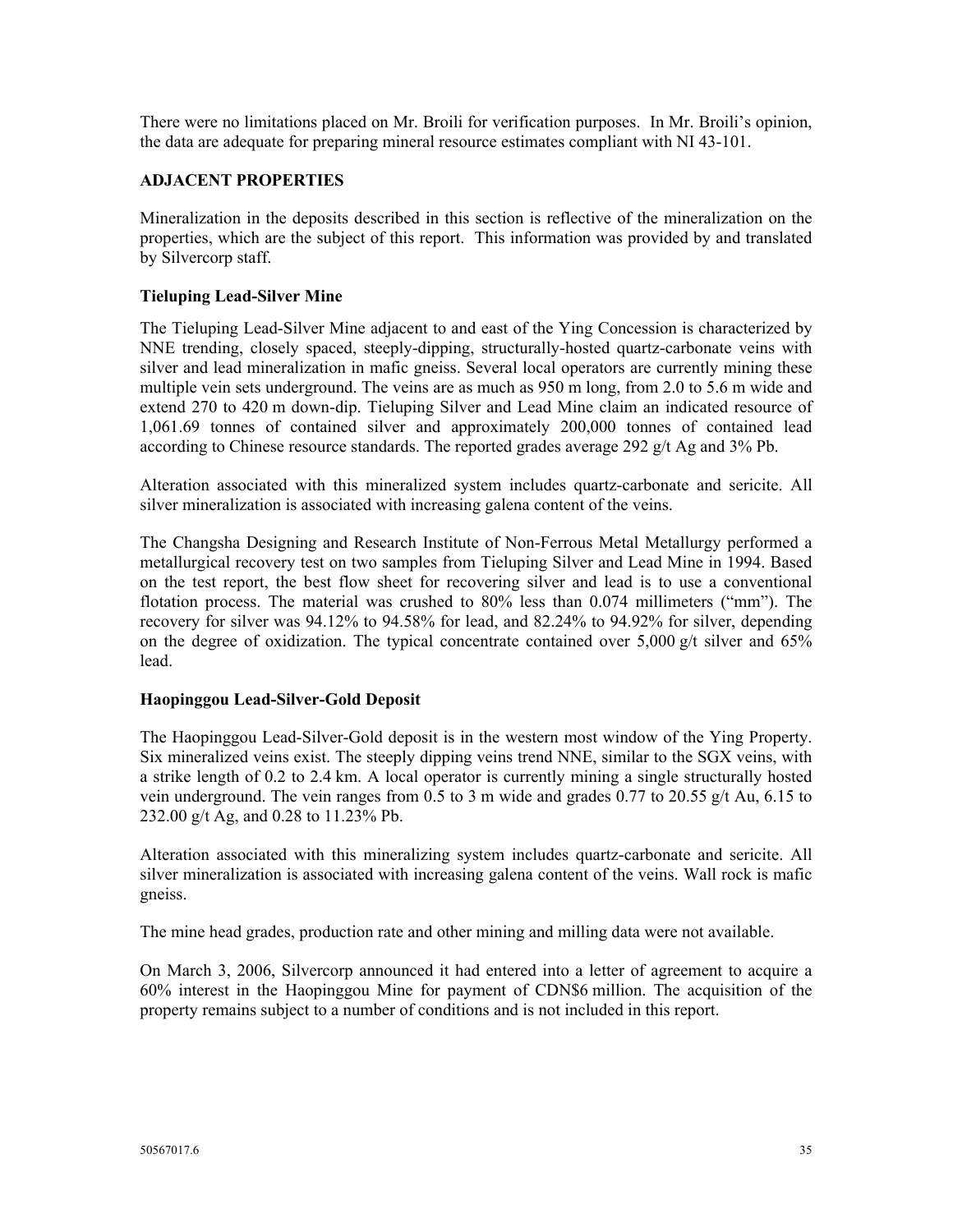# **MINERAL PROCESSING AND METALLURGICAL TESTING**

## **Mineralogy**

Henan Non-ferrous Metals Research Institute (HNMRI) performed petrographic analysis on samples collected for metallurgical test work. These were samples from veins S14, S16E, and S16W in adit CM102. HNMRI's study identified the following polymetallic sulfide minerals: galena, sphalerite, and pyrite with trace amounts of chalcopyrite, pyrrhotite, hematite, magnetite and arsenopyrite. Silver minerals included native-silver, B-argentite, cupargyrite, and stephanite. The main gangue minerals were quartz, sericite, chlorite and kaolin. The composition of the sulfide and gangue minerals in the blended ore sample is listed below in Table 1.

| <b>Sulfides and Iron Minerals</b> | (%)  | <b>Gangue Minerals</b>   | $(\%)$ |
|-----------------------------------|------|--------------------------|--------|
| Pyrite, pyrrhotite                | 2.54 | Quartz                   | 40.00  |
| Galena                            | 6.80 | Chlorite and sericite    | 22.50  |
| Sphalerite                        | 7.80 | Kaolin and clay minerals | 15.00  |
| Arsenopyrite                      | 0.06 | Hornblende and feldspars | 4.00   |
| Chalcopyrite etc.                 | 0.20 | Others                   | 0.50   |
| Hematite, magnetite etc.          | 0.60 |                          |        |

**Table 1: Mineral Composition Of The Ying Mine Ore** 

Galena is fine to coarse-grained (0.05 to 0.5 mm) and commonly occurs as a replacement of pyrite. The galena is distributed along the fractures of quartz or other gangue minerals and commonly interlocked with sphalerite and pyrite.

Sphalerite is commonly coarse-grained and ranges from 0.2 to 2.0 mm in size. It is formed by replacing pyrite and enclosed in a skeleton of remaining pyrite.

Silver appears in two forms, as silver minerals such as native silver, electrum, tetrahedrite, polybasite, pyrargyrite, and argentite, and as electro-replacement in galena, pyrite, and other sulfides. Native silver varies from very fine-grained to coarse-grained, appearing as wires and sheets. Silver sulfides usually range from 0.01 to 0.07 mm in size. Example of the distribution of silver minerals and silver bearing minerals is shown in the photo below and the detailed phase distribution of silver is listed in Table 2 below.

| Occurrence                | g/t    | $\frac{6}{9}$ | <b>Comments</b>                                               |
|---------------------------|--------|---------------|---------------------------------------------------------------|
| Native Silver             | 89.45  | 23.32         | free silver                                                   |
| Silver Sulfides           | 136.32 |               | 35.54 in tetrahedrite, polybasite, pyrargyrite, and argentite |
| Silver in Sulfides        | 140.04 |               | 36.51 lin galena, sphalerite, pyrite, and chalcopyrite        |
| Silver enclosed in gangue |        |               |                                                               |
| minerals                  | 17.76  | 4.63          | in quartz etc.                                                |
| Totals                    | 383.57 | 100.00        |                                                               |

**Table 2: Phase Distribution Of Silver**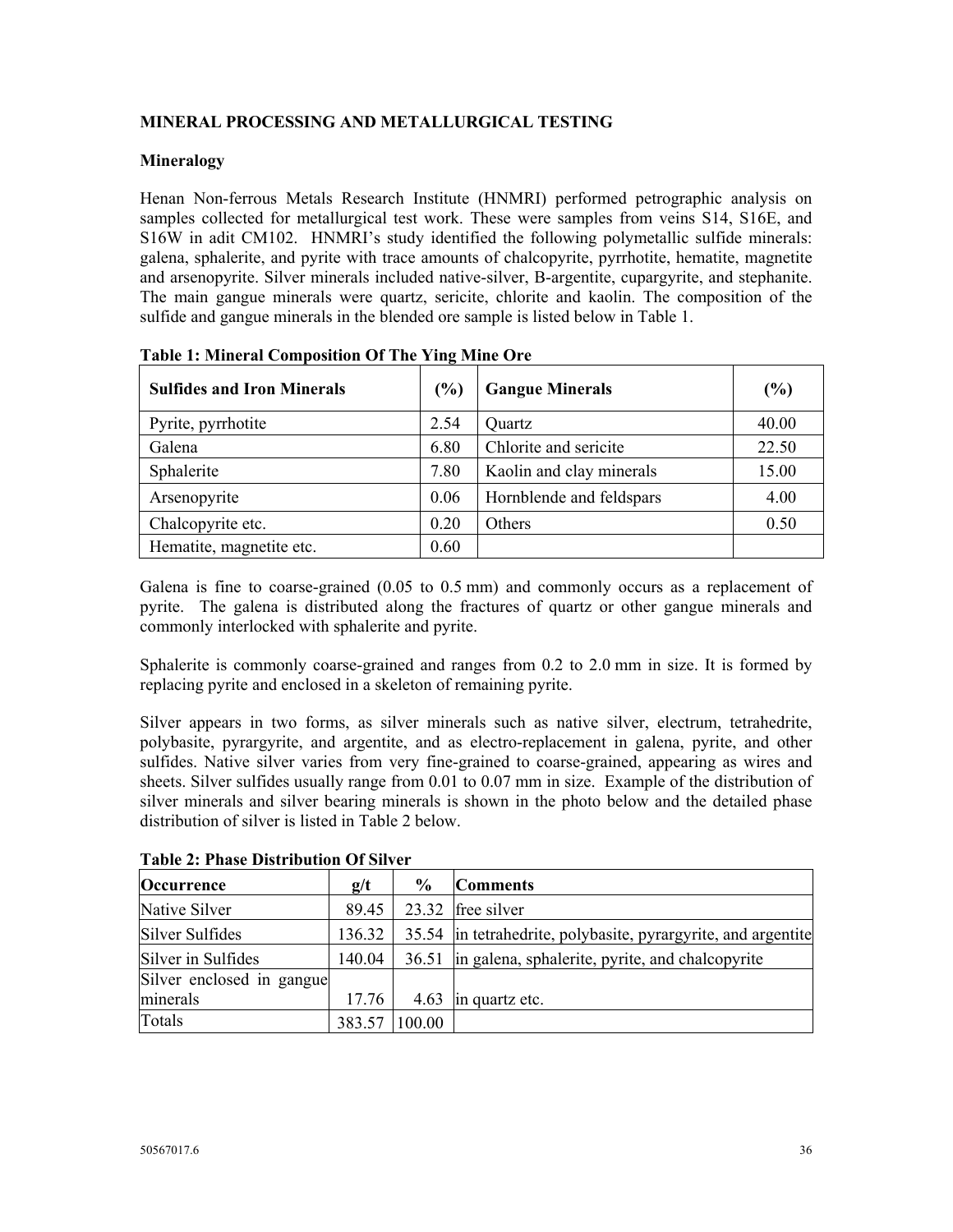# **Specific Gravity**

A total of 60 samples were taken for specific gravity (SG) measurements. Based on the cutoff grade, results of 45 samples were used to calculate the average SG for each vein on the Ying Property. The SG tests were done using the wax-immersion method by Analytical Lab of No. 6 Team of Henan Non-Ferrous Metals Geological and Mineral Resources Bureau in Luoyang. Samples ranged in size from 470 to 2,690 g.

Following is a summary table of the SG tests.

| <b>Veins</b>            | Ag(g/t) | Pb $(\% )$ | $Zn$ $(\%)$ | Ag Equiv. | <b>SG</b> |            |
|-------------------------|---------|------------|-------------|-----------|-----------|------------|
| Average                 | 1,994   | 37.55      | 10.05       | 4,055     | 4.28      | 45 samples |
| Dissem Average          | 1,791   | 19.42      | 12.65       | 3,211     | 3.47      | 13 samples |
| Massive Average         | 2,076   | 44.91      | 9.00        | 4,398     | 4.61      | 32 samples |
| S <sub>14</sub> Average | 2,380   | 40.51      | 4.96        | 4,325     | 4.21      | 17 samples |
| S16E Average            | 1,755   | 31.88      | 15.82       | 3,851     | 4.18      | 7 samples  |
| S16W Average            | 1,865   | 42.44      | 13.42       | 4,293     | 4.60      | 9 samples  |
| S <sub>2</sub> Average  | 1,564   | 30.22      | 12.95       | 3,454     | 4.19      | 10 samples |
| S6 Average              | 2,275   | 46.82      | 3.43        | 4,413     | 4.25      | 2 samples  |

**Table 3: Specific Gravity (SG) Of Different Mineralization Types And Veins** 

# **Metallurgical Testing**

Metallurgical testing for the Ying Ore Body was performed by Henan Non-ferrous Metals Research Institute (HNMRI) in July 2005. Samples and blends of these samples from veins S14, S16E, and S16W in adit CM102 at the SGX Area were used.

Head grades of these samples are listed in Table 4.

**Table 4: Head Grade Of Metallurgical Test Samples** 

| Sample | Ag(g/t) | Pb $(\% )$ | $\mathbf{Zn}$ (%) |
|--------|---------|------------|-------------------|
| No. 1  | 436.45  | 0.72       | 0.87              |
| No. 3  | 659.75  | 2.66       | 14.34             |
| No. 5  | 314.65  | 9.67       | 4.20              |

In order to better understand the metallurgical characteristics of the Ying Ore Body, HNMRI blended these samples based on the following ratios of No.1: No.3: No.5 of 2.5: 2: 5.55. It was assumed that this blend would be representative of the Ying Ore Body and it would represent the expected mill grade. The head grade result of this blended sample is provided in Table 5.

| Pb $(%$    | $\text{Zn}$ $\left(\frac{9}{6}\right)$ | Cu (%)      | S(%)   | As $(\% )$ | TFe $\left(\frac{6}{6}\right)$ |
|------------|----------------------------------------|-------------|--------|------------|--------------------------------|
| 5.88       | 5.23                                   | 0.063       | 4.02   | 0.001      | 2.83                           |
| Au $(g/t)$ | Ag(g/t)                                | CaO $(\% )$ | MgO(%) | $SiO2(\%)$ | $Al_2O_3$ (%)                  |
| 0.17       | 385.7                                  | 0.74        | 0.64   | 30.71      | 5.4                            |

**Table 5: Head Grade Of Blended Sample**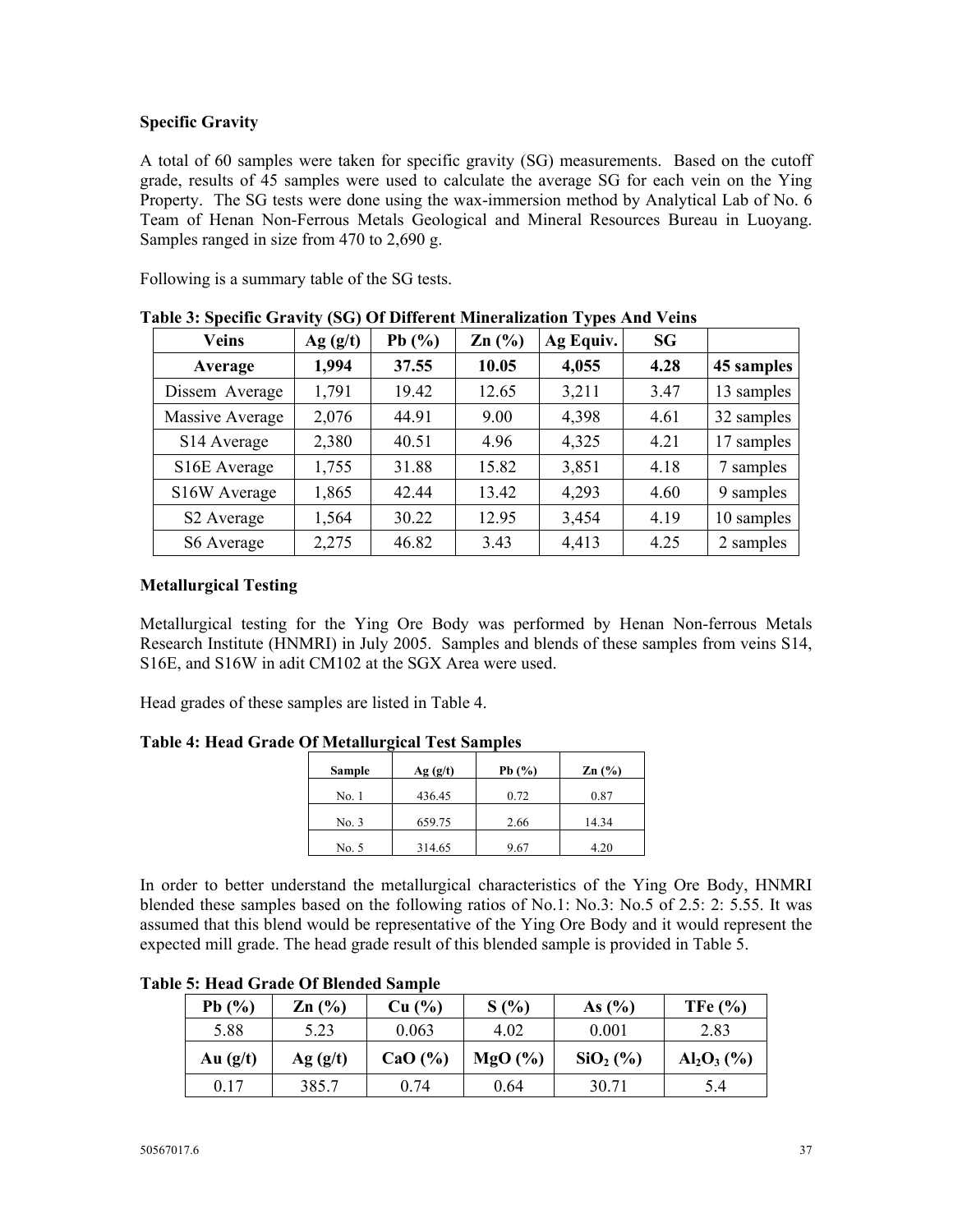The testwork concluded that the optimum grind for the ore was 70% passing 200 mesh. This flowsheet contains test information on the optimum reagent dosages and their points of addition. The results of this lock cycle test are shown in Table 6.

| Product  | Weight $(\% )$ | <b>Grades</b> |                             |          | Recovery $(\% )$ |       |        |
|----------|----------------|---------------|-----------------------------|----------|------------------|-------|--------|
|          |                | Pb $(%$       | $\mathbb{Z} \mathbf{n}$ (%) | Ag(g/t)  | Pb               | Zn    | Ag     |
| Lead Con | 7.84           | 68.18         | 6.24                        | 4,196.52 | 90.89            | 9.39  | 85.12  |
| Zinc Con | 7.49           | 2.10          | 59.61                       | 453.80   | 2.67             | 85.67 | 8.79   |
| Tails    | 84.67          | 0.45          | 0.30                        | 27.80    | 6.44             | 4 9 4 | 6.09   |
| Head     | 100.00         | 5.88          | 5.21                        | 386.50   | .00.00           | 00.00 | 100.00 |

**Table 6: Lock Cycle Test Results** 

# **Custom Milling**

In addition to the metallurgical testwork performed at HNMRI, custom milling of the by-product ore has also taken place at two toll mills since January 1, 2005. Since the custom milled ore is on a very large sample, results from this milling program can be considered representative of the Ying Ore Body. The overall results of the two toll mills from January 1, 2005, to April 13, 2006, are presented in

Table 7 below.

**Table 7: Custom Milling Metallurgical Balance Of The Ying Mine By-Product Ore (January 1, 2005 To April 13 2006)** 

|             |        |            | Grade<br>Metal content                 |       |          | Distribution $(\%)$ |           |         |         |         |
|-------------|--------|------------|----------------------------------------|-------|----------|---------------------|-----------|---------|---------|---------|
|             |        |            |                                        | Ag    | Pb       | Zn                  |           |         |         |         |
| Feed        | Tonnes | Pb $(\% )$ | $\text{Zn}$ $\left(\frac{9}{6}\right)$ | (g/t) | (tonne)  | (tonne)             | Ag (kg)   | Pb      | Zn      | Ag      |
| Ore         | 40.711 | 5.82%      | 2.79%                                  | 369   | 2,371.33 | 1.100.47            | 15,033.50 | 100.00% | 100.00% | 100.00% |
| Lead        |        |            |                                        |       |          |                     |           |         |         |         |
| concentrate | 3,584  | 63.40%     | $6.00\%$                               | 3.603 | 2,272.26 | 215.04              | 12,913.15 | 95.82%  | 19.54%  | 85.90%  |
| Zinc        |        |            |                                        |       |          |                     |           |         |         |         |
| concentrate | 1.636  | $1.50\%$   | 50.00%                                 | 450   | 24.54    | 818.00              | 736.20    | 1.03%   | 74.69%  | 4.90%   |
| Tail        | 35,491 | 0.21%      | 0.19%                                  | 39    | 74.53    | 67.43               | 1,384.15  | 3.14%   | 6.13%   | 9.21%   |

This table includes both the by-product lead zinc ore and the lead only ore.

Although no custom milling flowsheets were available for review, it would not be dissimilar to the flowsheet used in the locked cycle test performed by HNMRI. The author was able to confirm the flowsheets used during a visit to the two custom milling facilities this month.

For the Luoning Shangzhuang Mill (LS mill), below is a description of the mill process that was seen and information provided by the site metallurgist.

The crushing circuit consists of two jaw crushers. The primary jaw has a close side setting of 40 mm. There is no coarse ore bin, just a hopper above the jaw where the ore is piled. Discharge from the primary jaw is conveyed to the secondary jaw which has a closed side setting of 15 mm. Discharge from the secondary jaw feeds the fine ore bin which has a live capacity of 100 tons or a day's feed. There is no screen in the crushing circuit.

Ore from the fine ore bin discharges from a 200 mm pipe on to a variable speed rotating disk. A plow on the disk is used to adjust the feed rate to the mill. The size of the ball mill is 1.5 m in diameter by 3 m long. It is powered by an 80 kW motor. This mill has discharge grates and at the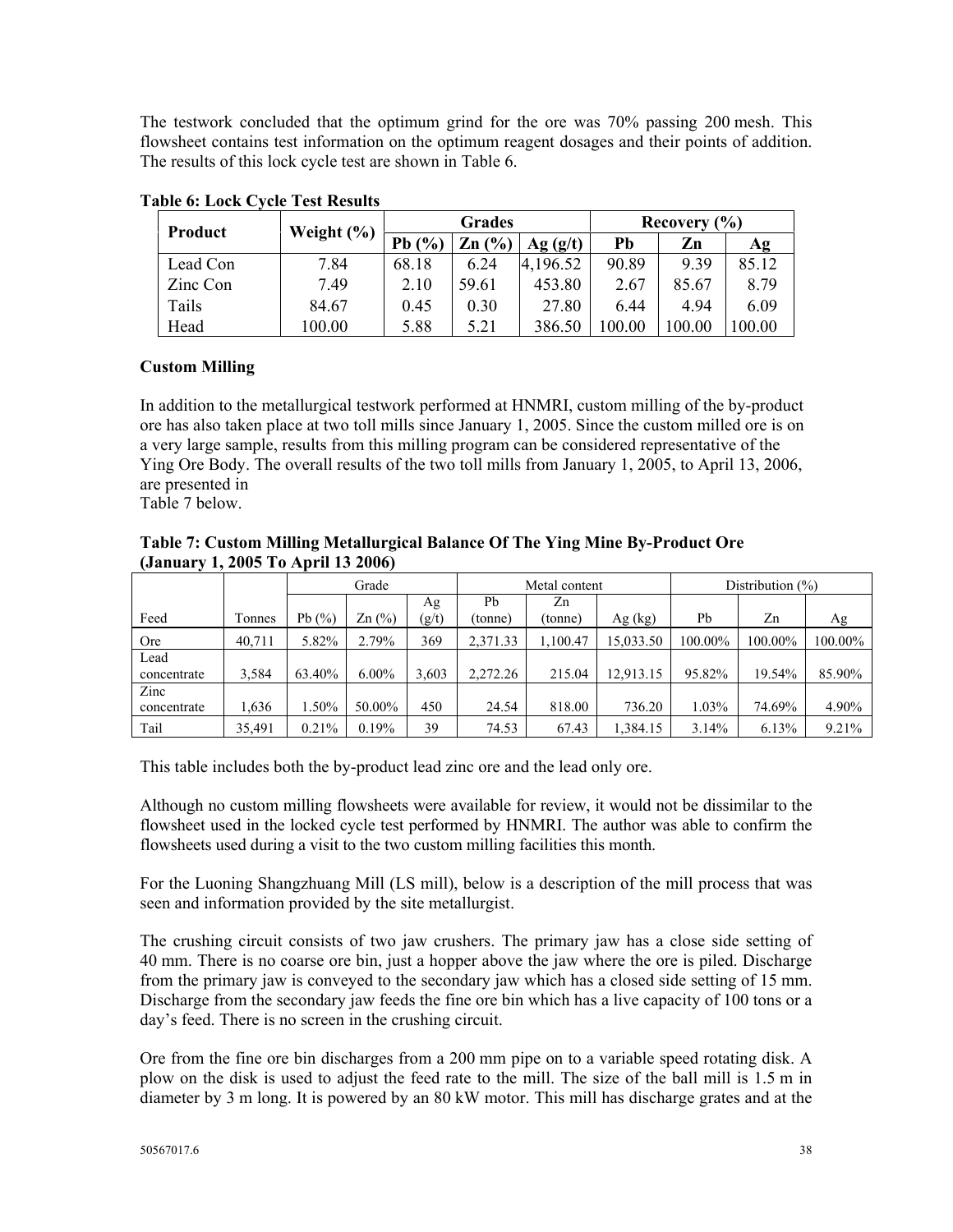time of our arrival about 70% of the mill had been relined with single wave steel liners. The new liners are approximately 75 mm thick. Discharge from the mill reports to a spiral classifier that is about 1 m in diameter. Overflow from the classifier reports to lead flotation while the coarse fraction is returned to the mill. The diameters of the steel ball charge ranged from 100 mm to 37 mm in size. The target grind size is 70% passing 200 mesh and the overflow density is maintained at 25% solids by weight.

During operation, reagents added to the mill include zinc sulfate and aerofloat 25. Some soda ash is added to the classifier overflow together with ammonium sec butyl dithiophosphate. The lead flotation bank consists of 1 stage of roughing, 2 stages of scavenging and 3 stages of cleaning. Additional zinc sulfate is added to the lead cleaners to ensure the zinc in the lead concentrate does not exceed the smelter specification. Tailings from the lead circuit flows to the zinc conditioner tank. The agitator of the zinc conditioner is fitted with a pump impeller to provide positive flow and mixing. Copper sulfate is added to the lead tailings discharge line and lime gravities to the zinc conditioner from its mix tank located beside the conditioner. Butyl xanthate is used to collect and float the activated sphalerite. The zinc flotation circuit is similar to the lead consisting of 1 bank of cells with 1 stage of roughing, 2 stages of scavenging and 3 stages of cleaning. Additional lime is added to the cleaners to reduce the pyrite content.

Both lead and zinc concentrates gravity to their respective settling containment concrete structures. Flocculent is added to assist with the settling of the solids. Clarified supernatant is allowed to discharge from the adjustable gates of the containment structures. Settled solids are then shovelled from the containment structures to their respective concrete pads for drying in the sun. After drying, the concentrates are bagged in 25 kg sacks for shipment to their respective smelters.

Tailings from the zinc flotation circuit are then pumped to the tailings dam. An emergency pond located between the mill and the tailings dam is available for handling spills from emergency situations and also for upset conditions in the flotation and the concentrate dewatering operations.

Supernatant from the tailings pond is pumped for reuse in the mill process.

A set of 5 samples is taken every shift and there are 3 eight hour shifts a day. The shift samples include the flotation feed taken at the classifier overflow, the lead concentrate discharging from the 3rd lead cleaner cell, the lead tailing at the overflow weir of the last lead scavenger cell, the zinc concentrate from the 3rd cleaner cell and the zinc tailing at the overflow weir of the last zinc scavenger cell. Lead, zinc and silver assays are performed on the feed and lead concentrate samples; lead and silver assays on the lead tailing sample; lead and zinc assays on the zinc concentrate sample; and zinc assay on the zinc tailing sample.

Lead and zinc assays are determined by titration following acid digestion. Titration is normally used on very high concentration of lead and zinc samples while an AA finish is used for the lower grade samples. In the case of the LS lab all lead zinc assays are done by titration after acid digestion. Silver assays are determined by fire followed by weighing of the bead with a precision beam balance after cupellation. Levels of detection for both these methods were not noted.

As for the Lushi Zhangcun Mill (LZ mill), the process conditions and layout are similar to the LS mill. The crushing circuit is similar where two jaw crushers are used in series in an open circuit. However, the layout is slightly different at LZ due to the topography. Of concern was the location of the primary jaw. It is located directly below the jaw crusher feed chute which is at ground level. Maintenance on this jaw is difficult due to the minimum head room. Finish crush size typically was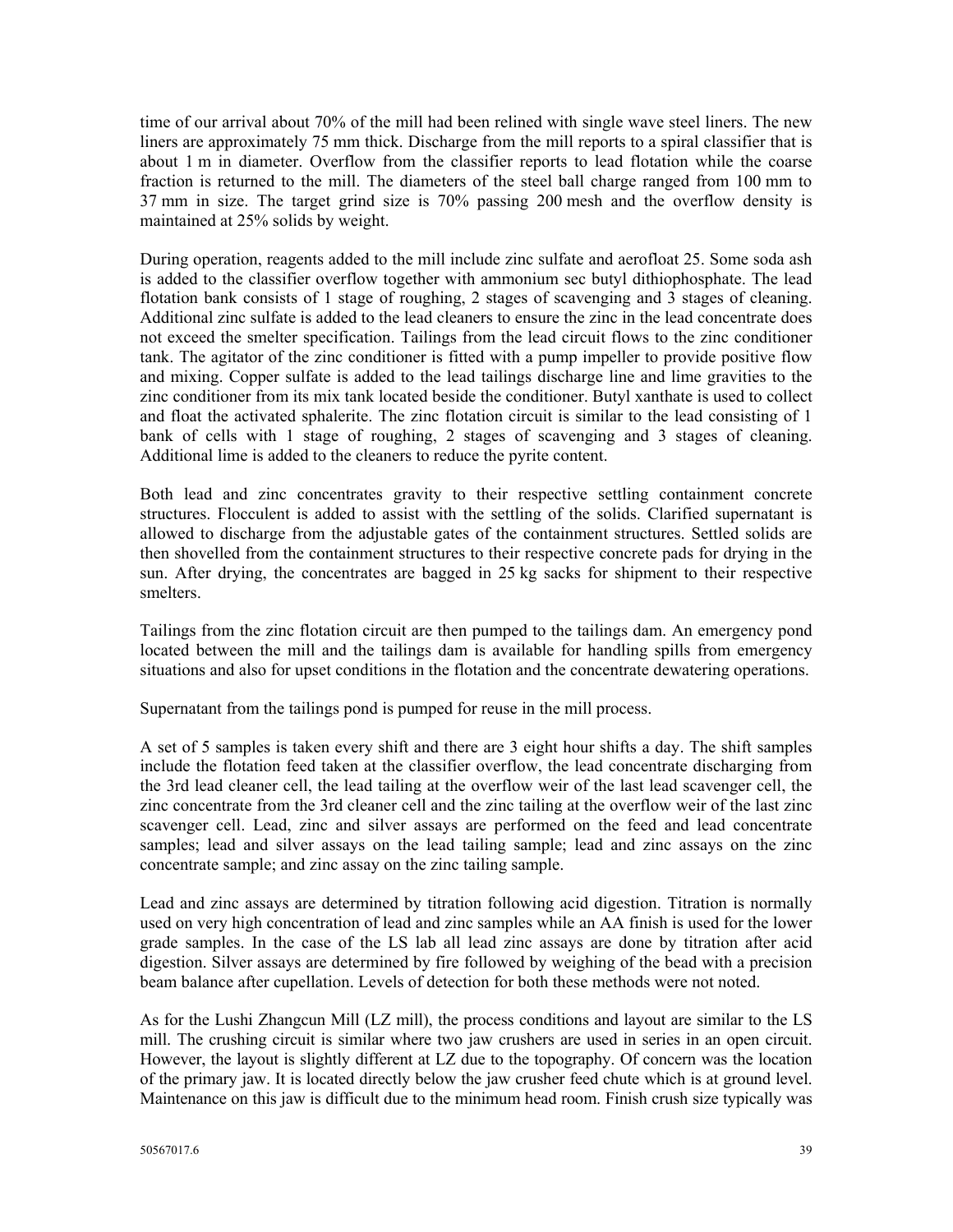20 mm according to the metallurgist and the fine ore bin had a live capacity of about 10 to 12 hours at a milling rate of 240 tpd.

Cleanliness around the conveyor belts was good. There is good access on either side of these conveyors. Besides, the clean up points are at ground level. Vibrating feeders located at the discharge openings of the fine ore bin are used to regulate the feed to the ball mills rather than a plow and rotating disk. There are two mill circuit lines. The new line was installed approximately two months ago and undergoing testing during our tour. Both lines were operating at the time of our visit and their configurations are exactly the same as those described above for the LS mill.

Reagents used at LZ included zinc sulfate and sodium sulfite for pyrite and zinc depression in the lead circuit. Aeroflot 25 and ammonium di-sec-butyl dithiophosphate are used to float the lead minerals. Some soda ash is also added in the classifier overflow. Lime, copper sulfate and butyl xanthate are used in the zinc circuit.

Lead and zinc concentrates are dewatered in their respective concrete containment structures and allowed to dry on pads after the solids have settled out.

Tailings from the plant flow by gravity to the impoundment site located slightly below the plant. There is a water reclaim system in place at the tailings impoundment. This water is pumped to the process water tank located near the top of the fine ore bin.

A visit was then made to the assay lab for this plant. It is located approximately five minutes by car from the plant. The lab is secured and the only means of access is through a locked, fenced gate into the compound.

Assaying procedures used are exactly the same as those used at the LS mill. The number of samples and determinations including the calculations for the daily mill production numbers are also exactly the same.

The capacity of each milling circuit at LZ is about 120 tpd and the reagent consumptions provided by the metallurgist are as follows:

• Lead Circuit

| Zinc sulphate      | $2,000 \text{ g/t}$            |
|--------------------|--------------------------------|
| Sodium sulfite     | 950 $g/t$                      |
| Aeroflot 25        | $45$ g/t                       |
| Dithiophosphate    | $10 \frac{g}{t}$               |
| $#2$ oil (frother) | $15 \frac{\text{g}}{\text{t}}$ |

• Zinc Circuit

| Lime                             | $1,000 \text{ g/t}$ |
|----------------------------------|---------------------|
| Copper Sulfate $400 \frac{g}{t}$ |                     |
| Butyl Xanthate 35 g/t            |                     |

The Ying Mine lead and zinc concentrates are clean and of high quality. The high-grade silver in the lead concentrate makes it extremely attractive for the lead smelters. Assays of the lead and zinc concentrates are presented in Table 8 below, together with the other elements considered to be impurities.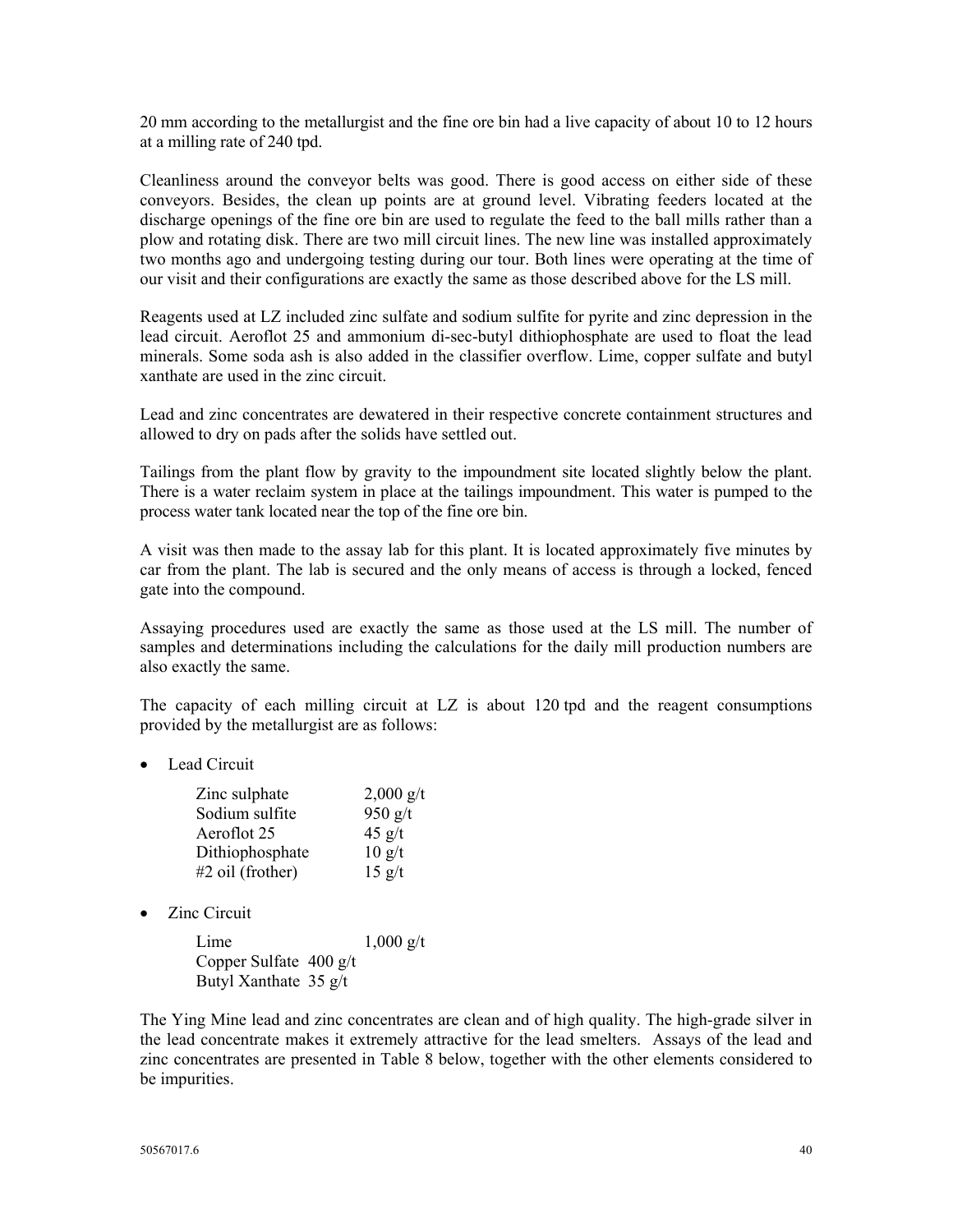|         |                    | Impurities $(\% )$ |          |      |           |                  |  |
|---------|--------------------|--------------------|----------|------|-----------|------------------|--|
| Product | % (Pb/Zn)          | Cu                 | Pb       | Zn   | As        | <b>TFe</b>       |  |
| Pb Con  | 68.14              | 0.36               |          | 6.24 | 0.015     |                  |  |
| Zn Con  | 59.61              | 0.33               | 2.1      |      | 0.01      | 1.61             |  |
|         | Impurities $(\% )$ |                    |          |      |           |                  |  |
| Product | F                  | Au $(g/t)$         | Ag (g/t) | MgO  | $Al_2O_3$ | SiO <sub>2</sub> |  |
| Pb Con  |                    | 0.2                | 4,196.52 | 0.13 | 1.13      |                  |  |
| Zn Con  | 0.1                | 0.1                | 453.8    |      |           | 2.87             |  |

**Table 8: Impurities In The Lead And Zinc Concentrates** 

The size distribution of the lead concentrate is presented in Table 9 and zinc in Table 10

**Table 9: Grain Size Distribution Of Lead Concentrate** 

| $\vert$ Size (um) $\vert$ +74 $\vert$ +74-37 $\vert$ +37-19 $\vert$ +19-10 $\vert$ -10 $\vert$ Total |  |  |  |
|------------------------------------------------------------------------------------------------------|--|--|--|
| % (Wt)   17.39   24.64   22.10   21.09   14.78   100.00                                              |  |  |  |

## **Table 10: Grain Size Distribution Of Zinc Concentrate**

| $\vert$ Size (um) $\vert$ +74 $\vert$ +74-37 $\vert$ +37-19 $\vert$ +19-10 $\vert$ -10 $\vert$ Total |  |  |  |
|------------------------------------------------------------------------------------------------------|--|--|--|
| % (Wt)   50.00   28.43   12.39   6.04   3.14   100.00                                                |  |  |  |

The relatively coarse nature of the zinc concentrate confirms the mineralogy on zinc that was done. This product would appear to be easily thickened and filtered.

Based on the custom milling results which basically confirm the best lab lock cycle test, the new mill design will utilize the process information derived from both these sources. Of interest to note is the lower zinc recovery in the custom mill balance. This lower recovery is probably attributed to the lower zinc to lead ratio in the feed. The lab and custom mill results confirm that the Ying ore is readily amenable to differential flotation with very good lead, silver and zinc **recoveries** 

## **Tailings Water Reclamation**

Laboratory testing has confirmed that water reclaimed from the tailings dam can be recycled for use in the mill. According to the lab results performed at HMRDI, there is no need for water treatment prior to re-use.

## **MINERAL RESOURCE ESTIMATES**

The mineral resource categories used in this report are those by the Canadian Institute of Mining, Metallurgy and Petroleum (CIM) in the *CIM Standards on Mineral Resources and Reserves, Definitions and Guidelines* as adopted by the CIM Council on August 20, 2000. These resource definitions are summarized as follows:

" A **Mineral Resource** is a concentration or occurrence of natural, solid, inorganic or fossilized organic material in or on the Earth's crust in such form and quantity and of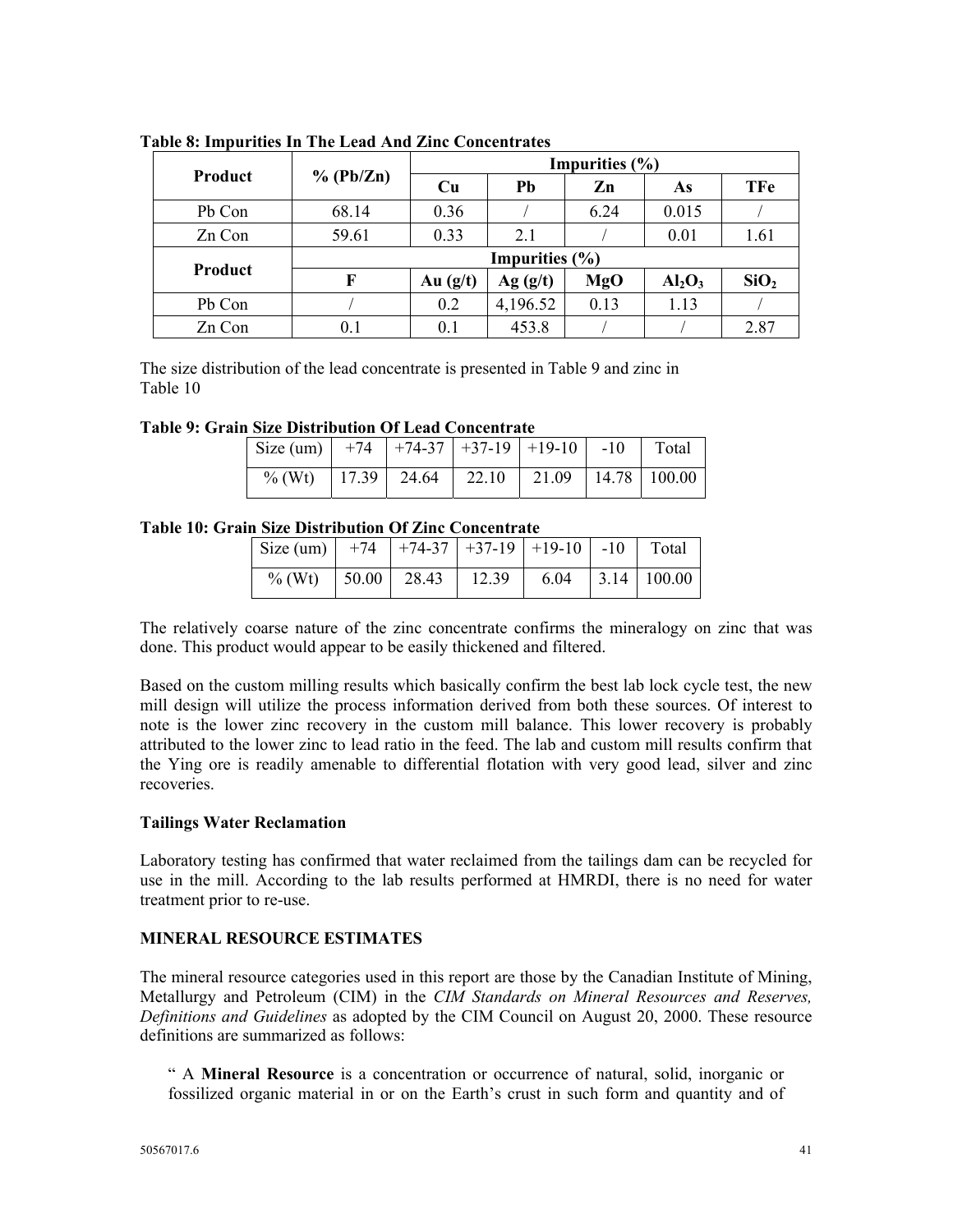such a grade or quality that it has reasonable prospects for economic extraction. The location, quantity, grade, geological characteristics and continuity of a Mineral Resource are known, estimated or interpreted from specific geological evidence and knowledge.

A **Measured Mineral Resource** is that part of a Mineral Resource for which quantity, grade or quality, densities, shape, physical characteristics are so well established that they can be estimated with confidence sufficient to allow the appropriate application of technical and economic parameters, to support production planning and evaluation of the economic viability of the deposit. The estimate is based on detailed and reliable exploration, sampling and testing information gathered through appropriate techniques from locations such as outcrops, trenches, pits, workings and drill holes that are spaced closely enough to confirm both geological and grade continuity.

An **Indicated Mineral Resource** is that part of a Mineral Resource for which quantity, grade or quality, densities, shape and physical characteristics can be estimated with a level of confidence sufficient to allow the appropriate application of technical and economic parameters, to support mine planning and evaluation of the economic viability of the deposit. The estimate is based on detailed and reliable exploration and testing information gathered through appropriate techniques from locations such as outcrops, trenches, pits, workings and drill holes that are spaced closely enough for geological and grade continuity to be reasonably assumed.

An **Inferred Mineral Resource** is that part of a Mineral Resource, for which quantity and grade or quality can be estimated on the basis of geological evidence and limited sampling and reasonably assumed, but not verified, geological and grade continuity. The estimate is based on limited information and sampling gathered through appropriate techniques from locations such as outcrops, trenches, pits, workings and drill holes."

Mineralization in the Ying Project consists of narrow vein-type deposits which occur as discrete planes of variable grade and finite but variable thickness. Resources in deposits of this type are amenable to definition by polygonal methods using longitudinal sections, and the resource estimates reported herein were prepared using such methods.

The polygonal resource estimates were prepared by Mr. Wang Jianwen, Chief Geologist of Found, and Mr. Myles J. Gao, P.Geo, President of Silvercorp, who is a Qualified Person, as defined by NI 43-101, and the estimates were audited by Mr. Broili and Mr. Mel Klohn, coauthors of the current report and Independent Qualified Persons as defined by NI 43-101. One of authors, Mr. Broili, visited Ying three times since the 2005 Report with separate 6- to 7-day visits during September 2005, January 2006 and March 2006. Mr. Broili reviewed assay results, geological maps, level plans, longitudinal and cross sections, toured tunnels and checked sampling procedures.

Following is a list of the authors' comments regarding parameters used in the current resource estimations:

- 1. The polygonal block model used in the current resource estimation is a valid way to determine a resource for this type and configuration of mineralization.
- 2. Because strong mineralization in the majority of the veins is less than one meter thick, polygonal blocks were constructed on longitudinally projected sections using MapGIS, a MapInfo-like GIS software application which is widely used in China. Polygonal block areas of the polygonal blocks were calculated with the MapGIS software.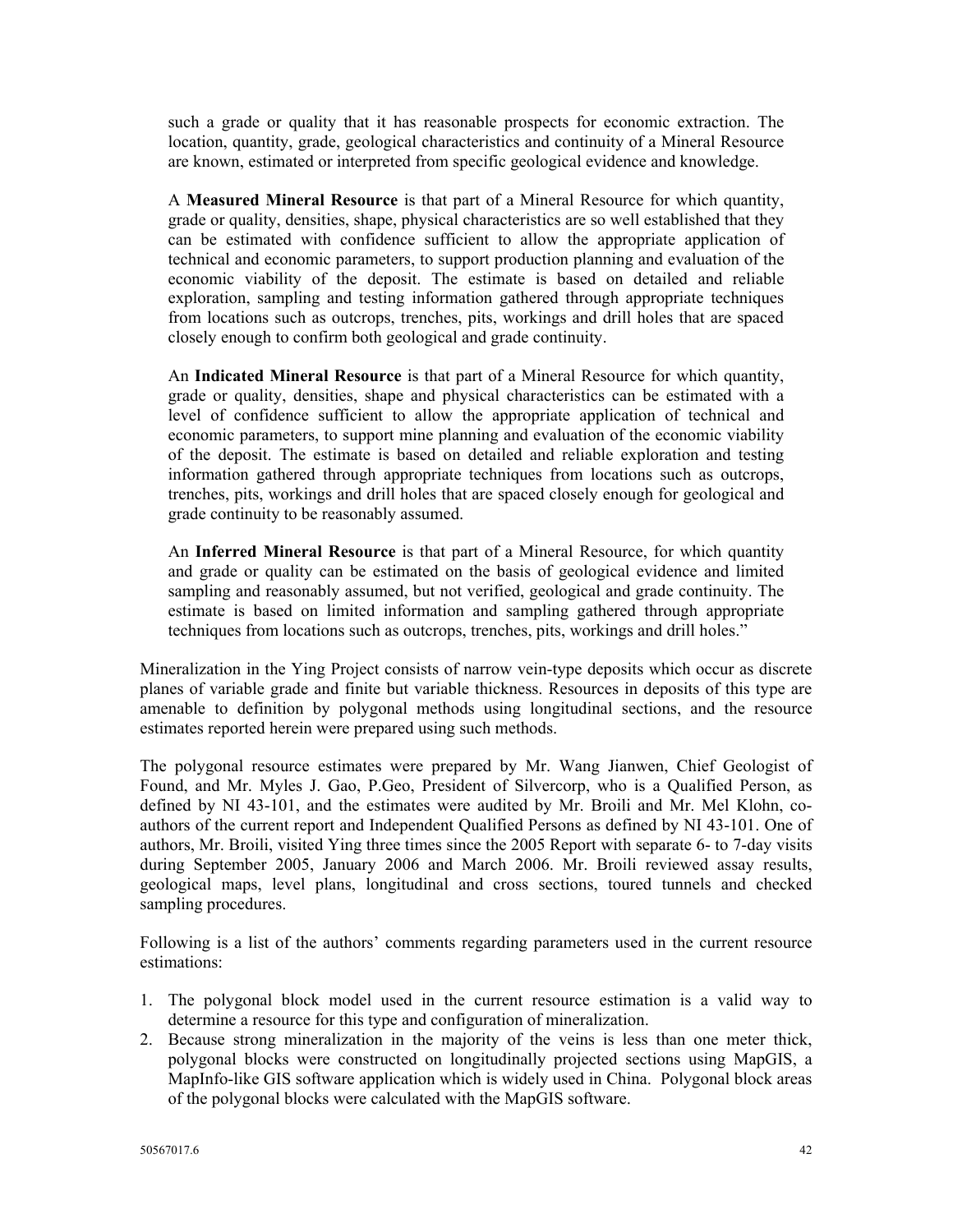- 3. Due to apparent surface leaching affect, trenching assays were not used in calculating resources categorized as either "measured" or "indicated." Only drill hole and tunnel assays were used in estimating these resources. Continuous chip samples or channel samples taken from the tunnels and split NQ or HQ-core samples provide the sole basis for these resource categories. However, surface geological mapping and trench data were used to project resource blocks categorized as "inferred."
- 4. Because tunnel samples were collected every 5 to 7 m across the mineralized veins, five assays were composited horizontally to represent approximately 25 m of section along strike of the veins.
- 5. Based on level intervals, individual block sizes relating to the tunnel sampling is limited to 25 m in length and 40 m in height. The thickness of a block is calculated from the weighted average of true widths of all individual samples enclosed in the block.
- 6. Topographic control for the polygonal sections is taken from 1:10,000 government topographic maps and appears to be reasonably reliable.
- 7. The minimum cutoff thickness used for mineralization is 0.10 m.
- 8. The minimum cutoff grade used for the mineralization is a reasonable 1,250  $g/t$  equivalentsilver. "Equivalent-silver" is determined as follows:

AgEquiv = g/t Ag + (22.0462 (%Pb x Pb Price + %Zn x Zn Price) / Ag price) Where silver grade in grams/tonne  $(g/t)$ Long term metal prices:  $\text{Ag} - \text{US$6.5 per}$  troy ounce  $= \text{US$0.21}$  per gram Pb - US\$0.40 per pound Zn - US\$0.45 per pound Conversions: 1 troy ounce  $= 31.1035$  grams 1 tonne =  $2,204.62$  pounds

- 9. A top-cut value of 9,019 g/t Ag was applied for extremely high silver assay values. No topcut was applied to lead and zinc values
- 10. This is an in situ resource estimate only; no internal or external dilution has been applied.
- 11. Mined-out areas are excluded from the resource estimates.
- 12. Any interpolations are based upon vein thickness and grade.
- 13. The specific gravity values are current and were determined separately for each vein. The values range from 4.18 to 4.60 and average 4.28. A conservative specific gravity value of 4.20 was used for the resource estimation calculations.
- 14. The mining method employed is shrinkage stoping because of the vein character of the mineralization.
- 15. The wall rock surrounding the veins is commonly silicified, which means the vein usually breaks clean from the wall rock, thus minimizing dilution.
- 16. The veins closely follow fault structures and they pinch-and-swell depending upon the curves along the fault and movement direction of conjugate faults.
- 17. Because the mineralization pinches-and-swells, it is difficult to project mineralization over substantial distances. However, considering this is strictly a resource estimation, not a reserve, the data and methods employed are adequate to allow resources to be categorized as measured, indicated and inferred.
- 18. Resource blocks categorized as "measured" are defined solely by continuous chip or channel sample assays in tunnels or drifts. These blocks are projected up to 20 m above and below a given tunnel and 20 m along strike from a given tunnel intersection.
- 19. Resource blocks categorized as "indicated" begin either above or below a measured resource block or are projected from a drill intercept or cross-cut tunnel. For blocks projected from the measured resource blocks, the distances are not greater than 40 m. For blocks projected from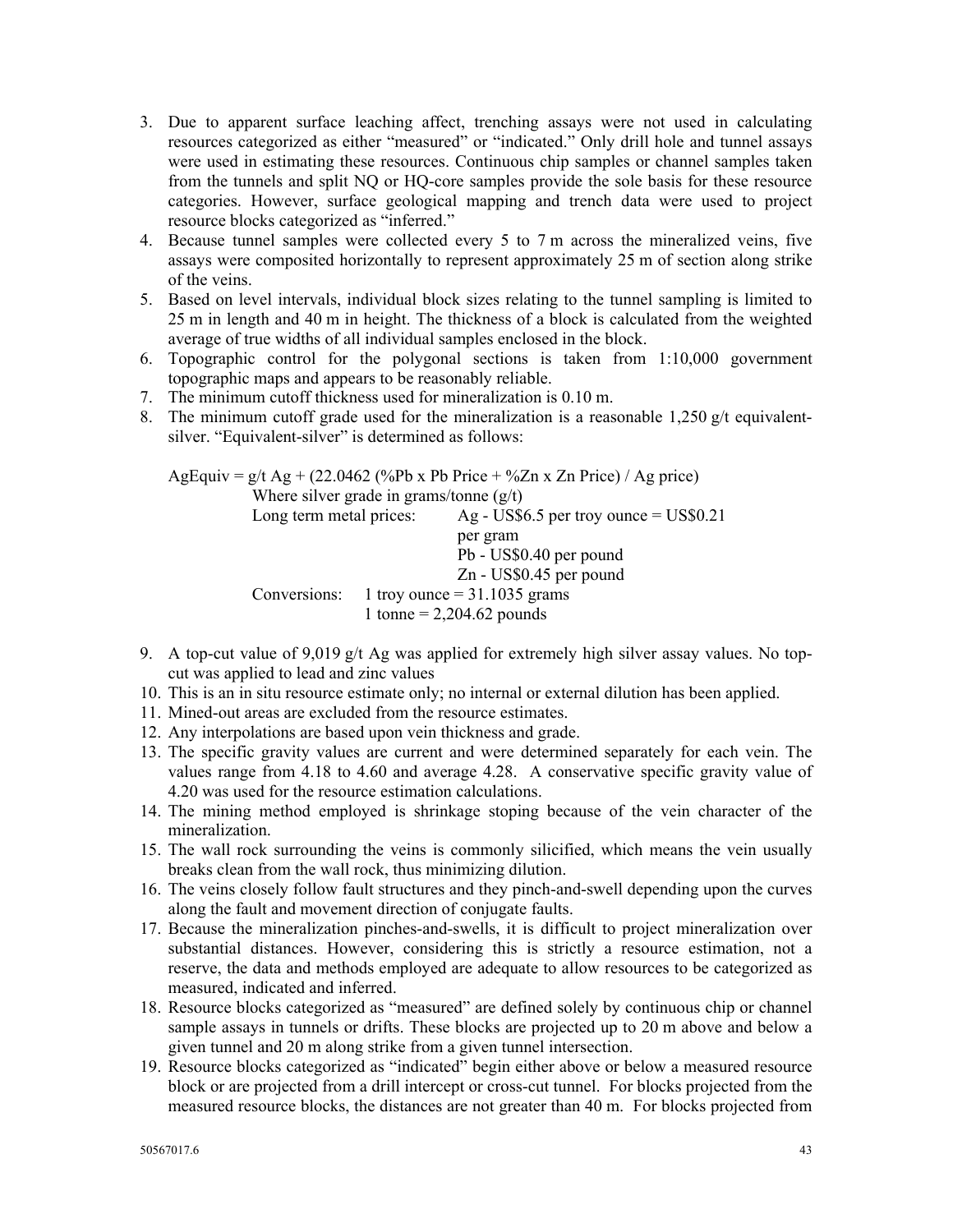drill holes, the distances are not greater than 70 to 80 m. Block boundaries are defined as the midpoint between drill holes

20. Resource blocks categorized as "inferred" used a mineralization ratio to estimate the proportion of the block above the cutoff values. This ratio is based upon the length of the adjacent tunnel or drift along the vein having values above the equivalent silver cutoff grade divided by the total length of the tunnel or drift. The mineralization ratio is used as a factor to calculate resource tonnage of each polygonal block. The estimated proportions of mineralized sections (MS) are shown in Table 11, below. The estimated grade and thickness used for this estimation is derived from the average of all the measured and indicated blocks on the vein. For veins intercepted by deep holes, the inferred resource blocks were projected 160 m downdip from the indicated blocks. Otherwise, they were projected only 80 m down-dip.

| <b>Veins</b>      | <b>Drift Length</b><br>(m) | <b>MS</b> Length<br>(m) | <b>Mineralization</b><br>Ratio $(\% )$ |
|-------------------|----------------------------|-------------------------|----------------------------------------|
| S2E               | 307.1                      | 97.6                    | 31.78                                  |
| S <sub>2</sub>    | 533.3                      | 172.6                   | 32.36                                  |
| S <sub>4</sub>    | 247.8                      | 57.0                    | 23.00                                  |
| S <sub>6</sub>    | 432.8                      | 151.2                   | 34.94                                  |
| S7                | 847.1                      | 137.5                   | 16.23                                  |
| $S7-1$            | 114.2                      | 65.0                    | 56.92                                  |
| $S7-2$            | 344.8                      | 5.0                     | 1.45                                   |
| S8                | 1402.8                     | 331.3                   | 23.62                                  |
| S <sub>14</sub>   | 1683.8                     | 853.2                   | 50.67                                  |
| S16E3             | 110.0                      | 47.6                    | 43.27                                  |
| <b>S16E</b>       | 1385.0                     | 431.0                   | 31.12                                  |
| S <sub>16</sub> W | 3330.2                     | 1186.0                  | 35.61                                  |
| S16W1             | 312.4                      | 136.0                   | 43.53                                  |
| S <sub>21</sub>   | 685.2                      | 112.5                   | 16.42                                  |
| <b>Total</b>      | 11314.1                    | 3599.9                  | 31.82                                  |

**Table 11: Mineralization Ratio Of Different Veins** 

#### **Resource data and statistics**

The drill hole and continuous chip sample database are maintained in an Access database and Excel spreadsheet. The continuous chip sample database contains sampling dates, locations, sample number, elevation, width, and assay results. The drill hole database includes collar data, down hole survey data, sample intervals, and assay results.

The last assay certificate for this data resource estimate was received March 31, 2006. The database stores Pb, Zn and Ag assay results for 4,101 total samples, Cu for 268 samples and Au for 84 samples. The samples consist of 3,170 continuous chip and channel samples, and 931 drill core samples.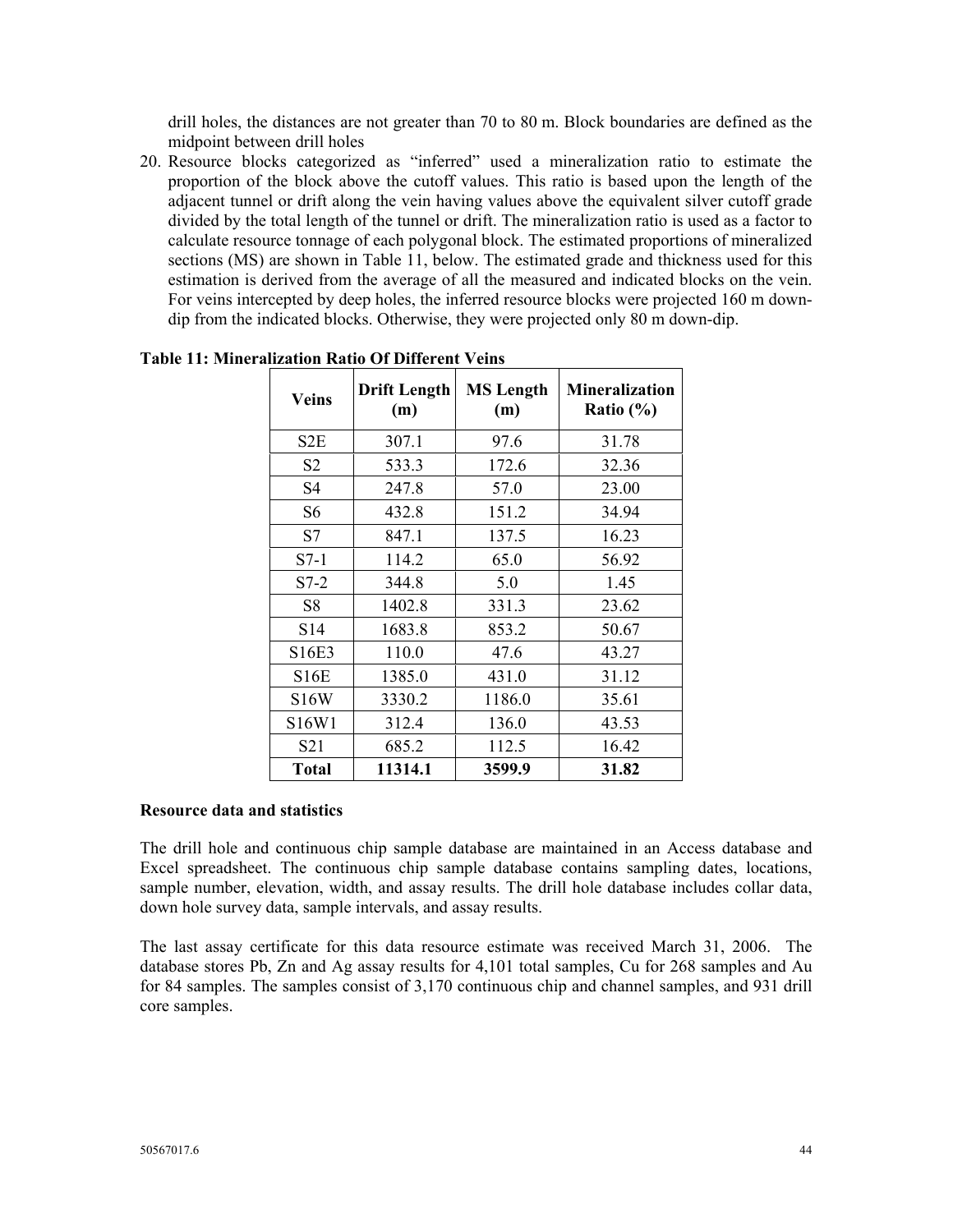|                  | Mineralized Veins   Continuous Chip Samples | <b>Drill Core Samples</b>    | <b>Total</b>   |
|------------------|---------------------------------------------|------------------------------|----------------|
| S <sub>2</sub> E | 78                                          | 22                           | 100            |
| S <sub>2</sub>   | 120                                         | 81                           | 201            |
| <b>S4</b>        | 57                                          | 10                           | 67             |
| S <sub>5</sub>   |                                             | $\overline{3}$               | $\overline{3}$ |
| S <sub>6</sub>   | 72                                          | 26                           | 98             |
| S7               | 183                                         | 14                           | 197            |
| $S7-1$           | 30                                          | 11                           | 41             |
| $S7-2$           | 54                                          |                              | 54             |
| S7W              | $\overline{4}$                              | 5                            | 9              |
| S8               | 376                                         | 64                           | 440            |
| S8-1             | 6                                           | -                            | 6              |
| $S8-2$           | 21                                          | $\qquad \qquad \blacksquare$ | 21             |
| S14              | 416                                         | 151                          | 567            |
| <b>S16E</b>      | 455                                         | 145                          | 600            |
| S16E1            | 3                                           | 40                           | 43             |
| S16E2            | $\overline{\phantom{a}}$                    | 1                            | $\mathbf{1}$   |
| S16E3            | 33                                          | 16                           | 49             |
| S16E4            | 5                                           | 11                           | 16             |
| S16W1            | 181                                         | 32                           | 213            |
| <b>S16W</b>      | 919                                         | 187                          | 1106           |
| S <sub>21</sub>  | 132                                         | 81                           | 213            |
| S <sub>22</sub>  | 25                                          | 31                           | 56             |
| (TOTAL)          | 3170                                        | 931                          | 4101           |

**Table 12: Total Assay Samples** 

Statistics are based on either individual or composite samples that cross a vein. If more than one sample is taken along a single line crossing a mineralization, a weighted average of the assays is calculated to comprise one assay.

Comparisons between Ag and Zn or Pb and Zn indicate a low or negative correlation, suggesting zinc mineralization was independent from silver and lead mineralization. An exception is the strong correlation coefficient between silver and zinc in the S6 vein, suggesting a local association between silver and zinc mineralization.

## **Resource Geology**

Tunnels and diamond drilling completed since the last resource update continue to demonstrate that the high-grade pockets along the veins pinch-and-swell along strike and down-dip. This pinching and swelling can easily be seen in the drifts and tunnels. In addition, grade variation plots along veins demonstrate the pinching and swelling, with the pinches below the 1,250  $g/t$ Ag-equivalent line and the swells above the 1,250 g/t Ag-equivalent line. This is most apparent on veins S14, S16W and S16W1 where tunnels driven on three levels along the strike, range from 550 to 1,200 m long.

Tunneling and drilling show that high-grade pockets can extend over 325 m down-dip and 215 m along strike. Cross-sections indicate very good grade and thickness continuity vertically with less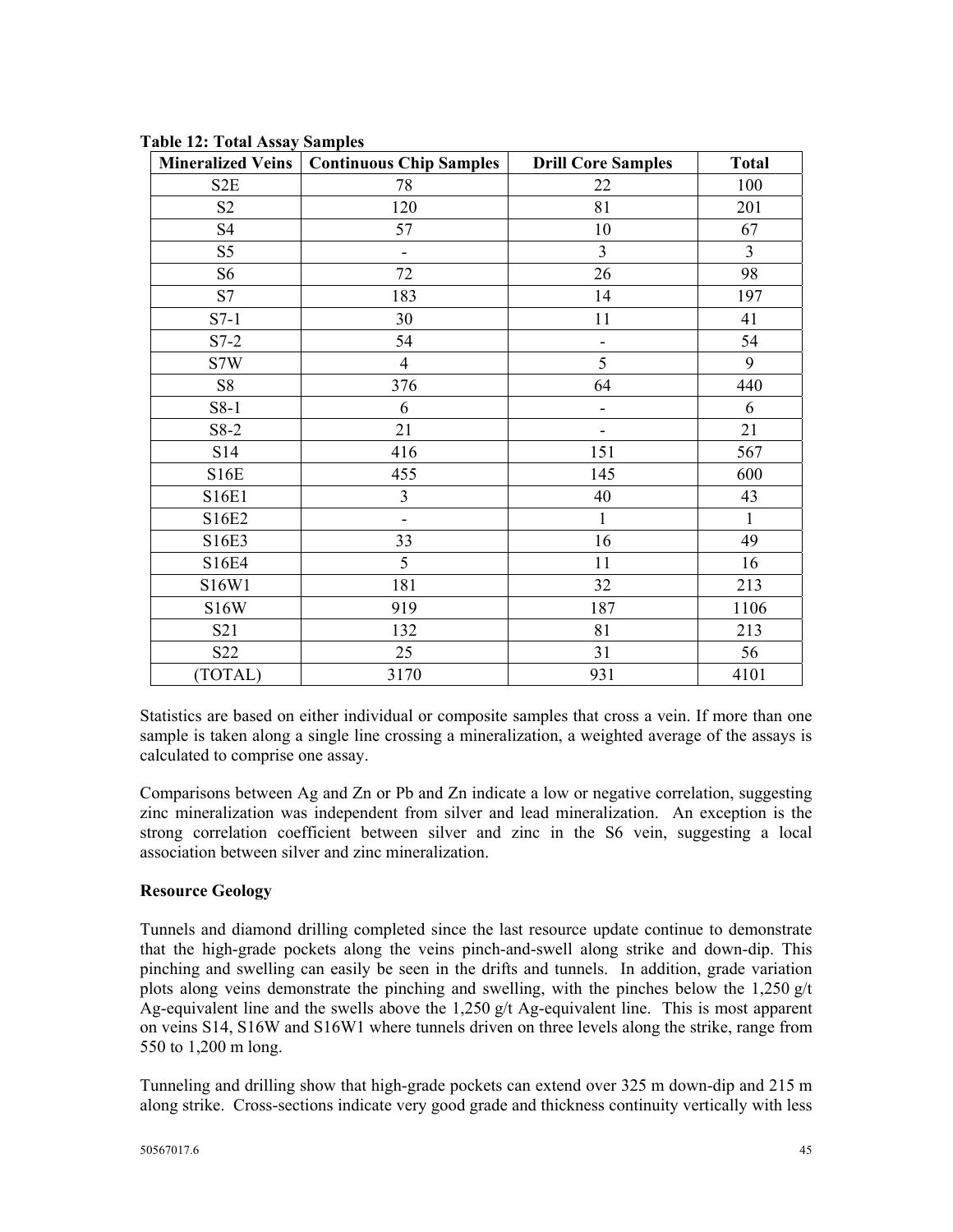continuity horizontally. An exception is the S8 vein, where high-grade pockets have a longer strike length than dip length. These high-grade pockets constitute as little as 16.42% of the S21 vein to as much as 56.92% of the S7-1 vein, averaging 31.82% for all veins. Tunnels completed to date expose these high-grade pockets within shear structures. Future exploration should continue to target these high-grade pockets.

#### **Resource Estimates**

The Ying mineralization is polymetallic and the mineral resources are reported in terms of a silver-equivalent grade, as well as separate individual metal grades.

The long-term metal prices used for calculating the silver-equivalent values are:

| Silver | $US$6.50 /$ troy ounce |
|--------|------------------------|
| Lead   | US\$0.40 / pound       |
| Zinc   | US\$0.45 / pound       |

Starting in November, 2004, shipments were made to off-site flotation mills and smelters with demonstrated recovery rates of 95.0% for lead, 90.0% for silver and 75.0% for zinc. However, the silver-equivalent calculations reported herein reflect gross metal content and have not been adjusted for these metallurgical recoveries.

The estimated mineral resources of the fourteen veins announced to date at Ying by Silvercorp are summarized in the following table:

| <b>Resource</b>         | thickness<br>(m) | Tonnes   | Ag<br>(g/t)   |              | Pb                     | Zn            | Ag Equiv*    | <b>Contained Metal Resource</b> |         |                   |                   |  |  |
|-------------------------|------------------|----------|---------------|--------------|------------------------|---------------|--------------|---------------------------------|---------|-------------------|-------------------|--|--|
| Category                |                  |          |               | Ag<br>(oz/t) | (%)                    | $\frac{1}{2}$ | (g/t)        | $Ag$ (oz)                       | Pb(t)   | $\mathbf{Zn}$ (t) | Ag Equiv*<br>(oz) |  |  |
| Measured                | 0.49             | 350,765  | .397          | 44.92        | 24.34                  | 9.69          | 2.884        | 85,381<br>34.001<br>15,755,537  |         | 32,524,723        |                   |  |  |
| Indicated               | 0.37             | 460,854  | 1,639         | 52.70        | 28.11<br>7.79<br>3,195 |               | 24, 288, 513 | 129,557                         | 35,894  | 47,338,594        |                   |  |  |
| Measured +<br>Indicated | 0.42             | 811,620  | .535<br>49.34 |              | 26.48                  | 8.61          | 3,061        | 40.044.051                      | 214,938 | 69,896            | 79,863,316        |  |  |
| <b>Inferred</b>         | 0.45             | ,246,013 | .426          | 45.86        | 25.47                  | 9.38          | 2,946        | 57,143,860                      | 317,362 | 116,914           | 118,030,208       |  |  |

**Table 13: Summary Of Mineral Resource Estimates At The Ying Mine, 26 May 2006** 

\*Ag Equivalent is calculated using US\$6.50/oz Ag, US\$0.40/lb Pb, and US\$0.45/lb Zn Calculations reflect gross metal content and have not been adjusted for metallurgical recoveries.

The average thickness of veins in the measured resource category is 0.49 m, veins in the indicated category average 0.37 m thick, and combined measured plus indicated thickness is 0.42 m. Veins in the inferred resource category average 0.45 m in thickness.

A detailed vein-by-vein breakdown of the estimated mineral resources is provided in the following table.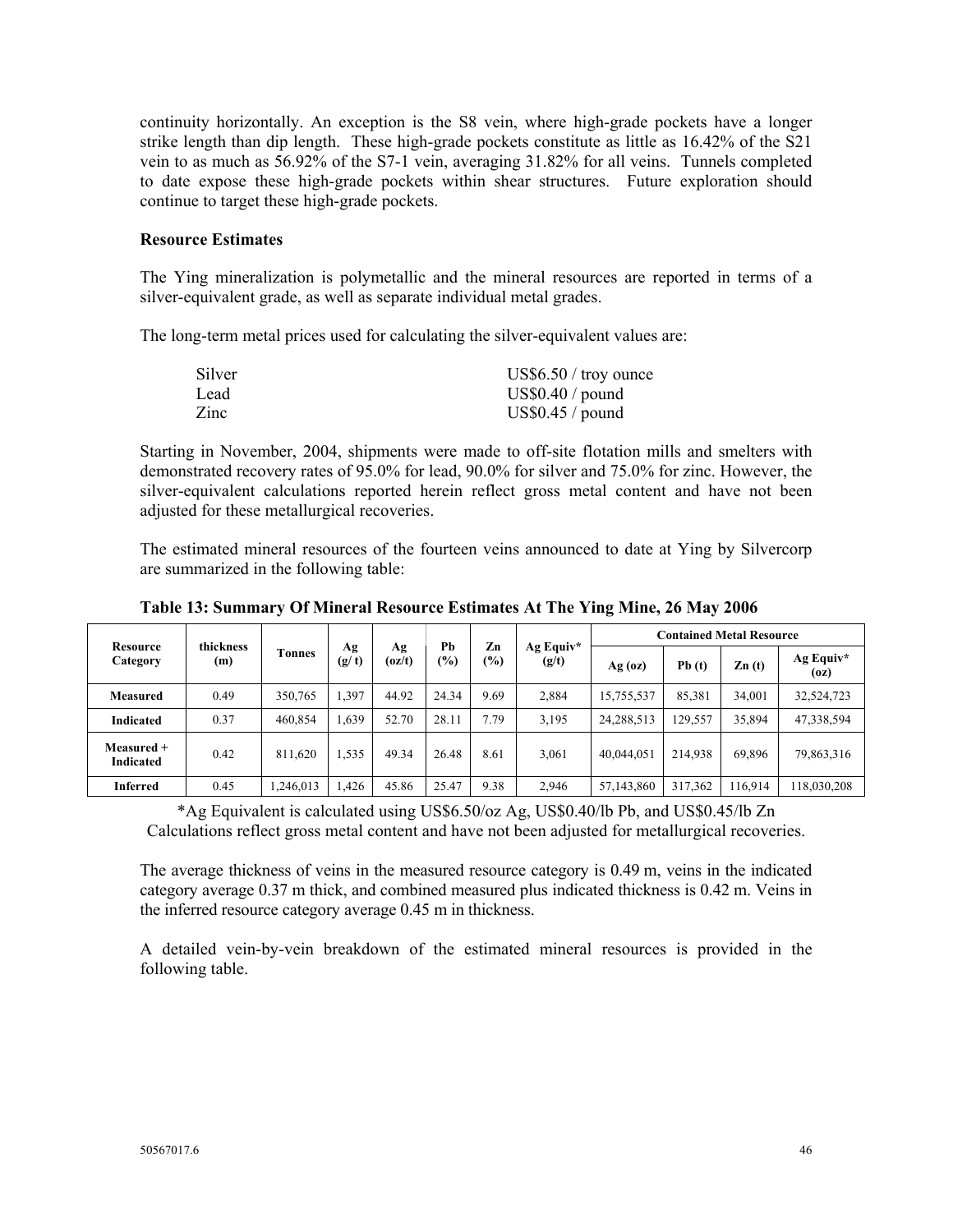|                            |                                               |               |             |              |           |              |                    |                                   |         | <b>Contained Metal Resource</b> |                                    |  |
|----------------------------|-----------------------------------------------|---------------|-------------|--------------|-----------|--------------|--------------------|-----------------------------------|---------|---------------------------------|------------------------------------|--|
| Vein#                      | <b>Thickness</b><br>(m)                       | <b>Tonnes</b> | Ag<br>(g/t) | Ag<br>(oz/t) | Pb $(\%)$ | Zn<br>$(\%)$ | Ag Equiv*<br>(g/t) | $Ag$ (oz)                         | Pb(t)   | $\mathbf{Zn}$ (t)               | Ag Equiv*<br>(oz)                  |  |
|                            |                                               |               |             |              |           |              |                    | <b>Measured Mineral Resources</b> |         |                                 |                                    |  |
| $\ensuremath{\mathrm{S2}}$ | 0.43                                          | 12,537        | 1,513       | 48.64        | 25.95     | 8.68         | 3,019              | 609,767                           | 3,253   | 1,089                           | 1,217,092                          |  |
| S <sub>2</sub> E           | 0.58                                          | 9,255         | 1,844       | 59.29        | 27.17     | 7.07         | 3,326              | 548,768                           | 2,515   | 655                             | 989,764                            |  |
| $\ensuremath{\mathrm{S}}4$ | 0.30                                          | 1,895         | 1,606       | 51.64        | 34.76     | 11.79        | 3,632              | 97,841                            | 659     | 223                             | 221,263                            |  |
| S <sub>6</sub>             | 0.36                                          | 6,034         | 1,572       | 50.53        | 27.49     | 12.91        | 3,344              | 304,892                           | 1,659   | 779                             | 648,791                            |  |
| $\mathbf{S}7$              | 0.34                                          | 8,844         | 706         | 22.68        | 30.41     | 14.79        | 2,690              | 200,602                           | 2,689   | 1,308                           | 764,966                            |  |
| $S7-1$                     | 0.19                                          | 2,269         | 858         | 27.58        | 10.96     | 23.68        | 2,444              | 62,570                            | 249     | 537                             | 178,288                            |  |
| ${\rm S}8$                 | 0.58                                          | 41,608        | 1,778       | 57.16        | 19.87     | 6.36         | 2,918              | 2,378,168                         | 8,269   | 2,646                           | 3,903,521                          |  |
| S14                        | 0.34                                          | 49,096        | 1,779       | 57.20        | 36.40     | 3.17         | 3,465              | 2,808,081                         | 17,872  | 1,558                           | 5,470,008                          |  |
| S16E                       | $0.50\,$                                      | 39,621        | 1,291       | 41.50        | 17.63     | 12.33        | 2,620              | 1,644,333                         | 6,984   | 4,886                           | 3,337,281                          |  |
| S16E3                      | $0.28\,$                                      | 2,041         | 698         | 22.44        | 8.88      | 21.14        | 2,076              | 45,803                            | 181     | 431                             | 136,207                            |  |
| <b>S16W</b>                | 0.61                                          | 135,944       | 1,168       | 37.56        | 23.35     | 11.30        | 2,690              | 5,106,013                         | 31,748  | 15,362                          | 11,756,416                         |  |
| S16W1                      | 0.59                                          | 38,616        | 1,461       | 46.99        | 22.41     | 10.72        | 2,916              | 1,814,397                         | 8,653   | 4,142                           | 3,619,987                          |  |
| S21                        | $0.30\,$                                      | 3,005         | 1,390       | 44.70        | 21.64     | 12.79        | 2,910              | 134,302                           | 650     | 384                             | 281,139                            |  |
| <b>Total</b>               | 0.49                                          | 350,765       | 1,397       | 44.92        | 24.34     | 9.69         | 2,884              | 15,755,537                        | 85,381  | 34,001                          | 32,524,723                         |  |
|                            |                                               |               |             |              |           |              |                    |                                   |         |                                 | <b>Indicated Mineral Resources</b> |  |
| $\ensuremath{\mathrm{S2}}$ | 0.25                                          | 17,055        | 1,893       | 60.87        | 30.83     | 5.48         | 3,454              | 1,038,100                         | 5,258   | 935                             | 1,893,938                          |  |
| S2E                        | 0.35                                          | 13,920        | 785         | 25.24        | 27.47     | 12.47        | 2,536              | 351,332                           | 3,824   | 1,736                           | 1,134,835                          |  |
| $\ensuremath{\mathrm{S}}4$ | 0.24                                          | 1,696         | 785         | 25.24        | 39.55     | 4.21         | 2,653              | 42,804                            | 671     | 71                              | 144,687                            |  |
| S <sub>6</sub>             | 0.53                                          | 9,164         | 1,741       | 55.96        | 28.89     | 11.25        | 3,493              | 512,827                           | 2,647   | 1,031                           | 1,029,187                          |  |
| $\mathbf{S}7$              | 0.40                                          | 14,602        | 748         | 24.06        | 32.82     | 9.90         | 2,603              | 351,250                           | 4,792   | 1,446                           | 1,221,912                          |  |
| $S7-1$                     | 0.19                                          | 11,211        | 534         | 17.18        | 17.67     | 15.53        | 2,017              | 192,582                           | 1,981   | 1,741                           | 726,964                            |  |
| ${\bf S8}$                 | 0.55                                          | 51,483        | 1,704       | 54.77        | 19.73     | 7.29         | 2,882              | 2,819,869                         | 10,155  | 3,751                           | 4,769,632                          |  |
| S14                        | 0.24                                          | 67,356        | 2,573       | 82.73        | 34.24     | 2.47         | 4,135              | 5,572,390                         | 23,066  | 1,661                           | 8,954,449                          |  |
| S16E                       | 0.23                                          | 13,915        | 1,285       | 41.33        | 11.74     | 14.45        | 2,467              | 575,083                           | 1,634   | 2,011                           | 1,103,462                          |  |
| S16E3                      | 0.31                                          | 3,230         | 600         | 19.29        | 7.59      | 22.76        | 2,000              | 62,298                            | 245     | 735                             | 207,719                            |  |
| S16E4                      | $0.28\,$                                      | 4,215         | 818         | 26.29        | 4.05      | 15.14        | 1,707              | 110,814                           | 171     | 638                             | 231,370                            |  |
| S16W                       | 0.39                                          | 90,865        | 951         | 30.59        | 23.66     | 8.24         | 2,341              | 2,779,420                         | 21,502  | 7,485                           | 6,838,063                          |  |
| S16W1                      | 0.55                                          | 72,960        | 1,249       | 40.15        | 33.34     | 7.36         | 3,004              | 2,929,471                         | 24,324  | 5,367                           | 7,047,737                          |  |
| S <sub>21</sub>            | 0.50                                          | 89,183        | 2,424       | 77.93        | 32.84     | 8.17         | 4,197              | 6,950,273                         | 29,287  | 7,287                           | 12,034,637                         |  |
| <b>Total</b>               | 0.37                                          | 460,854       | 1,639       | 52.70        | 28.11     | 7.79         | 3,195              | 24,288,513                        | 129,557 | 35,894                          | 47,338,594                         |  |
|                            | <b>Measured + Indicated Mineral Resources</b> |               |             |              |           |              |                    |                                   |         |                                 |                                    |  |
| $\ensuremath{\mathrm{S2}}$ | 0.32                                          | 29,592        | 1,732       | 55.69        | 28.76     | 6.84         | 3,270              | 1,647,867                         | 8,511   | 2,024                           | 3,111,030                          |  |
| S <sub>2</sub> E           | 0.44                                          | 23,175        | 1,208       | 38.84        | 27.35     | 10.31        | 2,851              | 900,100                           | 6,339   | 2,390                           | 2,124,600                          |  |
| S <sub>4</sub>             | 0.27                                          | 3,591         | 1,218       | 39.17        | 37.02     | 8.21         | 3,170              | 140,645                           | 1,329   | 295                             | 365,950                            |  |
| S <sub>6</sub>             | 0.46                                          | 15,198        | 1,673       | 53.80        | 28.33     | 11.91        | 3,434              | 817,719                           | 4,306   | 1,810                           | 1,677,978                          |  |
| $\mathbf{S}7$              | 0.38                                          | 23,445        | 732         | 23.54        | 31.91     | 11.75        | 2,636              | 551,852                           | 7,482   | 2,754                           | 1,986,879                          |  |
| $S7-1$                     | 0.19                                          | 13,480        | 589         | 18.93        | 16.54     | 16.90        | 2,089              | 255,152                           | 2,229   | 2,279                           | 905,252                            |  |
| ${\bf S8}$                 | 0.56                                          | 93,090        | 1,737       | 55.84        | 19.79     | 6.87         | 2,898              | 5,198,037                         | 18,425  | 6,396                           | 8,673,152                          |  |
| $\rm S14$                  | 0.28                                          | 116,452       | 2,238       | 71.96        | 35.15     | 2.76         | 3,853              | 8,380,471                         | 40,937  | 3,219                           | 14,424,457                         |  |
| S16E                       | 0.43                                          | 53,536        | 1,289       | 41.46        | 16.10     | 12.88        | 2,580              | 2,219,417                         | 8,618   | 6,897                           | 4,440,743                          |  |
|                            | $0.30\,$                                      | 5,271         | 638         | 20.51        | 8.09      | 22.13        |                    | 108,101                           | 426     |                                 | 343,926                            |  |
| S16E3                      |                                               |               |             |              |           |              | 2,030              |                                   |         | 1,166                           |                                    |  |
| S16E4                      | $0.28\,$                                      | 4,215         | 818         | 26.29        | 4.05      | 15.14        | 1,707              | 110,814                           | 171     | 638                             | 231,370                            |  |
| <b>S16W</b>                | 0.52                                          | 226,809       | 1,081       | 34.77        | 23.48     | 10.07        | 2,550              | 7,885,433                         | 53,250  | 22,847                          | 18,594,479                         |  |
| S16W1                      | 0.56                                          | 111,576       | 1,322       | 42.52        | 29.56     | 8.52         | 2,974              | 4,743,868                         | 32,977  | 9,509                           | 10,667,724                         |  |
| S21                        | $0.50\,$                                      | 92,188        | 2,390       | 76.85        | 32.47     | 8.32         | 4,155              | 7,084,575                         | 29,937  | 7,671                           | 12,315,777                         |  |
| <b>Total</b>               | 0.42                                          | 811,620       | 1,535       | 49.34        | 26.48     | 8.61         | 3,061              | 40,044,051                        | 214,938 | 69,896                          | 79,863,316                         |  |

**Table 14: Vein-By-Vein Mineral Resource Estimates At the Ying Mine, May 26 2006**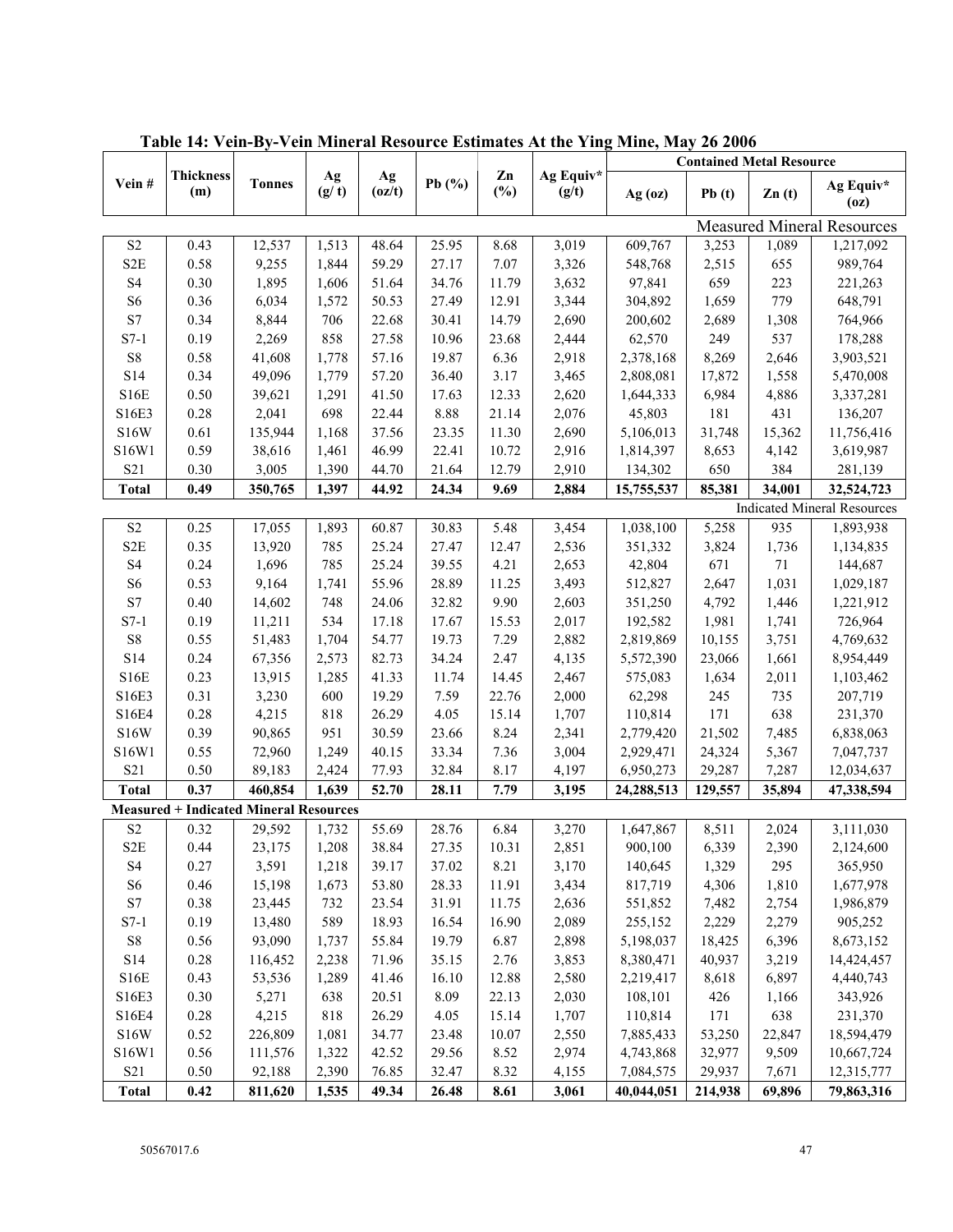|                                   |                         |               |             |              |            |              |                    |                               |         | <b>Contained Metal Resource</b> |                   |
|-----------------------------------|-------------------------|---------------|-------------|--------------|------------|--------------|--------------------|-------------------------------|---------|---------------------------------|-------------------|
| Vein#                             | <b>Thickness</b><br>(m) | <b>Tonnes</b> | Ag<br>(g/t) | Ag<br>(oz/t) | Pb $(\% )$ | Zn<br>$(\%)$ | Ag Equiv*<br>(g/t) | $Ag$ (oz)                     | Pb(t)   | $\mathbf{Zn}$ (t)               | Ag Equiv*<br>(oz) |
| <b>Inferred Mineral Resources</b> |                         |               |             |              |            |              |                    |                               |         |                                 |                   |
| S <sub>2</sub>                    | 0.31                    | 82,728        | 1,723       | 55.40        | 34.20      | 6.47         | 3,473              | 4,582,928                     | 28,289  | 5,357                           | 9,237,403         |
| S <sub>2</sub> E                  | 0.46                    | 18,391        | 1,576       | 50.66        | 29.55      | 10.45        | 3,318              | 931,738                       | 5,434   | 1,921                           | 1,961,854         |
| S <sub>4</sub>                    | 0.24                    | 8,084         | 785         | 25.24        | 39.55      | 4.21         | 2,653              | 204,028                       | 3,197   | 340                             | 689,655           |
| S6                                | 0.52                    | 84,076        | 1,754       | 56.38        | 29.53      | 11.23        | 3,533              | 4,739,993                     | 24,831  | 9,446                           | 9,549,444         |
| S7                                | 0.40                    | 91,530        | 793         | 25.50        | 34.19      | 12.68        | 2,837              | 2,334,331                     | 31,291  | 11,609                          | 8,350,047         |
| $S7-1$                            | 0.19                    | 56,603        | 709         | 22.81        | 14.05      | 19.51        | 2,228              | 1,291,102                     | 7,954   | 11,040                          | 4,054,570         |
| S <sub>8</sub>                    | 0.49                    | 165,572       | 1,655       | 53.20        | 19.90      | 7.32         | 2,842              | 8,808,182                     | 32,945  | 12,120                          | 15,126,272        |
| S <sub>14</sub>                   | 0.35                    | 169,290       | 1,908       | 61.34        | 34.33      | 3.32         | 3,514              | 10,384,356                    | 58,114  | 5,628                           | 19, 125, 742      |
| S16E                              | 0.49                    | 40,335        | 745         | 23.96        | 22.78      | 12.47        | 2,298              | 966,541                       | 9,187   | 5,029                           | 2,980,036         |
| S16E3                             | 0.53                    | 16,933        | 693         | 22.29        | 8.77       | 21.27        | 2,073              | 377,410                       | 1,485   | 3,602                           | 1,128,482         |
| <b>S16W</b>                       | 0.59                    | 290,863       | 990         | 31.82        | 18.35      | 11.54        | 2,311              | 9,255,058                     | 53,380  | 33,553                          | 21,615,226        |
| S16W1                             | 0.49                    | 79,907        | 1,302       | 41.87        | 24.87      | 5.93         | 2,633              | 3,345,290<br>19,872<br>4,735  |         | 6,763,203                       |                   |
| S <sub>21</sub>                   | 0.42                    | 141,700       | 2,178       | 70.03        | 29.20      | 8.84         | 3,830              | 9,922,902<br>12,532<br>41,382 |         | 17,448,275                      |                   |
| <b>Total</b>                      | 0.45                    | 1,246,013     | 1,426       | 45.86        | 25.47      | 9.38         | 2,946              | 57,143,860                    | 317,362 | 116,914                         | 118,030,208       |

\*Ag Equivalent is calculated using US\$6.50/oz Ag, US\$0.40/lb Pb, and US\$0.45/lb Zn Calculations reflect gross metal content and have not been adjusted for metallurgical recoveries.

## **MINERAL DEVELOPMENT AND PRODUCTION ANALYSIS**

#### **Mine site access**

The Ying Mine is located in a side valley of the Guxian Water Reservoir. It is operated by Found, the 77.5% owned subsidiary of Silvercorp. The construction of a water dam cut off the mining area from previous road access; as a consequence, barges are used to cross the water reservoir for transporting ore from the mine to two toll mills and for supplying bulk materials to the mine.

Barge capacity ranges from 10 to 50 tonnes. The ore is transported from run-of-mine stockpiles at the various portal sites to the loading point at the reservoir via small tricycle trucks with a 2 tonne payload capacity, and then unloaded onto the barges. A 2-tonne loader is used to load ore onto the tricycle trucks. At the unloading points across the water reservoir, ore is loaded directly onto 20-25 tonne road trucks, which deliver the ore to the mill. It takes a loaded barge about 40 minutes to reach the Hedong ferry terminal to the east, and 1 hour to reach the Fanli ferry terminal to the west.

Recently a contract has been signed to build a 200-tonne barge for the Ying Mine. The barge will carry four 25-tonne trucks thereby increasing loading and transport efficiency by eliminating the small tricycle trucks and associated, intense manual labour. The ferry is scheduled to be completed in November 2006.

## **Mining Permitting**

As reported on March 30, 2006, Found has been issued a mining permit by the Department of Land and Resources of Henan Province, covering the  $9.945 \text{ km}^2$  SGX Area of the Ying Silver Project, where Found has focused its major exploration effort in the past. The permit was issued on the terms applied for. It allows a 600 tonne per day underground mine operation within the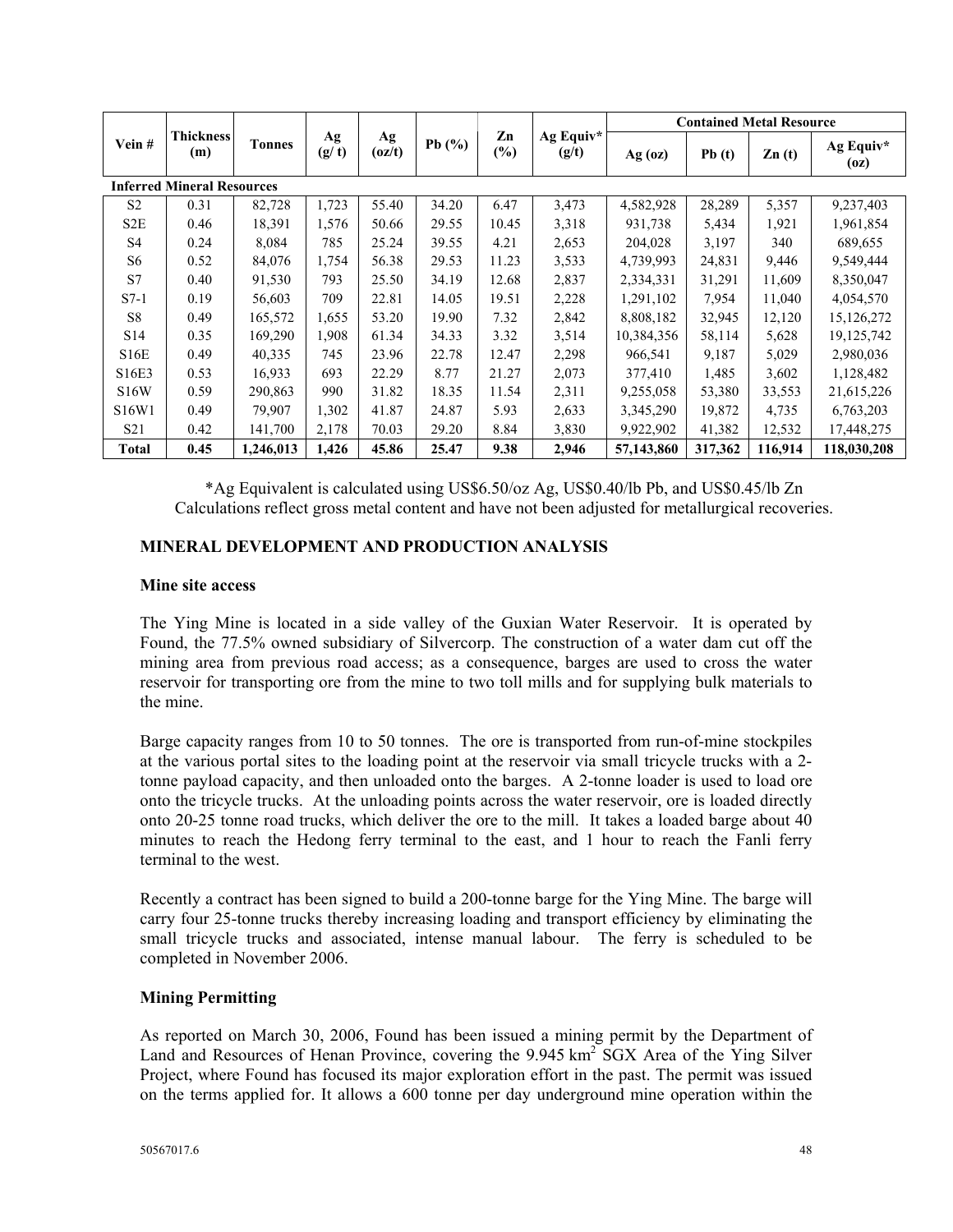permit area to extract silver, lead and zinc ores. The production rate can be increased in the future by amending the existing mining permit after expanded resource estimates have been filed with the Department of Land and Resources of Henan.

The key reports required by Chinese regulation for issuing the mining permit, each of which were prepared by qualified Chinese firms certified under their respective authorizing bodies, are:

- Resource Utilization Plan ("RUP") Report which was prepared by Changsha Engineering & Research Institute of Nonferrous Metallurgy, a qualified Engineering firm;
- 1. The Environmental Impact Assessment ("EIA") Report which was prepared by a qualified Environmental Engineering firm;
- 2. The Geological Hazards Assessment Report prepared by a qualified Geo-engineering firm.

We have reviewed the RUP, EIA reports, and the Draft Report on "Mine and Mill Design for Ying Silver-Lead-Zinc Mine" prepared by Anhui Maanshan Institute of Mining Research (January 2006) and "Metallurgical Study and Recovery Flowsheet Test Report on Ores from Ying Silver-Lead-Zinc Mine, Henan" prepared by Hunan Non-ferrous Metals Research Institute (July 2005).

The RUP report is essentially a scoping study on the broad parameters of the mining development of the Ying Mine. The resource/reserve data used in the RUP report were prepared by Henan Non-ferrous Metals Geology and Minerals Co. Ltd. The data were based on a geology and mineral resource report completed by Henan Bureau of Non-ferrous Metals Geology and Mineral Resources in 2003. The Henan Bureau's resource study, as listed in Table 15, was reviewed and commented on as being reliable in the Broili 2004 Report.

|                  | Resource Resource |         | Grade |                     | <i>In Situ</i> Metal Resource    |         |         |  |  |
|------------------|-------------------|---------|-------|---------------------|----------------------------------|---------|---------|--|--|
| Type             | (Tonne)           | Ag(g/t) |       | Pb $(\%)$ Zn $(\%)$ | Ag (ounce) Pb (tonne) Zn (tonne) |         |         |  |  |
| <b>Indicated</b> | 630,100           | 412.66  | 6.57  | 3.18                | 8.359.713                        | 41.429  | 20,015  |  |  |
| <b>Inferred</b>  | 6,901,800         | 237.33  | 4.84  | 3.11                | 52,663,286                       | 333,983 | 214,390 |  |  |

**Table 15: Resource Estimates In The Broili 2004 Report** 

However, as pointed out in the Broili 2005 Report, the resource estimate by Henan Bureau was based on the assumption that the entire vein is uniformly mineralized as opposed to only 30% to 50% of the vein comprises mineable high-grade pockets. Therefore, the resource estimate diluted mineral resource grades by more than three times. In the Broili 2005 Report, the resources at the SGX Area were estimated for five veins explored by Found (Table 16). This estimate was made only for the high-grade pockets without accounting for dilution.

|                  | <b>Resource Resources</b> |         | Grade |                     | <i>In Situ</i> Metal Resource |                                  |        |  |  |  |  |
|------------------|---------------------------|---------|-------|---------------------|-------------------------------|----------------------------------|--------|--|--|--|--|
| Type             | (Tonne)                   | Ag(g/t) |       | Pb $(\%)$ Zn $(\%)$ |                               | Ag (ounce) Pb (tonne) Zn (tonne) |        |  |  |  |  |
| <b>Measured</b>  | 229.481                   | 1.419   | 33.25 | 9.88                | 10,470,661                    | 76,314                           | 22,675 |  |  |  |  |
| <b>Indicated</b> | 190.671                   | 1.362   | 32.16 | 10.12               | 8,362,276                     | 61,416                           | 19,329 |  |  |  |  |
| <b>Measured</b>  |                           |         |       |                     |                               |                                  |        |  |  |  |  |
| +Indicated       | 420,453                   | 1.393   | 32.76 | 9.99                | 18,832,937                    | 137,730                          | 42,004 |  |  |  |  |

**Table 16: Resource Estimates In The Broili 2005 Report**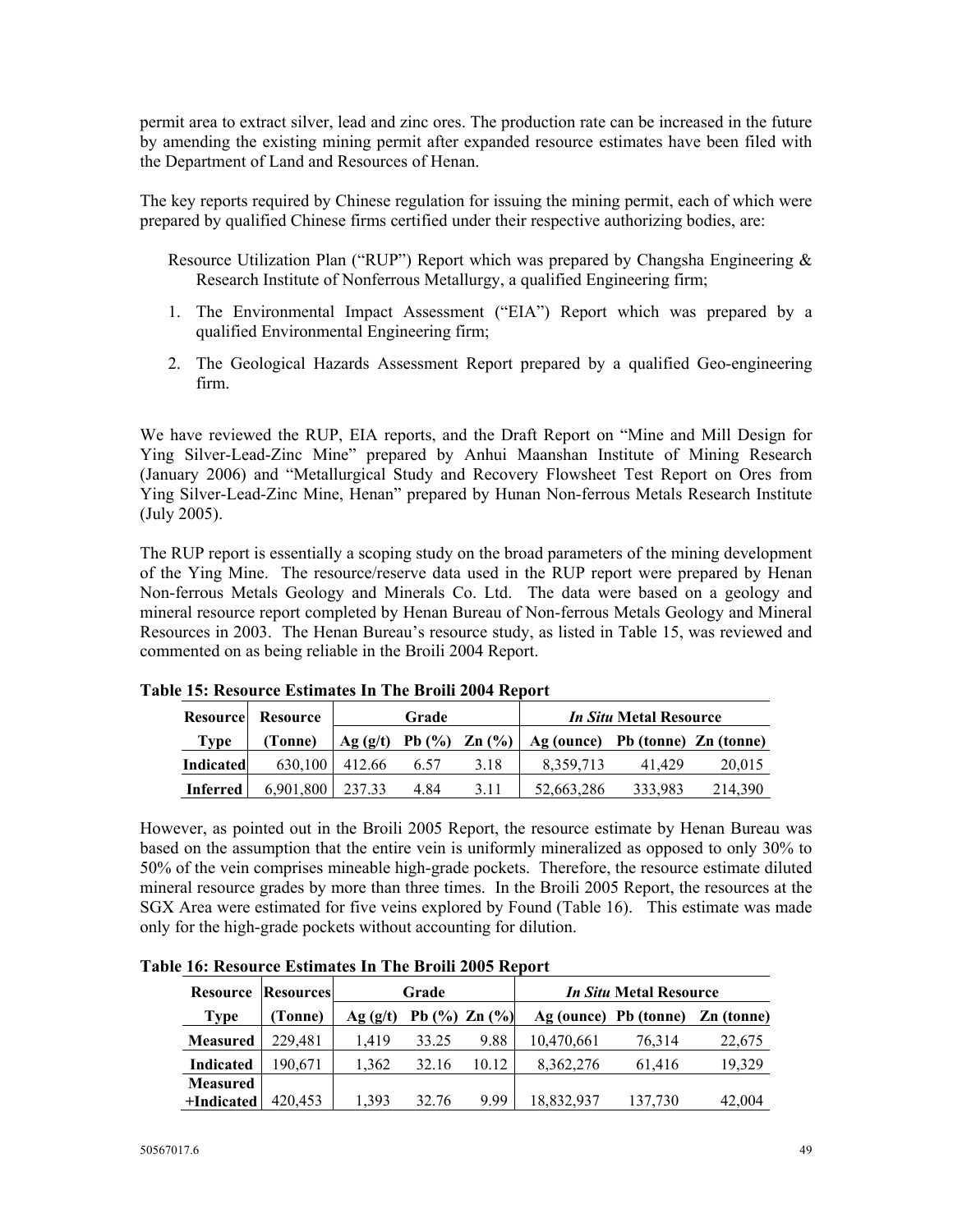|                 | <b>Resource Resources</b> |                                | Grade |      | <i>In Situ</i> Metal Resource    |         |  |  |  |
|-----------------|---------------------------|--------------------------------|-------|------|----------------------------------|---------|--|--|--|
| Type            | (Tonne)                   | Ag $(g/t)$ Pb $(\%)$ Zn $(\%)$ |       |      | Ag (ounce) Pb (tonne) Zn (tonne) |         |  |  |  |
| <b>Inferred</b> | 495.205                   | .539                           | 35.01 | 9.56 | 24.502.345                       | 173.394 |  |  |  |

#### **Mine Design**

Since the mine is located in a narrow side valley, horizontal portals (adits) provide easy access from the surface to the veins. Not all levels have their own access portal; some are accessed via internal declines. Declines are ramps equipped with winches to pull and lower rail cars on tracks or hand carts between two mine levels. The level intervals are 40 m and all levels above approximately 500/460 m elevation ("level") are accessed through a portal–decline system. This exploration and development program is based on utilizing the pre-existing portals and tunnels (approx. 30,000 m) and follows the guidance set out in a preliminary plan and design completed by Silvercorp's technical staff based on recommendations in Broili's 2004 and 2005 Reports, the Resource Utilization Plan Report by Changsha Engineering & Research Institute of Nonferrous Metallurgy, and most recently, the draft report on "Mine and Mill Design" by Anhui Maanshan Institute of Mining Research.

The key exploration and development strategies are:

- 1. Tunneling (drifting) along all mineralized veins accessed by the portal-decline system to discover high-grade pockets on multiple levels from 800 m to 500/460 m elevations;
- 2. Sinking three vertical shafts for exploration and development at depths below 500/460 m elevations;
- 3. Underground drilling focusing on delineating the down-dip extension of high-grade pockets;
- 4. Once a high-grade pocket is encountered and delineated, preparation of shrinkage stope will start by developing a footwall parallel and a series of drawpoints at 8 m centers;
- 5. Surface deep hole drilling to test extension of mineralization at depth;
- 6. Custom milling of by-product ore extracted from exploration and development tunnels to finance future tunneling;
- 7. Production for the first three years is planned to come mainly through portals CM101, CM102, CM103, PD700, YM01, YPD01, and YPD02 to the 500 m level;
- 8. Production after 2008 will be carried out through No. 1, No. 2 and No. 3 Shafts currently under development;
- 9. Development of three more shafts for further future production based on exploration results in the S7, S8, and additional veins east of S8 Vein.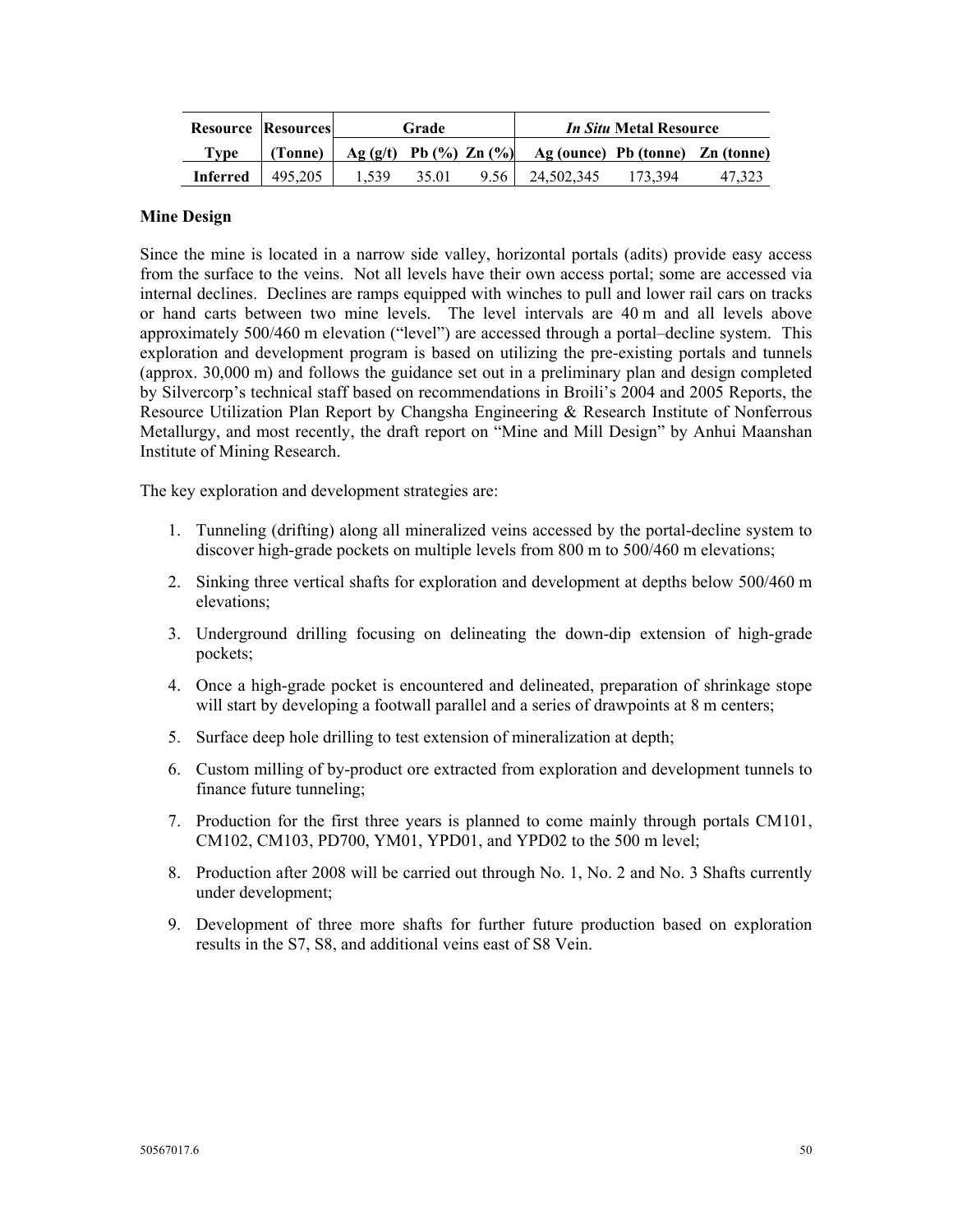Table 17 lists the adit-decline system already developed including the relevant portals and connected levels at the Ying Mine in the SGX Area:

| <b>Access</b>    |                   |                                                      |                              |    |
|------------------|-------------------|------------------------------------------------------|------------------------------|----|
| <b>System</b>    | Portal(s) at      | <b>Inter-level Access</b>                            | <b>Levels</b>                |    |
|                  |                   | Decline to 570 m L of CM102                          | 640 m L                      |    |
| CM101            | 640 mL            | Raise to 700 m L of CM104                            |                              |    |
|                  |                   | Access to No. 3 Shaft                                |                              |    |
|                  |                   | Connected to CM103 at 570 m L (& YGL,                |                              |    |
|                  |                   | SPD66 at 570 m L)                                    |                              |    |
|                  |                   | Raise 570 m L to 610 m L<br>Raise 610 m L to 640 m L | 640 m L<br>$610 \text{ m L}$ |    |
| CM102            | 555 m L to        | Decline to 518 m L of S14, S6, and S2 veins          | 550 m<br>$\mathbf{L}$        | to |
|                  | 570 mL            | Decline 518 m L to 480 m L of S14, S6, and           | 570 m L                      |    |
|                  |                   | S <sub>2</sub> veins                                 | 534 m L                      |    |
|                  |                   | Decline to $534 \text{ m}$ L of S16W, S16E, S7-1,    | 518 mL                       |    |
|                  |                   | S7, &S8 Veins                                        | 480 mL                       |    |
|                  |                   | Connected to CM102 at 570 m L                        | 640 m L                      |    |
|                  |                   | Raise 570 m L to 610 m L of S16W and                 | 610 mL                       |    |
|                  |                   | S <sub>16</sub> W <sub>1</sub> vein                  | 550 m L                      | to |
|                  |                   | Raise 610 m L to 640 m L of S16W and                 | 570 mL                       |    |
|                  |                   | S16W1 vein                                           | 518 mL                       |    |
| CM103            | 550 mL            | Connected YPD01 at 570 m L along S21 vein            | 480 mL                       |    |
|                  |                   | Decline to 490 m L of S2, S2E and S4 veins           | 496 m L                      |    |
|                  |                   | Decline 490 m L to 460 m L of S2, S2E and            | 460 mL                       |    |
|                  |                   | S4 veins                                             |                              |    |
|                  |                   | Decline to 518 m L of S14, S6, and S2 veins          |                              |    |
|                  |                   | Decline 518 m L to 480 m L of S14, S6, and           |                              |    |
|                  |                   | S <sub>2</sub> veins                                 |                              |    |
| CM104            | 700 mL            | Decline 700 m L to 640 m L of CM101                  | 700 m L                      |    |
| CM105            | 600 mL            | Access to No. 1 Shaft                                | 570 mL                       |    |
| PD <sub>16</sub> | 600 mL            | Access to No. 2 Shaft                                | 600 mL                       |    |
| PD650            | 640 mL            | Connected to CM101 for ventilation and               |                              |    |
|                  |                   | exploration                                          | 640 mL                       |    |
| PD680            | 680 mL            | 680 m L exploration and mining                       | 680 mL                       |    |
|                  |                   | Decline 700 m L to 600 m L of S7 $&$ S8              | $700 \text{ m L}$            |    |
| PD700            | $700 \text{ m L}$ | veins (south)                                        | 640 m L                      |    |
|                  |                   |                                                      | 600 mL                       |    |
|                  |                   | Decline 580 m L to 540 m L of S8 vein                | 580 mL                       |    |
| <b>YM01</b>      | 580 m L           | (north)                                              | 540 mL                       |    |
|                  |                   | Decline 540 m L to 500 m L of S8 vein                |                              |    |
|                  |                   | (north)                                              | 500 mL                       |    |
|                  |                   |                                                      | 570 mL                       |    |
| YPD02            | 570 mL            | Decline 570 m L to 530 m L of S7 and S7-2<br>veins   |                              |    |
|                  | 570 mL            |                                                      | 530 m L                      |    |
| YPD01            |                   | Connected to CM103 along S21 vein                    | 570 mL                       |    |
| YLGSPD66         | 570 mL            | Connected to CM102 along S8 vein                     | 570 m L                      |    |

**Table 17: Access Systems, Portals, Levels, And Inter-Level Access** 

7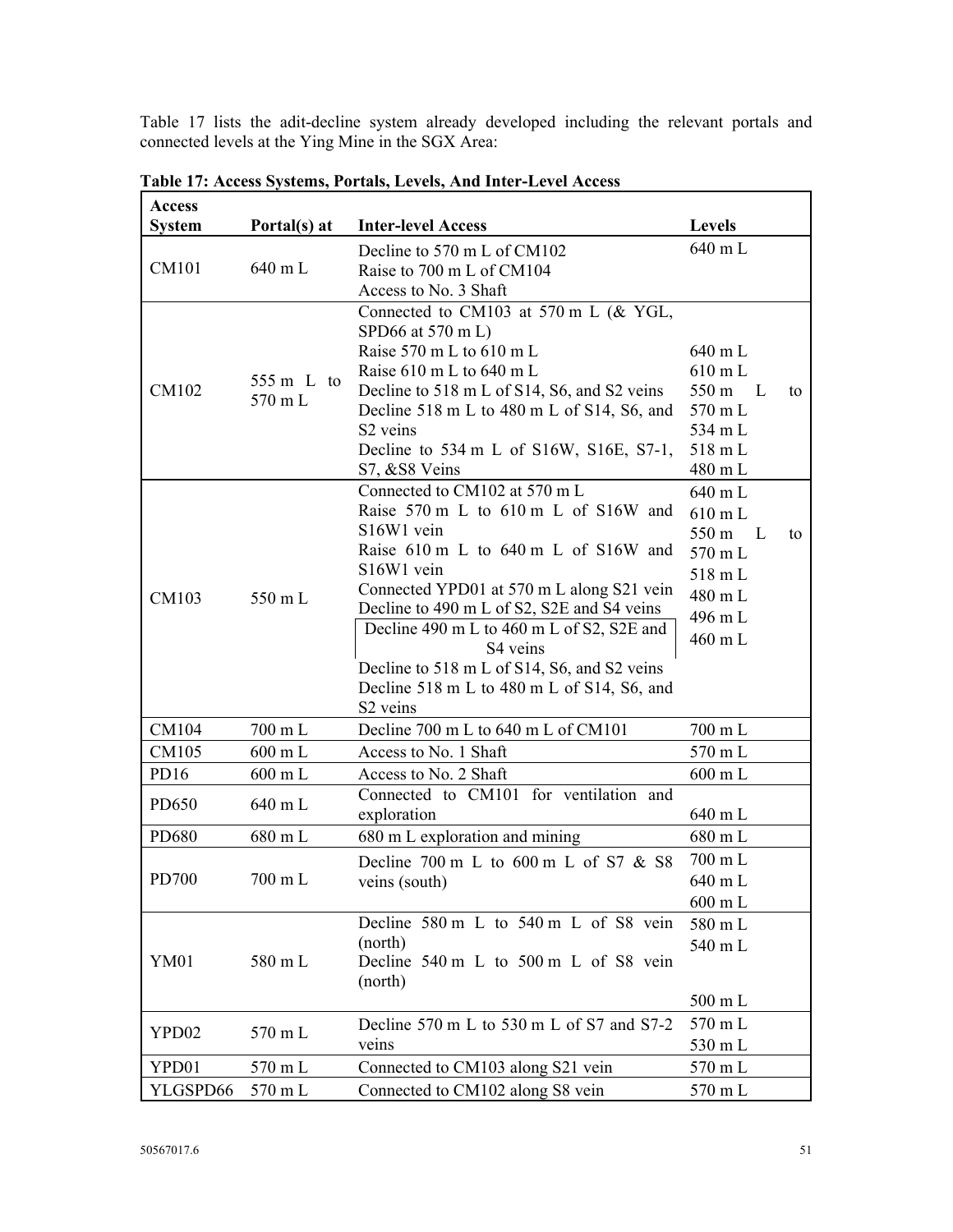The three shafts, in which hoists have been already installed, are in the process of being sunk and are expected to reach the intended depth of 210 m level by the end of 2006. The shafts are designed to be 3.8 m in finished diameter. Each shaft is equipped with a cage and is guided by four steel cables. Cages are pulled by a 1.6 m diameter hoist and each is capable of hauling 150,000 tonnes of material per annum (based on 300 days/year).

Based on the mine design, from 500 m level down to 0 m level, eleven sub-levels were planned at vertical distances of 40 m to 55 m.

The exploration and development tunnel work completed to date includes:

|                           | Tunnels | <b>Shafts Sinking</b> |
|---------------------------|---------|-----------------------|
| <b>Tunnel Access Name</b> | (m)     | (m)                   |
| <b>CM101</b>              | 2,594   |                       |
| No. 3 Shaft (CM101)       |         | 140.8                 |
| CM102                     | 9,759   |                       |
| CM103                     | 7,665   |                       |
| CM105                     | 478     |                       |
| No.1 Shaft (CM105)        |         | 108.0                 |
| PD <sub>16</sub>          | 285     |                       |
| No.2 Shaft (PD16)         |         | 106.1                 |
| PD650                     | 1,123   |                       |
| PD700                     | 662     |                       |
| $YPD01 + YPD02+YM01+PD66$ | 4,863   |                       |
| WG Camp                   | 905     |                       |
| SDG Camp (Si Dao Gou)     | 3,005   |                       |
| XM Camp                   | 418     |                       |
| Total – SGX and Others    | 32,210  | 354.9                 |

**Table 18: Tunneling Summary From Date Of Inception (August 2004 To April 2006)** 

Out of the 27,574 m of tunnels at the SGX camp, about 17,300 m are mining development tunnels. Therefore, the mine development is sufficiently advanced. Initial production is being phased in from twenty stopes that have been developed from 518 m level and 480 m level on the S14 and S6 veins, 490 m level and 460 m level on the S2 and S2E veins, 534 m level, 570 m level, 610 m level, and 640 m level on the S16W, S16W1, and S16E veins, 600 m level on the S7 vein, 570 m level and 640 m level on the S8 vein.

# **Mining Method**

The ore shoots will be mined by short-hole shrinkage stoping. In this method the mining proceeds from the lower to the upper level. The blasted ore is loaded at the base of the stope to maintain a void between blasted ore and in-situ ore. The blasted ore provides a working platform for the miners who drill and charge the blast holes into the in-situ ore. The method allows only about one third of the ore to be loaded during the extraction of the stope. Once the extraction is finished, the remaining ore in the stope can be loaded.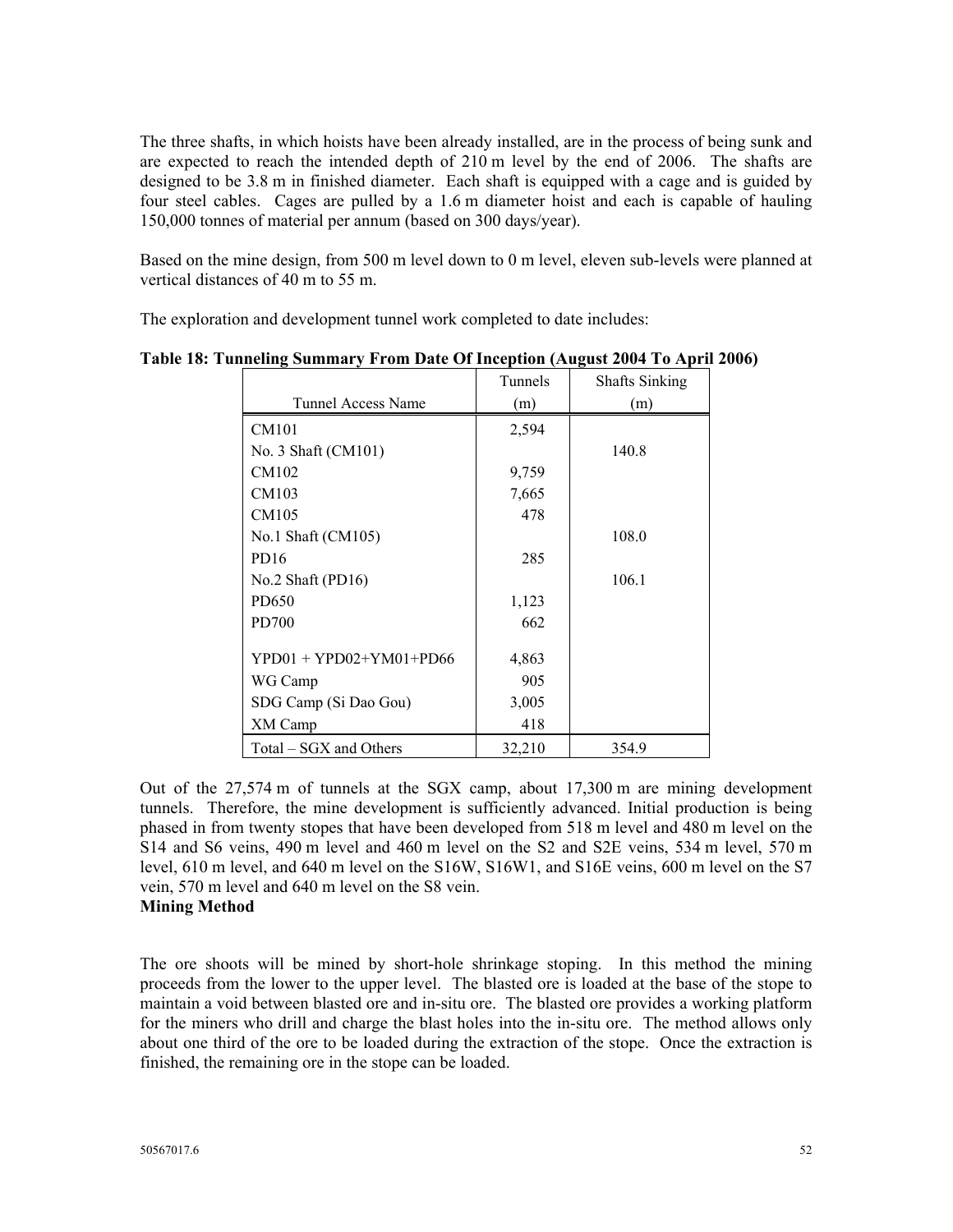The stope extends between two mine levels. Stope preparation consists of the development of two raises between the lower and upper levels to provide ventilation and miner access. Cross-cuts at about 8 m centres allow the loading of the ore from a foot wall drive. Figure 18 illustrates the typical layout of a shrinkage stope at the Ying Mine. As the ore shoots are high-grade but thin, a minimum number of pillars is required. It is expected that over 95% of the ore shoot will be recovered.

The typical length of a stope is about 50 m, and the distance between upper and lower levels is about 40 m, with typical mining width varying from 1.00 m to 1.20 m. Since the massive galena ore shoots at the Ying Mine have an average width of 0.42 m for the five fourteen veins (S2, S6, S14, S16E and S16W) as documented by the 2005 Report, the dilution factors can be calculated to be between 84% to 113% when mining widths vary from 1.00 m to 1.20 m. Silvercorp has used an average 100% dilution factor in their mining plans, which is believed to be reasonable.

A stope crew consists typically of two airleg drillers and one helper. The length of the blast hole is about 1.80 m. The holes are charged with cartridge explosives and the charge is ignited with safety fuses. Miners load the ore manually with picks and trays either into rail mine trucks or hand carts.

The productivity of such mechanized stopes with hand-held pneumatic drills is largely limited by the number of working faces in the stopes and the volume of ground that one airleg miner can break in a shift. Two crews comprising two workers each mine the stopes on two shifts per day. Total productivity averages 50 tonnes per day from each stope.

| Mining Width (m)             |      | 11   | 12   |
|------------------------------|------|------|------|
| Ore shoot width (m)          | 0.42 | 0.42 | 0.42 |
| Waste wall rock width (m)    | 0.58 | 0.68 | 0.78 |
| Ore shoot density            | 4.20 | 4 20 | 4 20 |
| Waste rock density           | 2.55 | 2.55 | 2.55 |
| Ore contained (tonne)        | 1 76 | 1 76 | 1 76 |
| Waste rock contained (tonne) | 1.48 | 1 73 | 199  |
| Dilution factor $(\%)$       | 84%  | 98%  | 113% |

## **Table 19: Dilution Factor Per Meter Blast Of Ore Shoot**

Based on the resource estimates in this report (see Table 13), the mineable measured plus indicated resources are calculated in the table below. This estimate is using a 100% dilution factor and 95% ore recovery rate.

|                                             | $\overline{\phantom{a}}$ |          |                                        |           |                                 |  |  |  |
|---------------------------------------------|--------------------------|----------|----------------------------------------|-----------|---------------------------------|--|--|--|
|                                             |                          | Grade    |                                        |           |                                 |  |  |  |
|                                             | Tonnes                   | Ag (g/t) | Ag $\left( \frac{\alpha z}{t} \right)$ | Pb $(\%)$ | $Zn$ $\left(\frac{9}{6}\right)$ |  |  |  |
| Measured+Indicated Resources                | 811,620                  | 1,535    | 49.35                                  | 26.48     | 8.61                            |  |  |  |
| less $5\%$ ore loss $(95\%$ ore recovery)   | 40.581                   | 1,535    | 49.35                                  | 26.48     | 8.61                            |  |  |  |
| Sub-total                                   | 771.039                  | 1,535    | 49.35                                  | 26.48     | 8.61                            |  |  |  |
| Added: 100% External Dilution               | 771,039                  |          | 0.00                                   | 0.00      | 0.00                            |  |  |  |
| Total mineable measured+indicated Resources | 1,542,078                | 767      | 24.68                                  | 13.24     | 4.31                            |  |  |  |

**Table 20: Mineable Resources With Shrinkage Stoping Method**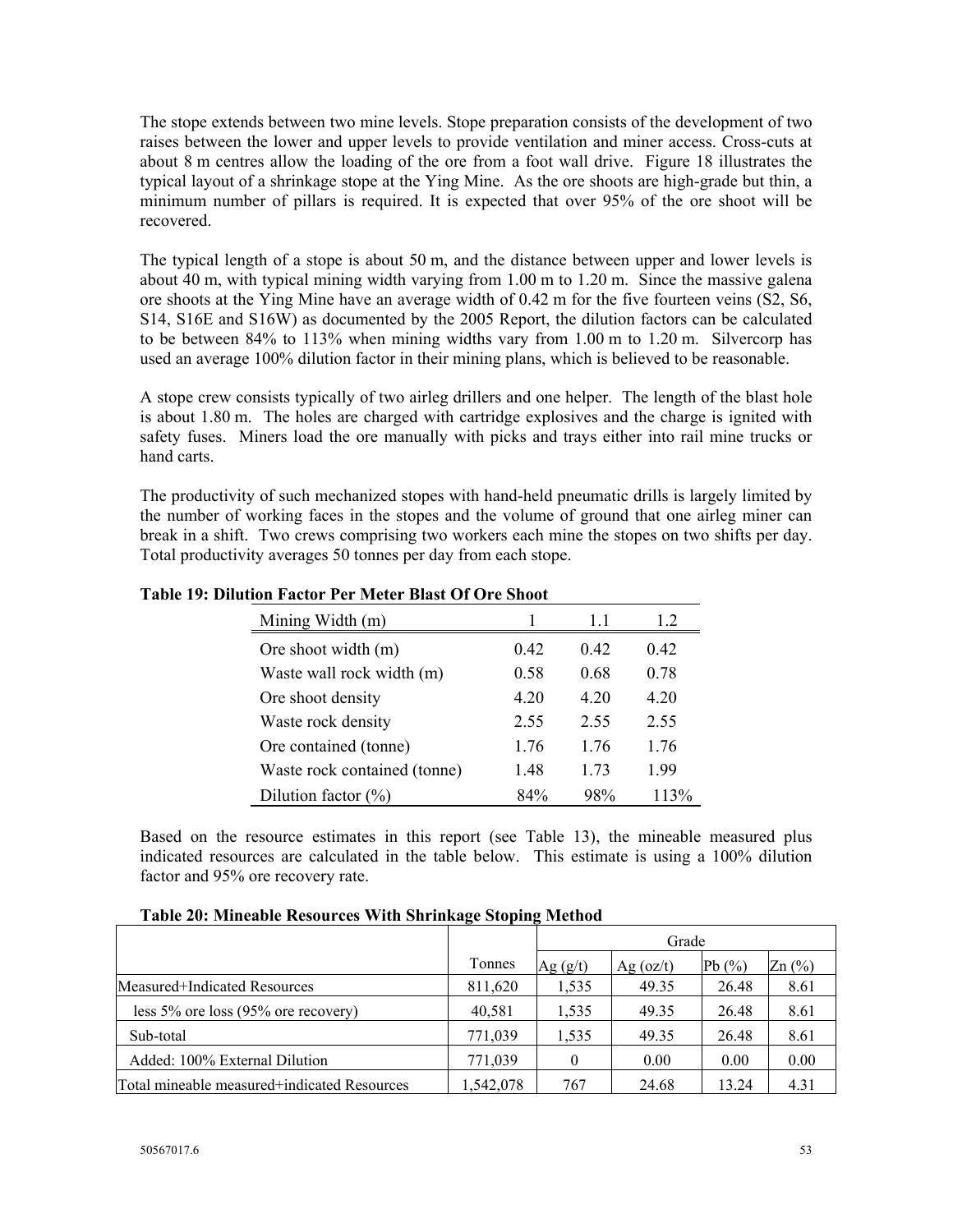Sixteen shrinkage stopes are currently being extracted at the Ying Mine and it is anticipated to add four more stopes in the next two-three months to reach its phase one mining capacity of 600 tpd. Since there are at least five portal accesses to fourteen mineralized veins in which highgrade ore shoots have been delineated, it is reasonable to believe that the company can reach its production goal as scheduled. Table 21 lists the selected shrinkage stopes currently under mining and development, for the first year's production at the Ying Mine. In those stopes, the mining width varies from 0.80 m to 2.00 m with a dilution factor ranging from 25% to 209%, averaging 94%.

|        | <b>Stopes</b>                            | <b>In-Situ Measured</b><br><b>Resource</b> |                  |                | width Width |     | <b>Expected</b><br><b>Vein Mining Dilution</b><br>ore<br>Factor | <b>Wall Rock</b><br><b>Grades</b> |                          |                  | <b>Ore Head</b><br>Grade |                   |                                    |               |                   |
|--------|------------------------------------------|--------------------------------------------|------------------|----------------|-------------|-----|-----------------------------------------------------------------|-----------------------------------|--------------------------|------------------|--------------------------|-------------------|------------------------------------|---------------|-------------------|
| Portal |                                          | <b>Tonnes</b>                              | Pb<br>(%)        | Zn<br>(%)      | Ag<br>(g/t) | (m) | (m)                                                             | (%)                               | Production Pb<br>(tonne) | (%)              | Zn                       | Ag<br>$(\%)(g/t)$ | P <sub>b</sub><br>(%)              | $\mathbf{Zn}$ | Ag<br>$(*) (g/t)$ |
| CM102  | $S6 - 518 -$<br><b>NYM</b>               | 580                                        | 22.29 5.14       |                | 925         | 0.3 | 1.0                                                             | 144                               | 1,418                    | $\theta$         | $\overline{0}$           | $\boldsymbol{0}$  | 9.12 2.10 378                      |               |                   |
|        | $S14-$<br>518-<br>NYM-<br>01             | 4,000                                      | 42.42 3.73 1825  |                |             | 0.3 | 1.0                                                             | 144                               | 9,778                    | $\theta$         | $\theta$                 | $\theta$          | 17.35 1.53 747                     |               |                   |
|        | $S14-$<br>518-<br>NYM-<br>02             | 4,537                                      | 42.42 3.73 1825  |                |             | 0.3 | 1.0                                                             | 144                               | 11,090                   | $\mathbf{0}$     | $\theta$                 | $\theta$          | 17.35 1.53 747                     |               |                   |
|        | $S14-$<br>518-<br>SYM-7-<br>$\mathbf{1}$ | 657                                        | 23.39 1.10 1508  |                |             | 0.3 | 1.0                                                             | 138                               | 1,562                    | $\theta$         | $\theta$                 | $\theta$          | 9.84 0.46 634                      |               |                   |
|        | $S14-$<br>480-<br><b>SNYM</b>            | 7,445                                      | 42.56 1.69 1848  |                |             | 0.3 | 0.9                                                             | 112                               | 15,798                   | $\theta$         | $\theta$                 | $\theta$          | 20.060.80 871                      |               |                   |
|        | S16E-<br>534-<br><b>NYM</b>              | 6,983                                      | 22.81 12.87 704  |                |             | 0.6 | 1.2                                                             | 68                                | 11,761                   |                  | 0.59 1.76 23             |                   | 13.78 8.36 428                     |               |                   |
|        | 570-<br>S16E-<br><b>SYM</b>              | 7.464                                      | 13.50 10.54 1692 |                |             | 0.7 | 1.2                                                             | 44                                | 10,764                   |                  |                          |                   | 0.160.28110419.417.391205          |               |                   |
|        | S16W-<br>570-<br><b>NYM</b>              | 14,222 29.16 6.36 1688                     |                  |                |             | 0.7 | 2.0                                                             | 105                               | 29,213                   |                  |                          |                   | $[1.37]1.81]131$ $[14.90]4.03]889$ |               |                   |
|        | $S16W -$<br>570-<br><b>SYM</b>           | 4,173                                      | 19.95 10.92 698  |                |             | 0.3 | 1.0                                                             | 138                               | 9,923                    |                  | $0.180.14$ 24            |                   | 8.49 4.67 308                      |               |                   |
|        | S8-570-<br><b>NYM</b>                    | 8,800                                      | 23.48 6.79 2198  |                |             | 0.5 | 0.8                                                             | 33                                | 11,733                   | $\boldsymbol{0}$ | $\theta$                 | $\mathbf{0}$      | 17.61 5.09 1649                    |               |                   |
|        | S8-570-<br><b>SYM</b>                    | 2,171                                      |                  | 3.40 9.15 1665 |             | 0.3 | 0.8                                                             | 98                                | 4,295                    | $\theta$         | $\boldsymbol{0}$         | $\boldsymbol{0}$  | 1.72 4.62 842                      |               |                   |
|        | Sub-<br>total                            | 61,032 27.52 7.08 1611                     |                  |                |             |     |                                                                 | 92                                | 117,335                  |                  |                          |                   | 14.524.00 859                      |               |                   |
| CM103  | $S14-$<br>518-<br><b>NYM</b>             | 4,517                                      | 43.14 4.29 1820  |                |             | 0.5 | 1.2                                                             | 93                                | 8,711                    | $\mathbf{0}$     | $\theta$                 | $\theta$          | 22.37 2.22 944                     |               |                   |

**Table 21: 2006-2007 Mine Production Plan - Selected Shrinkage Stopes**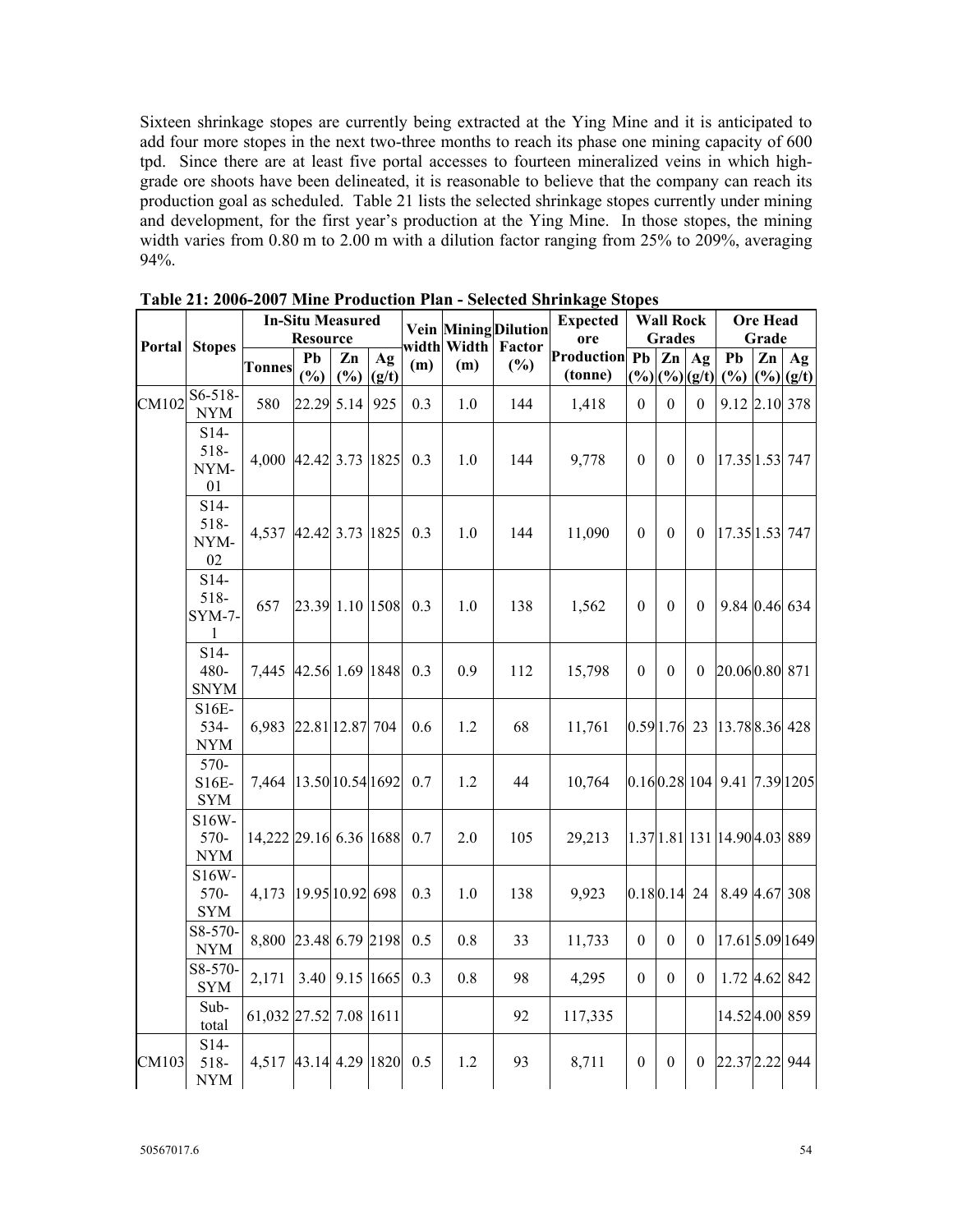|              | <b>Stopes</b>                  | <b>In-Situ Measured</b><br><b>Resource</b> |                 |           |             |     | <b>Vein Mining Dilution</b> | <b>Expected</b><br>ore | <b>Wall Rock</b><br><b>Grades</b> |          |                                         | <b>Ore Head</b><br>Grade |                                                                   |    |                             |
|--------------|--------------------------------|--------------------------------------------|-----------------|-----------|-------------|-----|-----------------------------|------------------------|-----------------------------------|----------|-----------------------------------------|--------------------------|-------------------------------------------------------------------|----|-----------------------------|
| Portal       |                                | <b>Tonnes</b>                              | Pb<br>(%)       | Zn<br>(%) | Ag<br>(g/t) | (m) | width Width<br>(m)          | Factor<br>$(\%)$       | <b>Production Pb</b><br>(tonne)   |          | Zn<br>$(\frac{9}{6})(\frac{6}{6})(g/t)$ | Ag                       | Pb<br>(%)                                                         | Zn | Ag<br>$(\frac{9}{6})$ (g/t) |
|              | $S2E-$<br>496-<br><b>SYM</b>   | 1,730 26.20 5.24 1465                      |                 |           |             | 0.5 | 1.0                         | 76                     | 3,039                             | $\theta$ | $\theta$                                | $\theta$                 | 14.922.98 834                                                     |    |                             |
|              | $S2W -$<br>496-<br><b>SYM</b>  | 2,342 29.42 10.18 1718 0.4                 |                 |           |             |     | 1.8                         | 209                    | 7,235                             | $\theta$ | $\theta$                                | $\theta$                 | 9.52 3.30 556                                                     |    |                             |
|              | $S14-$<br>480-<br><b>NYM</b>   | 4,500 41.84 4.69 1758 0.5                  |                 |           |             |     | $0.8\,$                     | 35                     | 6,084                             | $\theta$ | $\theta$                                | $\theta$                 | 30.95 3.47 1300                                                   |    |                             |
|              | S4-496-<br><b>SNYM</b>         | 1,196 39.91 11.79 1941                     |                 |           |             | 0.3 | 1.0                         | 140                    | 2,866                             | $\theta$ | $\theta$                                | $\theta$                 | 16.654.92 809                                                     |    |                             |
|              | S16W-<br>$555 -$<br><b>NYM</b> | 4,070 12.96 11.19 357                      |                 |           |             | 0.4 | 1.5                         | 154                    | 10,340                            |          |                                         |                          | $\vert 1.61 \vert 3.94 \vert 101 \vert 6.08 \vert 6.79 \vert 202$ |    |                             |
|              | S16W-<br>$555 -$<br><b>SYM</b> | 8,289 32.68 12.25 1065                     |                 |           |             | 0.6 | 2.0                         | 130                    | 19,040                            | $\theta$ | $\theta$                                | $\theta$                 | 14.23 5.33 464                                                    |    |                             |
|              | $Sub-$<br>total                | 26,644 32.61 8.80 1325                     |                 |           |             |     |                             | 115                    | 57,315                            |          |                                         |                          | 15.164.09 616                                                     |    |                             |
| CM101        | $S8-640-$<br><b>NYM</b>        | 5,712                                      | 21.51 4.72 3787 |           |             | 0.9 | 1.2                         | 25                     | 7,168                             | $\theta$ | $\theta$                                | $\theta$                 | 17.14 3.76 3018                                                   |    |                             |
| PD650        | S16W-<br>$641-$<br><b>NYM</b>  | 2,249                                      | 16.61 13.20 458 |           |             | 0.5 | 1.0                         | 70                     | 3,819                             | $\theta$ | $\theta$                                | $\theta$                 | 9.78 7.77 270                                                     |    |                             |
| <b>Total</b> |                                | 95,637 28.32 7.57 1634                     |                 |           |             |     |                             | 94                     | 185,637                           |          |                                         |                          | 14.72 4.10 855                                                    |    |                             |

**Geotechnical and Ground Support** 

Geotechnical characteristics of different wall-rock types of the Ying Mine are summarized in the Table below:

| <b>Rock types</b>                | <b>Absorption</b><br>Rate $(\% )$ | <b>Saturation</b><br>Rate $(\% )$ |      | <b>Resistance</b><br>(mPa) |      | <b>Static</b><br>Elastic<br>ability<br>$(x10^3 \text{ mPa})$ |      | <b>RQD</b> | <b>Shear</b><br><b>Resistance</b> |       |  |
|----------------------------------|-----------------------------------|-----------------------------------|------|----------------------------|------|--------------------------------------------------------------|------|------------|-----------------------------------|-------|--|
|                                  |                                   |                                   |      | Drv                        | Wet  | Drv                                                          | Wet  |            |                                   |       |  |
| Hornblende<br>Feldspar<br>Gneiss | 2.83                              | 2.95                              | 2.52 | 48.8                       | 60.1 | 28                                                           |      | 76.6       | 0.04                              | 35.11 |  |
| Feldspar<br>Hornblende<br>Gneiss | 2.68                              | 2.82                              | 2.62 | 110.7                      | 63.2 | 66                                                           | 66.9 | 74.5       | 0.02                              | 33.02 |  |
| Alteration rock                  | 0.8                               | 0.89                              | 2.77 | 128.7                      | 69.7 | 61.4                                                         | 47.7 | 59.7       | 0.03                              | 31.67 |  |
| <b>Breccias</b>                  | 2.09                              | 2.15                              | 2.65 | 87.4                       | 35.3 | 77.2                                                         | 64.4 | 40.7       | 0.03                              | 32.74 |  |

**Table 22: Rock Mechanics Characteristics Of Vein Host Rocks** 

The rock mechanics study shows that the host rocks in the Ying Mine are competent and require minimal ground support.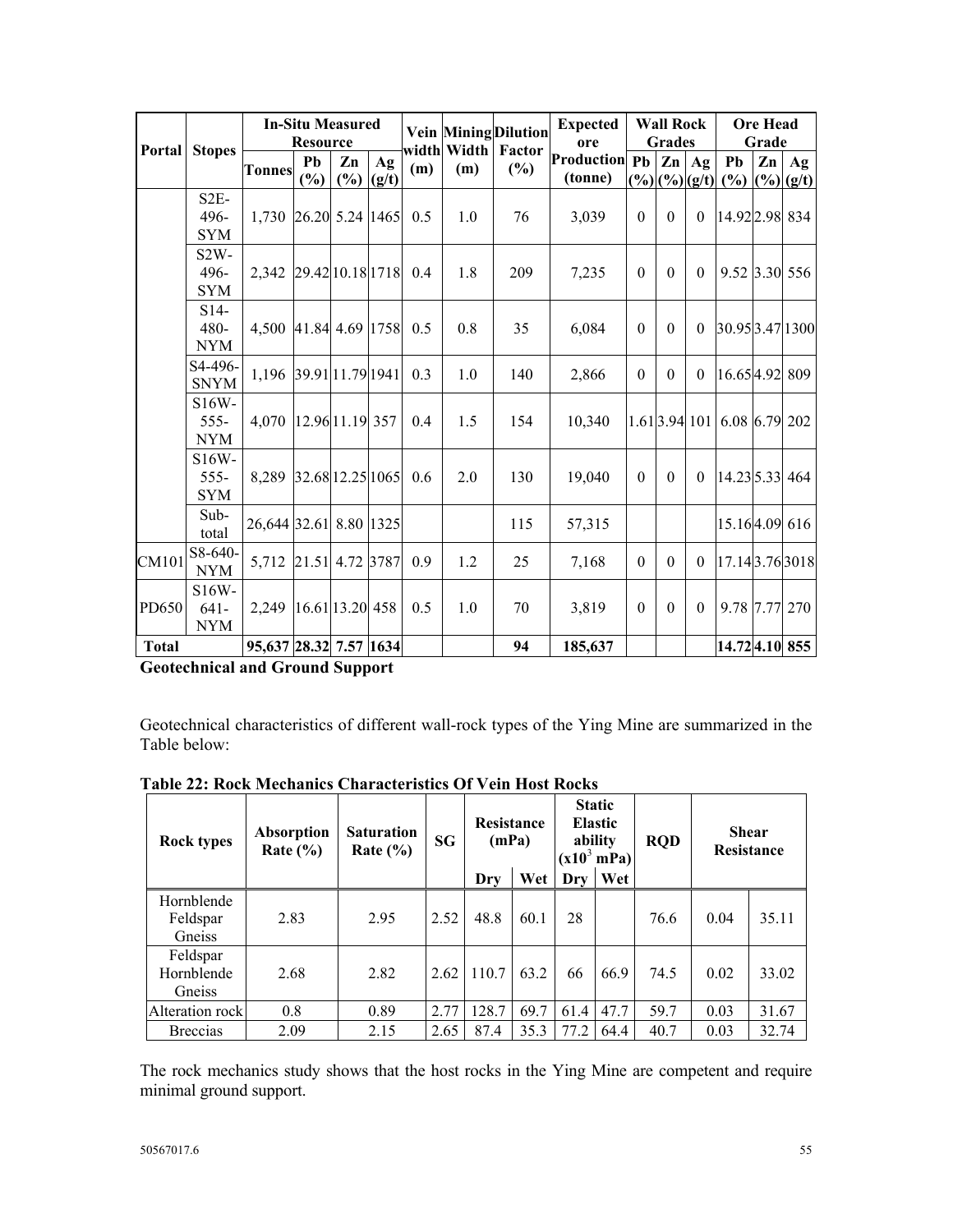The host rock of most of the veins is gneiss. The quality of the rock mass in the hanging wall and vein is good, except vein S7 where the vein is very broken. In general, the development and stopes are left unsupported. For those sections of regular tunnels with well-developed shear zones and faults, timber is used to provide ground support. If ground condition is poor in shafts and service chambers, rock bolts, rock bolts with steel screen, or shotcrete are applied to provide support.

## **Hydrogeology and Water Management**

The Ying Mine area is hosted in Achean-aged gneiss rock which exhibits poor porosity and permeability. However, in the shear zones, water could be accumulated and released to development tunnels once they are connected. Based on pumping tests performed on the 518 m level in Adit CM102, the water inflows on the different levels are predicted and listed in Table 23.

|             | Projected                  | Projected                        | $Q$ in $(m^3/d)$               |                          |  |
|-------------|----------------------------|----------------------------------|--------------------------------|--------------------------|--|
| Level $(m)$ | Development<br>Area $(m2)$ | <b>Water Drop</b><br>Depth $(m)$ | <b>Normal</b><br><b>Inflow</b> | <b>Maximum</b><br>Inflow |  |
| 500         | 226,650                    | 35                               | 1,052                          | 3,157                    |  |
| 460         | 247,310                    | 75                               | 2,461                          | 7,382                    |  |
| 410         | 247,310                    | 125                              | 4,101                          | 12,304                   |  |
| 360         | 247,310                    | 175                              | 5,742                          | 17,225                   |  |
| 310         | 247,310                    | 225                              | 7,382                          | 22,146                   |  |
| 260         | 247,310                    | 275                              | 9,023                          | 27,068                   |  |

**Table 23: Water Inflow Prediction**

The water inflow into the mine is moderate. The water runs freely to the adit portals or sump pumps at the base of the declines. The pumping system consists of small scale centrifugal pumps at each sump. Ground water flows into steel pipes at the entrance of adits, then drains into concrete collecting pond for treatment before discharging into creeks.

# **Haulage**

Three types of haulage are employed by the Ying Mine. In Adits CM102 and CM103, which were developed prior to Silvercorp's taking-over of the property, ore and development waste are loaded onto one-axle handcarts with pneumatic tires at development faces and stopes. This rock is then hauled to a transfer station where the materials are unloaded onto motorized tricycle trucks. The tricycle trucks haul the material to the surface and dump either to ore stockpiles or to the waste dump.

In Adits YM01, YPD02, YPD66, and PD680, ore haulage from the stopes and development faces to the surface is completely performed by the handcarts. One person can pull a handcart, which when loaded contains about 800 kg of ore.

Electric winches assist the haulage miners pulling the hand carts on the inter-level declines.

In Adit CM101, CM105, PD16, PD650, PD680 and PD700, the material haulage is track-bound with  $0.7 \text{ m}^3$  side-tipper mine railcarts. The cars, usually in groups of up to 10, are pushed by a single cylinder diesel motor on the adit levels to the surface. The declines are equipped with electric winches, which are able to raise two mine cars at a time.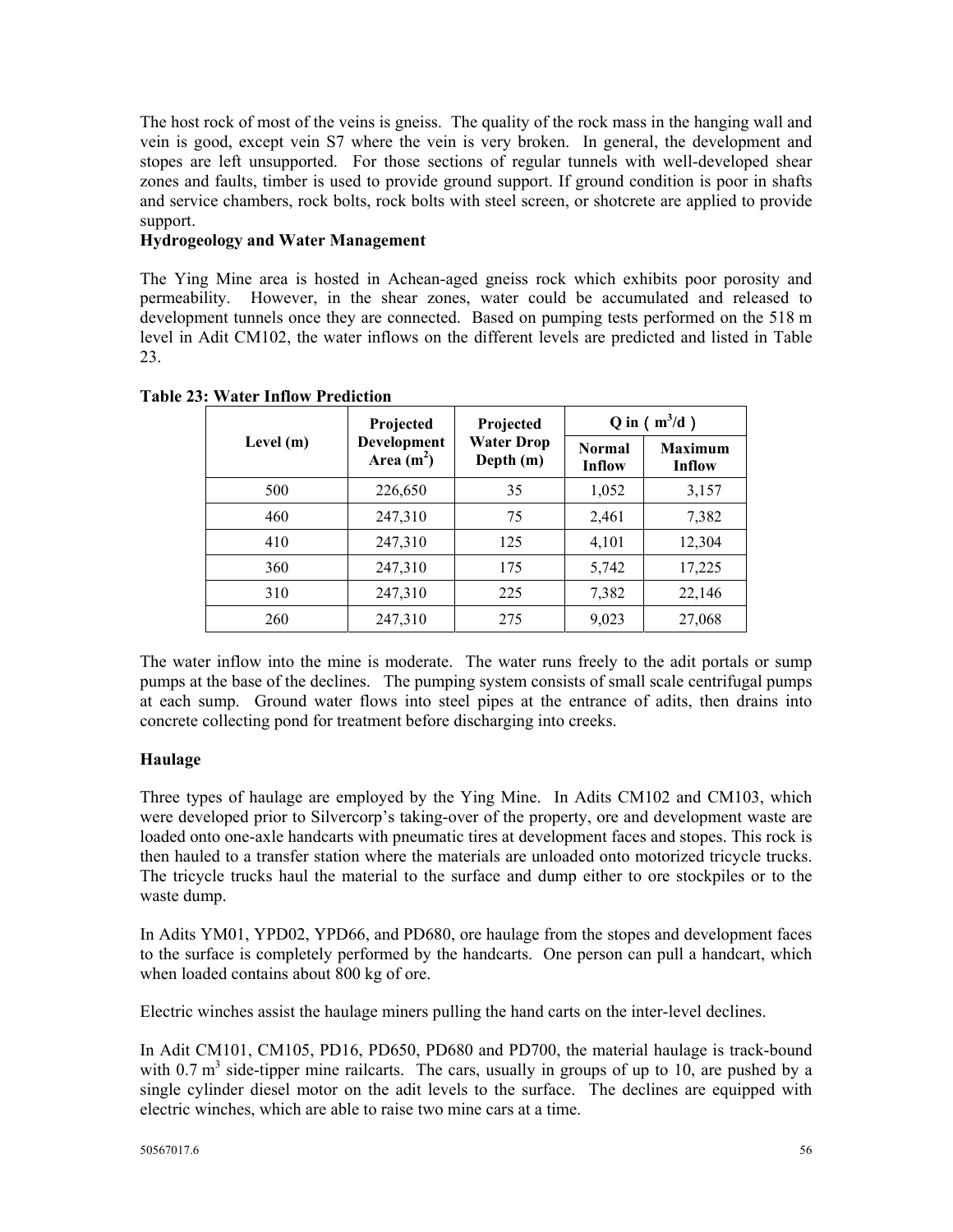For levels below 500/460 m elevation, the ore and development waste haulage system is trackbound with  $0.7 \text{ m}^3$  side-tipper mine trucks using shafts. The trucks are pushed manually in the smaller tunnels. In the main tunnel, the trucks are pushed by a single diesel locomotive. The trucks will then be loaded into a shaft cage and then will be hauled through No.1 Shaft within CM105 portal, No. 2 Shaft at PD16 Portal, and No. 3 Shaft within CM101 Portal. All three shafts are equipped with 1.6 m diameter drum hoist systems, each capable of hauling 150,000 t/year.

At the stockpile, mine employees manually sort out waste rock and direct-shipping lead ore from the run of mine ore. On a shipping campaign, the ore is loaded by front-end loader into 2-tonne tricycle trucks, which carry the ore along a one-lane, unpaved road from the mine to the barge ramp. Currently, Found is constructing a conveyor-belt system for sorting waste rock and directshipping ore from the run of mine ore.

## **Ore Sorting Facility**

Design of the new ore sorting facility is currently under review. The proposed site is located between Portals CM 103 and CM 105. Run of mine ore will be trucked and dumped into a bin fitted with a vibrating feeder. A wide flat belt located approximately 4 m above ground level has been specified for this application. This belt will be serviceable from either side and a partition to separate the discarded direct shipping ore from the discarded waste will be incorporated in the design. The plan is to have both the discarded high-grade ore and the waste removed from the facility with a front end loader. Material not discarded will be slated for milling and will discharge from the head pulley and loaded on tricycle trucks or moved to the by-product stockpile.

Items discussed on the preliminary design included the need to lengthen the tail pulley to minimize spillage and to facilitate clean up. The merits of a chute from the vibrating feeder to the sorting belt were debated as well. The removal of the chute would entail the installation of impact idlers at the receiving end of the belt.

## **Crushing facility for crushing direct shipping lead ore**

A 900  $m<sup>2</sup>$  steel-framed warehouse was built to house a 100 tpd crushing-plant. This facility is fully secured and it is used to store up to 1,500 tonnes of crushed direct shipping lead ore. The crushing equipment consists of two jaw crushers in closed circuit with a vibrating screen to produce a finished product that is minus 12 mm. This is the size that is specified by the lead smelter.

Crushed ore that has been bagged in 25 kg poly sacks is stored on one side of the building and the equipment is located on the other side. The crushed ore is hoisted from the screen undersize chute via a bucket elevator to a clam gate where bagging of the crushed product can take place. There are truck-sized doors located on either side of the building.

Coarse hand sorted ore is trucked to and dumped near the entrance of the primary jaw crusher chute. Ore is then either pushed with a loader or manually moved with shovels to feed into the primary jaw. Discharge from this jaw is then conveyed to the screen fitted with a 15 mm by 15 mm square wire mesh screen. Undersize reports to the feed of the bucket elevator while the oversize is diverted to a conveyor feeding the secondary jaw crusher. Discharge from the secondary jaw crusher falls onto the same conveyor as the primary jaw product for screening.

The primary jaw is set at about 30 to 40 mm while the secondary is about 10 to 15mm.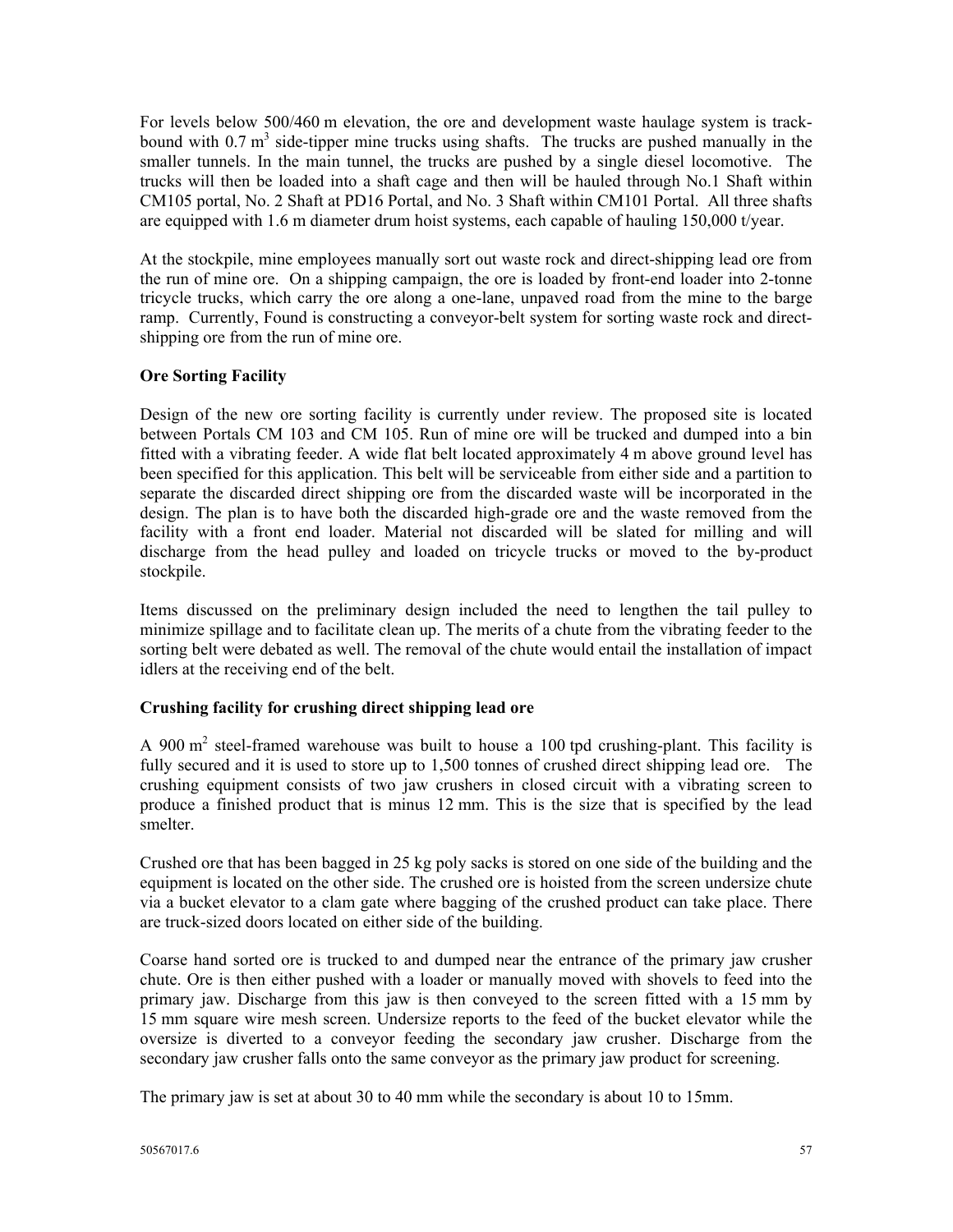#### **Ventilation**

Currently the Ying Mine relies on natural ventilation for its primary ventilation. For those areas with poor airflow, small fans are used to pump in fresh air. Natural ventilation uses the density difference between warm and cold air as the driving force for the airflow. The temperature in the mine remains relatively constant over the year, while the surface temperature changes with seasons. In summer the warm intake air loses heat in the mine and flows from the top to the bottom of the mine. In winter the cold intake air takes up heat in the warmer mine and flows from the bottom of the mine to the top.

Almost all main access tunnels are interconnected, which provides for adequate airflow. The connections between different systems are listed in Table 17.

Found proposes a main fan in the uppermost tunnel CM104 to pump fresh air into the mine. In addition, two ventilation shafts have been designed and will be developed to provide fresh airflow for the mine.

## **Compressed Air**

Compressed air is used for the drilling of blast holes. Piston compressors are usually installed near the mine portals and entrances. The following are the compressor capacities in each portal and additional capacities can be added as required:

CM101:  $2x20 \text{ m}^3/\text{min}$ CM102  $2x20 \text{ m}^3/\text{min}$ CM103:  $1x10 \text{ m}^3/\text{min}$ ;  $1x 20 \text{ m}^3/\text{min}$ CM105:  $20 \text{ m}^3/\text{min}$ PD16:  $2x10 \text{ m}^3/\text{min}$ PD650:  $10 \text{ m}^3/\text{min}$ PD680:  $10 \text{ m}^3/\text{min}$  $YPD66:$  $10 \text{ m}^3/\text{min}$  $YPD02$ :  $10 \text{ m}^3/\text{min}$  $YM01$  $10 \text{ m}^3/\text{min}$ 

#### **Mine Water Supply and Water Treatment**

Water consumption at the mine is minimal. It is primarily used for drilling, clearing the drill bits and suppressing dust. At present, the source of this water is from the local creek. Quality and quantity from this creek is more than adequate to meet the current mine requirements. With the installation of the proposed mine water treatment plant, it is expected that future mine water supply will continue to come from this source.

Designs are in place for the mine drainage treatment plan, which would build both a settling and a polishing pond prior to discharge to the flood control lake. Waste from the mine will be used for the dam construction and the base of the two ponds will be sealed with cement. Waste from the mine has been analyzed and has net neutralization potential. The waste rock will also act as a filter for the discharging mine water to filter out the suspended solids. A provision for lime will be made available in the event the dissolved metal levels are above the limits permitted for discharge.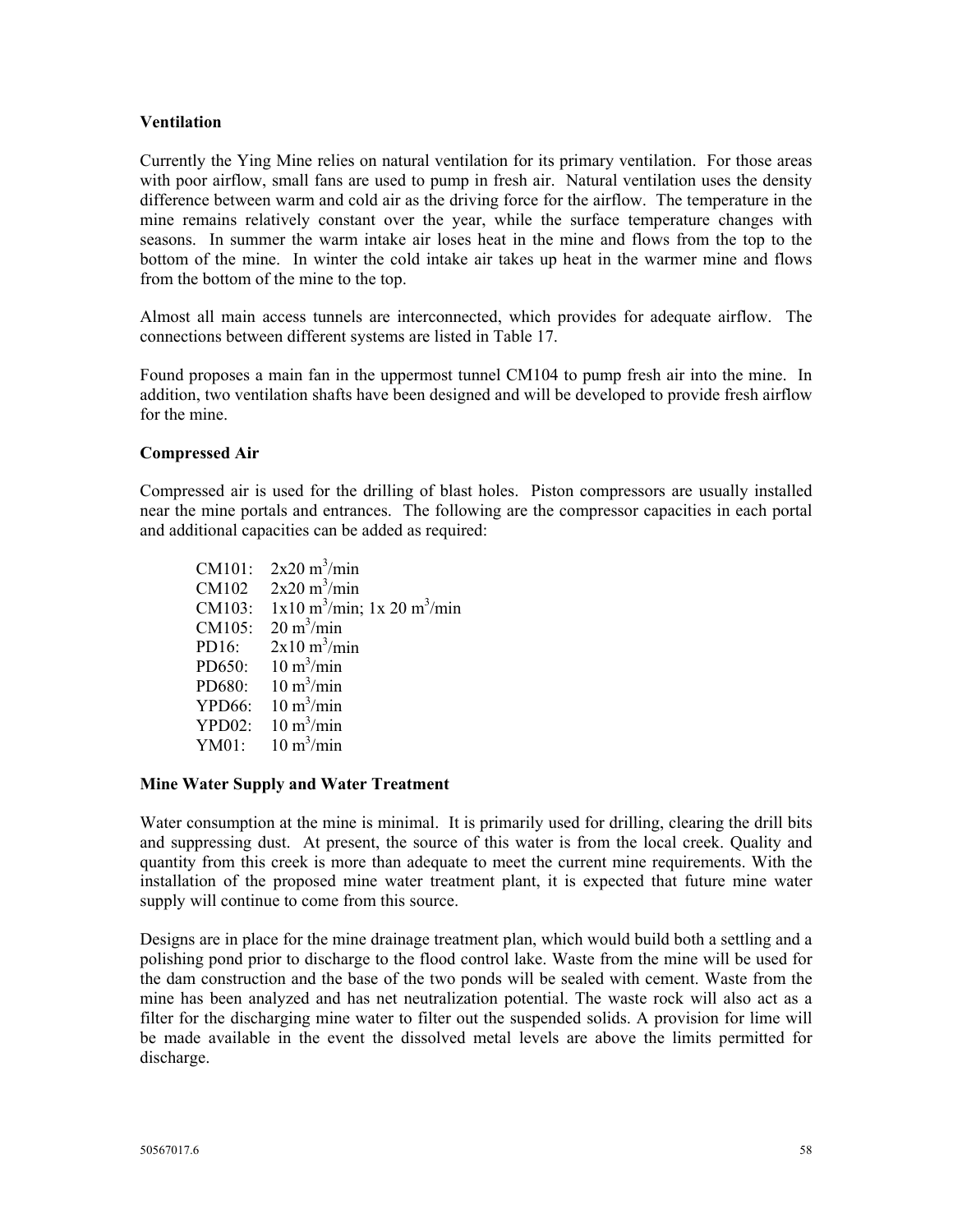## **Power Supply**

Power for the mine is supplied from the local power grid by a 10 kV power line. Hydropower is generated locally at the Guxian Dam and supply is sufficient. The underground voltage is 380 V; substations are installed at each portal to transform the voltage from primary 10 kV to secondary 380 V. Copper cables are lined into the tunnels to supply power for local fans, pumps and underground diamond drills.

Three diesel generators are installed in the immediate vicinity of the portals to supply back-up power for CM101, CM102, CM103, CM105, and PD16 in the event of hydropower outage.

## **Manpower**

The Ying Mine has approximately 800 workers at the site. The mine itself employs a staff of 127 people. This includes one mine manager, six mine engineers, eleven geologists, three mine surveyors, three health, safety and environmental engineers, eighteen security guards, eighteen surface service crews, and 61 workers performing manual ore sorting. Found also has two metallurgists working in local custom mills to provide technical support and ensure metal recoveries.

The mine is operated by five mining contractors:

- 1. Wenzhou Construction Group: employs 137 workers and operates at Adits CM101, PD650, PD700 and No. 1 Shaft in CM105 and No. 3 Shaft in CM101;
- 2. Sanli Engineering Co., Ltd., employs 87 workers and operates at Adit CM103;
- 3. Daqian Engineering Co., Ltd., employs 189 miners and operates at Adits CM102 and PD680;
- 4. Sanyi Tunnel Engineering Co. Ltd., employs 40 miners and develops No. 2 Shaft in PD16;
- 5. Shunli Engineering Co. Ltd., employs 85 workers and operates at Adits YM01, YPD02, YPD66 at the YLG camp, 1.5km northeast of the SGX camp.

The Ying Mine contracts out surface and underground drilling to two underground and two surface drill contractors.

- 6. Pei Pingan Drilling: operates four underground drill rigs and employs 28 drillers;
- 7. Yang Sipeng Drilling: operates one underground drill rig and employs ten drillers;
- 8. Liaoning Geological Exploitation Engineering Company: operates one surface drill and employs fifteen workers;
- 9. Yantai Zhaoli Engineering Co., Ltd.: operates one Atlas Copco CS1000 surface drill and employs sixteen people.

#### **Contractual Arrangements and Schedule of Rates**

There are four types of contracts in the Ying Mine. These include mining, diamond drilling, custom milling, and concentrate sales contracts.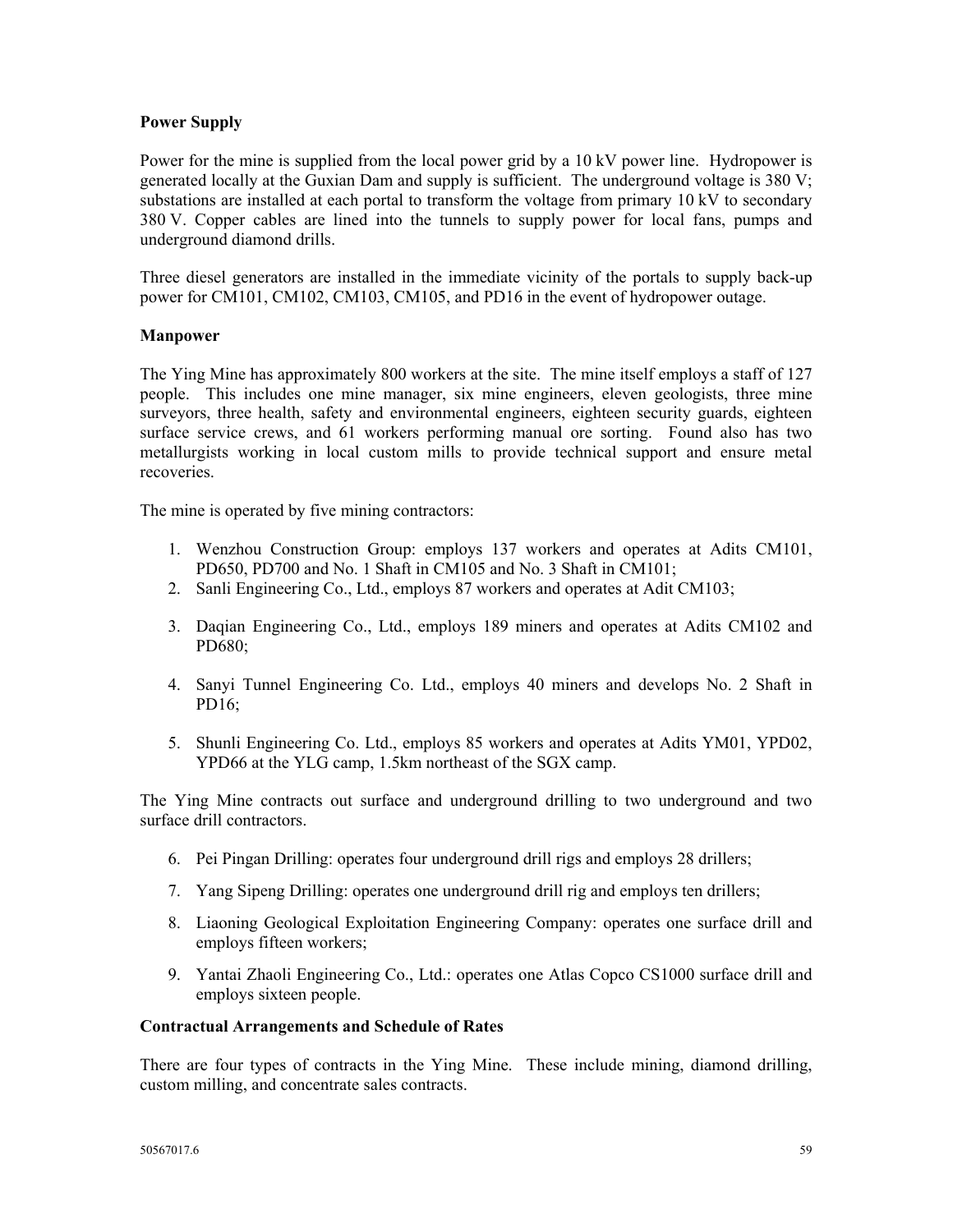Currently Found has signed similar contracts with five mining contractors. The mining contract is a schedule-of-rate contract. The contractors provide operating labour, all fixed and mobile equipment, materials and consumables with the exception of ground support timber, power cables to main adits, rails and cars. All explosives are purchased through Found. The government only supplies explosives to the mine operator.

#### **Mining Contracts**

Measurement of development meters must be completed on the 1st day of each month and are paid on the 15th of each month. The mining contract schedule of rates follows.

 Mining: base rate US\$8.50/t (including drill, blast and muck) Shafts:

1) Shaft sinking and installation: US\$562.50/m 2) Shotcrete: US\$231.25/m

Tunneling:

1) With Rail car hauling – rates as per Table 24

#### **Table 24: Tunneling Rates With Rail Car Hauling**

| <b>Size</b> | US\$/m |
|-------------|--------|
| 2.0x2.2m    | 102.50 |
| 2.2x1.8m    | 95.00  |
| 1.8x1.8m    | 91 25  |
| 1.8x1.6m    | 87.50  |
| 2.2x2.2m    | 107.50 |

- 2) With Hand carts/tricycle truck hauling rates as per
- 3) Table 25

#### **Table 25: Tunneling Rates With Hand Carts/Tricycle Truck Hauling**

| <b>Size</b>       | <b>Basic rate</b><br>$(US\,/m)$ | for every 100m Incremental from<br>adit entrance<br>$(US\,/m)$ | for every 1m incremental<br>from adit level (US\$/m) |
|-------------------|---------------------------------|----------------------------------------------------------------|------------------------------------------------------|
| 2.2x2.2m          | 69.38                           | 3.75                                                           |                                                      |
| 2.0x1.8m          | 58.75                           | 2.50                                                           | 0.31                                                 |
| 56.25<br>1.8x1.8m |                                 | 2.38                                                           |                                                      |
| 1.8x1.6m          | 52.50                           | 2.25                                                           |                                                      |

4) Ground Support – rates as per Table 26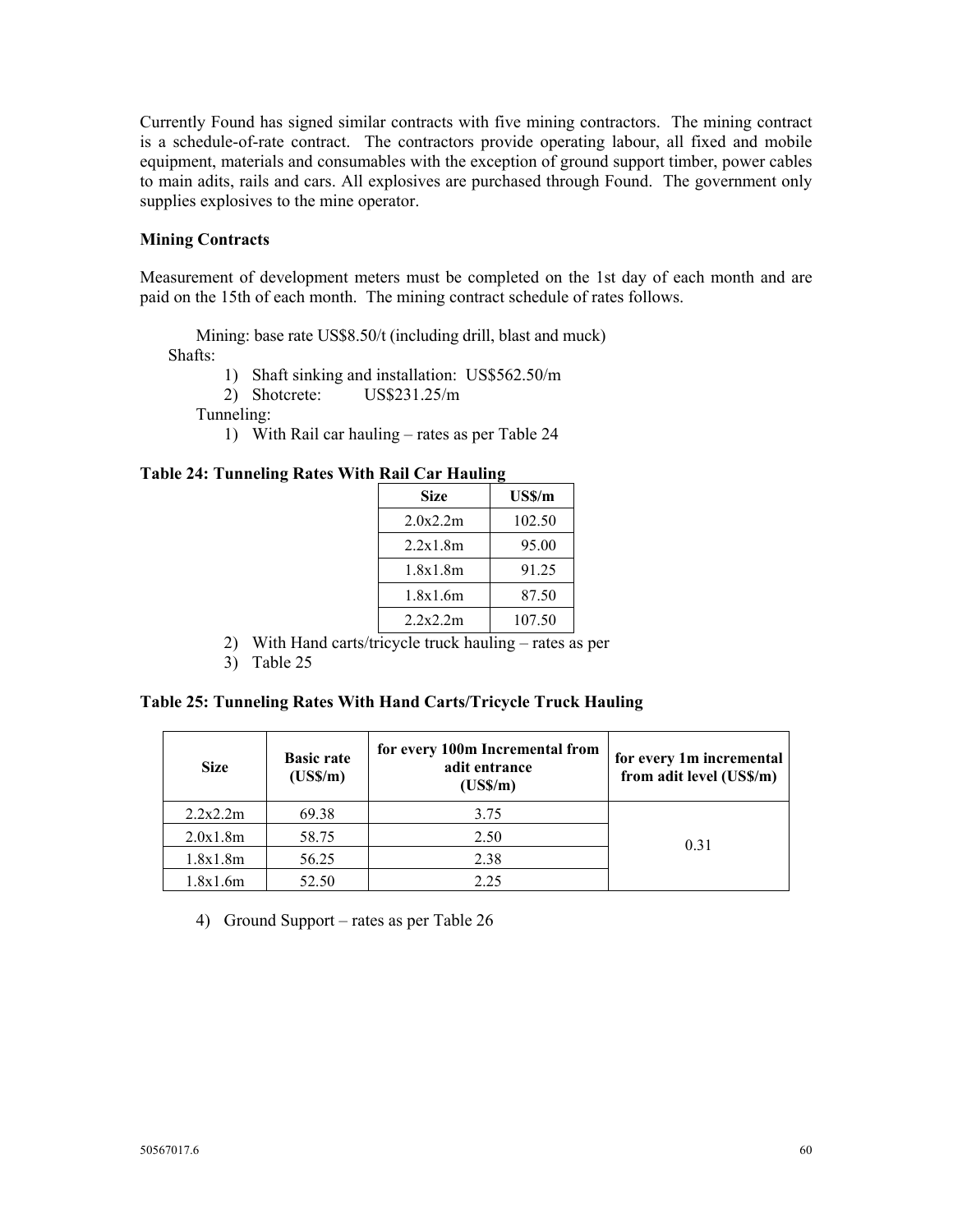| <b>Types</b>          | <b>Prices</b>            | Remark                                    |
|-----------------------|--------------------------|-------------------------------------------|
| <b>Timber Support</b> | US\$0.63/m               | material is not included                  |
| Shotcrete             | US\$31.25/m              | including material; $>2$ cm in thickness  |
| Concrete              | US\$75.00/m <sup>3</sup> | including material                        |
| Concrete Pillar       | US\$46.25/m <sup>3</sup> | including material; $>21$ cm in thickness |
| Rock Bolt             |                          | $US$0.63/each$ material is not included   |

# **Table 26: Ground Support Rates**

## **Diamond Drill Contracts:**

Currently Found has signed diamond drill contracts with four different drilling companies. Drilling is paid by meters completed with various rates depending on the types of drill used as shown in Table 27.

| <b>Type of Drill</b>                                                                    | Rate/m |                                  | Remark                                                                              |
|-----------------------------------------------------------------------------------------|--------|----------------------------------|-------------------------------------------------------------------------------------|
| Surface Drill: CS1000-P6                                                                |        |                                  | US\$75.00 $\leq$ 500 m in length or dip $\geq$ =-70° drill pads prepared by company |
|                                                                                         |        |                                  | US\$78.75 $\ge$ =500 m in length or dip <-70° drill pads prepared by company        |
| Surface Drill: Chinese Drill                                                            |        |                                  | US\$52.50 only drill holes with dip $>80^\circ$ drill pads prepared by contractor   |
| Underground Drill - shallow hole $(\leq 300 \text{m})$ US\$17.50 company provides power |        |                                  | drill pads prepared by company                                                      |
| Underground Drill - Deep hole (>300m)                                                   |        | US\$32.50 company provides power | drill pads prepared by company                                                      |

## **Custom Milling Contracts**

The same milling contract was signed with two offsite mills: LZ Mill and LS Mill. The milling fee is paid by the amount of tonnes processed. The fee for producing separate lead and zinc concentrates is US\$18.50 per tonne and for a single concentrate of lead is US\$13.50 per tonne.

The contracts stipulate that silver and lead recoveries be greater than 90% and zinc better than 80%. Lead assay in the lead concentrate must be greater than 50% with less than 8% Zn while zinc concentrate must contain more than 47% Zn and less than 2% Pb.

The contract also stipulates that mill samples be taken every two hours then composited into 8-hour shift samples. Three sets of shift composite assays are expected each operating day.

Neither custom mill is equipped with thickeners nor filters so concentrates are packaged in nylon bags after decanting and natural drying for shipment. Typical moisture content of the shipped concentrates ranges from 10 to 15%.

## **Concentrate Sales Contracts:**

Lead concentrate and direct-shipping lead ore sales are contracted with Jiyuan Jinli Smelting Co. Ltd and Jiyuan Wanyang Smelting Co. Ltd. Both smelters are located in Jiyuan City of Henan Province, approximately 185 km northeast of the Ying Mine.

The payable prices for lead and silver are 76% and 75% of spot prices on the Shanghai Metal Exchange on the delivery date, respectively. If the gold content is greater than  $2 \frac{g}{t}$ , it would be paid based on 50% of spot price on the Shanghai Metal Exchange. Lead concentrate and directshipping lead ore require lead to assay greater than 55%, and silver more than 1,500 g/t. The zinc assay must be less than 6%.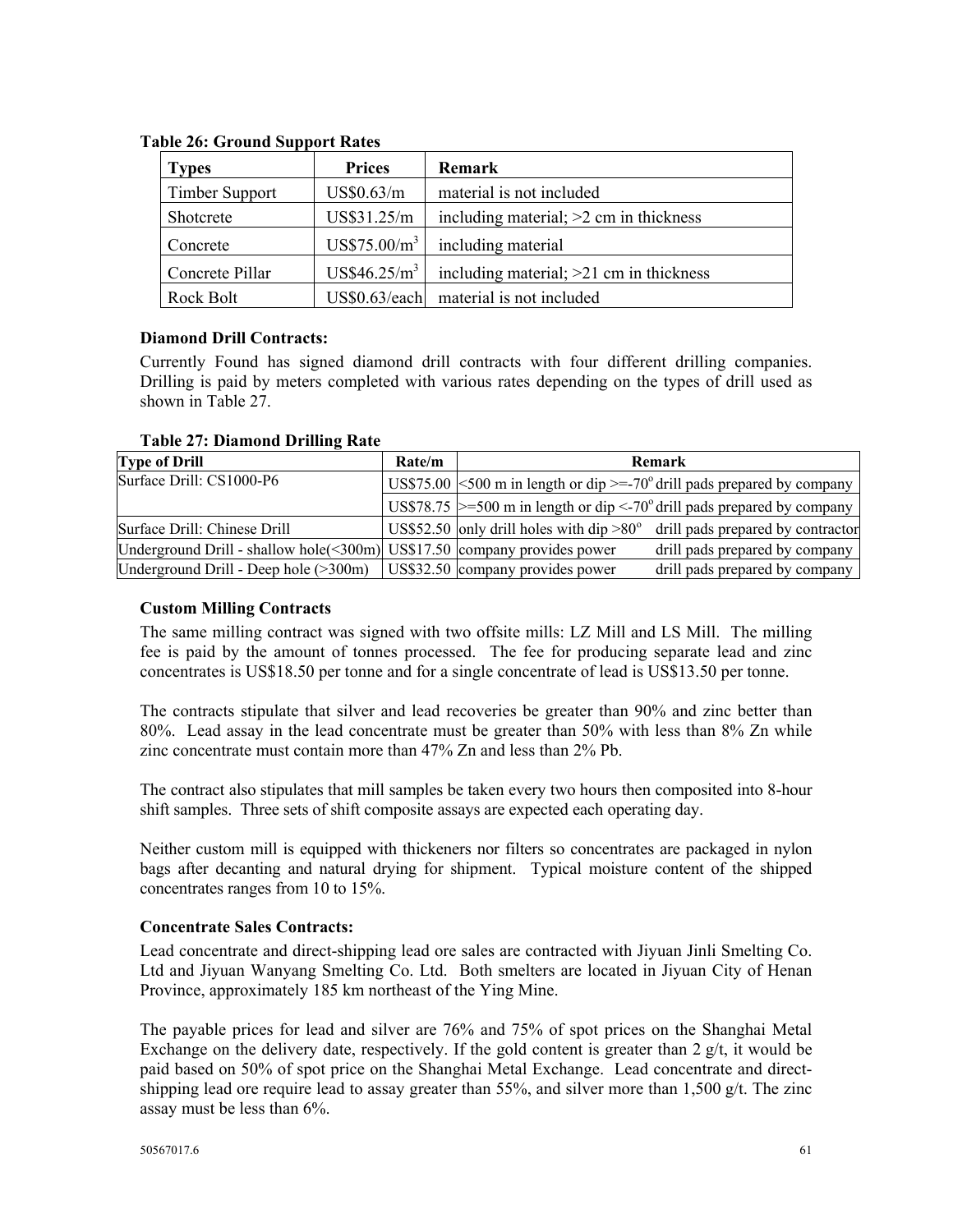Zinc produced from the custom mill is sold to two different zinc smelters – Shaanxi Shangluo Zinc Co. Ltd and Jiyuan Yongxing Zinc Smelting Co. Ltd. The payable price is 70% of spot price on the Shanghai Metal Exchange on the delivery date. The smelters require the concentrate to contain more than 47% Zn and less than 2% Pb. There is no credit for silver in the zinc concentrate.

The Shanghai Metal Exchange's quoted prices for silver, lead and zinc are about 13% above World prices due to the Chinese government levying a 13% Value-Added-Tax on metal imports.

The concentrate sales contracts require that the smelters pay the transportation costs and a cash deposit before delivery. Concentrate sale samples are taken and prepared in the custom mill while direct-shipping lead ore samples are taken and prepared in the buyer's plant. Usually the sales sample is split into four sub-samples. The buyer and Found are given two samples each. Found sends one sub-sample to Luotong Testing Centre for assaying and the results are used for settlement. The remaining sub-sample is used for arbitration purposes, if required. Normally, the variance in concentrate assay is less than 2%.

## **Market**

Within a 300 km range from the Ying Project site, there are at least five lead smelters with a combined smelting capacity of 500,000 tonnes of lead metal. While the smelters purchase the majority of the lead concentrate feed, many of them have to import from overseas; therefore, Found can negotiate very good payment terms for its concentrate.

## **Production and Financial Summary (April 1, 2005 to February 28, 2006)**

Found has carried out extensive exploration and development tunnels on the Ying Project, as discussed in sections 17.2 and 17.3. The following is the summary of related expenditures:

| (280, 200, 101, 001, 001, 20, 2000) |         |               |         |         |                   |                     |
|-------------------------------------|---------|---------------|---------|---------|-------------------|---------------------|
|                                     |         | <b>Shafts</b> | Direct  | Related |                   |                     |
|                                     | Tunnels | Sinking       | Cost    | Cost    | <b>Total Cost</b> | <b>Unit Cost</b>    |
| <b>Tunnel Access Name</b>           | (m)     | (m)           | (US\$)  | (US\$)  | (US\$)            | $(US\mathcal{S}/m)$ |
| CM101                               | 1,896   |               | 177,740 | 59,808  | 237,548           | 125                 |
| No. 3 Shaft (CM101)                 |         | 97            | 74,401  |         | 74,401            | 767                 |
| CM102                               | 9,283   |               | 951,798 | 180,474 | 1,132,272         | 122                 |
| CM103                               | 7,719   |               | 749,066 | 80,735  | 829,801           | 108                 |
| CM105                               | 295     |               | 26,952  | 69,986  | 96,938            | 328                 |
| No.1 Shaft (CM105)                  |         | 64            | 44,635  | 938     | 45,572            | 711                 |
| PD16                                | 250     |               | 24,131  | 37,469  | 61,600            | 246                 |
| No.2 Shaft (PD16)                   |         | 43            | 33,340  | 12,763  | 46,102            | 1,072               |
| PD650                               | 794     |               | 74,945  | 4,041   | 78,986            | 99                  |
| PD700                               | 694     |               | 71,226  | 15,810  | 87,036            | 125                 |
| &<br>YM01,<br>YPD01,                |         |               |         |         |                   |                     |
| YPD02                               | 4,126   |               | 354,422 | 27,588  | 382,010           | 93                  |
| WG Camp                             | 905     |               | 79,037  | 6,984   | 86,021            | 95                  |
| SDG Camp                            | 2,577   |               | 224,634 | 18,101  | 242,735           | 94                  |

#### **Table 28: Unit Cost Of Tunneling For The Ying Project (August 2004 To February 28, 2006)**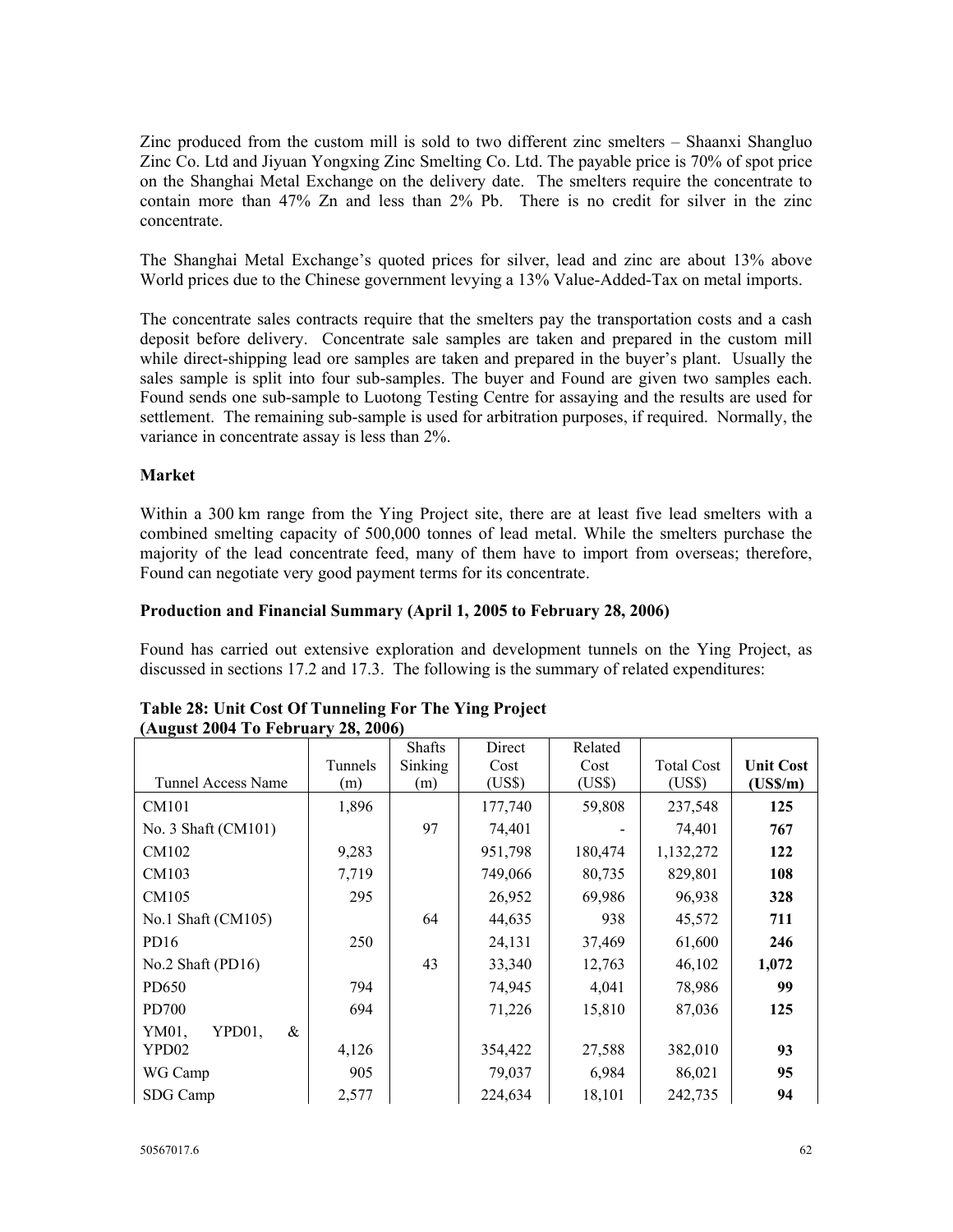| Tunnel Access Name | Tunnels<br>(m) | <b>Shafts</b><br>Sinking<br>(m) | Direct<br>Cost<br>(US\$) | Related<br>Cost<br>(US\$) | <b>Total Cost</b><br>(US\$) | <b>Unit Cost</b><br>$(US\mathcal{S}/m)$ |
|--------------------|----------------|---------------------------------|--------------------------|---------------------------|-----------------------------|-----------------------------------------|
| XM Camp            | 418            |                                 | 35.752                   | 394                       | 36.146                      | 86                                      |
| Total              | 28.957         | 204                             | 2.922.076                | 515.091                   | 3,437,168                   | 119                                     |

Direct cost is the cost paid to contractor, related cost is referred to as management cost related to non-contractor work.

| Table 29: Expenditure Summary For The Ying Project                    |  |
|-----------------------------------------------------------------------|--|
| (Based On Financial Statement Prepared By Management For Found) (USS) |  |

| Items               | From date of<br>inception<br>(August 2004)<br>to March 31, 2005 | From April 1, 2005<br>to.<br><b>February 28, 2006</b> | From date of<br>inception<br>(August 2004) to<br><b>February 28, 2006</b> |
|---------------------|-----------------------------------------------------------------|-------------------------------------------------------|---------------------------------------------------------------------------|
| Assay               | \$4,388                                                         |                                                       |                                                                           |
| Depreciation        | \$3,640                                                         | \$24,758                                              | \$28,398                                                                  |
| <b>Drilling</b>     | \$64,898                                                        | \$424,931                                             | \$489,829                                                                 |
| Geology             | \$2,469                                                         | \$543,210                                             | \$545,679                                                                 |
| Materials           | \$107,420                                                       | \$659,446                                             | \$766,866                                                                 |
| Milling             | \$55,922                                                        | \$438,014                                             | \$493,936                                                                 |
| Others              | \$22,450                                                        | \$269,018                                             | \$291,468                                                                 |
| Salary and benefits | \$69,295                                                        | \$324,338                                             | \$393,632                                                                 |
| Survey              | \$0                                                             | \$11,111                                              | \$11,111                                                                  |
| Transportation      | \$18,828                                                        | \$155,742                                             | \$174,570                                                                 |
| Tunneling           | \$309,630                                                       | \$2,301,421                                           | \$2,611,052                                                               |
| Total               | <b>US\$658,939</b>                                              | US\$5,166,725                                         | US\$5,825,664                                                             |

By-product ore production from exploration and development tunneling in the Ying Project for the eleven months ended February 28, 2006, is summarized as follows (in US dollars with an exchange rate of one US dollar  $= 8.1$  RMB):

**Table 30: By-Product Production And Sales From April 1, 2005 To February 28, 2006** 

| <b>By-product Ore Production</b>          | <b>Tonnes</b> |  |  |
|-------------------------------------------|---------------|--|--|
| Direct-shipping lead ores                 | 1,608         |  |  |
| Low grade lead zinc ores                  | 25,453        |  |  |
| Low grade lead ores                       | 7,498         |  |  |
| <b>Mill Throughput</b>                    |               |  |  |
| Lead ores                                 | 5,480         |  |  |
| Lead zinc ores                            | 24,545        |  |  |
| <b>Concentrate Production</b>             |               |  |  |
| Lead concentrates                         | 2,502         |  |  |
| Zinc concentrates                         | 1,263         |  |  |
| <b>By-product – Sales</b>                 |               |  |  |
| Direct-shipping lead ore - 1,099.6 tonnes | \$894,011     |  |  |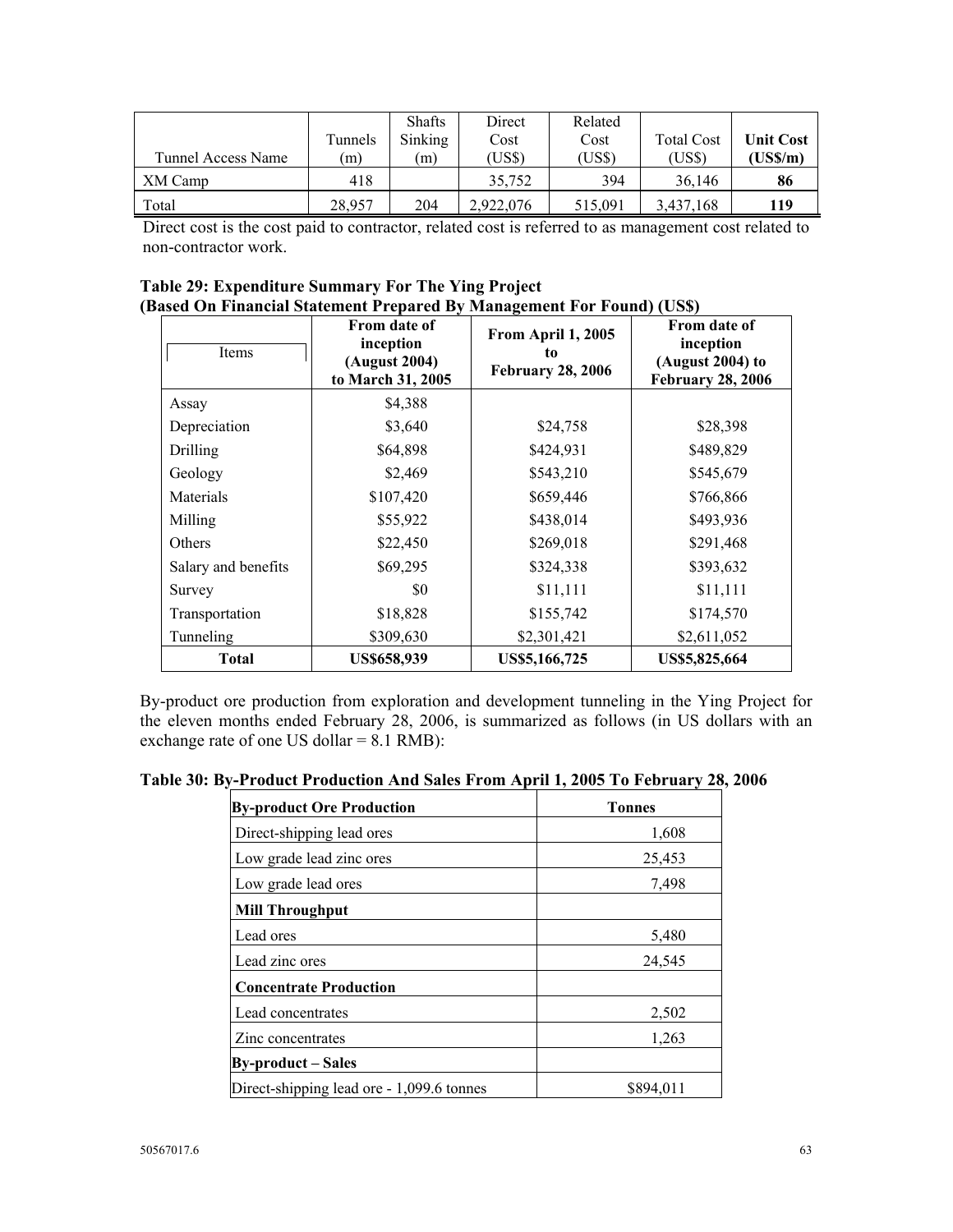| Direct-shipping lead zinc ore - 11.8 tonnes | \$8,794       |
|---------------------------------------------|---------------|
| Lead concentrates - 2,463.17 tonnes         | \$3,016,714   |
| Zinc concentrates $-1,209.29$ tonnes        | \$655,966     |
| Total                                       | US\$4,575,485 |

All of the diluted by-product ore extracted by exploration and development tunneling was shipped to two offsite mills for custom milling. From the above information, Found has recovered US\$4,575,485 of its costs of exploration and development, representing 78% of its total exploration and development costs.

## **Environmental**

An environmental permit has been issued to Found for the proposed mine and mill construction by Henan Provincial Environmental Protection Bureau. An approved Environmental Impact Assessment Study Report was prepared by Design Institute of Environment Protection of Luoyang City, dated January 20, 2006. The report detailed the current environmental condition at the site and established some basic socioeconomic and biophysical baseline data. The report concluded that current development mining had no significant adverse impacts.

Potential significant environmental impacts for the proposed mill and mine are likely to relate mostly to:

- Waste mine water discharge: the mine discharge water is required to be settled and treated in the settling ponds to allow discharged water to contain less than 0.012 mg/l Pb and less than 1.02 mg/l Zn to satisfy "National Surface Water Quality Standard", GB3838-2002II type water discharge standard;
- Ensuring that waste rocks do not contain unacceptable levels of lead and zinc and piling of the waste rock is allowed;
- Waste Water from the milling process shall be recycled and water shall be treated to satisfy "National Surface Water Quality Standard", GB3838-2002II type water discharge standard;
- Tailings from the milling process are required to be disposed behind the tailing dam. As most local people live above the tailing dam, tailings in the tailing dam have minimum impact on the local population's drinking water;
- Impact on the Gu-Xian Reservoir: the mine discharge water is required to be settled and treated in the settling ponds to allow discharged water to contain less than 0.012 mg/l Pb and less than 1.02 mg/l Zn to satisfy "National Surface Water Quality Standard", GB3838-2002II type water discharge standard. Therefore, it will have minimum impact on the Gu-Xian Reservoir;
- Public Opinion survey: as required by the Chinese government, a public opinion survey was performed with local affected communities. 98% of the surveyed were supportive of the project and only 2% were against the project.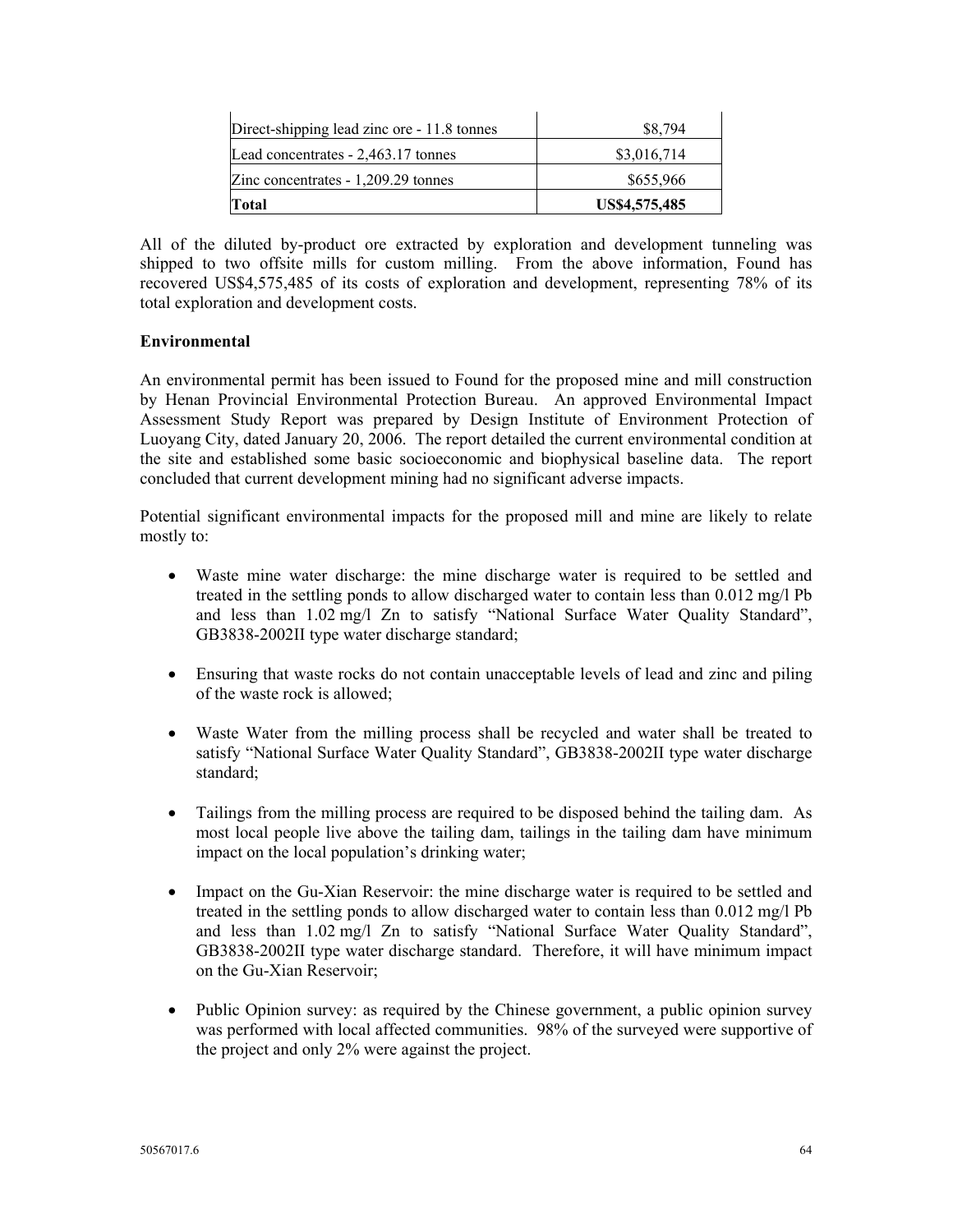The Henan Provincial Government has suggested an allocation of US\$1.3 million for the mine and mill environmental program, such as re-establishing vegetation and reclamation; however, a bond is not required.

At the Ying Mine, a concrete pond was built to contain mine drainage from underground tunnels. This water is treated to satisfy the minimum requirements of water quality standard before being discharged to the environment. A number of trees were planted at the mine site as ongoing reclamation on disturbed land.

## **Operational Health and Safety**

The Ying Mine has established comprehensive health and safety policies and procedures according to Chinese health and safety laws and regulations. These safety policies and procedures include:

- 1) Personal responsibilities of safe production, which covers safety responsibility for all management and staff;
- 2) Safety inspection policies, which outline the procedures for daily, monthly and quarterly safety inspections;
- 3) Safety training policies;
- 4) Accident reporting policies;
- 5) High-risk source monitoring policies;
- 6) Correction policies of safety rule breach;
- 7) Safety management policies for equipment;
- 8) Safety Incentive and punishment policies;
- 9) Operational health and safety record-filing policies;
- 10) Safety fund collecting policies;
- 11) Operating procedures for underground mining equipment;

The mine has an operational health and safety department which is staffed by three safety officers. The mandate of the department is to provide safety training, to enforce the operational health and safety policies and procedures, to make recommendations on mine safety issues, and to inspect the underground workings and explosive usages on a day-to-day basis. Each of the mining contractors appoints one to two safety officers of their own.

The mine maintains a safety committee of ten persons, headed by the general manager of Found. Other committee members consist of the deputy general manager of Henan Found, the mine manager, the safety department supervisor, the safety officer, and representatives of four mining contractors. The day-to-day operation of the committee is run by the mine's safety department. The mine management and the safety officers are required to have valid mine safety training certificates issued by the Provincial Bureau of Safe Production and Inspection.

Insurance policies covering death and injury have been purchased for all of the staff and workers in the mine.

The mine and the mining contractors supply personal protective equipment (PPE) to their own staff or miners. The PPE includes hard hats, steel-toed boots, work gloves, face masks, and ear plugs.

The mine is planning to set up a mine rescue team in the near future. A medical clinic with a simple drugstore at the mine site, run by a private doctor, is designated to provide medical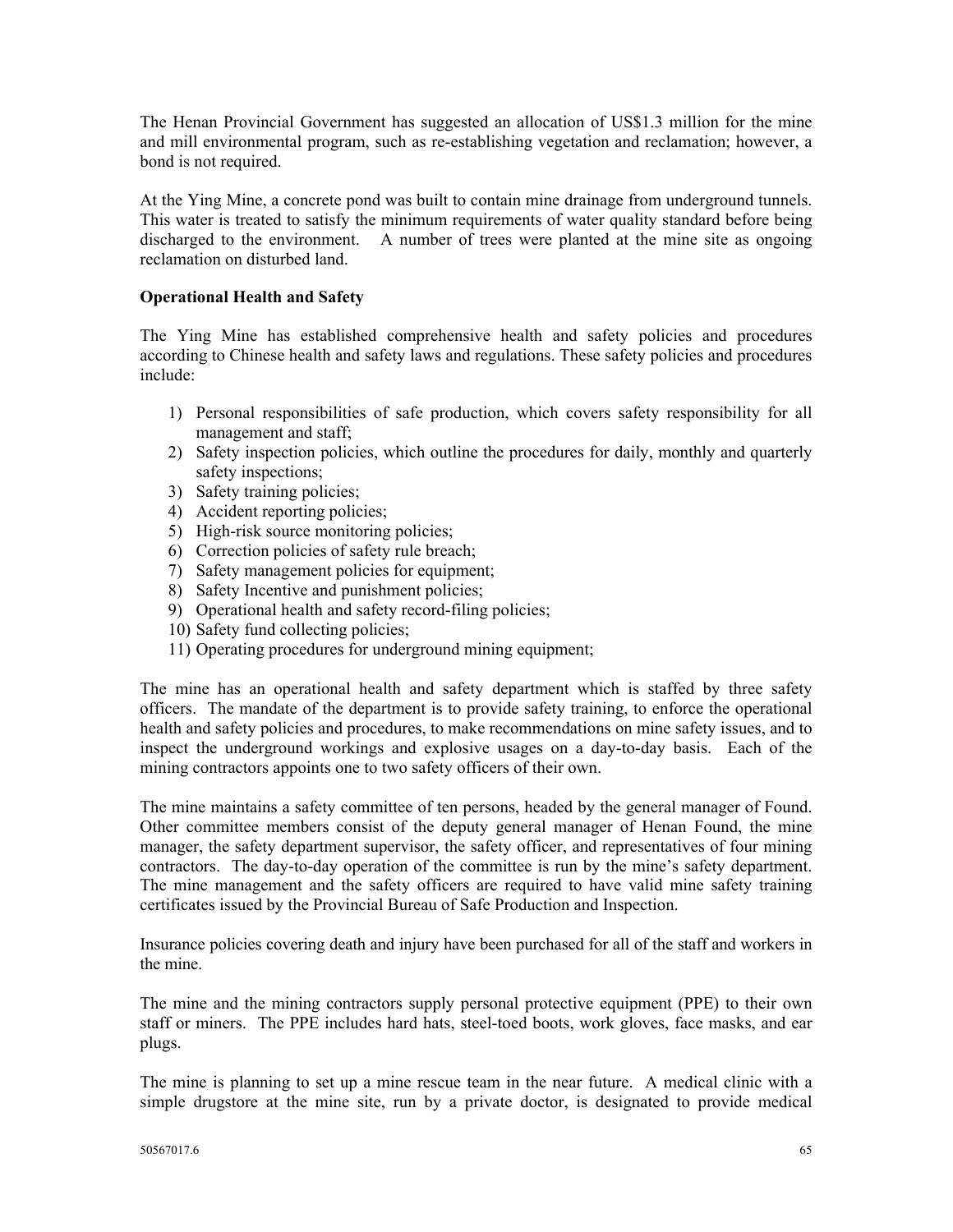treatment to all staff and miners. An agreement was signed between a hospital in Luoning County and the mine to provide emergency services to the mine.

The mine maintains sound safety statistics. To date the mine hasn't recorded any serious injury or death. The mine safety department reports the operational health and safety status on a weekly basis.

#### **Capital Cost Estimates**

The following capital costs estimate, including the major equipment list, is based on the Resource Utilization Plan ("RUP") Report and "Mine and Mill Design for Ying Silver-Lead-Zinc Mine", both prepared by the reputable Chinese engineering firms mentioned previously. Based on discussion with Found management, it is quite advanced in terms of mine development and preparation for mill construction. Estimates are based on the use of new equipment and expressed in US dollars with no provision for inflation.

#### **Mine Development**

As listed in Table 31, capital costs for mine developments include shaft sinking, tunneling, mining and hauling equipment purchases and installation, power supplies and infrastructures, totalling US\$5,819,878.

| <b>Mine Development Costs</b>              | US\$          |
|--------------------------------------------|---------------|
| Shafts                                     | \$1,520,700   |
| <b>Ventilation Shafts</b>                  | \$269,388     |
| 460m Level Tunnel                          | \$741,638     |
| 410 Level Tunnel                           | \$705,163     |
| <b>Service Chambers</b>                    | \$234,388     |
| Mine Development                           | \$355,175     |
| Mining Equipment                           | \$192,313     |
| Hauling Equipment                          | \$521,188     |
| Hoists, Winches, Pumps Etc.                | \$666,025     |
| <b>Underground Power Supply Facilities</b> | \$613,900     |
| Subtotal                                   | US\$5,819,878 |
| <b>Mill Plant Costs</b>                    |               |
| Crusher                                    | \$152,775     |
| <b>Ball Mill And Flotation Cells</b>       | \$932,713     |
| Filtration                                 | \$522,050     |
| <b>Power Supply Facilities</b>             | \$653,063     |
| Misc.                                      | \$40,625      |
| <b>Tailings Dam</b>                        | \$1,062,500   |
| Subtotal                                   | US\$3,363,725 |
| <b>Power Supply</b>                        |               |
|                                            |               |

**Table 31: Capital Cost Estimates Of The Ying Project In US Dollars**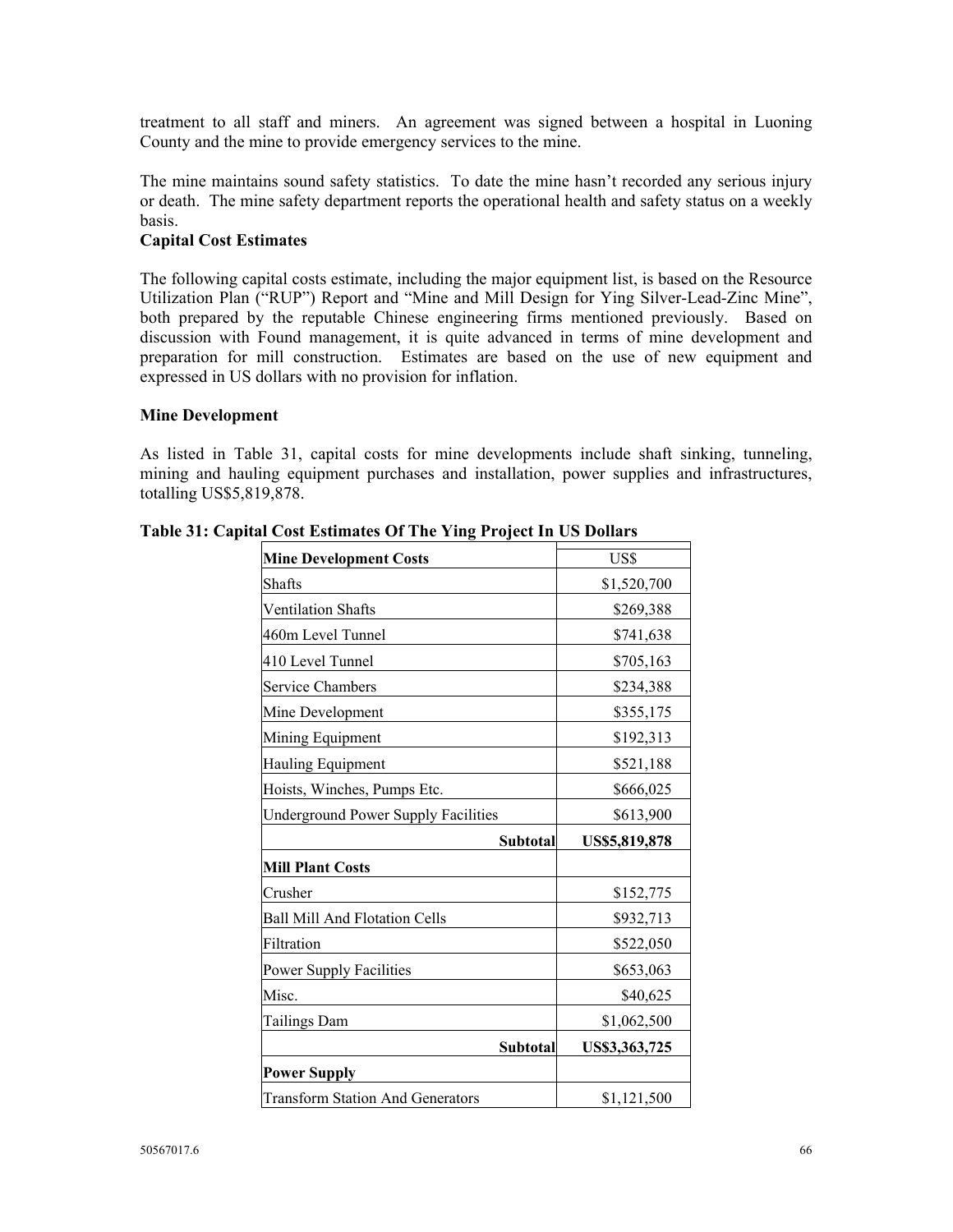| Cables And Lighting                    | \$380,575          |
|----------------------------------------|--------------------|
| Subtotal                               | \$1,502,075        |
| <b>Water Treatment</b>                 |                    |
| Water Supply And Drainage              | \$107,813          |
| <b>Environmental Project</b>           | \$232,463          |
| Subtotal                               | US\$340,276        |
| <b>Public Facilities</b>               |                    |
| <b>Service Buildings</b>               | \$175,513          |
| Communication                          | \$132,625          |
| Fire Alarm System                      | \$48,438           |
| Subtotal                               | US\$356,575        |
| Infrastructure                         |                    |
| <b>Upgrading Mine Site Roads</b>       | \$205,875          |
| Mill Roads                             | \$13,913           |
| Ore Stockpiles And Concentrate Storage | \$12,838           |
| <b>Retaining Walls</b>                 | \$234,000          |
| Ditches                                | \$67,313           |
| Sewage                                 | \$13,113           |
| Mine And Mill Site Transportation      | \$259,000          |
| Subtotal                               | <b>US\$806,050</b> |
| Other                                  |                    |
| Mine, Mill, And Tailings Land Leasing  | \$158,375          |
| <b>Management Fees</b>                 | \$152,525          |
| Training                               | \$18,750           |
| <b>Equipment Testing</b>               | \$55,325           |
| Tunnel Maintenance                     | \$68,288           |
| Mining Engineering Planning            | \$106,550          |
| Geotechnical Study                     | \$65,575           |
| Mine And Mill Design                   | \$60,000           |
| <b>Construction Inspection</b>         | \$75,000           |
| Road Construction (Ying Site To Xiayu) | \$250,000          |
| Ferry Terminal Upgrade                 | \$62,500           |
| Ferry Building                         | \$250,000          |
| Subtotal                               | US\$1,322,888      |
| <b>Total</b>                           | US\$13,511,471     |

# **Proposed Mill**

The proposed Xiashi mill for the Ying Mine is located at Xiashi Village, 17 km north-east of SGX. The Guxian Reservoir separates the mine and mill. Special barges will be designed and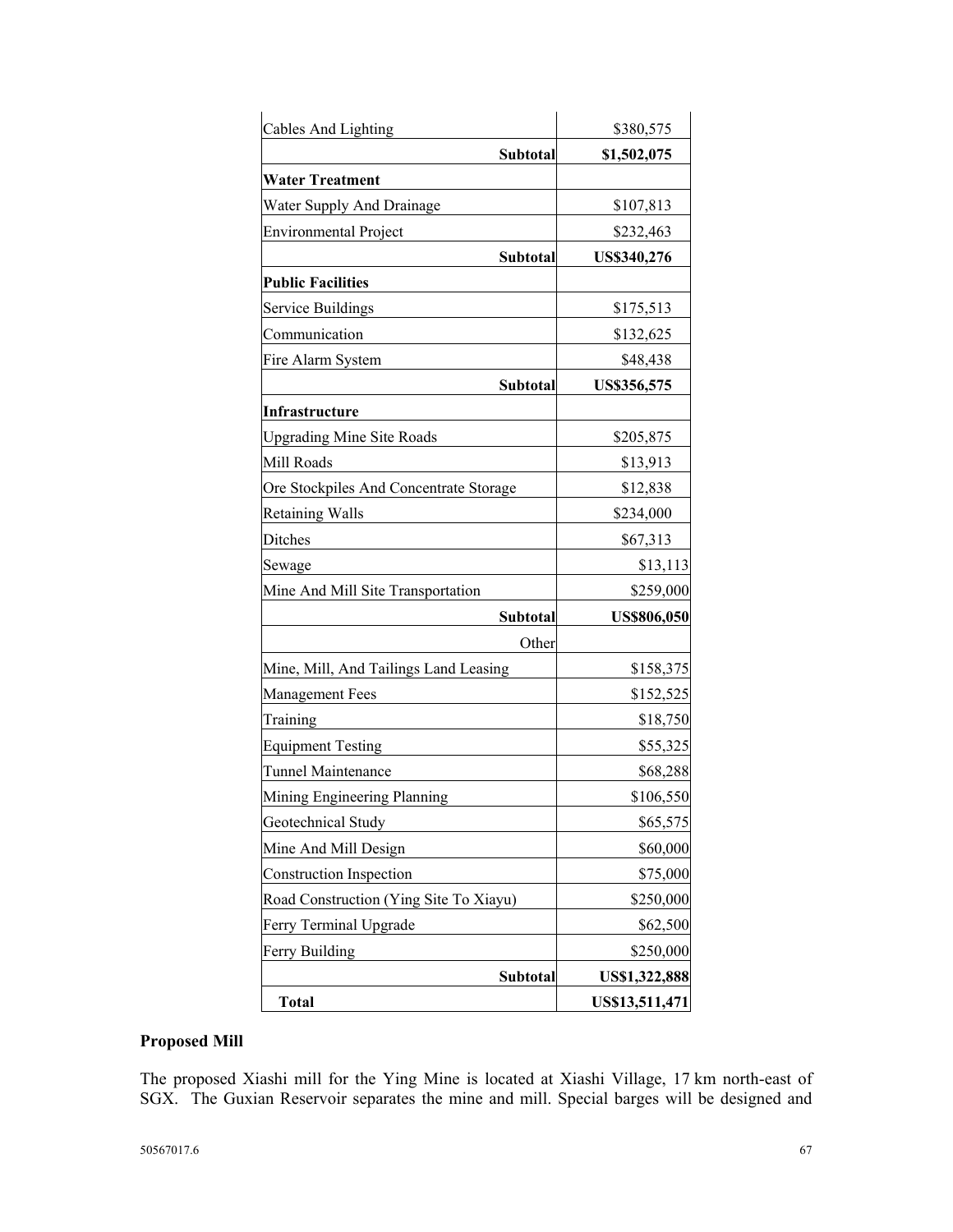built to transport the ore 6 km over water. Trucks will then be used to haul the ore the remaining distance from the ferry terminal to the stockpile area of the new mill site. Before delivering the ore, the trucks will be weighed. Road upgrading of the truck route together with the installation of the truck scale is currently underway. In addition civil site works at the new mill site and road construction to the proposed tailings dam site are also underway.

The mill is designed for 600 tpd. There will be two parallel lines each capable of treating 300 tpd. The mill is designed to produce separate lead and zinc concentrates together with thickeners and filters for dewatering the lead and zinc concentrates unlike the custom mills. The main pieces of mill equipment are listed in Table 32.

| <b>Name</b>                       | <b>Type/size</b> | <b>Designed Capacity</b> | Quantity       |
|-----------------------------------|------------------|--------------------------|----------------|
| Jaw Crusher                       | PEF500x750       | 37.50t/hr                |                |
| Cone Crusher                      | $PYH-2X$         | 75t/hr                   |                |
| Vibrating Screen                  | YA1536           | 112.50t/hr               |                |
| Grind Model Ball Mill             | MQCG2.1x3.6      | 25t/hr                   | $\overline{2}$ |
| High Weir Double Screw Classifier | $FG-20$          | 31.59/hr                 | $\overline{2}$ |
| <b>Flotation Cell</b>             | <b>BF1.2</b>     | $1.04 - 2.71t/hr$        | 12             |
| <b>Flotation Cell</b>             | $BF-6$           | $23.63 \times 26.46t/hr$ | 32             |
| Thickener                         | $NZS-9$          | $0.82$ , 1.19t/hr        | $\overline{2}$ |
| Filter                            | $HTG-09$         | 0.82, 1.19t/hr           | $\overline{c}$ |

**Table 32: Main Equipment Of The Proposed Mill** 

Tailings from the new mill will discharge by gravity to the new Phase 1 impoundment that is currently under construction.

## **Operating Costs**

## **Operating Cost Estimate**

The operating costs for mining, custom milling, shipping, General and Administration are actual figures; only the milling costs after April 1, 2007, have been estimated by Anhui Maanshan Institute. These costs are listed below (in US dollars):

## **Table 33: Operating Costs Of The Ying Project (US Dollars)**

|                                | Cost                                         |                                 |  |  |  |
|--------------------------------|----------------------------------------------|---------------------------------|--|--|--|
| Items                          | Actual Operating (2006-2007)<br>Fiscal Year) | After April 1, 2007             |  |  |  |
| Mining                         | \$13.38/t                                    | \$13.38/t                       |  |  |  |
| <b>Ongoing Sustaining Cost</b> | \$8.00/t                                     | \$8.00/t                        |  |  |  |
| Milling                        | $$18.50/t$ (toll milling fee)                | \$11.93/t (projected, Table 31) |  |  |  |
| Shipping                       | \$4.33/t                                     | \$4.33/t                        |  |  |  |
| Admin and General              | \$4.00/t                                     | \$4.00/t                        |  |  |  |
| Total                          | \$48.21/t                                    | \$41.64/t                       |  |  |  |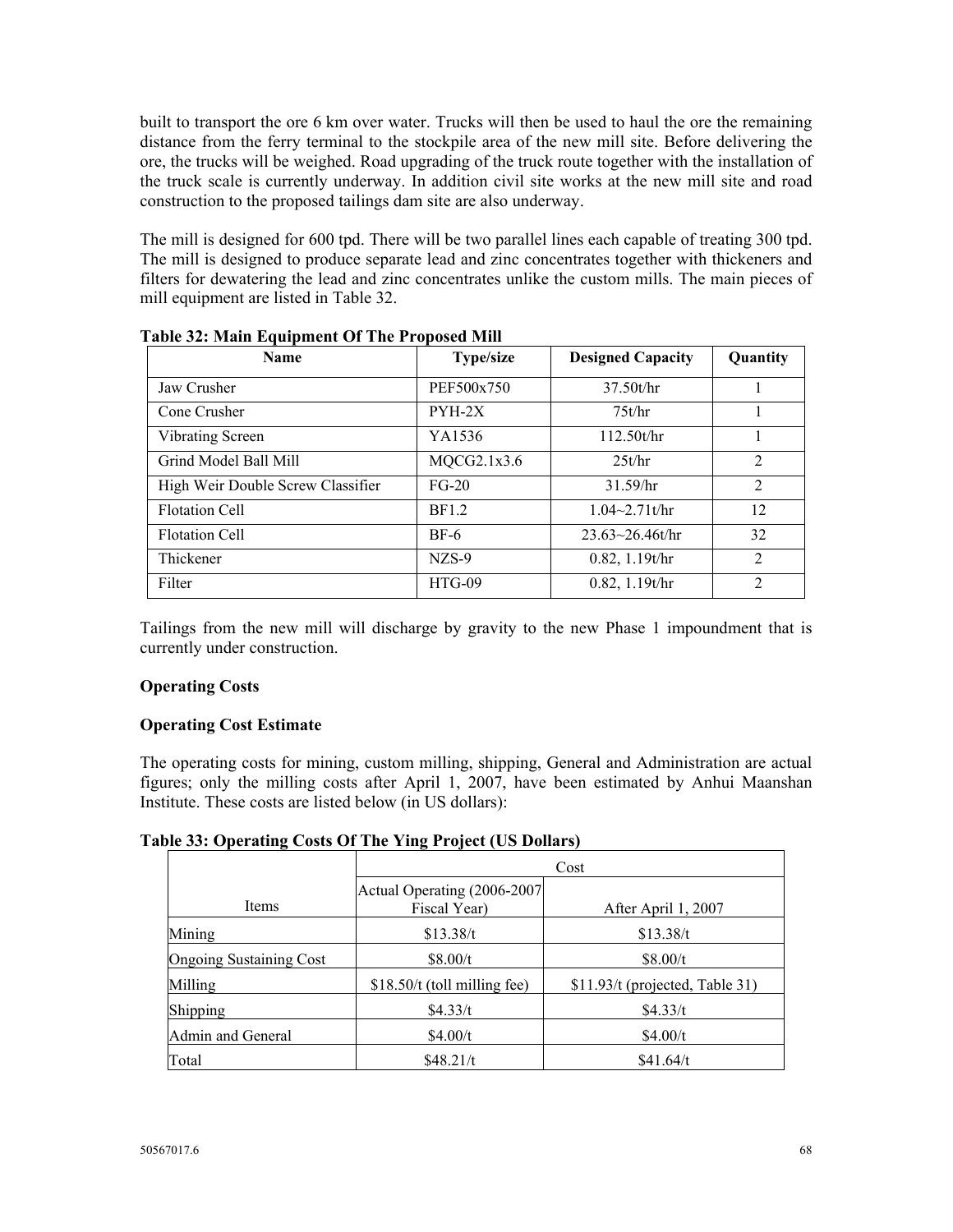|              | $US \frac{s}{t}$ |
|--------------|------------------|
| Consumables  | 2.46             |
| Power        | 3.29             |
| Manpower     | 1.99             |
| Depreciation | 2.30             |
| Maintenance  | 189              |
| <b>Total</b> | <b>US\$11.93</b> |

**Table 34: Mill Operating Cost Estimate For New Mill Under Construction** 

After April 1, 2007, Silvercorp is expecting to use its new 600 tpd flotation mill; therefore, the milling cost will be reduced from US\$18.50/t to US\$11.93/t. The ore shipping cost from the mine to the mill will also be reduced as a large ferry has been commissioned to take on larger loads than the small barges.

In order to reduce the hauling and milling costs, Found will first manually sort out of the waste rock and direct-ship lead ore from the run of mine ore as much as possible. Hand-sorting costs US\$2.5/t. Based on 2004/2005 production statistics, it is expected to hand sort about 7.1% to 10.5% from the run of mine ore as direct-shipping lead ore and about 28.6% to 30.5% as waste rock. A savings of almost 40% in ore transportation cost can be accomplished. Currently, Found is constructing a conveyor belt system for sorting waste rock and direct-shipping ore from the run of mine ore.

## **Taxes**

China levies a 13% Value-Added tax (VAT) on sales of lead, zinc, silver, copper and other metal products, while a 17% VAT is levied on all other products, such as power and materials supply. No VAT is levied on labour and services. Paid VAT credit can be used to off-set the VAT payable.

The quoted prices for silver, lead and zinc on the Shanghai Metal Exchange are about 13% above World prices due to the Chinese government levying a 13% VAT on metal imports.

For foreign invested companies such as Silvercorp, income tax is free for the first two years, rises to 15% for years three to five, and thereafter is 30%.

According to China mining law, mining companies are required to pay 2% resource tax or government royalty.

Other taxes such as business, city construction, school taxes are exempted for foreign invested companies.

## **Economic Analysis**

## **Production for April 1, 2006, to March 31, 2007**

The mine development is sufficiently advanced with 17,300 m of development tunnels completed. Since Found received the mining permit in late March of this year, initial production will be phased in from twenty stopes that have been developed on the 518 m level and 480 m level of the S14 and S6 veins, 490 m level and 460 m level of the S2 and S2E veins, 534 m level, 570 m level, 610 m level, and 640 m level of the S16W, S16W1, and S16E veins, 600 m level of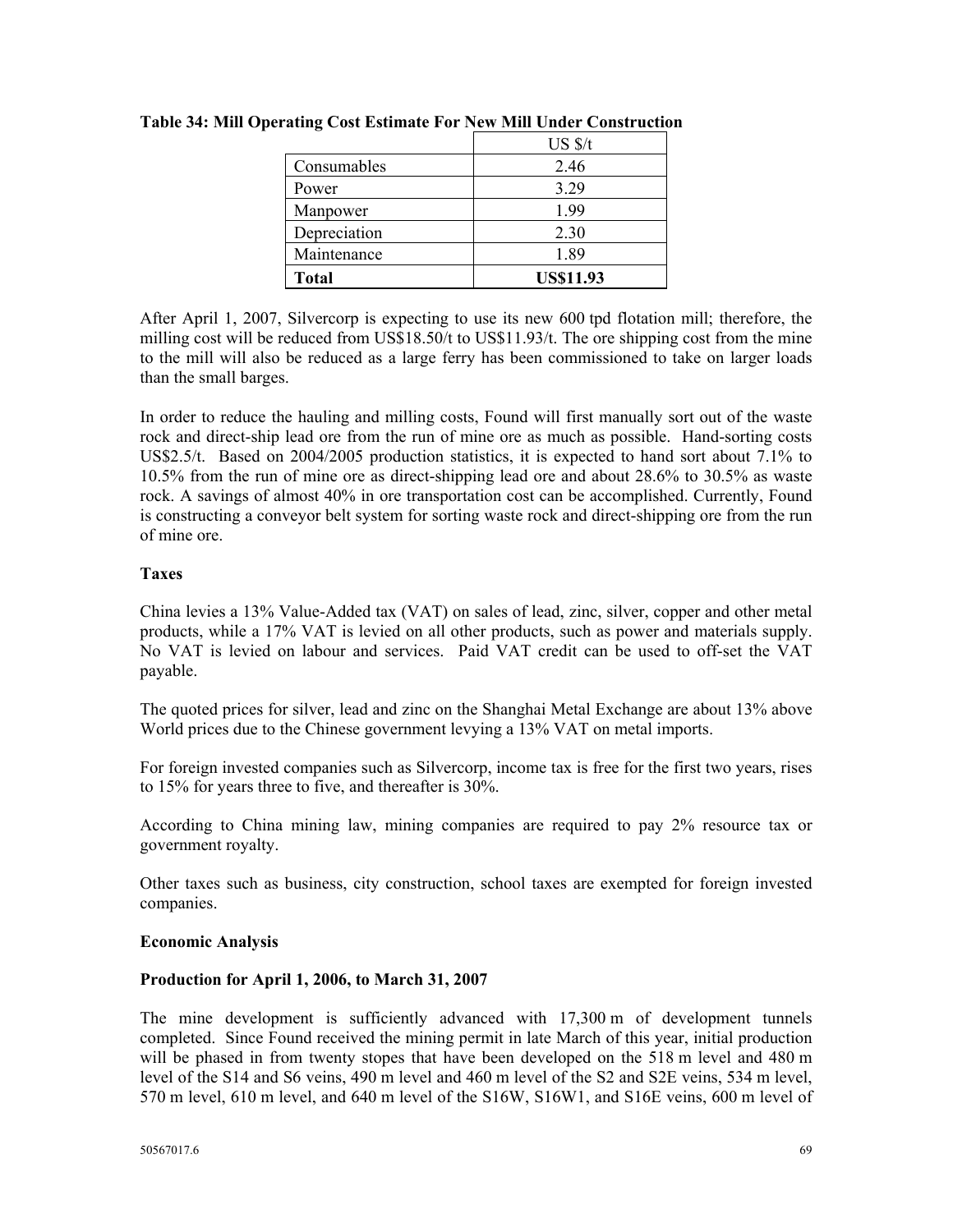the S7 vein, 570 m level, and 640 m level of the S8 vein (see Table 21) without requiring substantial capital.

Based on Found's 2006-2007 mine plan, the Ying Mine will produce a total 140,000 tonnes of diluted ores (Table 21) containing 70,000 tonnes of high-grade ore plus 70,000 tonnes of waste rock at 100% dilution. 40,000 tonnes of the waste rock will be manually separated from the runof-mine ore for dumping and 10,000 tonnes of massive galena will be hand-sorted for directshipping to smelters after crushing. The direct-shipping ore is estimated to contain 67.50 oz/t Ag, 55% Pb, and 8% Zn (based on 2005 sales grades). Therefore, a total of 90,000 tonnes of diluted ores (70,000 t of high-grade ores, plus 20,000 t of diluted ore taken from the waste rock) are required to be processed in two off-site toll mills (the LZ and LS mills). The projected head grades for the 90,000 tonnes of diluted ores are  $35.29$  oz/t Ag, 16.79% Pb, and  $5.49\%$  Zn (see Table 35).

#### **Financial Summary for Life of Mine**

Using the total mining reserve in Table 14, a financial analysis of the Ying Project was made, which incorporated the cost estimate, metal recovery rates derived from actual custom milling, and the most recent Chinese tax schedules. The cash flow analysis for 6-year mine life is listed in Table 35.

Based on net metal prices of US\$7.50/oz Ag (first year at US\$9.00/oz Ag), US\$0.38/lb Pb, and US\$0.71/lb Zn and assuming the total production cost of US\$40.94 per tonne mined for the first year and US\$36.73 per tonne mined thereafter, and using metal recovery rates of 95% for Pb, 90% for Ag, and 75% for Zn, Silvercorp's share (77.5%) of projected net profit is anticipated to be US\$26.2 million for the 1st year, US\$64.6 million for the 2nd year, US\$54.9 million for the 3rd, 4th and 5th years, and US\$45.2 million for the 6th year. The capital payback period is projected to be zero as the entire capital expenditure is projected to be financed from the first year's cash flow.

If lead and zinc revenues are used to cover the production cost, then unit silver production cost adjusted for lead and zinc credits is negative US\$5.02 to negative US\$4.72 per ounce. If lead and zinc are treated as free credits and only silver revenue is used to cover the production cost, then unit silver production cost is US\$1.62 per ounce.

#### **Payback**

The capital expenditure of US\$13,511,471 is budgeted for mine production starting from the 2006/2007 fiscal year. Due to the extremely high-grade nature of the Ying Ore Body, the project essentially self-financed after the obligated capital contribution of US\$4 million and cash payment of US\$1.5 million for Silvercorp to earn its 77.5% interest in the project (through holding 77.5% of Found). According to the management, the cash position of Found at the end of March 2006 is US\$2.6 million with no debt. The capital required in 2006-2007 fiscal year is expected to be financed entirely by cash-flow generated from development and exploration tunneling and mine production; therefore, the payback period is zero.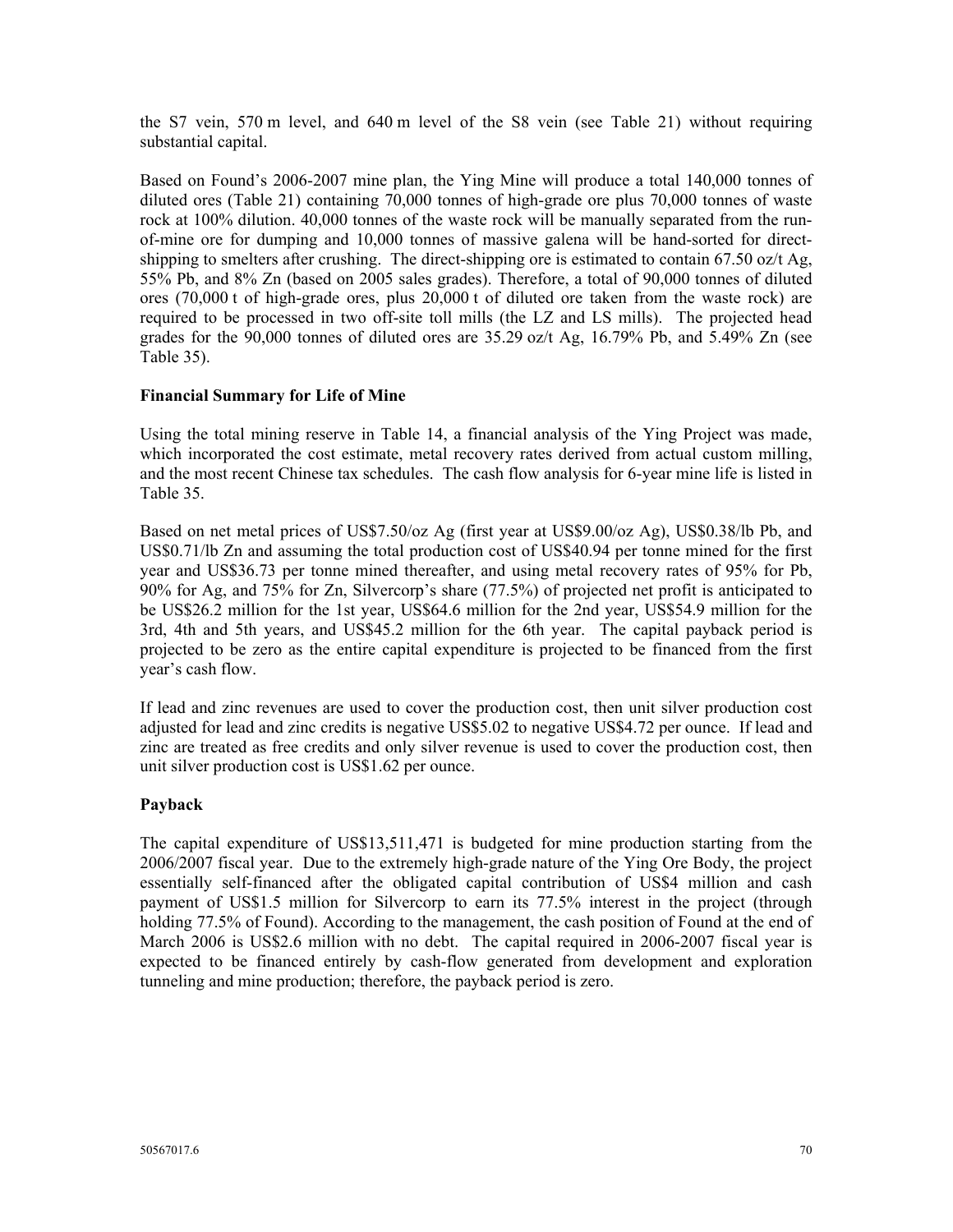# **Table 35: Cash Flow Analysis For Ying Project (US\$)**

|                                          |       | Year             | Year             | Year               | Year                   | Year           | Year             |
|------------------------------------------|-------|------------------|------------------|--------------------|------------------------|----------------|------------------|
|                                          |       | 2006/2007        | 2007/2008        | 2008/2009          | 2009/2010              | 2010/2011      | 2011/2012        |
| <b>Ore Mined (tonne)</b>                 |       | 140,000          | 300,000          | 300,000            | 300,000                | 300,000        | 300,000          |
| Grade                                    |       |                  |                  |                    |                        |                |                  |
| Silver (oz/t)                            |       | 27.5             | 24.68            | 24.68              | 24.68                  | 24.68          | 24.68            |
| Lead $(\% )$                             |       | 14.72%           | 13.24%           | 13.24%             | 13.24%                 | 13.24%         | 13.24%           |
| Zinc $(\%)$                              |       | 4.10%            | 4.31%            | 4.31%              | 4.31%                  | 4.31%          | 4.31%            |
| Less: Hand sorted waste rock, 28.6%      |       |                  |                  |                    |                        |                |                  |
| of tonnes ore mined                      | 28.6% | 40,040           | 85,800           | 85,800             | 85,800                 | 85,800         | 85,800           |
| Grade                                    |       |                  |                  |                    |                        |                |                  |
| Silver (oz/t)                            |       | $\mathbf{0}$     | $\mathbf{0}$     | $\boldsymbol{0}$   | $\theta$               | $\theta$       | $\boldsymbol{0}$ |
| Lead $(\% )$                             |       | $\boldsymbol{0}$ | $\boldsymbol{0}$ | $\overline{0}$     | $\theta$               | $\theta$       | $\boldsymbol{0}$ |
| Zinc $(\% )$                             |       | $\mathbf{0}$     | $\mathbf{0}$     | $\overline{0}$     | $\theta$               | $\overline{0}$ | $\boldsymbol{0}$ |
| Less: Hand sorted direct-shipping ore,   |       |                  |                  |                    |                        |                |                  |
| 7.1% of ore tonnes mined                 | 7.1%  | 10,000           | 21,300           | 21,300             | 21,300                 | 21,300         | 21,300           |
| Grade                                    |       |                  |                  |                    |                        |                |                  |
| Silver (oz/t)                            |       | 67.50            | 67.50            | 67.50              | 67.50                  | 67.50          | 67.50            |
| Lead $(\% )$                             |       | 55%              | 55%              | 55%                | 55%                    | 55%            | 55%              |
| Zinc $(\%)$                              |       | 8%               | 8%               | 8%                 | $8\%$                  | 8%             | 8%               |
| Ore to be shipped and milled (tonne)     |       | 89,960           | 192,900          | 192,900            | 192,900                | 192,900        | 192,900          |
| Grade                                    |       |                  |                  |                    |                        |                |                  |
|                                          |       |                  |                  |                    |                        |                |                  |
| Silver $(oz/t)$                          |       | 35.29            | 30.93            | 30.93              | 30.93                  | 30.93          | 30.93            |
| Lead $(\% )$                             |       | 16.79%           | 14.52%           | 14.52%             | 14.52%                 | 14.52%         | 14.52%           |
| Zinc $(\%)$                              |       | 5.49%            | 5.82%            | $\frac{1}{5.82\%}$ | 5.82%                  | 5.82%          | 5.82%            |
| Milling recovery rate                    |       |                  |                  |                    |                        |                |                  |
| Silver                                   |       | 90.00%           | 90.00%           | 90.00%             | 90.00%                 | 90.00%         | 90.00%           |
| Lead                                     |       | 95.00%           | 95.00%           | 95.00%             | 95.00%                 | 95.00%         | 95.00%           |
| Zinc                                     |       | 75.00%           | 75.00%           | 75.00%             | 75.00%                 | 75.00%         | 75.00%           |
| <b>Metal products</b>                    |       |                  |                  |                    |                        |                |                  |
| Silver produced from direct-shipping ore |       |                  |                  |                    |                        |                |                  |
| (oz)                                     |       | 675,000          | 1,437,750        | 1,437,750          | 1,437,750              | 1,437,750      | 1,437,750        |
| Lead produced from direct-shipping ore   |       |                  |                  |                    |                        |                |                  |
| (lb)                                     |       | 12,100,000       | 25,773,000       | 25,773,000         | 25,773,000             | 25,773,000     | 25,773,000       |
| Silver produced from milled ore (oz)     |       | 2,857,500        | 5,369,625        | 5,369,625          | $\overline{5,369,625}$ | 5,369,625      | 5,369,625        |
| Lead produced from milled ore (lb)       |       | 31,575,720       | 58,530,450       | 58,530,450         | 58,530,450             | 58,530,450     | 58,530,450       |
| Zinc produced from milled ore (lb)       |       | 8,151,000        | 18,522,900       | 18,522,900         | 18,522,900             | 18,522,900     | 18,522,900       |
| <b>Total metal products</b>              |       |                  |                  |                    |                        |                |                  |
| Total silver produced (oz)               |       | 3,532,500        | 6,807,375        | 6,807,375          | 6,807,375              | 6,807,375      | 6,807,375        |
| Total lead produced (lb)                 |       | 43,675,720       | 84,303,450       | 84,303,450         | 84,303,450             | 84,303,450     | 84,303,450       |
| Total zinc produced (lb)                 |       | 8,151,000        | 18,522,900       | 18,522,900         | 18,522,900             | 18,522,900     | 18,522,900       |
| Metal prices (US\$)(net of smelter       |       |                  |                  |                    |                        |                |                  |
| charges and value-added tax)             |       |                  |                  |                    |                        |                |                  |
| Silver (US\$/oz) (\$10/oz x 75%)         |       | 9.00             | 7.50             | 7.50               | 7.50                   | 7.50           | 7.50             |
| Lead (US\$/lb) (\$0.50/lb x 76%)         |       | 0.38             | 0.38             | 0.38               | 0.38                   | 0.38           | 0.38             |
| Zinc (US\$/lb)(\$1.015/lb x 70%)         |       | 0.71             | 0.71             | 0.71               | 0.71                   | 0.71           | 0.71             |
| <b>Revenue (US\$)</b>                    |       |                  |                  |                    |                        |                |                  |
|                                          |       |                  |                  |                    |                        |                |                  |
| Silver (US\$)                            |       | 31,792,500       | 51,055,313       | 51,055,313         | 51,055,313             | 51,055,313     | 51,055,313       |
|                                          |       |                  |                  |                    |                        |                |                  |
| Lead (US\$)                              |       | 16.596.774       | 32,035,311       | 32,035,311         | 32,035,311             | 32,035,311     | 32,035,311       |
|                                          |       |                  |                  |                    |                        |                |                  |
| Zinc (US\$)                              |       | 5,791,286        | 13,160,520       | 13,160,520         | 13,160,520             | 13,160,520     | 13,160,520       |
| Total revenue (us\$)                     |       | 54,180,559       | 96,251,144       | 96,251,144         |                        | 96,251,144     | 96,251,144       |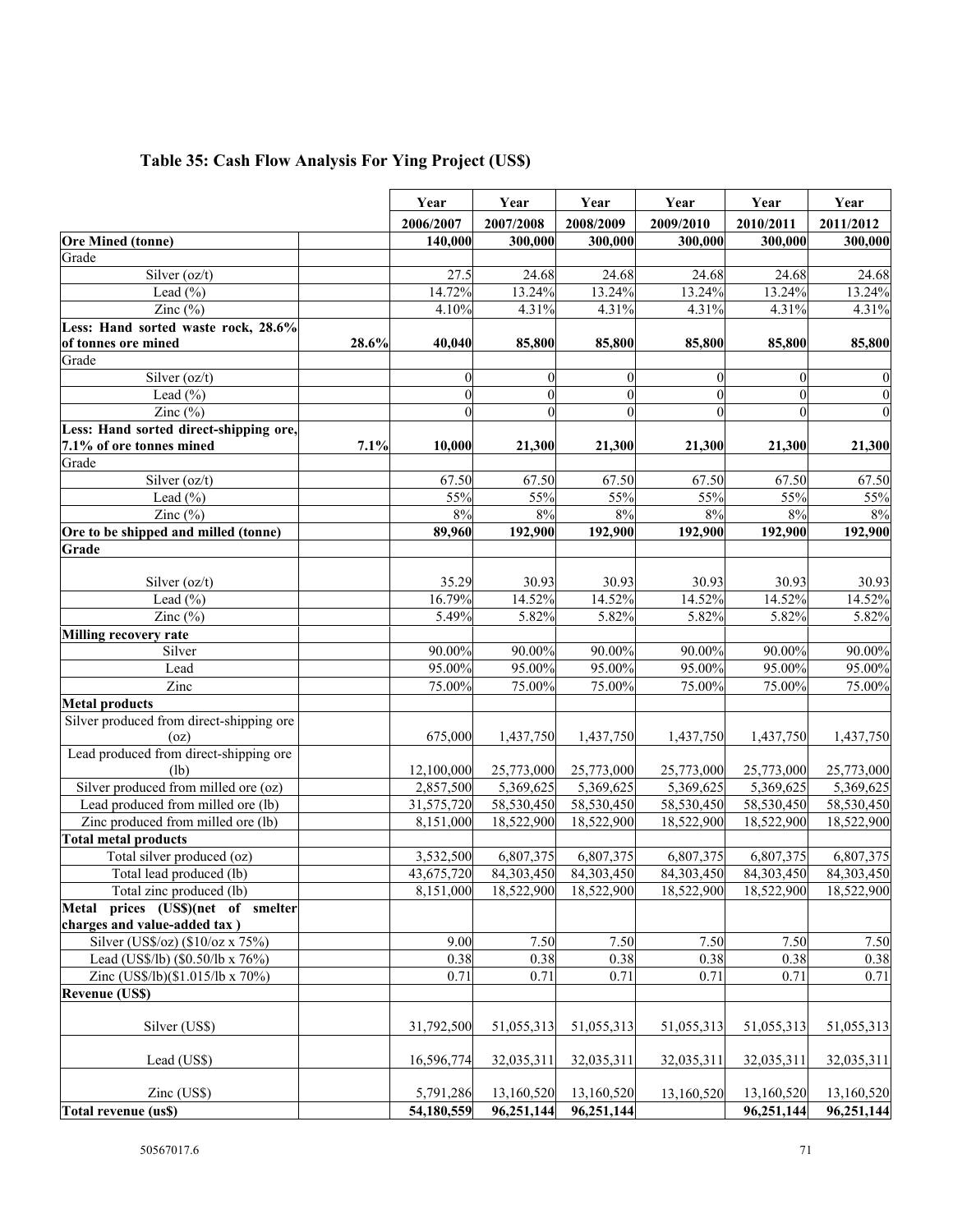|                                           |         | Year       | Year       | Year       | Year       | Year       | Year       |
|-------------------------------------------|---------|------------|------------|------------|------------|------------|------------|
|                                           |         | 2006/2007  | 2007/2008  | 2008/2009  | 2009/2010  | 2010/2011  | 2011/2012  |
|                                           |         |            |            |            | 96,251,144 |            |            |
|                                           |         |            |            |            |            |            |            |
| Mining cost (US\$13.38/t)                 | 13.38   | 1,873,200  | 4,014,000  | 4,014,000  | 4,014,000  | 4,014,000  | 4,014,000  |
|                                           |         |            |            |            |            |            |            |
| Sustaining capital cost (US\$8/t)         | 8.00    | 1,120,000  | 2,400,000  | 2,400,000  | 2,400,000  | 2,400,000  | 2,400,000  |
| Custom milling cost (US\$18.50/t)         | 18.50   | 1,664,260  |            |            |            |            |            |
| Milling<br>cost<br>using<br>mill<br>own   |         |            |            |            |            |            |            |
| US\$11.93/t)                              | 11.93   |            | 2,301,297  | 2,301,297  | 2,301,297  | 2,301,297  | 2,301,297  |
| Shipping cost (US\$4.33/t)                | 4.33    | 389,527    | 835,257    | 835,257    | 835,257    | 835,257    | 835,257    |
|                                           |         |            |            |            |            |            |            |
| Admin + general $(US$4/t)$                | 4.00    | 560,000    | 1,200,000  | 1,200,000  | 1,200,000  | 1,200,000  | 1,200,000  |
| Hand sorting cost $(\$2.5/t)$ for waste   |         |            |            |            |            |            |            |
| rock (US\$)                               | 2.50    | 100,100    | 214,500    | 214,500    | 214,500    | 214,500    | 214,500    |
| Hand sorting cost $(\$2.5/t)$ for direct- |         |            |            |            |            |            |            |
| shipping ore (US\$)                       | 2.50    | 25,000     | 53,250     | 53,250     | 53,250     | 53,250     | 53,250     |
|                                           |         |            |            |            |            |            |            |
| <b>Total production cost (US\$)</b>       |         | 5,732,087  | 11,018,304 | 11,018,304 | 11,018,304 | 11,018,304 | 11,018,304 |
|                                           | 2.00%   | 1,083,611  | 1,925,023  |            |            |            |            |
| <b>Resource tax (us\$)</b>                |         |            |            | 1,925,023  | 1,925,023  | 1,925,023  | 1,925,023  |
| Pre-income tax net profit (US\$)          |         | 47,364,861 | 83,307,817 | 83,307,817 | 83,307,817 | 83,307,817 | 83,307,817 |
| Income tax rate                           |         | 0%         | 0%         | 15%        | 15%        | 15%        | 30%        |
|                                           |         |            |            |            |            |            |            |
| Income tax payable (US\$)                 |         |            |            | 12,496,173 | 12,496,173 | 12,496,173 | 24,992,345 |
|                                           |         |            |            |            |            |            |            |
| Net profit after income tax (US\$)        |         | 47,364,861 | 83,307,817 | 70,811,645 | 70,811,645 | 70,811,645 | 58,315,472 |
| Silvercorp's share (77.5%) of net profit  |         |            |            |            |            |            |            |
| after income tax (US\$)                   |         | 36,707,767 | 64,563,558 | 54,879,024 | 54,879,024 | 54,879,024 | 45,194,491 |
| Less: Capital expenditure for future      |         |            |            |            |            |            |            |
| development (US\$)                        |         | 13,511,471 |            |            |            |            |            |
| Net cash flow for 100% Ying               |         | 33,853,390 | 83,307,817 | 70,811,645 | 70,811,645 | 70,811,645 | 58,315,472 |
| Silvercorp's share of cash<br>flow        |         |            |            |            |            |            |            |
| $(77.5%)$ (US\$)                          |         | 26,236,377 | 64,563,558 | 54,879,024 | 54,879,024 | 54,879,024 | 45,194,491 |
| Unit silver production cost               | US\$/oz | 1.62       | 1.62       | 1.62       | 1.62       | 1.62       | 1.62       |
| Unit silver production cost adjusted for  |         |            |            |            |            |            |            |
| by-product credit                         | US\$/oz | $-4.72$    | $-5.02$    | $-5.02$    | $-5.02$    | $-5.02$    | $-5.02$    |

## **Mine Life**

Based on the measured plus indicated resources presented in this report and using a 100% dilution factor and a 95% recovery rate for the high-grade resources, the mining resources were calculated to be 1,542,078 tonnes grading 767 g/t (24.68 oz/t) Ag, 13.24% Pb and 4.31% Zn. Based on a mining rate of 140,000 tonnes for the 2006/2007 fiscal year and 300,000 tonnes per year thereafter (total 1,640,000 tonne ore mined), the resources will sustain mine production for the Ying Mine for about six years. The 97,922 tonne short fall is expected to be filled by converting part of the inferred resource to measured plus indicated resources as exploration progresses.

Based on geological interpretation and understanding of the Ying Property and its similarity to the Coeur d'Alene silver district in Idaho, the aggressive tunneling and drilling program recommended in this report for the 2006/2007 year could convert a substantial amount of the inferred resource to measured plus indicated resource thereby extending the mine life far beyond six years.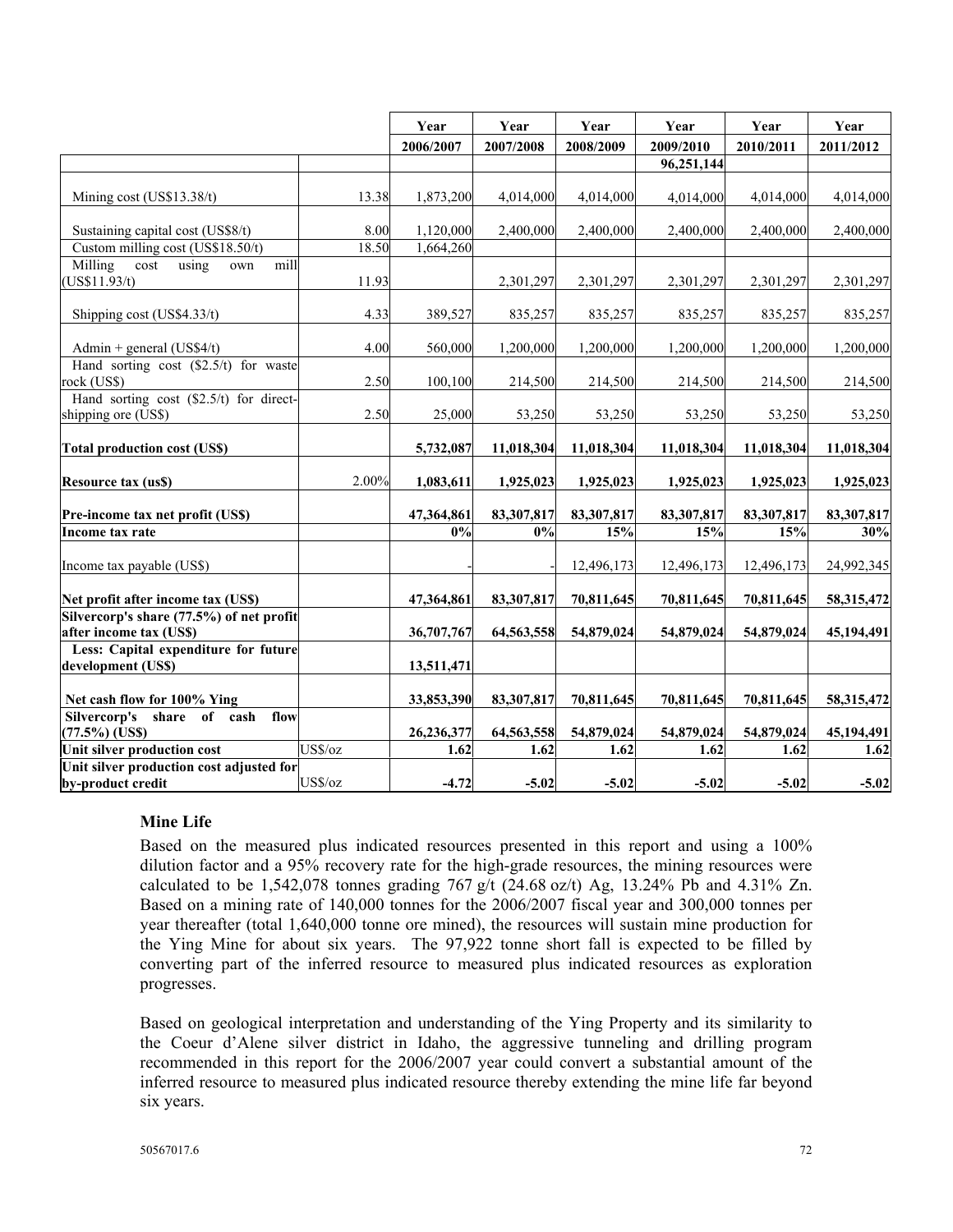#### **INTERPRETATION AND CONCLUSIONS**

From August 2004 to April 2006, Silvercorp completed 27,697 m of underground workings and 17,697 m of underground and surface drilling, defining high-grade silver-lead-zinc resources in 14 veins averaging 0.42 m thick. This mineralization is hosted by quartz-carbonate veins cutting Precambrian-age gneisses, and is similar to the important mesothermal vein system of the famous Coeur d'Alene District in the northwest United States.

New resource calculations presented in this report consist of measured plus indicated resources of 811,620 tonnes with an average grade of 1,535 g/t Ag, 26.53% Pb, and 8.53% Zn in veins averaging 0.42 m wide. The contained metals for the measured plus indicated resources are 40.04 million ounces of Ag, 215,294 tonnes of Pb, and 69,249 tonnes of Zn. The inferred resource is 1,241,304 tonnes with a grade of 1,426 g/t Ag, 25.37% Pb, 9.41% Zn in veins averaging 0.45 m wide. This inferred resource contains 56.91 million ounces of Ag, 314,915 tonnes of Pb, and 116,818 tonnes of Zn, reflecting more than a 100% increase from one year ago (Broili, 2005).

During the past two-year period, the Ying Project has rapidly expanded the silver-lead-zinc resource. This is due to tunneling along the veins, declines and raises along the veins, and crosscuts which intersected new veins. By continuing a similar level of exploration, existing veins will likely be expanded and new veins discovered.

Of 27,574 m of tunnels completed since August 2004, about 17,300 m are mining development tunnels. The mine development is sufficiently advanced so that upon receiving the mining permit, preliminary production started from ten of the more than 20 initial stopes developed at various levels on seven different veins.

The custom milling of 40,711 tonnes of diluted by-product ore extracted from exploration and development tunnels indicated that Ag, Pb, and Zn contained in the Ying Veins can be easily recovered. The Pb-Ag and Zn concentrates produced satisfy the requirements of smelters. This milling test also confirmed that it is economic to use off-site floatation mills to treat diluted ores.

Concentrate sales contracts have been signed with several lead and zinc smelters on terms of delivery at mine site against cash advance from smelters. The payable prices for lead, silver and zinc metals in are 76%, 75% and 70% respectively of spot prices quoted on the Shanghai Metal Exchange ("SME").

Currently, sixteen shrinkage stopes are currently being mined at the Ying Mine. An additional four stopes are expected to be mined within 2-3 months, at which point a phase one mining capacity of 600 tpd will be achieved. Given enough time, it is reasonable to assume the company can reach its production goal without incurring substantial capital cost. Production for the first three years is planned to come mainly through horizontal portals; thereafter, shafts will be used.

Three shafts equipped with hoists are being sunk and are expected to reach their intended depth of 210 m by the end of 2006. The shafts will each be 3.8 m in diameter, each capable of hauling 150,000 tonnes of material per year (based on 300 days/year).

Using the measured plus indicated resources presented in this report, a 100% dilution factor and 95% recovery rate for the high-grade resources, a potentially mineable measured plus indicated resource is calculated to be 1,542,078 tonnes grading 767 g/t (24.68 oz/t) Ag, 13.24% Pb and 4.31% Zn. Assuming a mining rate of 140,000 tonnes for the 2006/2007 fiscal year and 300,000 tonnes per year thereafter, the resources at Ying could sustain mine production for about six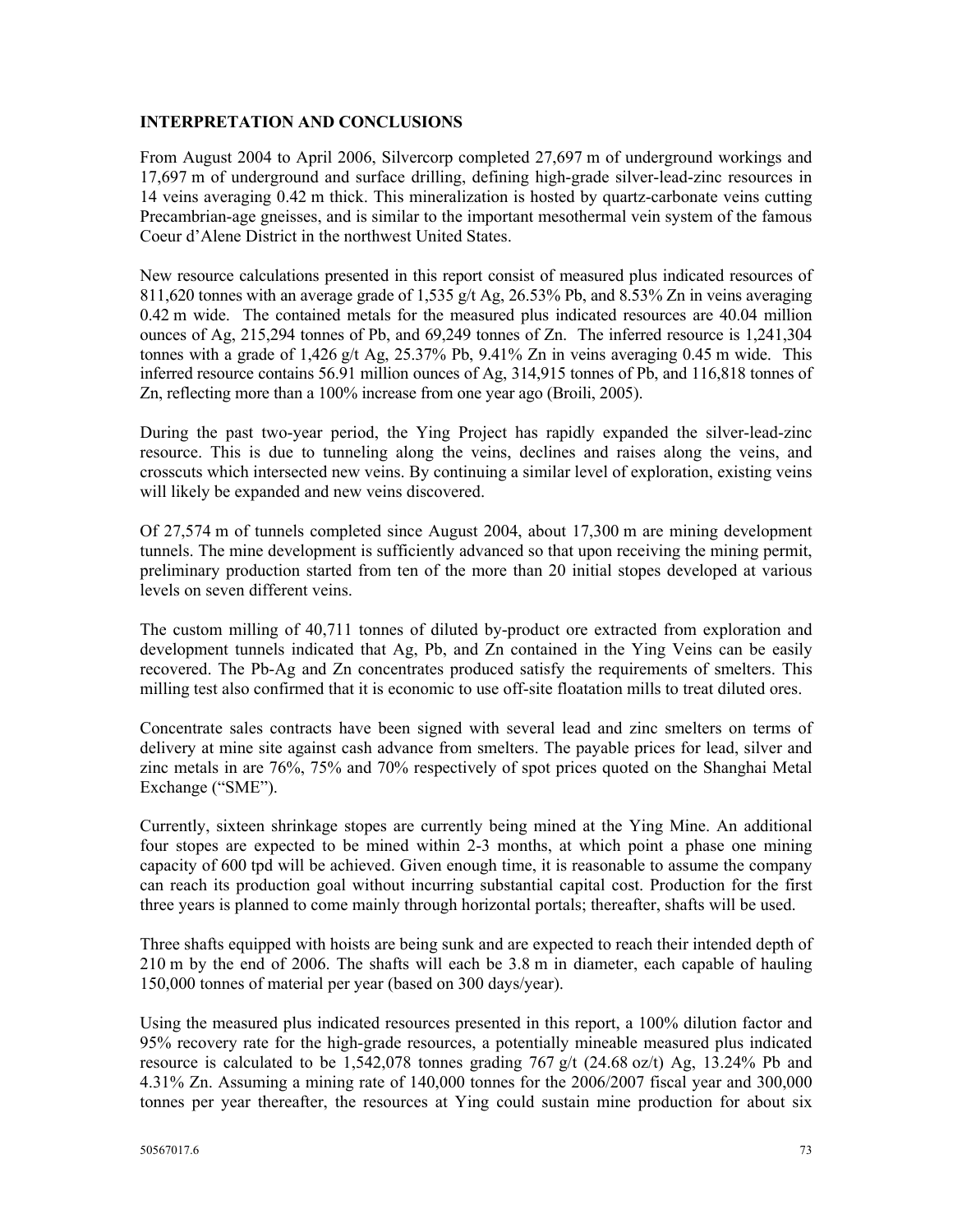years. The 97,922 tonne short fall is expected to be filled by converting part of the inferred resource to measured or indicated resource. With geological interpretation and understanding of the Ying Property and considering its similarity to the Coeur d'Alene District in Idaho, the aggressive tunneling and drilling program recommended in this report for 2006/2007 could extend the mine life far beyond six years.

A 600 tpd mill being constructed 17 km from the Ying Property is expected to be completed by the end of March 2007. During the first year of production, custom mills will be used to process ore. Starting April 2007, Found's own 600 tpd flotation mill is expected to start producing its own Pb-Ag and Zn concentrates.

Based on net metal prices of US\$7.50/oz Ag, US\$0.38/lb Pb, and US\$0.71/lb Zn, and assuming production cost of US\$40.94 per tonne mined for the first year and US\$36.73 per tonne mined thereafter, with recovery rates of 95% for Pb, 90% for Ag, and 75% for Zn, Silvercorp's share (77.5%) of projected net profit is anticipated to be US\$26.2 million for the 1st year, US\$64.6 million for the 2nd year, and US\$54.9 million for each of the 3rd, 4th, and 5th years, and US\$45.2 million for the 6th year. The capital payback period is projected to be zero as all the capital expenditures are projected to be financed from the first year's cash flow. For foreign invested companies such as Found, income is tax-free for the first two years, taxable at 15% in years 3 to 5, and taxable at 30% thereafter. However, this projection is based on mineral resources which are not mineral reserves, and therefore do not have demonstrated economic viability.

If revenue from lead and zinc is used to cover production cost, then unit silver production cost adjusted for lead and zinc credit is projected to be negative US\$5.02 to negative US\$4.72 per ounce. If lead and zinc are treated as free credits and only silver revenue is used to cover the production cost, then the unit silver production cost is projected to be US\$1.62 per ounce.

We consider Ying to be a property of merit, representing an advanced and production stage project.

# **RECOMMENDATIONS**

Along with capital budgets of US\$13,511,471 for the mine development and proposed mill, the authors reviewed Found's work program in collaboration with Mr. Myles Gao and recommend the following exploration plan and budget. The program is designed to upgrade inferred mineral resources to measured and indicated resources and discover additional mineral resources in the Ying Project Area. The recommended Phase 3 Exploration Program for 2006 totals US\$2.85 million and is presented as follows:

- 1) Exploration tunnels on known veins: 10,790 m of underground tunneling is planned with a budget of US\$1.1 million (about US\$102 per meter). These cross-cutting and drifting tunnels will be developed on the 14 known mineralized veins through access tunnels CM101, CM102, CM103, PD650, PD680, PD700, YPD01, YPD02, YM01 at the SGX (Sha Gou) Area and C29 and C31 veins at the Si Dao Gou (SDG) Area with intentions of upgrading and expanding silver resources from the veins.
- 2) Exploration tunnels on 12 veins at a budget of US\$0.67 million: 4,540 m of tunnels have been designed to intersect at the northeast end of veins S9, S11, S12, S13, S14 and the S8 vein at the Yue Liang Gou Camp (YLG). A further 2,100 m of tunnels will be developed at the southwest end of S8 vein to detect the seven northeast trending veins at the Hou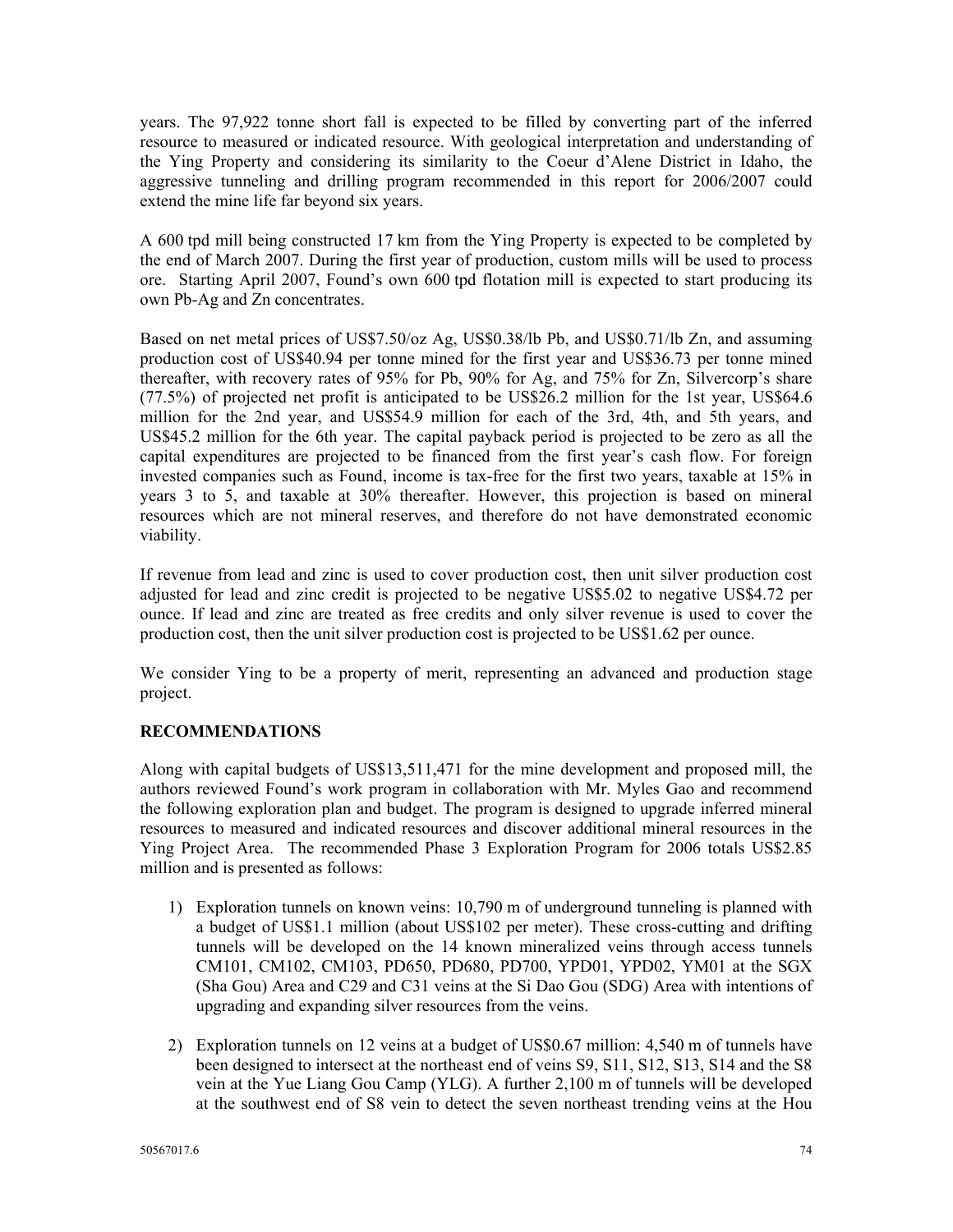Zhang Gou Camp (HZG) where massive galena lenses with more than 80 oz/t Ag were recently discovered.

3) Drilling: US\$1.08 million for 32,800 m of drilling are planned, averaging US\$33 per meter. The drilling includes 71 underground holes totaling 25,705 m and 16 surface holes totaling 7,090 m. Underground drill holes together with exploration tunnels are designed to test the continuity of different mineralized veins down-dip and along strike, to further upgrade mineral resource categories and convert the resources to reserves.

--- END of EXTRACT ---

#### Exploration and Development

The current progress on the Company's Ying Project including the results of the Ying Report extracted above was updated in the new releases on May 30, 2006. The Company is currently developing the Ying Mine. Tunnelling, drilling and development work is being carried out in accordance with the recommendations of the Ying Report.

#### *RHW Property. Henan Province*

On October 12, 2005 the Issuer announced it's 77.5% owned joint venture company, Henan Found Mining Co. Ltd, had signed an agreement to acquire 100% of the RHW Silver-Gold permit, which covers 6.39 square kilometres (km) adjacent to the northeast boundary of the Ying Project, about 10 km northeast of the main SGX camp. The purchase price is approximately US\$220,000. The agreement is subject to approval by Chinese government agencies and regulatory authorities.

Surface mapping and trenching and limited tunnelling carried out by Henan Non-ferrous Metals Geological Bureau ("HNMGB") defined five northeast and one north-south trending mineralized veins. The veins range from 460 to 3,600 meters (m) in length and 0.3 to 2.0m in width with the best intercept obtained on vein C8 grading 1,161 grams/tonne (g/t) silver (Ag), 1.15 g/t gold (Au), and 6.06% lead (Pb) over 1.5m width.

Most of the assay results are from samples taken at or near the surface. Ongoing work on the veins in the SGX area has shown vein sample assays from surface to be significantly lower than those from underground tunnels exposing the same vein. The NI 43-101 report on the Ying project by Chris Broili, C.P. Geo, L.P. Geo., commented on this phenomena, attributing it in part to surface leaching.

|                |              |                      | <b>True Widthl</b> |         |            |           |
|----------------|--------------|----------------------|--------------------|---------|------------|-----------|
| Vein#          | Length $(m)$ | <b>Trench/Tunnel</b> | (m)                | Ag(g/t) | Au $(g/t)$ | Pb $(\%)$ |
| C <sub>4</sub> | 3,600        | <b>TC12</b>          | 0.9                | 68      | 0.18       | 2.73      |
|                |              | K <sub>12</sub>      | 0.7                | 113     | 0.38       | 2.72      |
|                |              | K <sub>15</sub>      | 1.0                | 728     | 0.35       | 7.11      |
|                |              | K <sub>16</sub>      | 0.8                | 211     | 1.39       | 3.75      |
|                |              | TC <sub>11</sub>     | 2.0                | 164     | 12.05      | 1.63      |
| C8             | 1,200        | CPD202               | 1.5                | 1161    | 1.15       | 6.06      |

Reported assays results from channel sampling of quartz carbonate in trench and tunnel on the selected veins are as follows.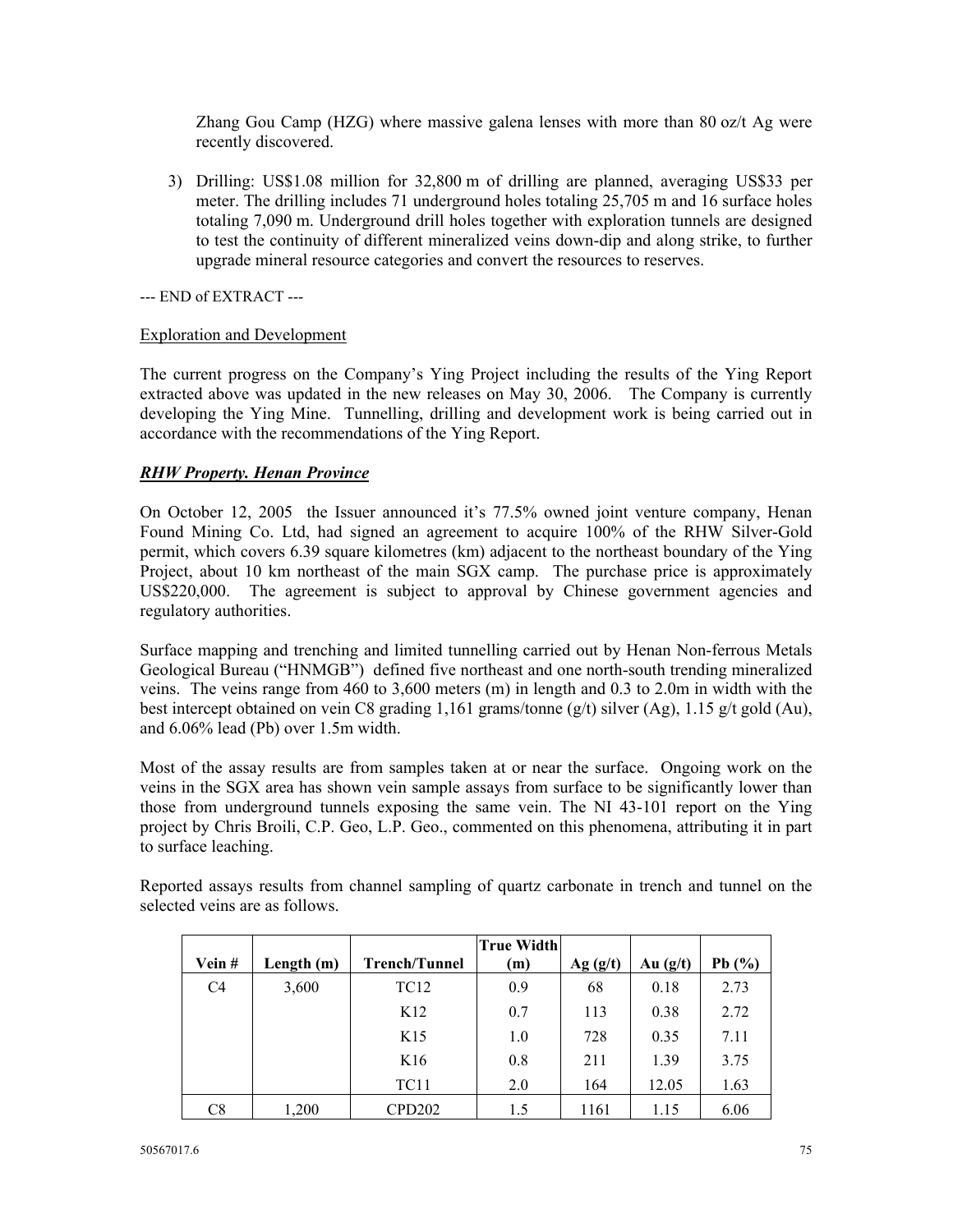| Vein# | Length $(m)$ | <b>Trench/Tunnel</b> | True Width<br>(m) | Ag (g/t) | Au $(g/t)$ | Pb $(%$ |
|-------|--------------|----------------------|-------------------|----------|------------|---------|
| C9    | 650          | CTC <sub>15</sub>    | 0.3               | 29       | 1.95       | 0.11    |
|       |              | CPD <sub>201</sub>   | 0.5               | 50       | 5.95       | 0.35    |
|       |              | D <sub>1008</sub>    | 0.6               |          | 7.16       | 0.08    |

All of trench and tunnel samples were collected by the HNMGB's geologists, with samples taken over 100 – 400m spacing. Sample preparation and analysis was done by the No. 1 Team Assay Labs of HNMGB, located in Anyang City, 180 km north of Zhengzhou, the capital city of Henan Province. The lab is fully accredited and certified by the Chinese Government and is well known and respected for their analytical work in China. All of these sample results were obtained from work programs previously carried out by HNMGB and are believed to be reliable, however Silvercorp has yet to carry out its own verification of the results. The grades reported should not be relied on as representative of the vein lengths reported in the accompanying Table. The Company will report the results of its own verification sampling when available.

## *Hou Ping Gou Project, Henan Province, China*

### **Acquisition of Hou-Ping Gou Mine**

On March 31, 2006, the Company through its 100% subsidiary Victor Resources Ltd. ("Victor Resources"), entered a cooperative joint venture agreement with a private Chinese company, Luoning Huatai Mining Development Co. Ltd. ("HT Mining") to acquire a 60% interest in the Hou Ping Gou silver/lead/zinc Mine ("HPG Mine"), located approximately 3 km east of the main SGX camp of the Ying Project, Henan Province, China. Under the agreement the parties will incorporate a cooperative joint venture company, Henan Huawei Mining Co. Ltd. ("Henan Huawei"), to hold the interest in the HPG Mine. Victor Resources has the right to earn a 60% interest in Henan Huawei, with HT Mining holding a 40% interest in exchange for its contribution of the HPG Mine assets and permits to the JV Company. A total of RMB ¥13,200,000 (CDN\$1,885,714 at CDN7.00/RMB) is payable in instalments timed with the execution of the formal joint venture agreement, receipts of government approvals, issuance of the business licence for the Henan Huawei and transfer of the exploration and mining permits to the JV Company. The Company will take over control and operation of the HPG Mine upon issuance of the Henan Huawei's business licence. Once the Company has acquired its 60% interest, any future profit and funding requirement will be shared based on a 60%-40% ratio with provision for dilution of a party's interest if such party fails to contribute capital when required. The acquisition remains subject to receipt of all necessary government approvals to the JV Agreement, the issuance of a business licence for Henan Huawei and the transfer of the property rights to Henan Huawei. Details of the HPG Mine are contained in the Company's March 13, 2006 press release.

On March 31, 2006, the Company announced that it has signed a final cooperative joint venture contract with a private Chinese company, HT Mining to acquire a 60% interest in the HPG silver (Ag)–gold (Au)–lead (Pb) properties, located within the Ying Silver Project area,

In May 2007, the Company through Victor Resources Ltd., signed an agreement to purchase an additional 20% interest of Henan Huawei, in which 10% will be held in trust for a shareholder of HT Mining. While government approval is expected to be received shortly, Silvercorp is now entitled to 70% interest of Henan Huawei.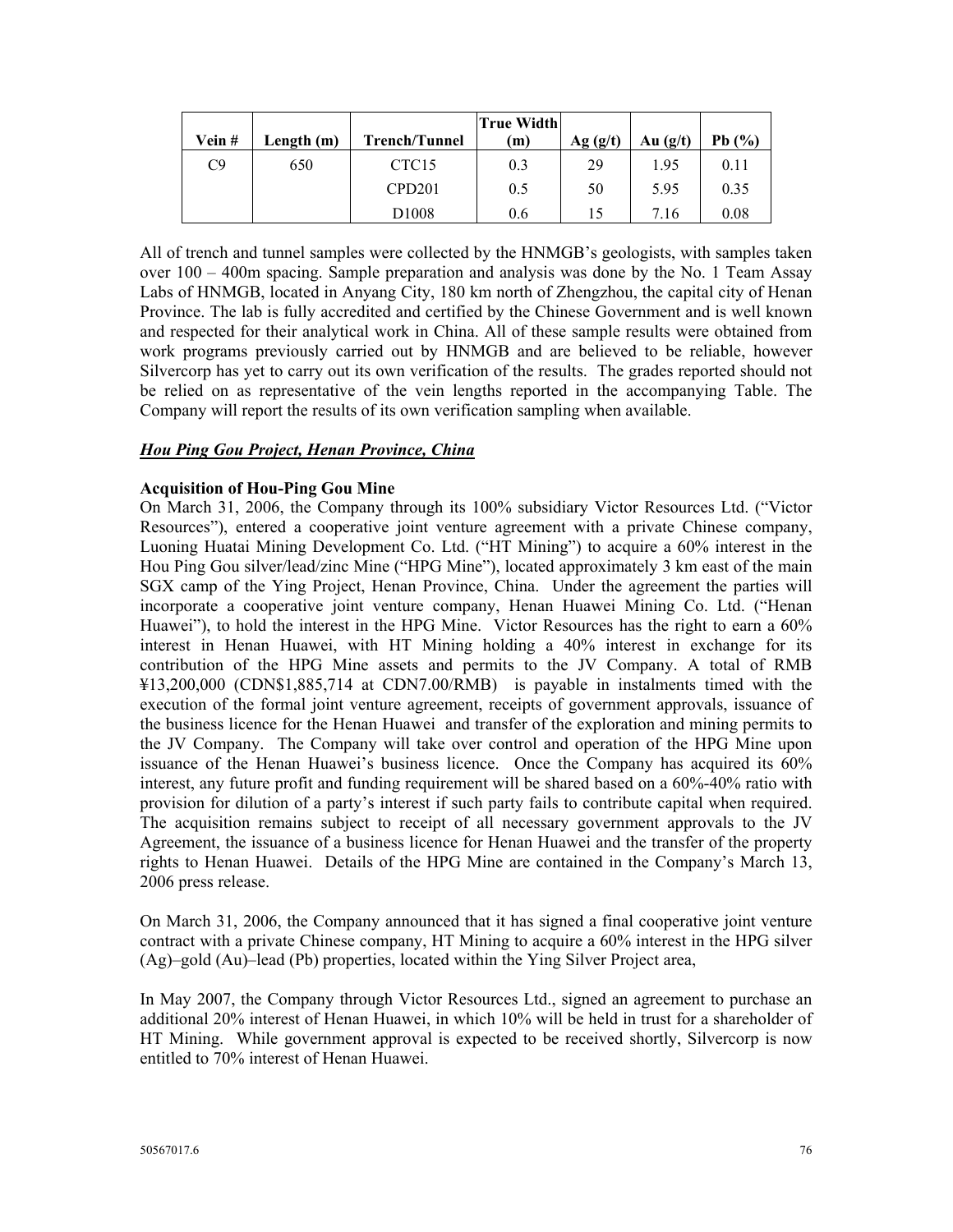A positive National Instrument (NI) 43-101 technical report on the HPG properties was prepared by SRK Consulting in April 2006. Highlights of the assay results from the report on checking samples and historical drill core include (see Tables 1 and 2 for detail):

On the H17 vein, tunneling on the 500 metre (m) level (500 L) intercepted 1.5m, horizontal width. grading 8.54 gram per tonne (g/t) gold (Au), 191.7 g/t silver (Ag) and 20.44% lead (Pb)

On the H15 vein, tunneling on the 686m level (686 L) intercepted 1.0m, horizontal width, grading 8.50 g/t Au, 221.6 g/t Ag, 37.54% Pb, 0.65% zinc (Zn) and 0.26% copper (Cu)

On the H16 vein, historical drill hole ZK1505 intercepted 2.5m grading 51.97 g/t Au, 82.7 g/t Ag, 3.85% Pb,

The following summarizes the NI 43-101 Technical Report:

The HPG properties are located in Qinling silver-lead mineralization belt, and the extension of Silvercorp's YING property, and possess the same geological conditions as the YING property. Previous exploration work including surface trenching, diamond core drilling, and tunnelling by No. 1 Geological Brigade of Henan Bureau of Non-ferrous Geological Exploration during 1988 to 1999 has defined more that 20 veins with silver-gold-lead mineralization in the HPG properties.

#### **Exploration Potential**

During SRK's site visit, the mining activities were on 720m, 570m, 540m and 420m levels, and exploration was on 698m, 630m, 500m, 460m, and 380m levels for H15 and H17 veins (Table 1). SRK learned that the underground workings above 420m levels are used to explore and mine H15 vein, and tunnels below 500 L are used to explore and mine H17 vein. SRK was told that H17 vein above the 500 L has not been explored. SRK observed some exposure of mineral bodies in existing tunnels

During the site visit, SRK took 55 check samples from ore chutes of mining stopes, exposed veins generally on the ceilings of drifts, and outcrops on the surfaces within the HPG properties. Analytical results of the check samples taken from ore chutes in general returned high grades of lead and/or gold. Most of the continuous chip samples taken from the ceilings of underground workings also returned good assays, indicating that there are in-situ mineralized zones.

For H17 vein, samples taken at the 500 L, the top-most level, returned high grades of gold and good grades of lead and silver (see Table 1), indicating that the potential of the vein upward is good; and samples taken on 380 L which is the lowest level in the mine over about 135m along strike contain high grades of lead, gold, silver, zinc and copper, indicating a great potential of the body to extend to depth.

Previous trenching and drilling intercepted significant gold mineral zones in H16 vein (see Table 2) in the south-western extension of the HPG mine, and lead mineralization in H17 vein in the northeastern extension of the mine. Considering that previous drilling programs were conducted at 160m spacing in the north-eastern extension area, and that mineable mineralized bodies are commonly 70 to 100m long, further exploration is warranted in the area. There are also other veins, such as H20 that have not been tested by drilling. Therefore there is a potential to host gold-silver-lead mineralization in the extensions within the exploration permit area.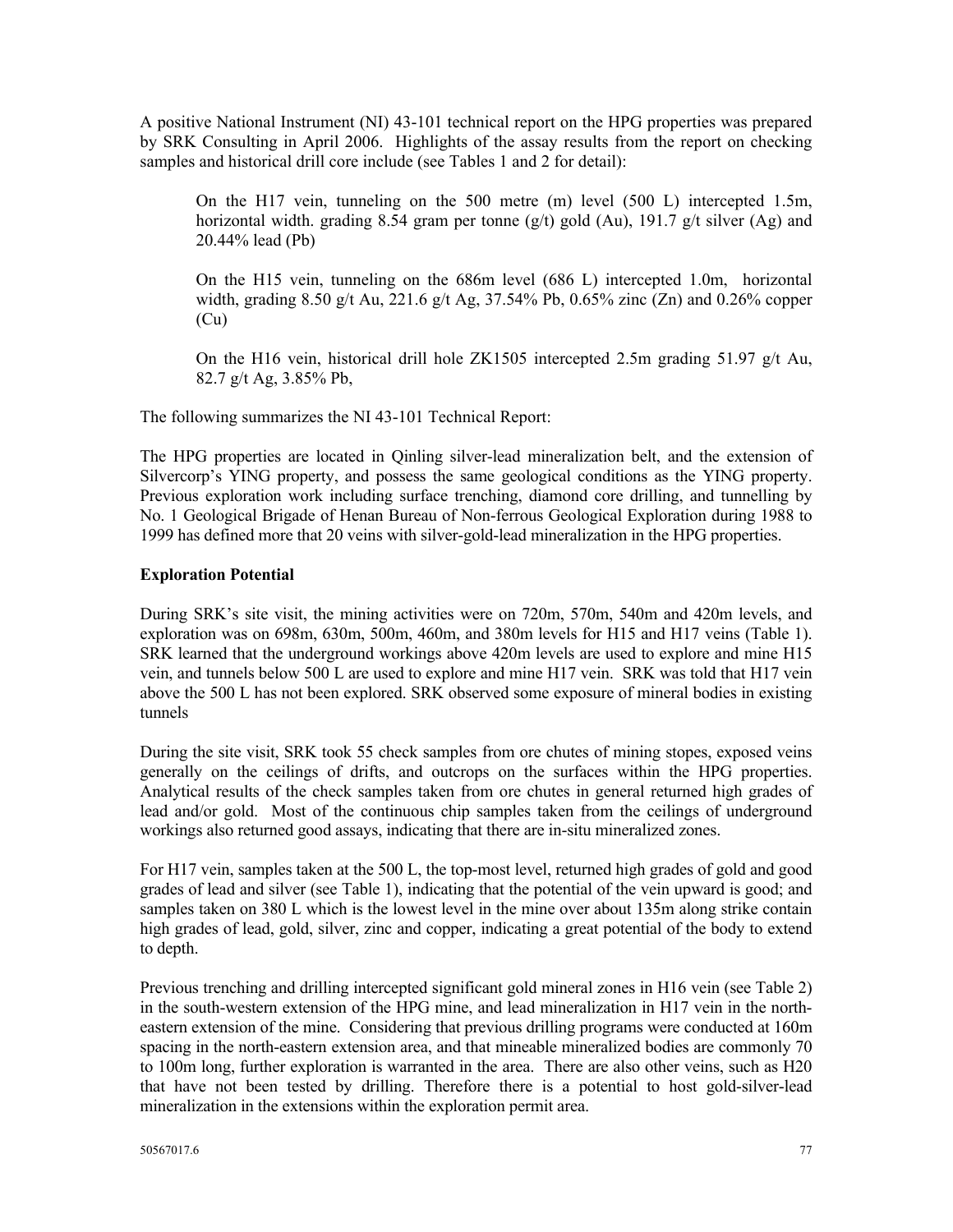| Vein | Sample No.     | <b>Elevation</b><br>(m level) | Horizontal<br>Width | Au    | Ag      | Pb     | Zn       | Cu       |
|------|----------------|-------------------------------|---------------------|-------|---------|--------|----------|----------|
|      |                |                               | (m)                 | (g/t) | (g/t)   | $(\%)$ | $(\%)$   | $(\%)$   |
|      | HPG1701        | $500\ {\rm L}$                | 1.5                 | 8.54  | 191.7   | 20.44  | 0.13     | 0.16     |
|      | HPG1702        | $500\ {\rm L}$                | Ore chute           | 8.96  | 107.7   | 2.01   | 0.56     | 0.13     |
|      | HPG1703        | 500 L                         | Ore chute           | 5.42  | 179.8   | 11.54  | 1.90     | 0.50     |
|      | HPG1704        | $500\ {\rm L}$                | Ore chute           | 5.39  | 123.3   | 3.29   | 0.89     | 0.22     |
|      | HPG1705        | 500 L                         | Ore chute           | 5.94  | 75.0    | 1.41   | 0.20     | 0.41     |
|      | <b>HPG1706</b> | $500\ {\rm L}$                | Ore chute           | 6.86  | 439.7   | 5.09   | 0.55     | 0.40     |
|      | HPG1707        | 500L                          | 1.45                | 2.29  | 133.0   | 5.22   | 0.31     | 0.25     |
|      | <b>HPG1708</b> | $500\ {\rm L}$                | 0.83                | 0.51  | 39.0    | 5.57   | 0.05     | 0.34     |
|      | HPG1709        | 500 L                         | 1.6                 | 1.94  | 206.3   | 12.63  | 1.63     | 0.43     |
|      | HPG1710        | 420 L                         | 1.3                 | 2.47  | 209.3   | 22.80  | $0.07\,$ | 0.25     |
|      | HPG1711        | 380 L                         | 1.4                 | 0.35  | $8.0\,$ | 0.30   | 0.18     | $0.01\,$ |
| H17  | HPG1712        | 380 L                         | 0.75                | 0.42  | 11.9    | 0.16   | 0.01     | 0.04     |
|      | HPG1713        | 380 L                         | 1.3                 | 0.90  | 55.6    | 14.43  | 0.10     | 1.04     |
|      | HPG1714        | 380 L                         | $\mathbf{1}$        | 2.90  | 226.6   | 14.53  | 1.34     | 0.50     |
|      | HPG1715        | 380L                          | 0.9                 | 0.66  | 63.1    | 2.49   | 1.05     | 0.44     |
|      | HPG1716        | 380 L                         | 1.2                 | 1.40  | 63.0    | 0.50   | 6.25     | 0.16     |
|      | HPG1717        | 380 L                         | 1                   | 1.86  | 240.8   | 8.38   | 7.84     | 0.43     |
|      | HPG1718        | 380L                          | 1.2                 | 0.94  | 378.0   | 43.93  | 2.24     | 0.47     |
|      | HPG1719        | 380L                          | 1.5                 | 2.00  | 131.6   | 8.01   | 1.36     | 0.97     |
|      | HPG1720        | 380 L                         | 0.7                 | 2.60  | 149.5   | 36.48  | 0.04     | 0.38     |
|      | HPG1721        | 380L                          | 1                   | 0.94  | 110.8   | 34.60  | 0.02     | 0.48     |
|      | HPG1722        | 380 L                         | 1.3                 | 0.07  | 12.3    | 0.61   | 0.07     | 0.04     |
|      | HPG1725        | Surface                       | 0.8                 | 0.27  | $<$ 3   | 0.24   | 0.03     | $0.02\,$ |
| H15  | HPG1501        | 686 L                         | 0.95                | 0.42  | 161.9   | 35.33  | 0.04     | 0.11     |
|      | HPG1502        | 686 L                         | $\mathbf{1}$        | 8.50  | 221.6   | 37.54  | 0.65     | 0.26     |
|      | HPG1503        | 686 L                         | Ore chute           | 2.02  | 397.7   | 19.23  | 0.36     | 0.76     |
|      | HPG1504        | 686 L                         | Ore chute           | 1.14  | 320.9   | 18.51  | 0.22     | 0.83     |
|      | HPG1505        | 686 L                         | Ore chute           | 2.62  | 812.6   | 24.84  | 0.79     | 0.88     |
|      | <b>HPG1506</b> | 686L                          | Ore chute           | 0.70  | 185.7   | 8.62   | 0.18     | 0.49     |
|      | HPG1507        | 686 L                         | Ore chute           | 2.65  | 365.0   | 12.50  | 0.34     | 0.56     |
|      | <b>HPG1508</b> | 686 L                         | 0.85                | 1.09  | 58.5    | 0.93   | 0.09     | 0.26     |
|      | HPG1509        | 630L                          | 0.6                 | 2.12  | 63.7    | 0.77   | 0.04     | 0.44     |
|      | HPG1510        | 630L                          | $0.8\,$             | 1.10  | 92.2    | 1.17   | 0.05     | 1.08     |
|      | HPG1511        | 630L                          | 1.6                 | 2.28  | 101.9   | 0.96   | 0.15     | 0.44     |
|      | HPG1512        | 630L                          | $1.1\,$             | 1.60  | 198.9   | 1.74   | 0.12     | 0.16     |
|      | HPG1513        | 630L                          | 0.95                | 0.99  | 29.3    | 0.44   | 0.29     | 0.36     |
|      | HPG1514        | $500\,\mathrm{L}$             | 1.4                 | 1.33  | 253.3   | 20.18  | 0.40     | 0.49     |
|      | HPG1515        | $500\ {\rm L}$                | 1.2                 | 1.73  | 138.8   | 1.83   | 0.38     | 0.26     |

**Table 1. Assaying Results for the Checking Sample of H17 and H15 Veins by SRK**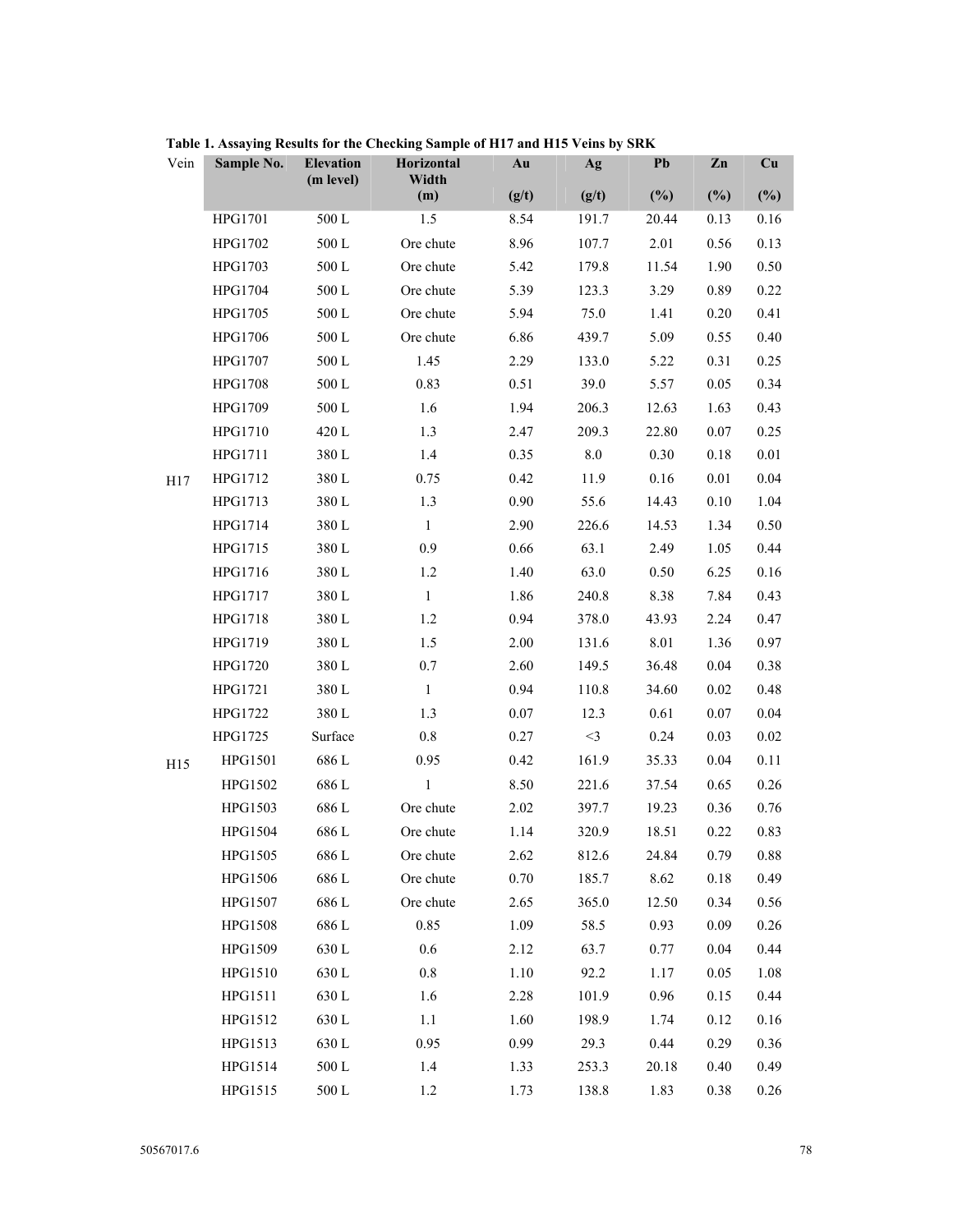| HPG1516   | 500 L   | 0.75           | 4.18 | 303.0 | 11.93 | 0.98 | 0.37 |
|-----------|---------|----------------|------|-------|-------|------|------|
| HPG1517   | 420 L   | Ore chute      | 0.38 | 300.8 | 5.58  | 0.12 | 0.30 |
| HPG157201 | 720 L   | 1.7            | 0.56 | 85.2  | 7.94  | 0.05 | 0.31 |
| HPG157202 | 720 L   | Grab           | 1.10 | 70.3  | 6.68  | 0.06 | 0.16 |
| HPG157203 | 720 L   | 1.7            | 0.21 | 136.1 | 27.56 | 0.02 | 0.24 |
| HPG157204 | 720 L   | Grab           | 0.53 | 51.3  | 4.29  | 0.11 | 0.18 |
| HPG157205 | 720 L   | 1.7            | 0.32 | 58.5  | 4.60  | 0.16 | 0.38 |
| HPG157206 | 720 L   | Ore chute      | 0.74 | 67.8  | 6.56  | 0.08 | 0.25 |
| HPG157207 | 720 L   | Ore chute      | 0.46 | 41.2  | 2.74  | 0.08 | 0.12 |
| HPG157208 | 720 L   | Ore chute      | 0.19 | 39.6  | 3.22  | 0.04 | 0.18 |
| HPG157209 | 720 L   | Ore chute      | 2.39 | 121.3 | 5.48  | 0.12 | 0.20 |
| HPG157210 | 720 L   | 1.7            | 0.07 | 13.2  | 0.97  | 0.05 | 0.08 |
| HPG157211 | 720 L   | 1.8            | 0.21 | 7.2   | 0.90  | 0.13 | 0.05 |
| HPG157212 | 720 L   | 1.5            | 0.21 | 27.8  | 1.27  | 0.05 | 0.06 |
| HPG157213 | 720 L   | $\overline{2}$ | 0.05 | 4.0   | 0.98  | 0.05 | 0.01 |
| HPG1525   | surface | 1.6            | 0.10 | 22.5  | 0.80  | 0.11 | 0.07 |
| HPG1526   | surface | 1.7            | 0.07 | 8.2   | 1.00  | 0.14 | 0.02 |

**Table 2. Historical Assay Results for H16 Vein** 

| <b>Veins</b>    | <b>Drill Hole</b> | <b>From</b> | T <sub>o</sub> | (m)  | Au $(g/t)$ | Ag( g/t) | Pb $(\%)$ |
|-----------------|-------------------|-------------|----------------|------|------------|----------|-----------|
| H <sub>16</sub> | ZK2702            | 11.4        | 13.3           | 1.9  | 0.26       | 11.2     | 0.48      |
|                 |                   | 13.3        | 14.3           |      | 6.08       | 22.2     | 1.08      |
|                 |                   | 99.85       | 101.15         | 1.3  | 17         | 29.2     | 1.71      |
|                 | ZK2308            | 45.8        | 46.95          | 1.15 | 1.08       | 84.5     | 1.16      |
|                 | ZK1505            | 134.69      | 135.25         | 0.56 | 0.31       | 0.8      | 0.08      |
|                 |                   | 135.25      | 137.75         | 2.5  | 51.97      | 82.73    | 3.85      |
|                 |                   | 137.75      | 138.85         | 1.1  | 2.68       | 4.4      | 0.06      |
|                 |                   | 138.85      | 139.95         | 1.1  | 0.82       | 1.3      | 0.04      |

### *Mining and Milling*

HPG Mine was established in 1995, with the current owner, (HT Mining), acquiring the mine in November 2004. Ore shoots are mined by using shrinkage stoping. Mining is conducted from the lower to the upper level. The length of a stope extends over the length of the ore shoot about 70 to 100m long along strike. Mining and development are completed by a mining contractor. The geotechnical conditions in the hangingwall and the vein are generally good. As a general rule the development workings and stopes are not supported. There is only occasionally support by timber sets over short distances.

The flotation mill plant was built in 2002 with a designed capacity of 200 tonne per day. There are 2 stages of crushing in open circuit, producing -25 mm particles to the grinding circuit. The grinding circuit consists of a conic ball-mill and a screw classifier as a close circuit, which produces particles of 65% passing 200 mesh. The subsequent floatation circuit is designed to only capture lead and silver, with a one stage rougher floatation, 3 stages of cleaners and 3 stages of scavengers,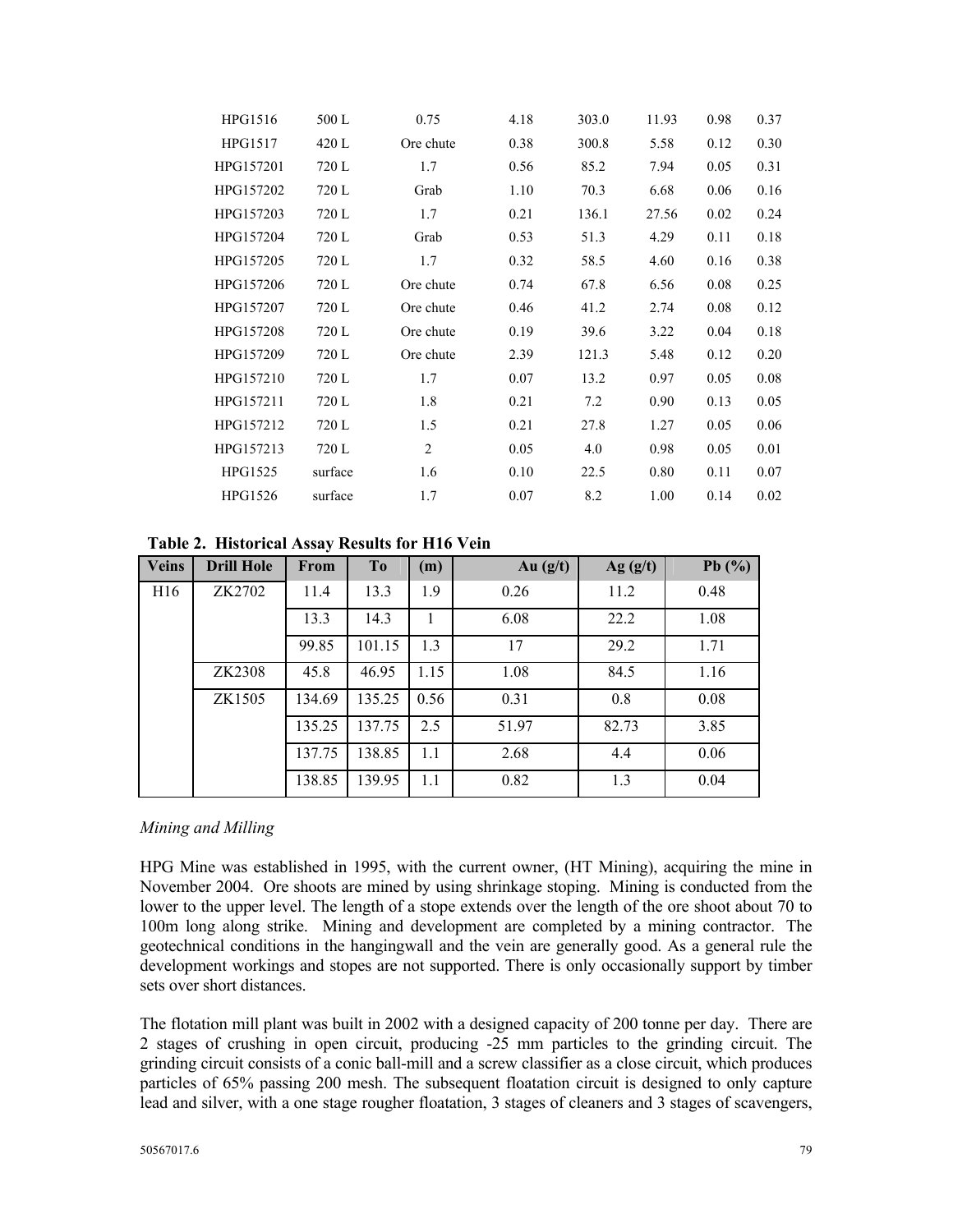to produce a Pb-Ag concentrate with a grade of 50% Pb and 4,000 g/t Ag (experimental data). At the time of the SRK inspection, the floatation cells for Pb and Ag appeared to be in reasonable operating order.

### *Future Exploration*

To continue to explore and develop the HPG properties, SRK proposed a Phase I program with a budget of approximately \$1.5 million Canadian (C\$1.5 million). Additional expenditures would be subject to results obtained in the Phase I program.

Myles Gao, P.Geo, is Silvercorp's Qualified Person on the project under NI 43-101.

The mining capacity at HPG has achieved approximately 200-tonne per day, while the mill is operating at a capacity of about 250-tonne per day to produce Au-Ag-Pb-Zn concentrates. Sales of direct shipping ores indicates a positive cash flow and the Company anticipates the HPG operations shall add to the 2008 fiscal year's revenue and net profit. For further details, please refer to the news releases available on the Company's website at www.silvercorp.ca and www.sedar.com

## **ITEM 6: DIVIDENDS**

The Company has not paid dividends on its common shares since incorporation. The Company has no present intention of paying dividends on its common shares as it anticipates that all available funds will be invested to finance further acquisition, exploration and development of its mineral properties. Payment of dividends in the future will be dependent on the earnings and financial condition of the Company and other factors which the directors may deem appropriate at that time.

# **ITEM 7: DESCRIPTION OF CAPITAL STRUCTURE**

### **7.1 General Description of Capital Structure**

The Company has an authorized capital of an unlimited number of common shares without par value, of which 48,924,949 common shares were issued and outstanding as fully paid and nonassessable as of June 28, 2007. A further 3,220,855 common shares have been reserved and allotted for issuance upon the due and proper exercise of certain incentive options and share purchase warrants outstanding as at the date hereof.

All of the common shares of the Company rank equally as to dividends, voting powers and participation in assets and in all other respects. Each common share carries one vote per share at meetings of the shareholders of the Company. There are no indentures or agreements limiting the payment of dividends and there are no conversion rights, special liquidation rights, pre-emptive rights or subscription rights attached to the common shares. The common shares presently issued are not subject to any calls or assessments.

Under its Stock Option Plan, the Company may grant options to purchase up to 6,500,000 common shares to directors, officers, employees and consultants. As of the date of this AIF, the Company has granted options to purchase 5,498,400 common shares at exercise prices from  $$0.35$  to  $$20.21$  per share and terms ranging from three to five years, with the last options expiring on April 10, 2012. Of the options granted, 1,970,232 remain outstanding.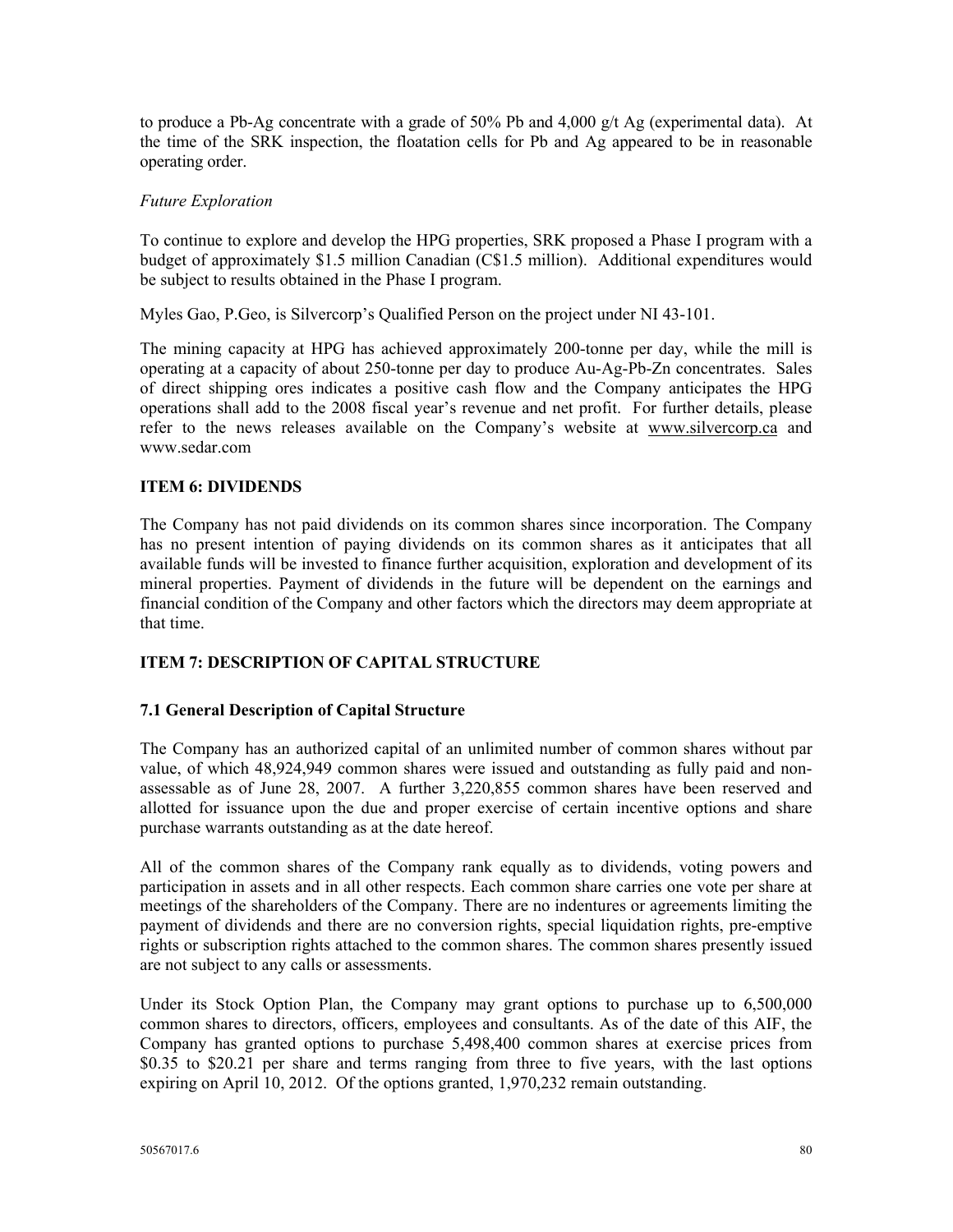#### Shareholders Rights Plan

At the Company's Annual General Meeting held on August 4, 2005, shareholders approved the implementation of a Shareholders Rights Plan. The Rights Plan is designed to encourage the fair treatment of shareholders in the event of any take-over offer for the Company. The Rights Plan provides the Board of Directors and the shareholders with more time than the 35 days provided by statute, to fully consider any unsolicited take-over bid for the Company without undue pressure, to allow the Board of Directors to pursue, if appropriate, other alternatives to maximize shareholder value and to allow additional time for competing bids to emerge. Under the Rights Plan, a bidder making a Permitted Bid (as defined in the Plan) for the common shares of the Company may not take up any shares before the close of business on the 60th day after the date of the bid and unless at least 50% of the Company's common shares not beneficially owned by the person making the bid and certain related parties are deposited, in which case the bid must be extended for 10 business days on the same terms to allow other shareholders to deposit to the Bid. The Rights Plan will encourage an Offeror to proceed by way of Permitted Bid or to approach the Board of Directors with a view to negotiation by creating the potential for substantial dilution of the Offeror's position if a non-Permitted Bid is attempted. The Permitted Bid provisions of the Rights Plan are designed to ensure that, in any take-over bid, all shareholders are treated equally, receive the maximum available value for their investment and are given adequate time to properly assess the bid on a fully informed basis.

The Rights Plan is not being proposed in response to, or in anticipation of, any acquisition or takeover offer and is not intended to prevent a take-over of the Company, to secure continuance of current management or the directors in office or to deter fair offers for the common shares of the Company. The Rights Plan does not affect in any way the financial condition of the Company. The initial issuance of the Rights is not dilutive and will not affect reported earnings per share or cash flow per share until the Rights separate from the underlying common shares and become exercisable.

### **7.2 Constraints**

There are no known constraints on the ownership of securities of the Company to ensure that the Company has a required level of Canadian ownership.

### **7.3 Ratings**

There are no known ratings, including provisional ratings, by rating organizations for securities of the Company which are outstanding and that continue in effect.

### **ITEM 8: MARKET FOR SECURITIES**

The common shares of the Company were traded in Canada on the TSX-V under the symbol "SVM". The Company's shares were listed on the Toronto Stock Exchange under the same symbol and delisted from the TSX-V on October 24, 2005.

Standard & Poors Canadian Index operations added the Company's common shares to the S&P/TSX Composite Index and the S&P/TSX Global Gold Index (formerly the S&P/TSX Capped Gold Index), effective December 18, 2006.

The following table provides the high, low and close prices and average volume for the Company's shares for the periods indicated as traded on the TSX-V up to October 23, 2005, and on the TSX thereafter (stated in Canadian dollars):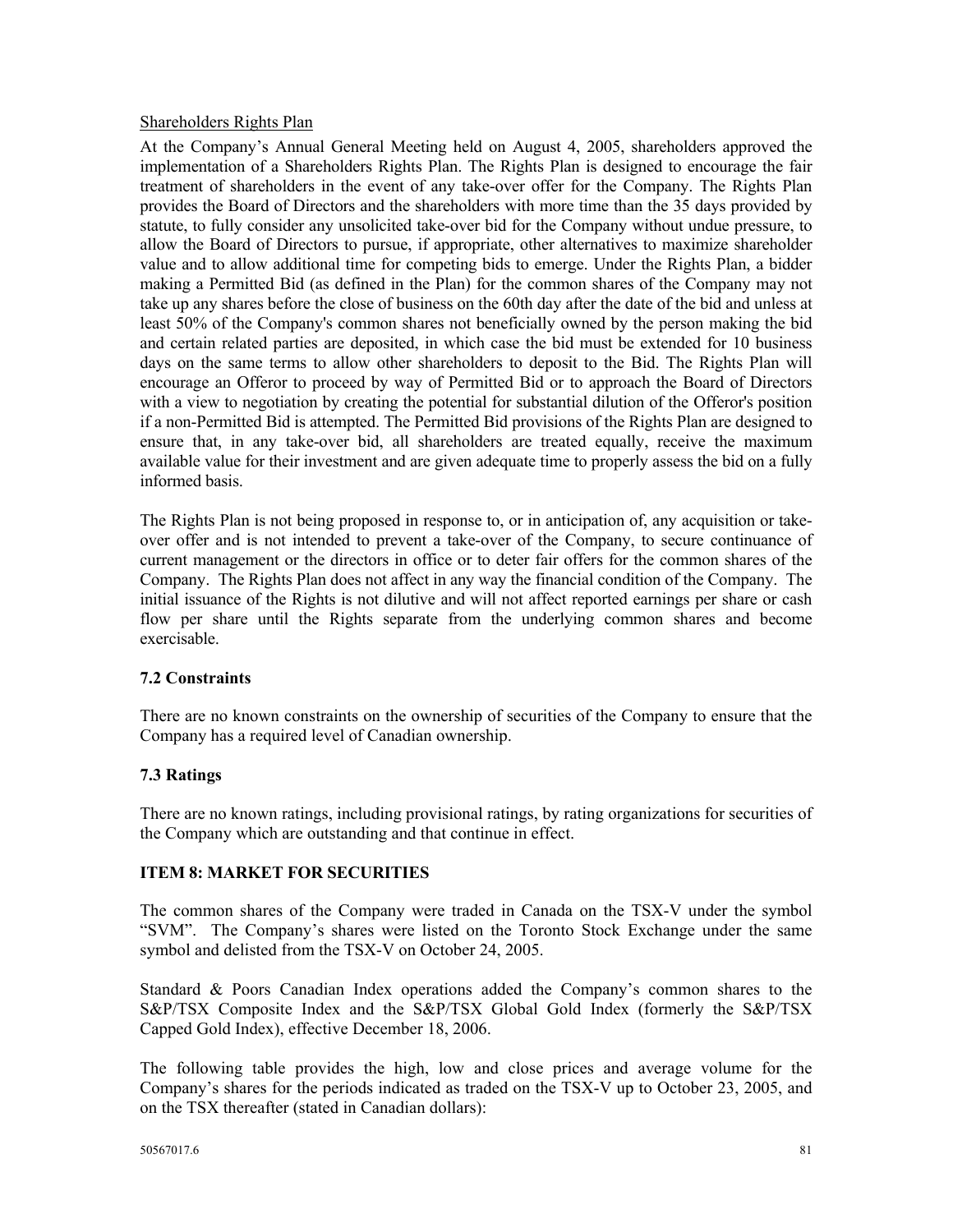| <b>Month</b>     | <b>High</b> | Low     | <b>Volume</b> |
|------------------|-------------|---------|---------------|
| April 2006       | \$20.95     | \$17    | 367,900       |
| May 2006         | \$19.51     | \$13    | 239,200       |
| June 2006        | \$15.55     | \$9.97  | 165,900       |
| <b>July 2006</b> | \$15.05     | \$12.69 | 76,400        |
| August 2006      | \$15.00     | \$12.82 | 121,600       |
| September 2006   | \$16.59     | \$12.19 | 182,400       |
| October 2006     | \$14.95     | \$11.12 | 230,800       |
| November 2006    | \$16.40     | \$14.20 | 151,300       |
| December 2006    | \$18.50     | \$16.00 | 258,500       |
| January 2007     | \$18.09     | \$15.60 | 237,000       |
| February 2007    | \$21.84     | \$17.85 | 202,700       |
| March 2007       | \$19.64     | \$17.01 | 196,500       |
| April 2007       | \$20.98     | \$17.86 | 177,500       |
| May 2007         | \$19.80     | \$17.40 | 198,200       |

#### **ITEM 9: ESCROWED SECURITIES**

The Company has no securities currently held in escrow.

### **ITEM 10: DIRECTORS & OFFICERS**

#### **10.1 Name, Occupation and Security Holding**

The following table sets out the names of the directors and officers, all offices in the Company each now holds, each person's principal occupation, business or employment, the period of time during which each has been a director of the Company and the number of shares of the Company beneficially owned by each, directly and indirectly, or over which each exercised control or direction as at the date of this Annual Information Form.

| Name and<br>Municipality<br>of Residence $^{(1)}$        | <b>Current</b><br><b>Positions and</b><br><b>Offices Held</b> | <b>Principal Occupations During Last Five</b><br>$\mathbf{V}\text{ears}^{(1)(2)}$                                                                                                                                              | Date of<br>Appointme<br>nt as a<br><b>Director</b> | <b>Shares</b><br><b>Beneficially</b><br>Owned<br>(Number and<br>$\frac{9}{6}$ <sup>(5)</sup> |
|----------------------------------------------------------|---------------------------------------------------------------|--------------------------------------------------------------------------------------------------------------------------------------------------------------------------------------------------------------------------------|----------------------------------------------------|----------------------------------------------------------------------------------------------|
| Rui Feng<br>West Vancouver,<br>B.C. Canada               | Chairman,<br>Chief<br>Executive<br>Officer and<br>Director    | Chairman and CEO of the Company<br>from September 2003 to present;<br>President and Director of New Pacific<br>Metals Corp. since May 2004; CEO<br>and Director of Pacific Metals Inc.<br>from August 2000 to December 2002;   | September<br>4, 2003                               | 784,600                                                                                      |
| Myles Jianguo<br>Gao, P. Eng.,<br>Surrey, B.C.<br>Canada | COO and<br>Director                                           | COO since August, 2006; President of<br>the Company from March 2003 to<br>August 2006; Director of New Pacific<br>Metals Corp. September 2004 to July<br>2006; Senior Geologist of Northgate<br>Minerals Inc. until March 2003 | November<br>14, 2002                               | 432,700                                                                                      |
| S. Paul Simpson,<br>Vancouver, B.C.<br>Canada            | Director                                                      | Lawyer with Armstrong Simpson,<br>Barristers & Solicitors                                                                                                                                                                      | June 24,<br>2003                                   | 91,985                                                                                       |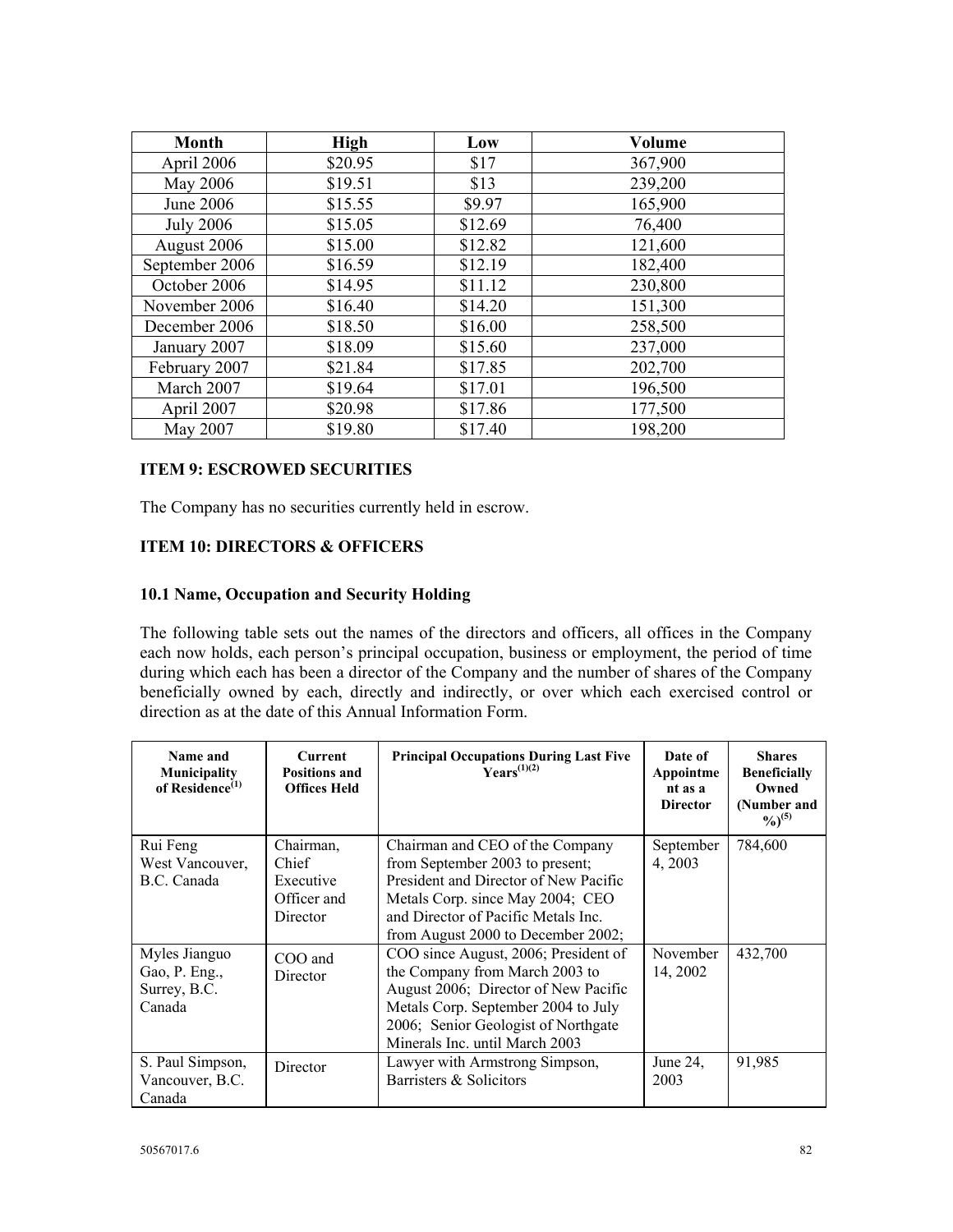| Name and<br>Municipality<br>of Residence <sup>(1)</sup> | Current<br><b>Positions and</b><br><b>Offices Held</b> | <b>Principal Occupations During Last Five</b><br>$Years^{(1)(2)}$                                                                                                                                                                                                                                                                                                                                                                                                                                         | Date of<br>Appointme<br>nt as a<br><b>Director</b> | <b>Shares</b><br><b>Beneficially</b><br>Owned<br>(Number and<br>$\frac{9}{6}$ <sup>(5)</sup> |
|---------------------------------------------------------|--------------------------------------------------------|-----------------------------------------------------------------------------------------------------------------------------------------------------------------------------------------------------------------------------------------------------------------------------------------------------------------------------------------------------------------------------------------------------------------------------------------------------------------------------------------------------------|----------------------------------------------------|----------------------------------------------------------------------------------------------|
| Greg Hall <sup>(3)</sup><br>Vancouver, B.C.,<br>Canada  | Director                                               | Financial Consultant, February 2005 to<br>Present, Senior V.P. Leede Financial<br>Markets from February 2004 to<br>February 2005                                                                                                                                                                                                                                                                                                                                                                          | March 23,<br>2005                                  | Nil                                                                                          |
| Earl Drake <sup>(3)</sup>                               | Director                                               | Adjunct Professor, Simon Fraser<br>University at David Lam Centre for<br>International Communication;<br>Project Director, China Council for<br>International Cooperation on<br>Environment and Development;<br>Vice Chairman, Canada China<br><b>Business Council</b>                                                                                                                                                                                                                                    | July 24,<br>2006                                   | Nil                                                                                          |
| Yikang Liu <sup>(3)</sup>                               | Director                                               | Deputy Secretary General of China<br>Mining Association since May 2001;<br>Director of New Pacific Metals Corp.<br>September 2004 to July 2006                                                                                                                                                                                                                                                                                                                                                            | July 24,<br>2006                                   | Nil                                                                                          |
| Cathy Fong <sup>(4)</sup><br>Vancouver, B.C.<br>Canada  | President                                              | Senior Civil /Structural Professional<br>Engineer, B.C. Hydro                                                                                                                                                                                                                                                                                                                                                                                                                                             | May 6,<br>2005                                     | 248,326                                                                                      |
| Grace Soo<br>Vancouver, B.C.<br>Canada                  | Chief<br>Financial<br>Officer                          | Chief Financial Officer, New Pacific<br>Metals since September 5, 2006;<br>Self employed in 2005 to September 4,<br>2006;<br>VP, Finance & Corporate<br>Development, Uniserve<br>Communications Corporation in 2005;<br>Consultant June to August 2006; VP,<br>Internal Audit & Business Risk<br>Management in 2004; and, Controller<br>and Treasurer from 1997 to 2004 for<br>Great Canadian Gaming Corporation;<br>VP, Finance and Administration, Great<br>Canadian Casinos Inc. from 2000 to<br>2004. | Sep 5,<br>2006                                     | Nil                                                                                          |

(1) The information as to municipality of residence and principal occupation of each nominee has been individually furnished by the respective nominee.

(2) Includes occupations for the preceding 5 years unless the director was elected at the previous Annual Meeting and was shown as a nominee for election as a director in the Information Circular for that meeting

(3) Member of Audit Committee;<br>(4) Effective July 16, 2007, upon Effective July 16, 2007, upon completion of her employment contract with the Company, Cathy Fong ceased to be the President of the Company. Subsequently Myles Gao will assume the position as President of the Company.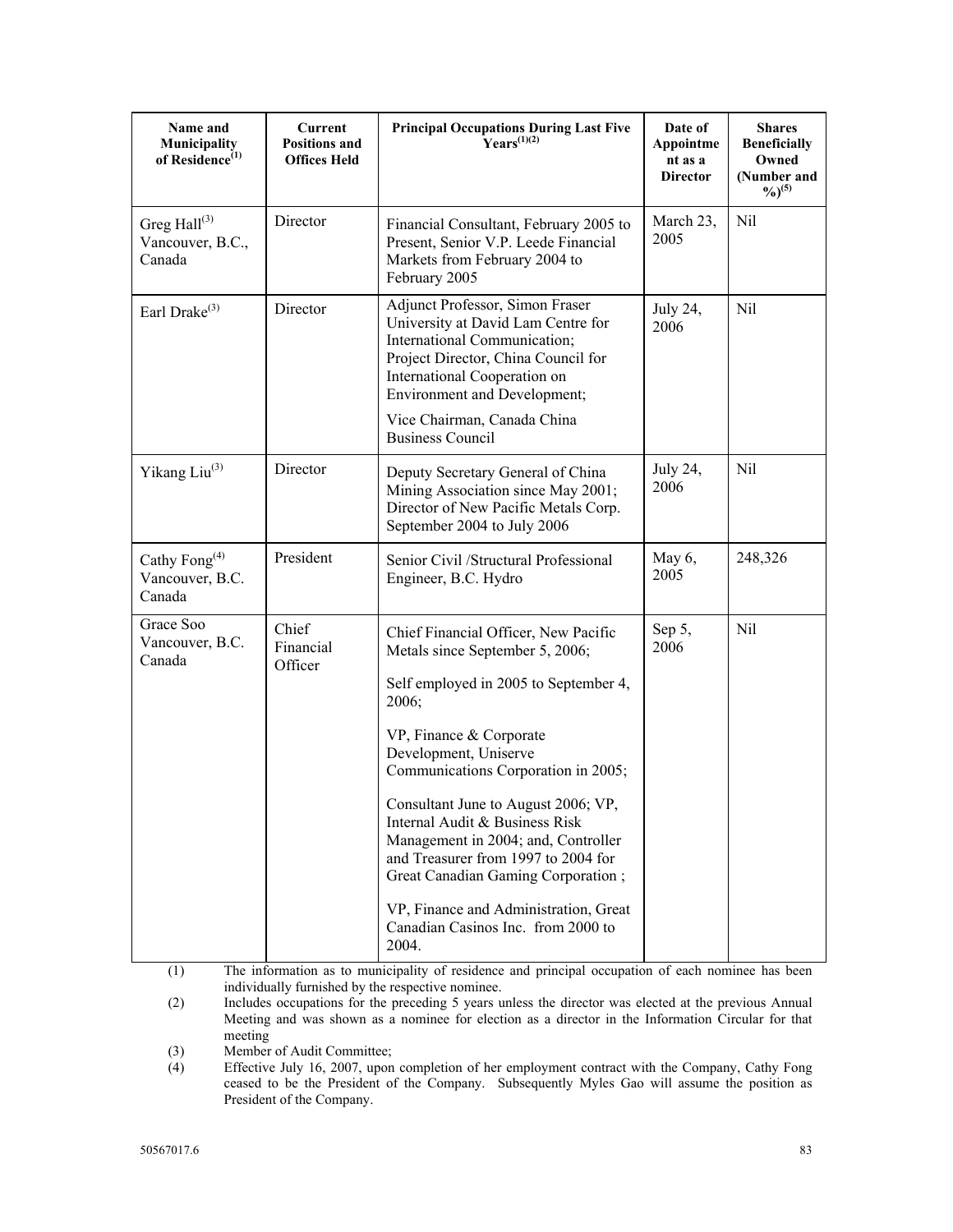(5) The approximate number of shares of the Company carrying the right to vote in all circumstances beneficially owned directly or indirectly, or over which control or direction is exercised is based upon information furnished to the Company by each proposed nominee as at the date hereof

The term of office of each of the directors expires at the next general meeting of shareholders.

As of the date hereof, all of the directors and officers of the Company, as a group, beneficially own, directly or indirectly, or exercise control over 1,557,611 common shares representing 3.18% of the Company's 48,924,949 common shares issued and outstanding as of the date hereof.

### **10.2 Cease Trade Orders, Bankruptcies, Penalties or Sanctions**

Except as disclosed below, as at the date of this AIF and within the ten years before the date of this AIF, no director, executive officer or a shareholder holding sufficient number of securities of the Company to materially affect control of the Company,

- (a) is or has been a director or executive officer of any company (including the Company), that while that person was acting in that capacity:
	- i. was the subject of a cease trade order or similar order or an order that denied the relevant company access to any exemption under securities legislation, for a period of more than 30 consecutive days;
	- ii. was subject to an event that resulted, after the director or executive officer ceased to be a director or executive officer, in the company being the subject of a cease trade or similar order or an order that denied the relevant company access to any exemption under securities legislation, for a period of more than 30 consecutive days;
	- iii. within a year of that person ceasing to act in that capacity, became bankrupt, made a proposal under any legislation relating to bankruptcy or insolvency or was subject to or instituted any proceedings, arrangement or compromise with creditors or had a receiver, receiver manager or trustee appointed to hold its assets; or
- (b) has within 10 years before the date of the AIF became bankrupt, made a proposal under any legislation relating to bankruptcy or insolvency or was subject to or instituted any proceedings, arrangement or compromise with creditors or had a receiver, receiver manager or trustee appointed to hold the assets of the director, officers or shareholders.

No director, officer or promoter of the Company or a shareholder holding a sufficient number of securities of the Company to affect materially the control of the Company, has, within the ten years prior to the date of this AIF, been subject to:

- (a) any penalties or sanctions imposed by a court or securities regulatory authority relating to securities legislation or by a securities regulatory authority or has entered into a settlement agreement with a securities regulatory authority; or
- (b) any other penalties or sanctions imposed by a court or regulatory body that would likely be considered important to a reasonable investor in making an investment decision.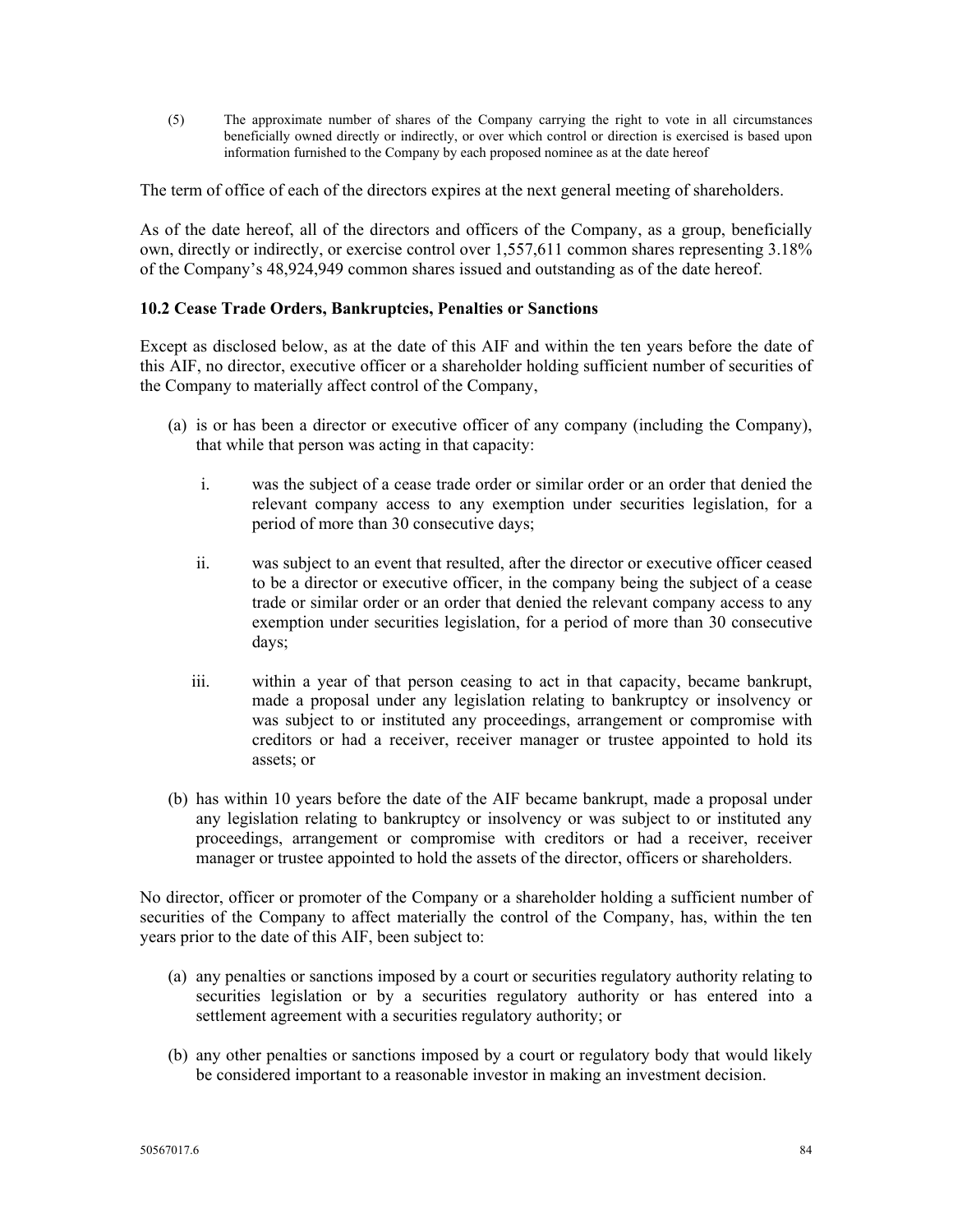Mr. Paul Simpson is the Corporate Secretary of Salmon River Resources Ltd., a company listed on the TSX-V, which was the subject of a cease trade order of the Alberta Securities Commission issued on December 2, 2003 for failure to file its Annual Financial Statements for the period ended June 30, 2003. The annual financial statements were filed in February 2004, and the cease trade order subsequently lifted.

Mr. Simpson was also the Corporate Secretary of Tournigan Ventures Corporation (now named Tournigan Gold Corporation) ("TVC") on January 21, 2002, when the British Columbia Securities Commission issued a cease trade order against TVC for failure to file its audited financial statements and supporting documentation within the time provided. Upon raising necessary funds to pay the auditors, financial statements were completed and filed and the cease trade order was lifted by the British Columbia Securities Commission on April 23, 2002, and by the Alberta Securities Commission on May 10, 2002.

Mr. Douglas Gregory Hall was fined \$1,000 plus costs of \$250.00 pertaining to a proceeding dated March 18, 1987 and an order of settlement dated July 6, 1989. The proceeding related to a corporate investment account opened by Mr. Hall, which was found to be missing a required corporate resolution from March 1987 until August 1987.

## **10.3 Conflicts of Interest**

Certain directors and officers of the Company are also directors, officers or shareholders of other companies that are similarly engaged in the business of acquiring and exploiting natural resources properties. These associations to other public companies in the resource sector may give rise to conflicts of interest from time to time.

Under the laws of the Province of British Columbia, the directors and senior officers of the Company are required by law to act honestly and in good faith with a view to the best interests of the Company. In the event that such a conflict of interest arises at a meeting of the Company's directors, a director who has such a conflict will disclose such interest in a contract or transaction and will abstain from voting on any resolution in respect of such contract or transaction. See also Item 5.2 "Risk Factors".

### **ITEM 11: LEGAL PROCEEDINGS**

The Company is not aware of any actual or pending material legal proceedings to which the Company is or is likely to be party or of which any of its business or property is or is likely to be subject, other than an action commenced by Ann Morris on September 29, 2006 for \$477,739, which Ms. Morris claims she is owed on the basis of an introduction in connection with a financing. The Company considers the claim to be without merit.

### **ITEM 12: INTEREST OF MANAGEMENT AND OTHERS IN MATERIAL TRANSACTIONS**

The interest of management of the Company and others in material transactions and transactions involving remuneration for services is disclosed under the heading "Related Party Transactions" in the Company's Annual Management's Discussion and Analysis, March 31, 2007, 2006 and 2005 and under the sections titled "Interests of Insiders in Material Transactions" and Statement of Executive Compensation" in the Company's Management Information Circular as at July 20, 2006, June 30, 2005, August 25, 2004 . See Item 16 "Additional Information".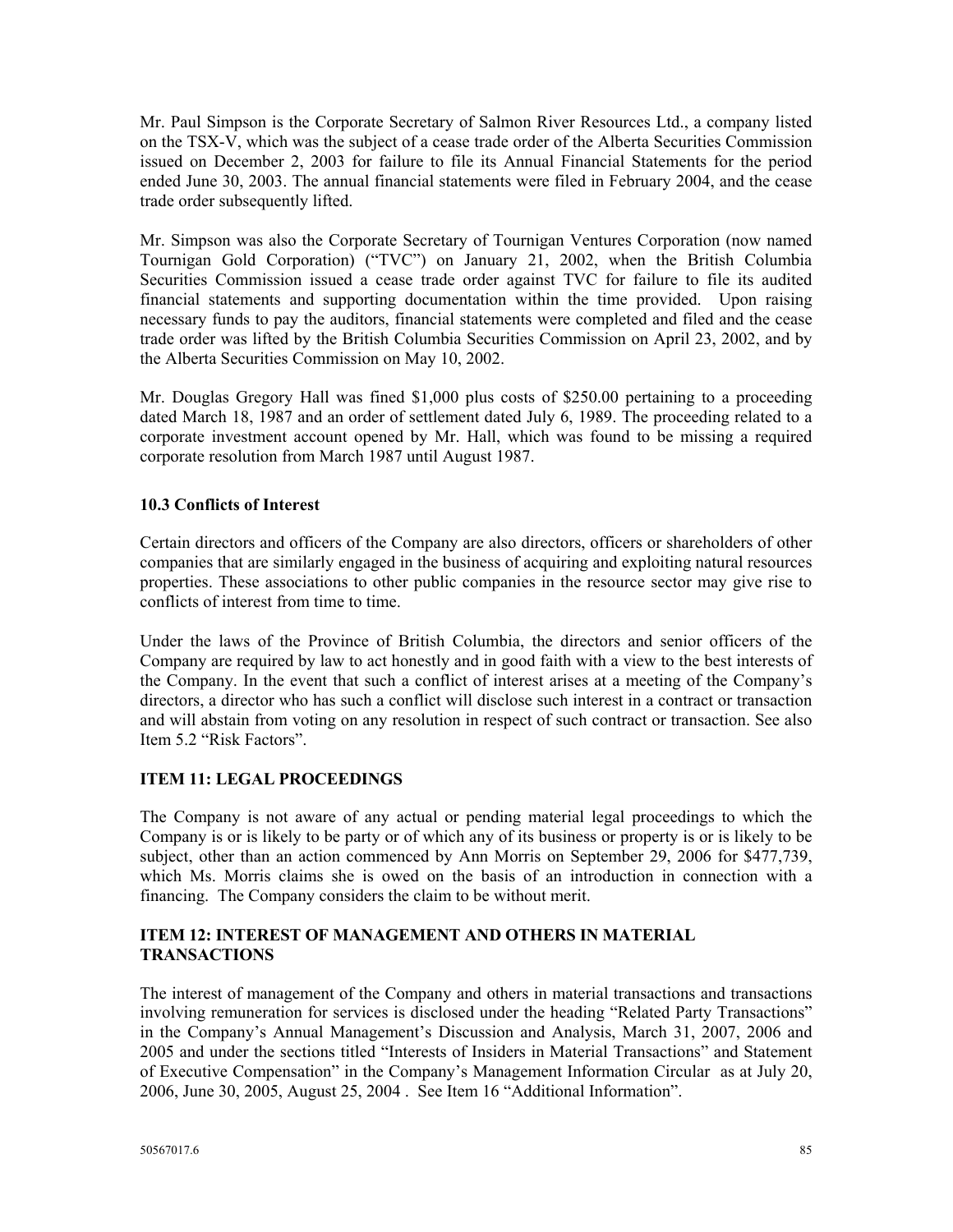Mr. Rui Feng, pursuant to a consulting agreement dated May 1, 2003, receives \$750 per day devoted to the Company's business in the capacity of geological consultant.

Mr. Myles Gao, pursuant to a consulting agreement dated March 1, 2004 receives \$10,000 per month as the President of the Company.

The Company incurs \$87,642 being legal fees and disbursements payable to a law firm of which a director, Paul Simpson, is a partner.

The Company incurs \$88,066 being accounting fees and disbursements payable to an accounting firm of which a former officer, Danny Hon, is a partner.

The Company incurs expenses and exploration costs of \$366,550 from NUX.

Directors fees of \$37,500 to Earl Drake.

On December 8, 2006, NUX entered into a Declaration of Trust Agreement (the "Trust Agreement") with YJCJM, an equity investee of the Company, to hold in trust for NUX, two exploration permits ("Guangdong Project") located in Guangdong Province, China. Pursuant to the agreement, NUX paid \$35,331 to the Company as handling fee and NUX is responsible for all costs in relation to the exploration permits.

On January 25, 2007, NUX advanced to the Company \$1,461,092. The loan is unsecured, noninterest bearing, and due on demand. The loan will be paid by offsetting the Guangdong Project exploration expenditures incurred by the YJCJM on behalf of NUX.

On March 15, 2007, the Company participated in NUX's private placement and acquired 900,000 Units at \$2.50 per Unit with warrants to acquire a further 450,000 units at \$3.00 per unit per for a period of one year to expire on March 15, 2008. As at the date of this report, the Company owns 4,891,667 common shares of NUX representing an equity interest of 18.47%.

#### **ITEM 13: TRANSFER AGENTS AND REGISTRARS**

The Company's transfer agent and registrar is Computershare Trust Company of Canada of 510 Burrard Street, 2nd Floor, Vancouver, British Columbia, V6C 3B9

#### **ITEM 14: MATERIAL CONTRACTS**

There are no other contracts, other than those herein disclosed in this Annual Information Form and other than those entered into in the ordinary course of the Company's business, that are material to the Company and which were entered into in the most recently completed financial year ended March 31, 2007 or before the most recently completed financial year but are still in effect as of the date of this Annual Information Form.

### **ITEM 15: INTERESTS OF EXPERTS**

#### **15.1 Names of Experts**

Chris Broili, C.P. Geo. & L.P. Geo., completed the first and second technical reports on the Ying Project on April 21, 2004 and April 18, 2005 and co-authored with Cathy Shuk Yin Fong, P.Eng.